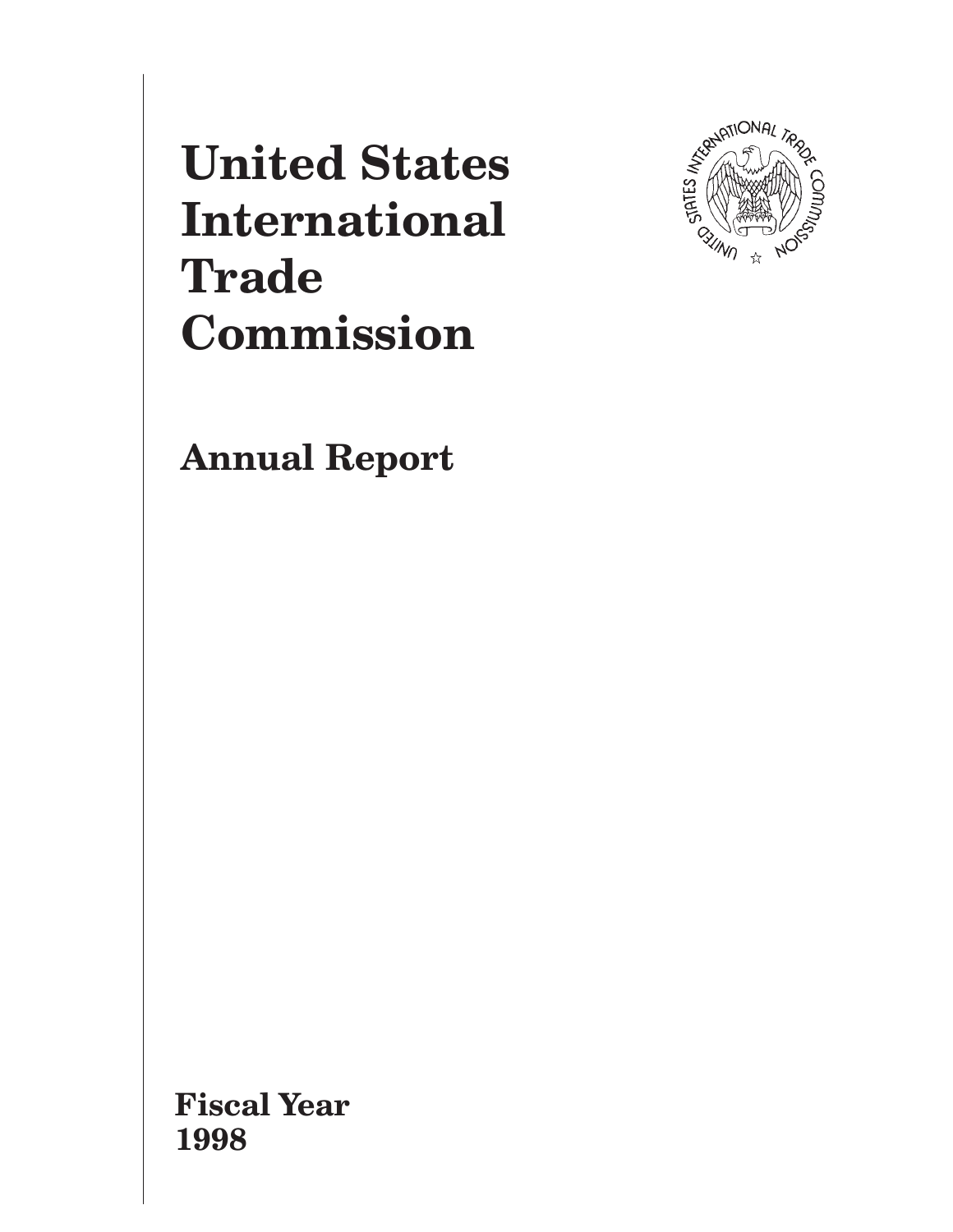*The U.S. International Trade Commission is an independent, nonpartisan, quasi–judicial federal agency that provides trade expertise to both the legislative and executive branches of government, determines the impact of imports on U.S. industries, and directs actions against certain unfair trade practices, such as patent, trademark, and copyright infringement. ITC analysts and economists investigate and publish reports on U.S. industries and the global trends that affect them. The agency also maintains the National Library of International Trade, a specialized library open to the public.*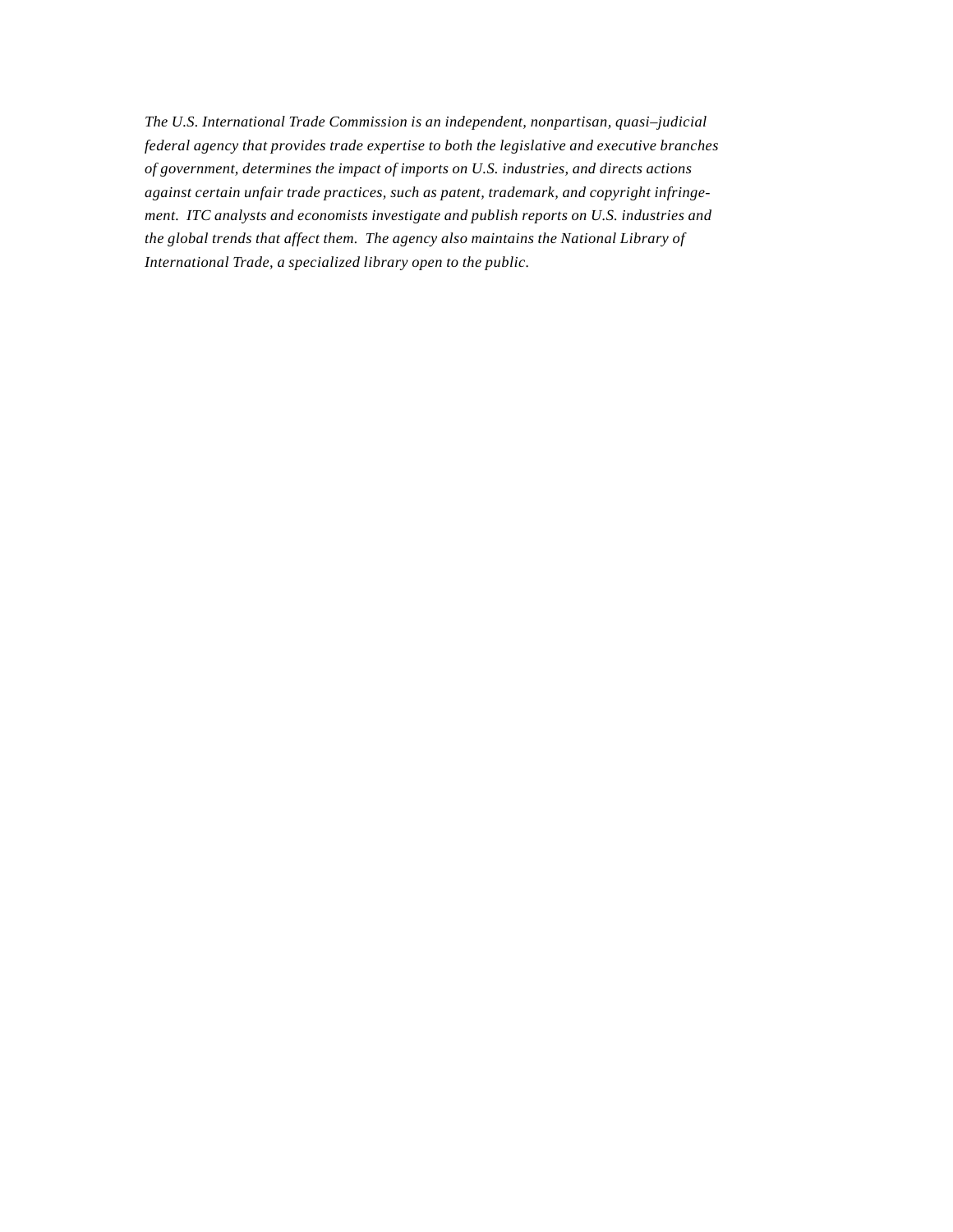USITC Internet Homepage: *http://www.usitc.gov*

Address all communications to: United States International Trade Commission 500 E Street SW Washington, DC 20436

USITC Publication 3193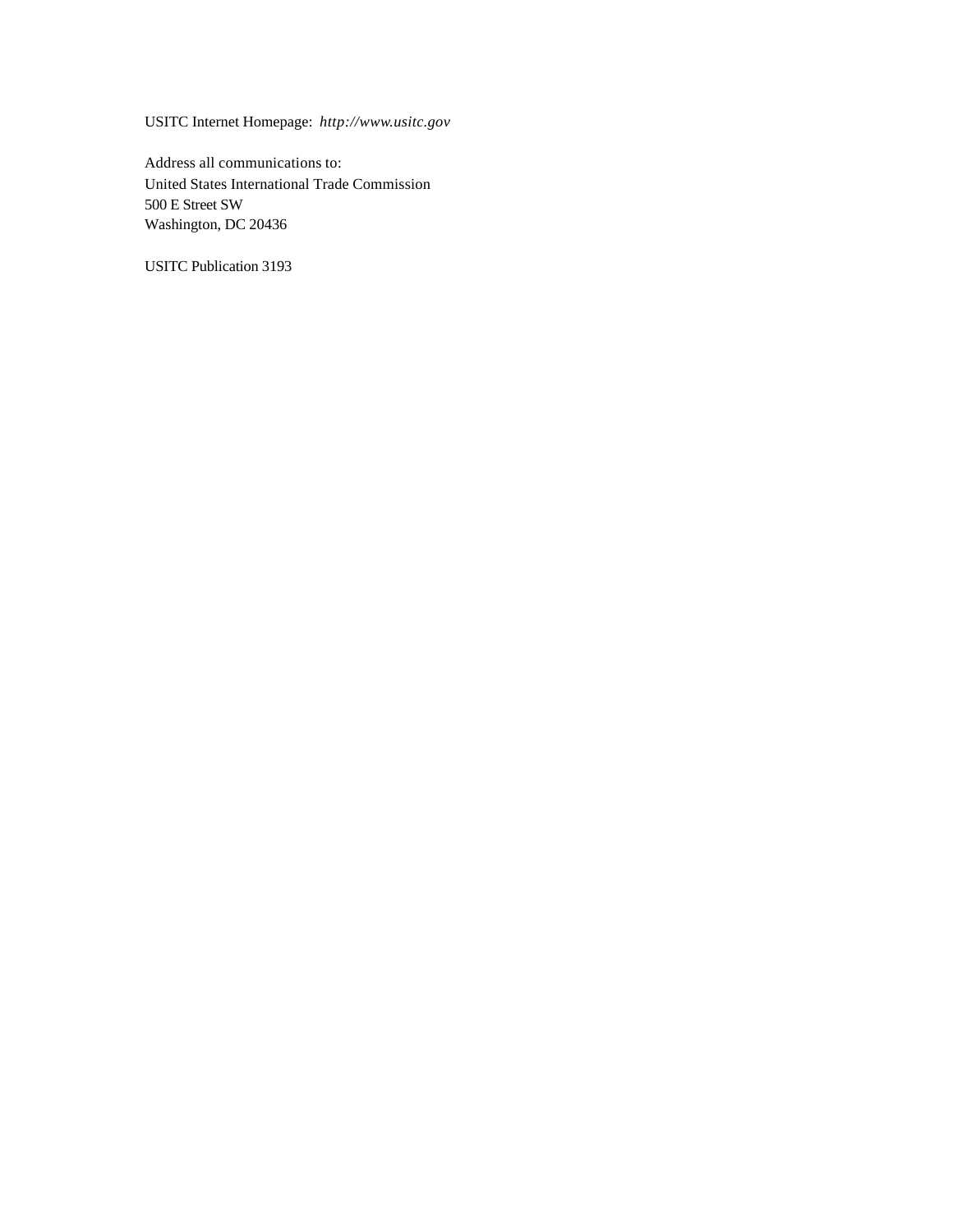# **CONTENTS**

|                                                            | 5              |
|------------------------------------------------------------|----------------|
|                                                            | $\overline{7}$ |
|                                                            | 8              |
| <b>Introduction</b>                                        | 11             |
|                                                            | 13             |
|                                                            | 13             |
|                                                            | 14             |
|                                                            | 15             |
|                                                            | 15             |
| Studies Analyzing Various Aspects of U.S. Trade Agreements |                |
|                                                            | 15             |
|                                                            | 16             |
|                                                            | 19             |
|                                                            | 19             |
|                                                            | 20             |
|                                                            | 23             |
|                                                            | 23             |
|                                                            | 23             |
|                                                            | 24             |
|                                                            | 25             |
|                                                            | 27             |
|                                                            | 27             |
|                                                            | 29             |
|                                                            | 29             |
|                                                            | 30             |
|                                                            | 30             |
|                                                            | 30             |
|                                                            | 30             |
|                                                            | 30             |
|                                                            | 31             |
|                                                            | 31             |
|                                                            |                |
|                                                            | 32             |
|                                                            | 35             |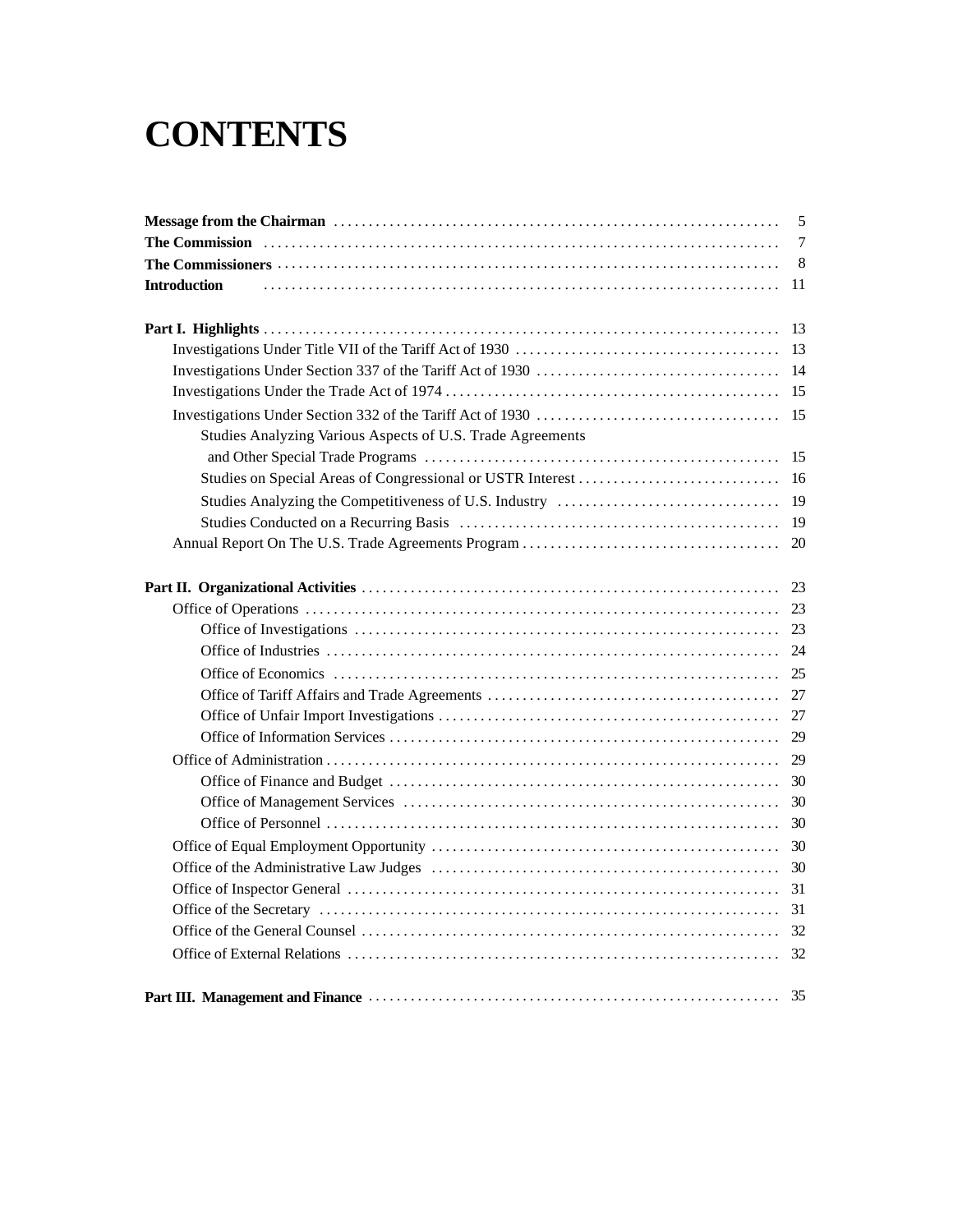| $\mathbf{1}$ . |                                                                                         |  |
|----------------|-----------------------------------------------------------------------------------------|--|
| 2.             | Statutory Timetables for Antidumping and Countervailing                                 |  |
|                |                                                                                         |  |
|                | <b>Appendixes</b>                                                                       |  |
|                | A. Summary of Investigations Completed During Fiscal Year 1998                          |  |
|                |                                                                                         |  |
|                | B. Reports Completed During Fiscal Year 1998 and Pending                                |  |
|                |                                                                                         |  |
| $C_{\cdot}$    |                                                                                         |  |
|                | D. Reports Submitted to Congress on Proposed Legislation,                               |  |
|                |                                                                                         |  |
| E.             |                                                                                         |  |
|                |                                                                                         |  |
|                | Note to Readers: Commissioner Don E. Newquist, whose votes appear in the tables of this |  |
|                | report, resigned during FY 1998, on January 31, 1998.                                   |  |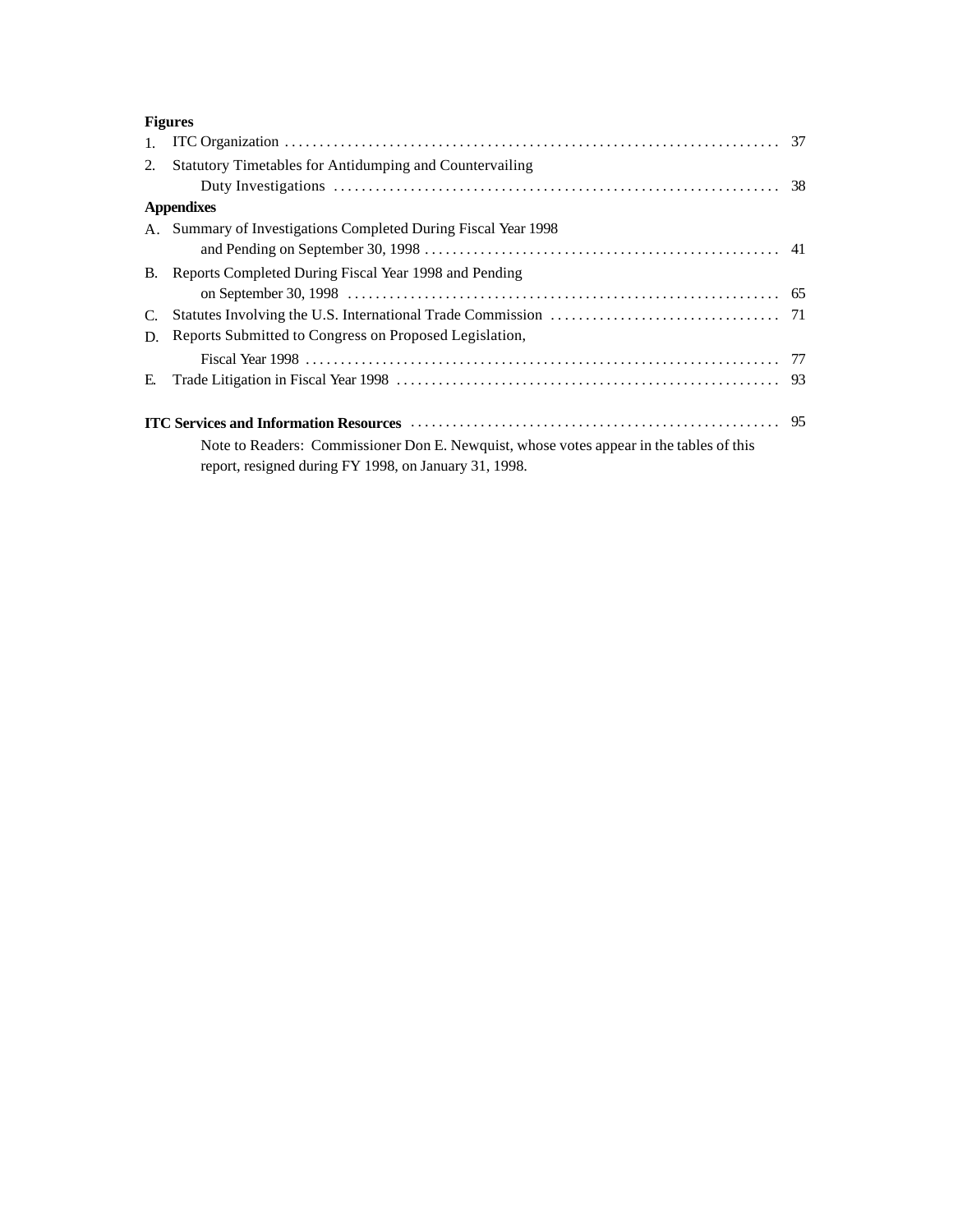## **MESSAGE FROM THE CHAIRMAN**

As I prepare this message, I am only a few months into my term as the Commission's new Chairman, having been designated by the President in June. As we reflect on the past year and assess the current status and direction of the agency, the implementation of the new five–year (sunset) review investigations is the priority agency activity which commands much of our attention and resources. These investigations require the Commission to determine whether existing antidumping and countervailing duty orders should remain in effect, with an important mandate to review the 317 currently outstanding subject orders by the end of Fiscal Year 2001.

At the same time, traditional areas of the Commission's work continue to expand and play an increasingly important and visible role in the administration of our nation's trade laws. The agency's section 332 studies provide important assistance to the policymakers in both the Executive branch and Congress who need expert independent analysis of international trade issues. New title VII investigations continue to expand as petitioners seek redress against foreign dumping and subsidy practices. Likewise, our section 337 investigations provide important relief against unfair trade practices that interfere with U.S. patent rights. Detailed information on this important and vital workload follows in the text of this report.

Important initiatives in information resources management have improved our responsiveness to the public we serve and those affected by our decisions. Specifically, the Electronic Document Imaging System (EDIS) makes access to investigation records available to agency staff at their desktop and to the public from terminals in the Commission's reading room. Future implementation of EDIS On–Line will provide nationwide access to public documents via the Internet. Similarly, during FY 1998 the Commission upgraded its Trade and Tariff DataWeb, an internet–based interactive tariff and trade data retrieval product, which improved access to basic trade data for other government agencies and Commission employees. Also, the agency continues to use the Internet to deliver agency work products on a self–service basis to its federal and private–sector customers and to the public.

Finally, during most of the fiscal year, the Commission had less than its full complement of Commissioners. Former Chairman and Commissioner Don Newquist's resignation in January added a third vacancy at the Commission. In August, in the final days of the fiscal year, three new colleagues were sworn in: Commissioner Jennifer Hillman, Commissioner Stephen Koplan, and Commissioner Thelma Askey.

As we look to the ensuing fiscal year, I welcome our new members of the Commission. I am certain they already share my belief that the Commission's dedicated and proficient employees are our most valuable resource and the key to our agency's successes. Together, we face the challenge of continuing to guide and improve the administration of the agency, as well as carrying out our decision–making and advisory responsibilities, including the demanding new review investigations.

Lynn M. Bragg

#### Chairman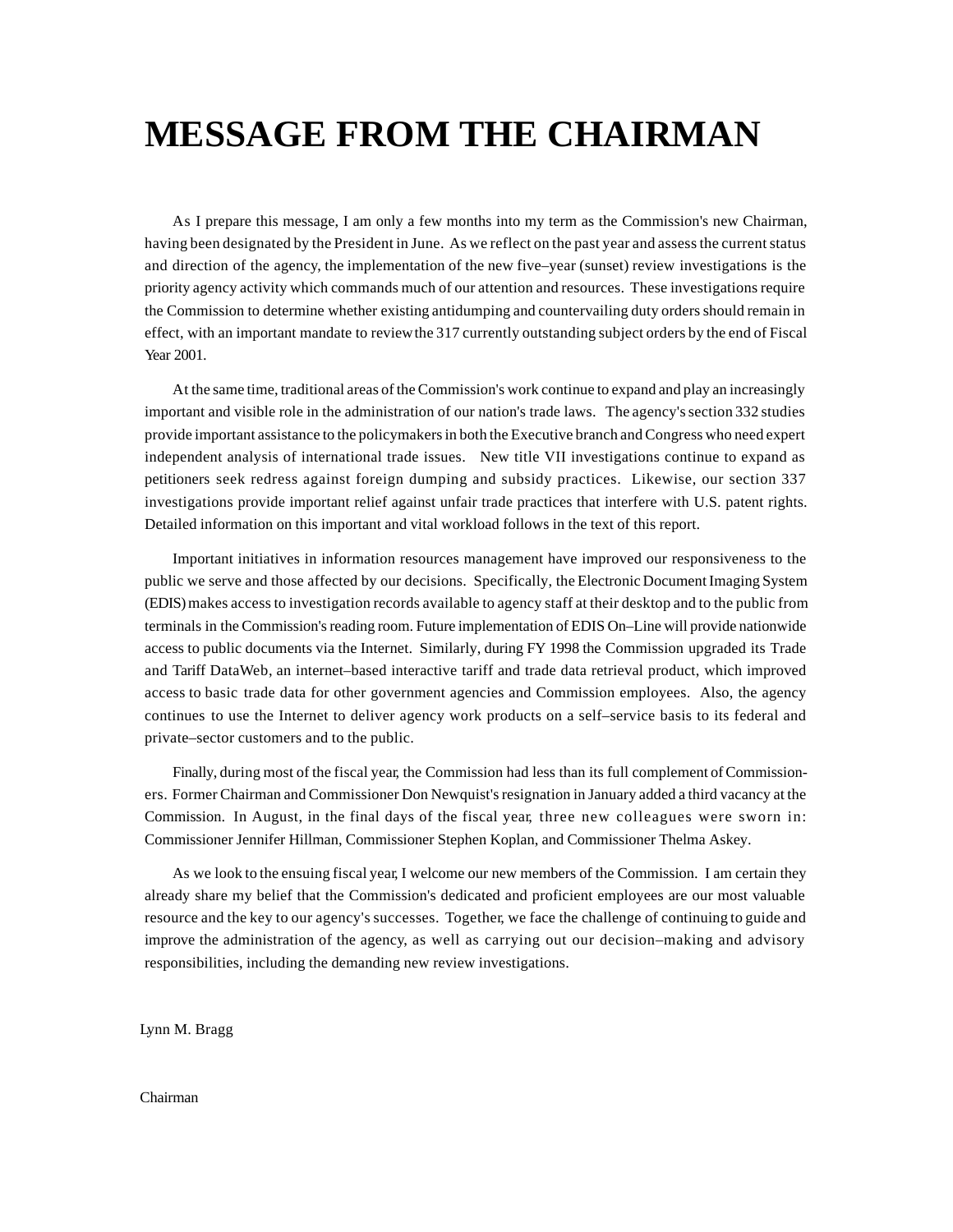# **THE COMMISSION**

The ITC is an independent, nonpartisan, quasi–judicial federal agency established by Congress with a wide range of trade–related mandates. Under its factfinding authority, the ITC exercises broad investigative powers on matters of trade. In its adjudicative role, the ITC makes determinations with respect to unfair trade practices. As the government's think tank on international trade, the ITC is a national resource where trade data are gathered and analyzed. Information and analysis are provided to the President and the Congress to assist them in developing U.S. trade policy.

ITC activities include —

- C determining whether U.S. industries are materially injured by reason of imports that benefit from pricing at less than fair value or from subsidization;
- C directing actions, subject to Presidential disapproval, against unfair trade practices such as patent infringement;
- C making recommendations to the President regarding relief for industries seriously injured by increasing imports;
- C providing objective analyses of other major trade issues, including estimating the probable economic effects of trade agreements;
- C analyzing the competitiveness of specific industries, seeking to identify economic factors within the industry as well as external factors that affect the industry's competitiveness;
- C participating in the development of uniform statistical data on imports, exports, and domestic production and in the establishment of an international harmonized commodity code; and
- C advising the President whether agricultural imports from non–WTO countries interfere with price–support programs of the U.S. Department of Agriculture.

The six Commissioners are appointed by the President and confirmed by the Senate for terms of nine years, unless appointed to fill an unexpired term. The terms are set by statute and are staggered so that a different term expires every 18 months. A Commissioner who has served for more than five years is ineligible for reappointment. No more than three Commissioners may be members of the same political party. The Chairman and the Vice Chairman are designated by the President and serve for a statutory two–year term. The Chairman may not be of the same political party as the preceding Chairman, nor may the President designate two Commissioners of the same political party as the Chairman and Vice Chairman.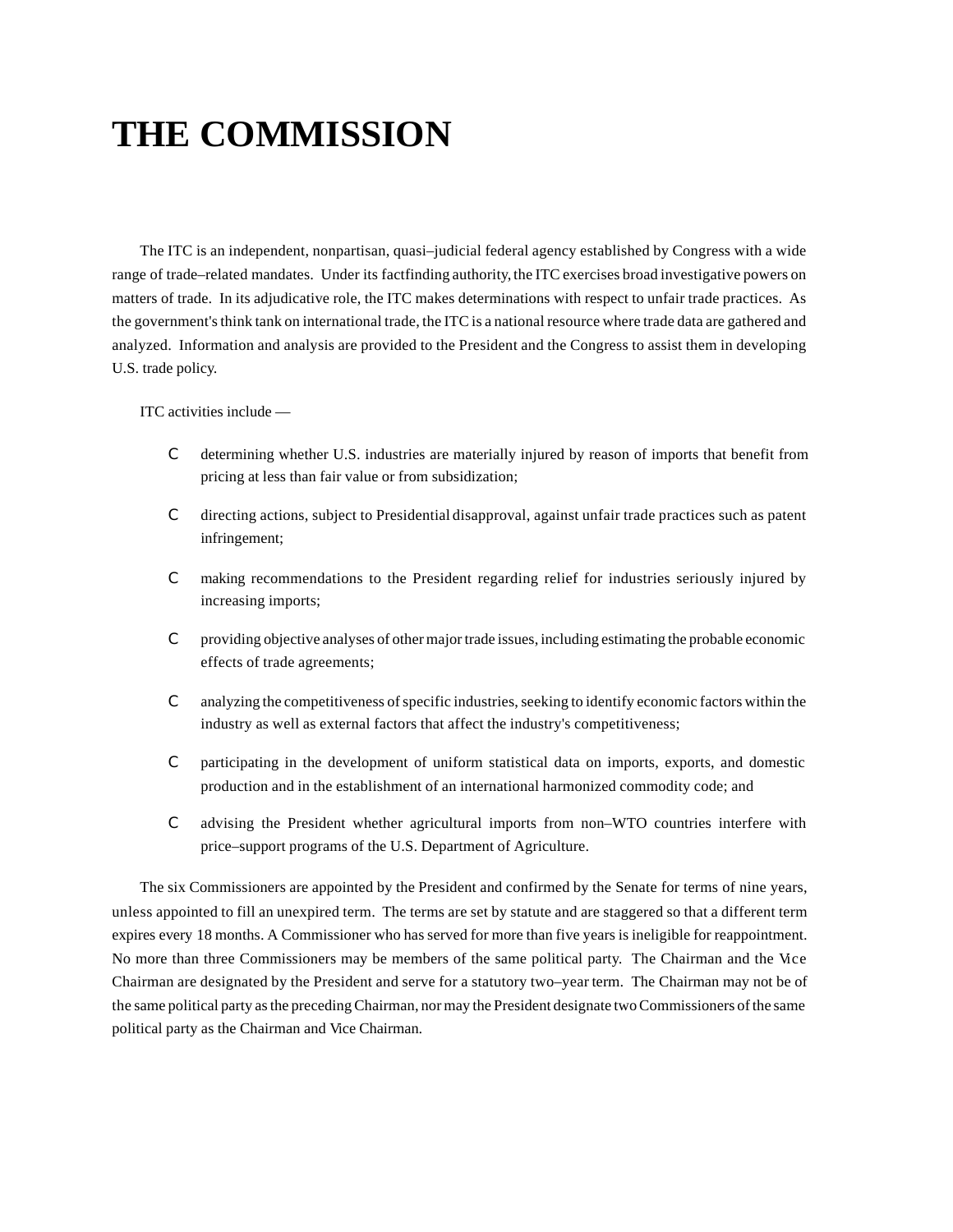## **Summary of Investigations Completed, Fiscal year 1998**

### **Tariff Act of 1930:**

| Section 332—general fact finding investigations $\dots \dots \dots \dots \dots \dots \dots \dots \dots \dots \dots \dots \dots \dots \dots$ | 14             |
|---------------------------------------------------------------------------------------------------------------------------------------------|----------------|
| Section 337—investigations of alleged unfair practices                                                                                      |                |
|                                                                                                                                             | 17             |
| Antidumping and countervailing duty investigations                                                                                          |                |
| (52 antidumping investigations—29 preliminary and 23 final;                                                                                 |                |
| 15 countervailing duty investigations—9 preliminary                                                                                         |                |
|                                                                                                                                             | 67             |
|                                                                                                                                             | $\overline{4}$ |
|                                                                                                                                             | 2              |

### **Trade Act of 1974:**

|  | 105 |
|--|-----|
|--|-----|

Investigations completed during fiscal year 1998 and investigations pending on September 30, 1998, are shown in appendix A.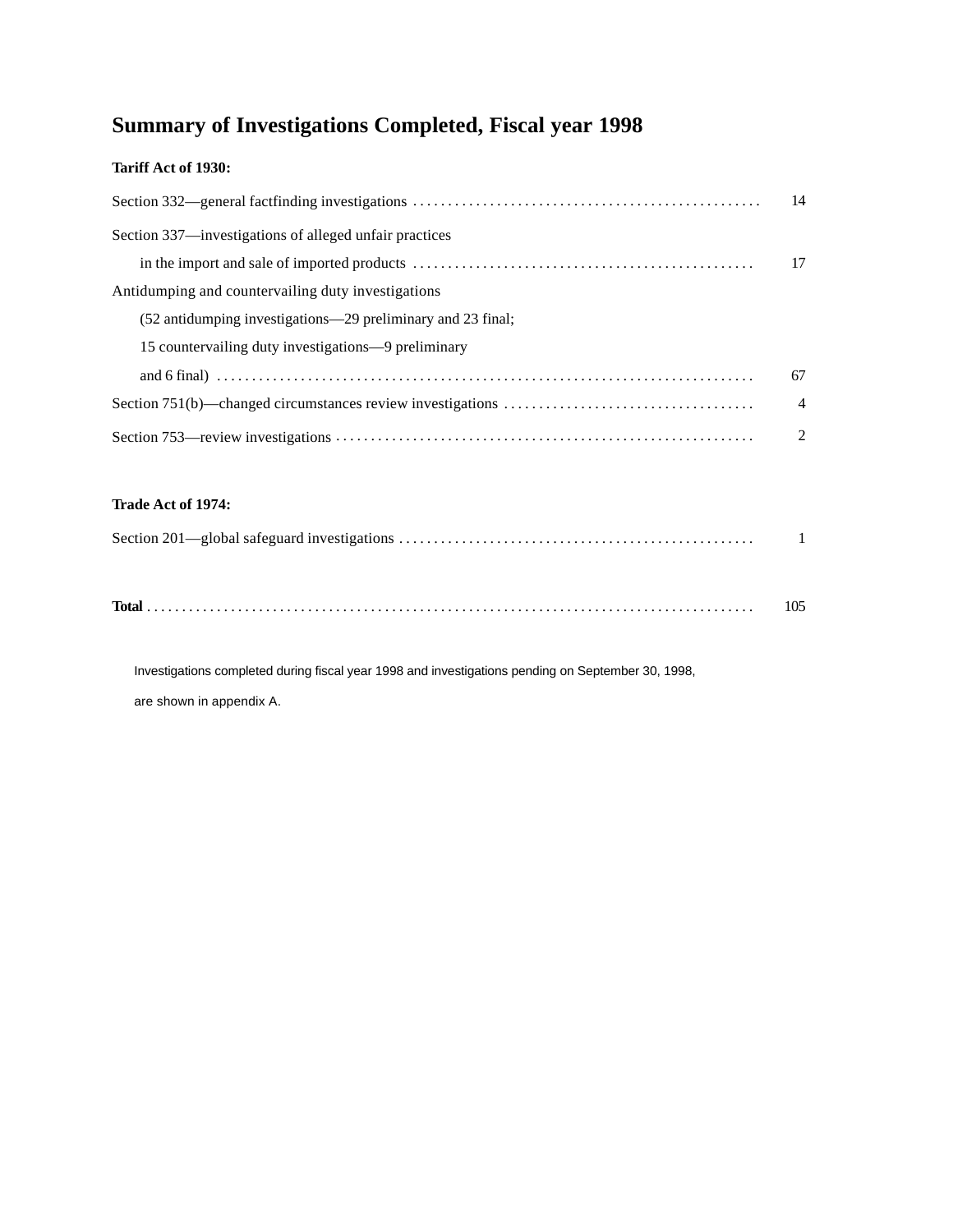## **THE COMMISSIONERS**

#### **Lynn M. Bragg, Chairman**

Lynn Munroe Bragg, a Republican of Maryland, was designated Chairman of the ITC by President Clinton for the term ending June 16, 2000. She served as Vice Chairman of the ITC from August 5, 1996, through June 16, 1998. Ms. Bragg was appointed by President Clinton and was sworn in as a member of the Commission on March 31, 1994, for the term ending June 16, 2002. Prior to her appointment to the ITC, she served in a senior management position with the Edison Electric Institute as a director of government affairs. From 1981 to 1991, Ms. Bragg served on the staff of former Senator Malcolm Wallop (R–WY) as the Legislative Director and a Legislative Assistant. Previously, she held several positions in the corporate affairs department of the Potomac Electric Power Company (PEPCO) in Washington, DC. She holds a B.A. degree with Final Honors from Mary Washington College and a M.S. degree from Boston University.

#### **Marcia E. Miller, Vice Chairman**

Marcia E. Miller, a Democrat of Indiana, was designated Vice Chairman of the ITC by President Clinton for the term ending June 16, 2000. She served as Chairman of the ITC from August 5, 1996, through June 16, 1998. She became a member of the Commission on August 5, 1996, to fill the Commission term ending December 16, 2003. Prior to her appointment, Ms. Miller was the Minority Chief International Trade Counselor with the U.S. Senate Committee on Finance, which has jurisdiction over U.S. foreign trade policy, customs and import matters, and the budgets of several related agencies. She was named Chief International Trade Counselor to the Finance Committee by then–Chairman Daniel Patrick Moynihan in February 1993 following five years of service as a professional staff member with the Committee. Earlier in her career, Ms. Miller was an international economist with the law firm of Wilmer, Cutler, and Pickering. Prior to that, she handled international trade issues for the American Textile Manufacturers Institute. Ms. Miller holds a master of arts degree from the School of Advanced International Studies, Johns Hopkins University, and a bachelor of arts degree from Miami University in Oxford, Ohio.

#### **Carol T. Crawford**

Carol T. Crawford, a Republican of Virginia, was appointed by President Bush and sworn in as a member of the Commission on November 22, 1991, for the term ending June 16, 1999. Prior to her appointment, Ms. Crawford was Assistant Attorney General (Legislative Affairs) in the U.S. Department of Justice. From 1985 to 1989, she served as Associate Director of the Office of Management and Budget where she was responsible for budget and policy oversight for five cabinet–level departments and related agencies. She served at the Federal Trade Commission as Director of the Bureau of Consumer Protection from 1983 to 1985 and as Executive Assistant to the Chairman from 1981 to 1983. Previously, she practiced law in Washington, D.C., was Senior Legislative Assistant to Senator Bob Packwood (R–OR), and was on the legislative staff of Rep. Robert Denney (R–NE). Ms. Crawford holds a B.A. from Mt. Holyoke College and a J.D., *magna cum laude,* from the Washington College of Law, American University.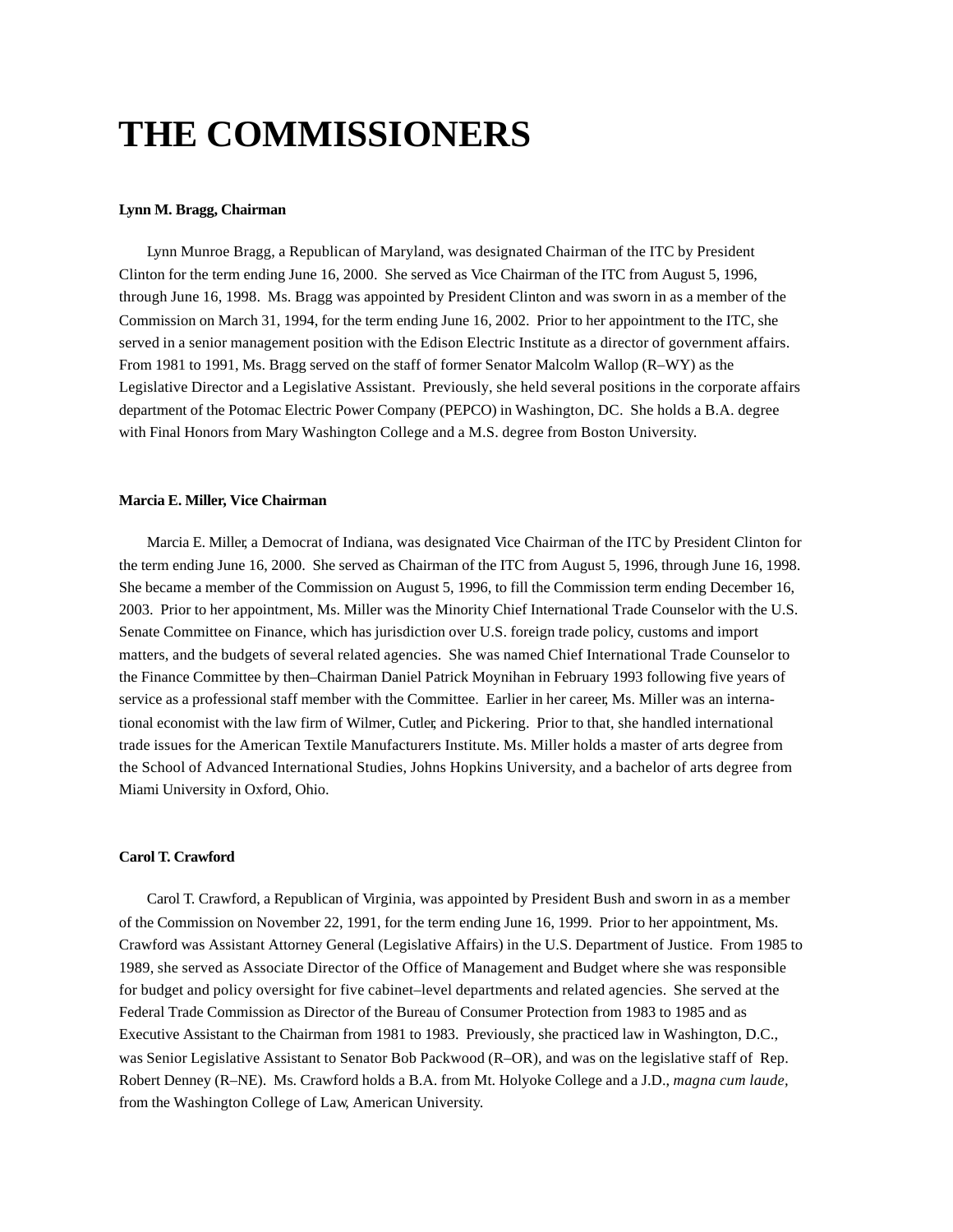#### **Jennifer A. Hillman**

Jennifer A. Hillman, a Democrat of Indiana, was appointed by President Clinton and sworn in as a member of the Commission on August 4, 1998, for the term ending December 16, 2006. Prior to her appointment, Ms. Hillman served as General Counsel for the United States Trade Representative (USTR) from 1995–1997, where she was responsible for a wide variety of trade matters, including all U.S. government submissions in dispute settlement cases pending before either the World Trade Organization or the North American Free Trade Agreement panels as well as all legal work done in connection with trade negotiations. Prior to that position, she served as Chief Textile Negotiator with the Rank of Ambassador for the USTR. Before joining the USTR, she was the Legislative Director and Counsel to Senator Terry Sanford (D–NC). She began her career as an attorney in the Washington firm of Patton, Boggs & Blow. Ms. Hillman holds a Bachelor of Arts degree in political science and a Master of Arts degree in higher education administration from Duke University; she received her J.D. from Harvard Law School.

#### **Stephen Koplan**

Stephen Koplan, a Democrat of Virginia, was appointed by President Clinton and sworn in as a member of the Commission on August 4, 1998, for the term ending June 16, 2005. Mr. Koplan began his career as a prosecutor in the Tax Division of the U.S. Department of Justice. He served in the Department's Tax Division for five years and its Civil Rights Division for seven years. Subsequently, he was the Legislative Representative for tax and international trade issues for the AFL–CIO for six–and–one–half years. He also served as staff attorney to former Senator Lee Metcalf (D–MT), with responsibility for all tax and foreign trade legislation referred to the Senate Committee on Finance, and later as the General Counsel of the former Senate Post Office and Civil Service Committee. He served as the Vice President of Governmental Affairs of Joseph E. Seagram & Sons, Inc.; as a principal in two Washington, DC, law firms; and most recently, as the Director for Governmental and Conservation Affairs of Safari Club International. He holds a Bachelor of Arts degree from Brandeis University, a Juris Doctor degree from Boston University School of Law, and a Master of Laws (in Taxation) degree from New York University.

#### **Thelma J. Askey**

Thelma J. Askey, a Republican of Tennessee, was appointed by President Clinton and sworn in as a member of the Commission on August 7, 1998, for the term ending December 16, 2000. Prior to her appointment, Ms. Askey served as the Staff Director of the Trade Subcommittee of the Committee on Ways and Means, U.S. House of Representatives. In that position, she was responsible for the development and scheduling of all trade issues coming before the subcommittee, including oversight of multilateral and bilateral negotiations, fast–track extensions, China's normal trade relations status, trade relations with non–market economies, and oversight of key bilateral and multilateral trade agreements, particularly the NAFTA and the WTO. She previously served as Minority Trade Counsel of the Trade Subcommittee, serving as the principal trade advisor to the Republican members of the committee. Ms. Askey holds a Bachelor of Arts degree in history from Tennessee Technological University and has completed graduate work in history and international economics at the University of Tennessee, George Washington University, and American University.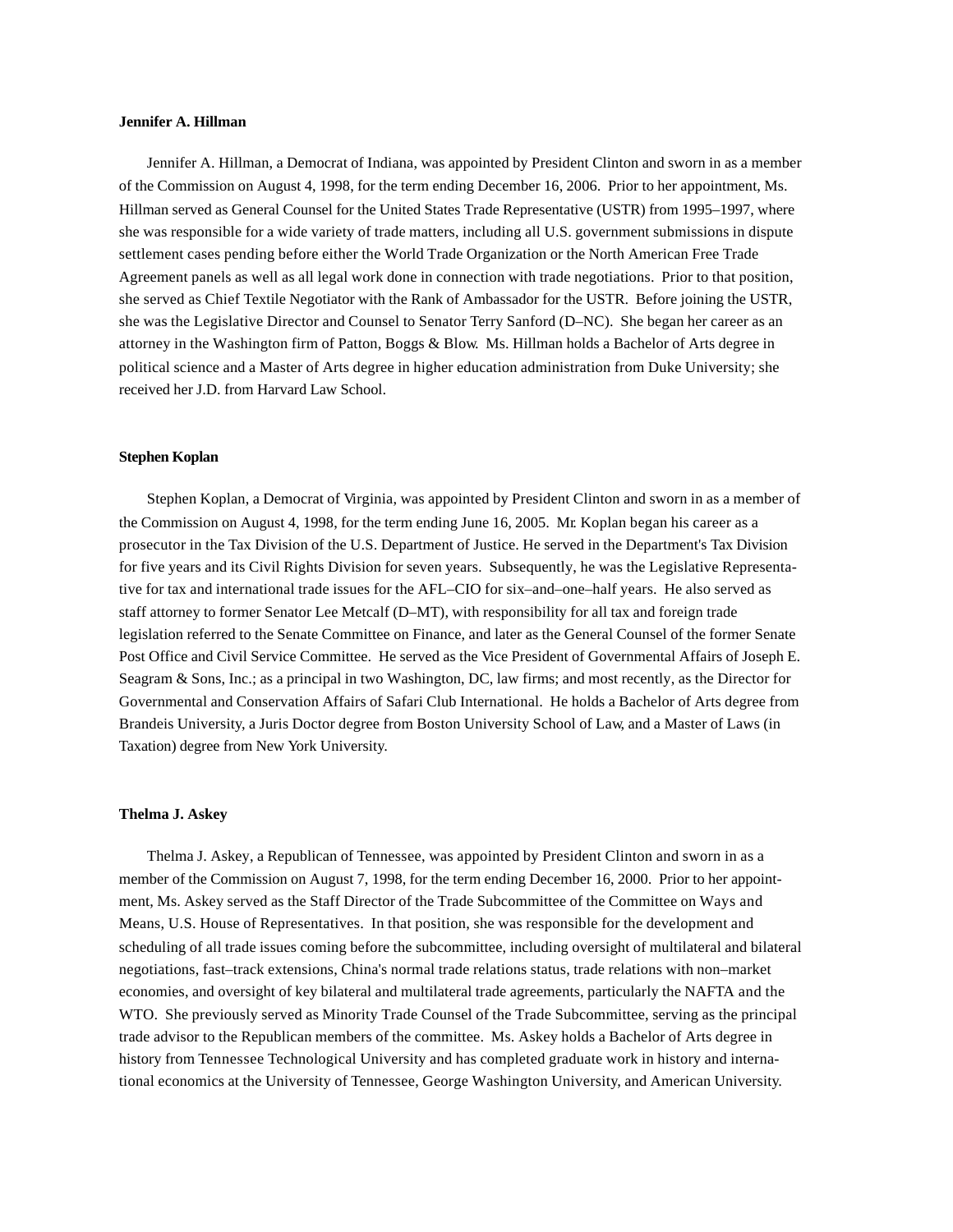## **INTRODUCTION**

Challenge and change were the hallmarks of a busy and productive Fiscal Year 1998 at the U.S. International Trade Commission (ITC).

July 1998 brought the beginning of a major new Commission responsibility — the five–year (sunset) review process. The Uruguay Round Agreements Act requires the Department of Commerce to revoke an antidumping or countervailing duty order, or terminate a suspension agreement, after five years unless the Department of Commerce and the ITC determine that revoking the order or terminating the suspension agreement would be likely to lead to continuation or recurrence of dumping or subsidies (Commerce) or of material injury (ITC) within a reasonably foreseeable time.

This new requirement will lead to the review over the next three years of hundreds of outstanding antidumping and countervailing duty orders and suspension agreements that were in place as of January 1, 1995. Antidumping and countervailing duty orders and suspension agreements issued after that date will be subject to review five years after they become effective.

The five–year (sunset) review process touches almost every aspect of the ITC's work, and the agency has been preparing for the reviews for more than a year. In addition to establishing procedures and rules for the reviews, it paid close attention to public education about the process. In July 1998, the agency launched a new five–year (sunset) review section on its Internet website (*www.usitc.gov*) to help users understand the five–year review process and track current and future review cases. The first 23 five–year reviews were instituted during FY 1998. More information about five–year (sunset) reviews is included in the Highlights section and appendix C of this report.

The agency faced a growing caseload during the year, completing a total of 105 investigations. The ITC completed 67 title VII (mostly antidumping) investigations, one section 201 (global safeguard) investigation, 17 section 337 investigations, and 14 section 332 general factfinding investigations during FY 1998. Information on these investigations is included in the Highlights section and appendix A of this report.

Among the key factfinding investigations completed during the year were *The Economic Implications of Liberalizing APEC Tariff and Nontariff Barriers to Trade*, an investigation requested by the U.S. Trade Representative that included a public symposium in which economic researchers presented papers on the investigation's subject and on the general equilibrium modeling of APEC trade liberalization; *Implications for U.S. Trade and Competitiveness of a Broad–Based Consumption Tax*, an investigation for the U.S. House of Representative's Committee on Ways and Means that analyzed various consumption tax proposals, providing a review of current economic analyses on the topic and a discussion of key technical issues that can significantly affect the relationship between tax policy and international trade; *Overview and Analysis of Current U.S. Unilateral Economic Sanctions*, an investigation for the House Committee on Ways and Means that provided an overview and discussion of current U.S. unilateral economic santions, defined by the Committee as meaning "any unilateral restriction or condition on economic activity with respect to a foreign country or foreign entity that is imposed by the United States for reasons of foreign policy or national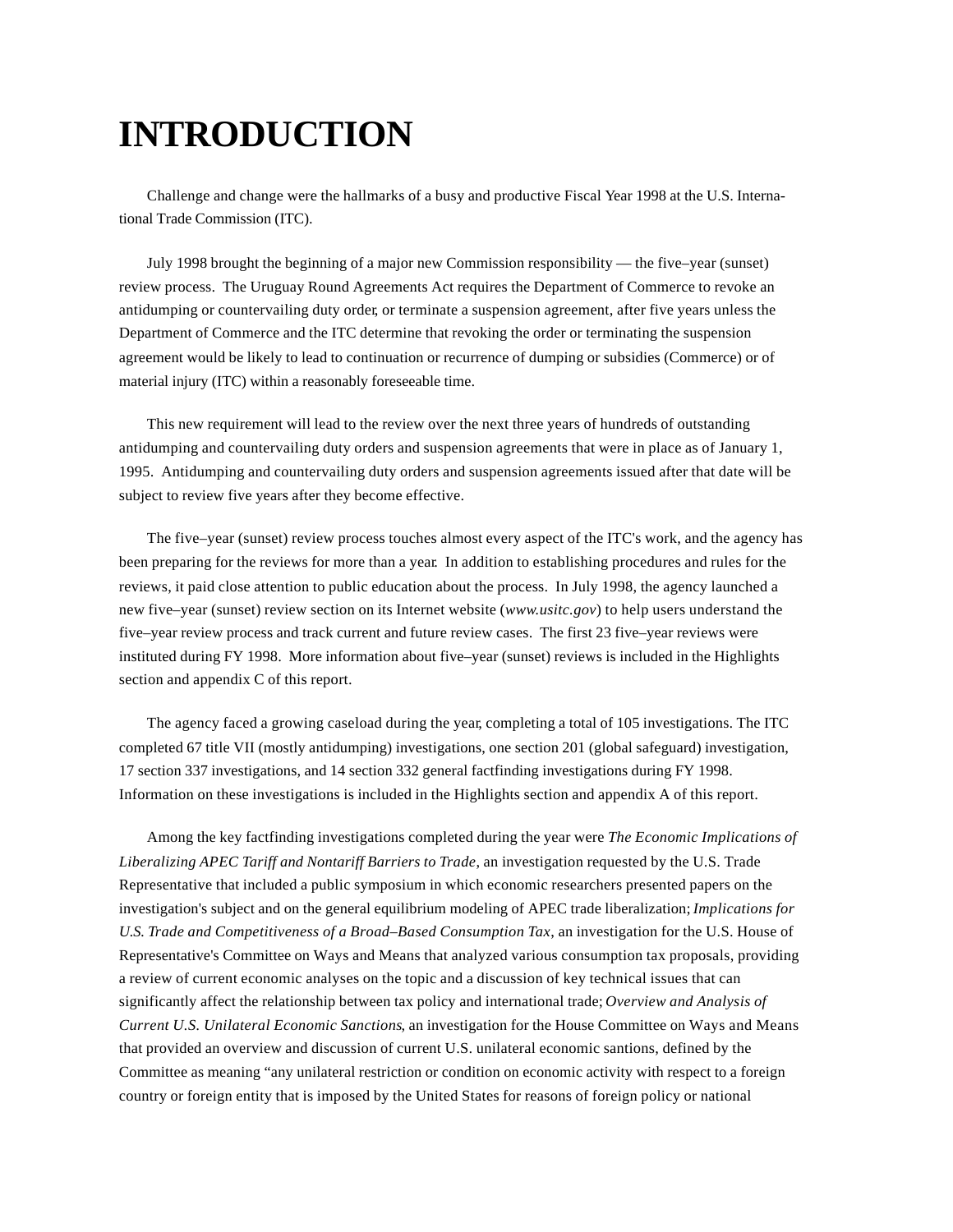security"; and *Macadamia Nuts: Economic and Competitive Conditions Affecting the U.S. Industry*, a report for the U.S. Senate's Committee on Finance concerning the factors affecting competition in the macadamia nut industry. Information on ITC factfinding investigations can be found in the Highlights section and appendix B of this report.

ITC staff continued to provide technical assistance to the U.S. Trade Representative throughout the year. Such assistance spanned a broad range of bilateral and multilateral trade issues and included support of activities of the World Trade Organization, the Organization for Economic Cooperation and Development, and the APEC forum.

The ITC's Commissioners and staff were periodically displaced throughout the year as renovations of the ageny's office space were undertaken. The renovation project, the first since the agency moved into its current building 10 years ago, was nearing completion as the fiscal year drew to a close. The agency's use of technology helped maintain activities and maximize efficiency during the renovations, and technology (particularly the ITC Internet web site and the Electronic Document Imaging System) continued to enhance the public's access to information throughout the year.

President Bill Clinton designated Lynn M. Bragg as Chairman of the Commission on June 17, 1998, and she will serve in that post through June 16, 2000. The President designated Marcia E. Miller as Vice Chairman for the same term.

Finally, the Commission welcomed three new Commissioners during the year. Jennifer A. Hillman, Stephen Koplan, and Thelma J. Askey were sworn in as Commissioners in August 1998. Longtime Commissioner and former Chairman Don E. Newquist resigned in January 1998 after almost 10 years of service as a Commissioner.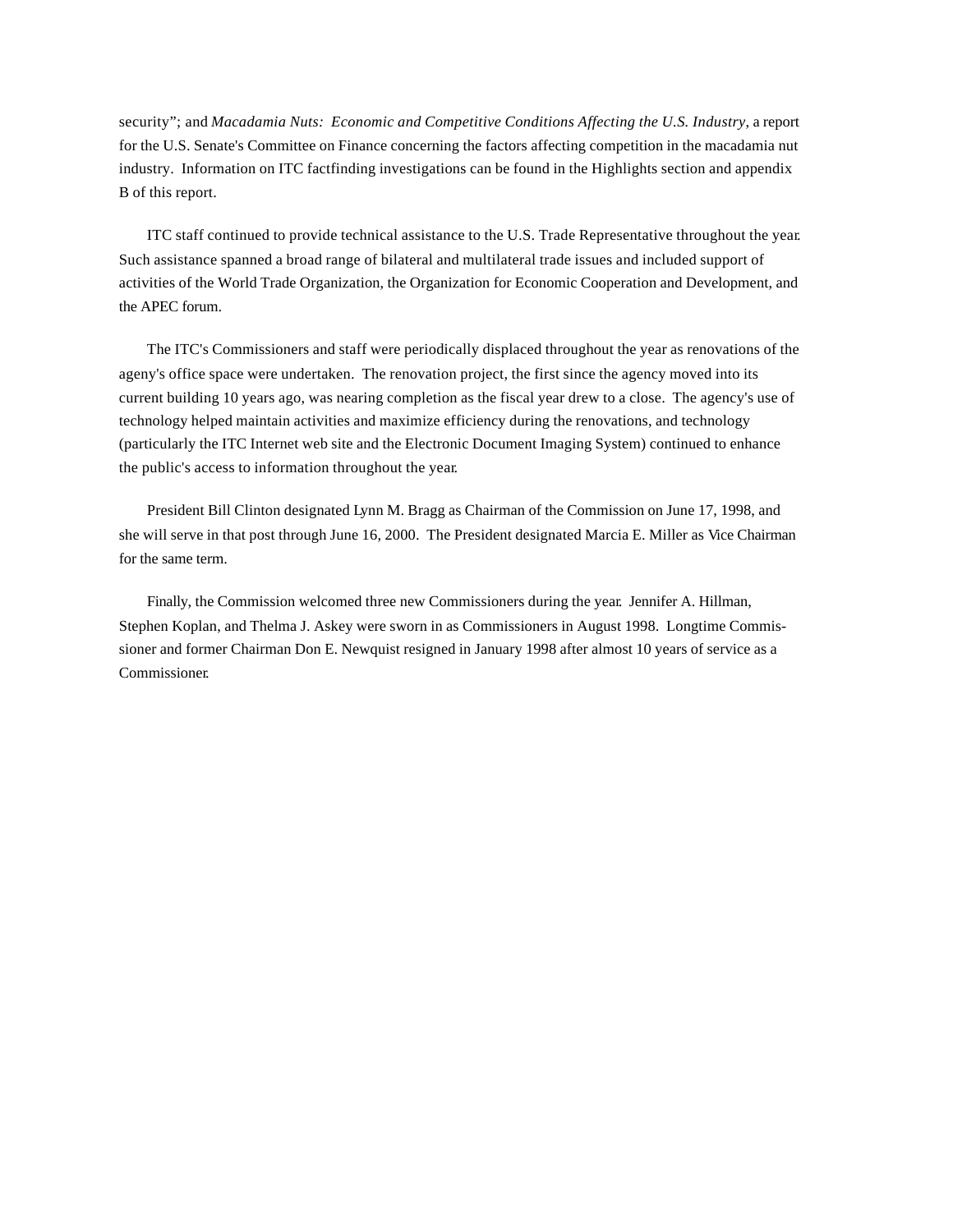## **PART I. HIGHLIGHTS**

## INVESTIGATIONS UNDER TITLE VII OF THE TARIFF ACT OF 1930

Under title VII of the Tariff Act of 1930, U.S. industries may petition the government for relief from imports that are sold in the United States at less than fair value ("dumped") or which benefit from subsidies provided through foreign government programs.

Under the law, the U.S. Department of Commerce determines whether the dumping or subsidization exists and, if so, the margin of dumping or amount of the subsidy. The ITC determines whether the dumped or subsidized imports materially injure or threaten to materially injure the U.S. industry. A more detailed explanation of the antidumping/countervailing duty laws is included in appendix C.

Forty–four title VII petitions were filed with the Commission in FY 1998, compared with 29 in FY 1997. The majority concerned allegations of dumping (33 of the 44). The petitions covered a variety of products, including butter cookies, elastic rubber tape, emulsion styrene–butadiene rubber, extruded rubber thread, hot–rolled carbon steel sheet, preserved mushrooms, stainless steel plate, stainless steel sheet, and stainless steel wire.

The Commission also finished work on a number of cases that had been filed during FY 1997. These included carbon steel wire rod, collated roofing nails, cut–to–length carbon steel plate, fresh Atlantic salmon, stainless steel wire rod, and static random access memory semiconductors.

During FY 1998, the Commission also instituted "changed circumstances" investigations to review the existing antidumping duty orders on titanium sponge from Japan, Kazakhstan, Russia, and Ukraine; the antidumping duty orders on ferrosilicon from Brazil, China, Kazakhstan, Russia, Ukraine, and Venezuela; and the countervailing duty order on ferrosilicon from Venezuela. The orders on titanium sponge were revoked and the investigations on ferrosilicon were pending on September 30, 1998. In addition, pursuant to section 753 of the Tariff Act of 1930, the Commission instituted investigations that resulted in the revocation of countervailing duty orders on extruded rubber thread from Malaysia and steel wire rope from Thailand.

In July 1998, the Commission began to conduct five–year (sunset) reviews, as required under the Uruguay Round Agreements Act. The URAA requires the Department of Commerce and the ITC to conduct reviews no later than five years after an antidumping or countervailing duty order or suspension agreement is issued to determine whether revoking the order or terminating the suspension agreement would be likely to lead to continuation or recurrence of dumping or subsidies (Commerce) or of material injury (ITC) within a reasonably foreseeable time. A more detailed explanation of the five–year (sunset) reviews is included in appendix C.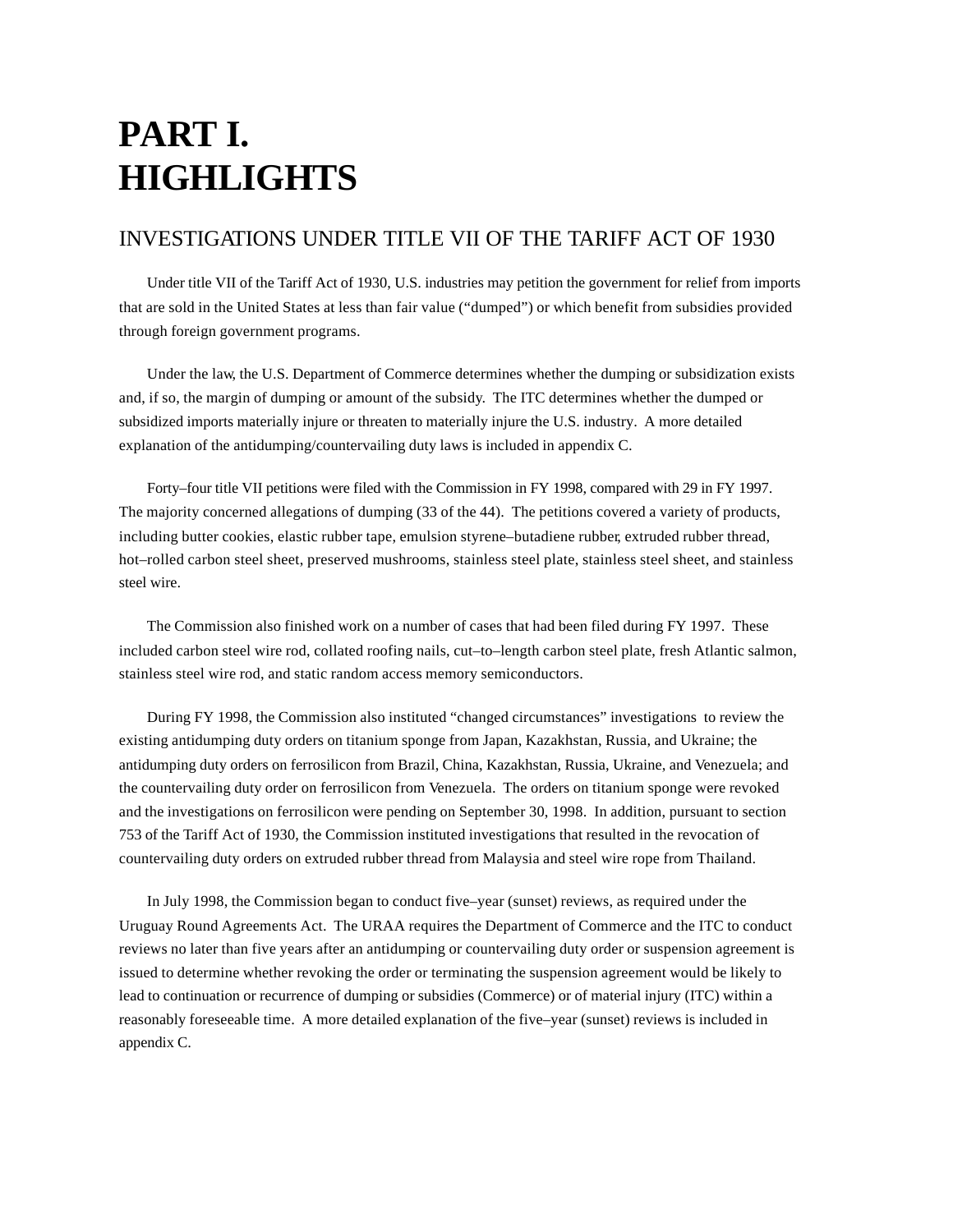The ITC instituted 23 five–year reviews during FY 1998; none were completed during the year. See appendix A for a complete list of investigations and accompanying details.

## INVESTIGATIONS UNDER SECTION 337 OF THE TARIFF ACT OF 1930

Under section 337 of the Tariff Act of 1930, the ITC conducts investigations into certain alleged unfair practices in import trade. Most complaints filed under this provision involve allegations of patent infringement, trademark infringement, or misappropriation of trade secrets. A more detailed explanation of section 337 is included in appendix C.

In FY 1998, investigations involving complex technologies dominated the ITC's section 337 docket. A majority of section 337 investigations concerned products in the computer and telecommunications fields, including logic emulation systems used to design computer chips, CD–ROM controllers, electronic "smart" cards, digital satellite television systems, optical waveguide fibers for telecommunications, and multiplexing systems for fiber optic telecommunications, as well as various types of integrated circuit devices and processes for semiconductor fabrication. Several other investigations involved sophisticated technologies relating to products such as diagnostic screening kits for detecting HIV virus levels, recombinantly produced human growth hormones, mass spectrometers used to analyze the composition of substances, and rare earth magnets used in electronic products. Other section 337 investigations active during the year concerned artificial sweeteners, agricultural tractors, disposable cameras, multipurpose pocket tools, automotive jacks, and lumbar supports for automobile seats.

During FY 1998, 24 of the Commission's section 337 investigations involved the alleged infringement of utility patents, and two investigations involved alleged infringement of a design patent. Two investigations and an enforcement proceeding involved allegations of trademark infringement. In addition, one of the trademark–based investigations also included allegations of various other unfair acts. The Commission's caseload included a remanded investigation, as well as a formal enforcement proceeding related to alleged violations of cease and desist orders entered in a previously concluded section 337 investigation. The Commission also conducted two sanctions proceedings and one bond forfeiture/return proceeding related to previously concluded investigations.

## INVESTIGATIONS UNDER THE TRADE ACT OF 1974

Under section 201 of the Trade Act of 1974, domestic industries seriously injured by increased imports may petition the ITC for import relief. Section 201 does not require a finding of an unfair trade practice, as do the antidumping/countervailing duty laws and section 337 of the Tariff Act of 1930. If the Commission makes an affirmative determination in a section 201 investigation, it recommends to the President relief that would remedy the injury and facilitate industry adjustment to import competition. The President makes the final decision whether to provide relief and the amount of relief. A more detailed description of section 201 appears in appendix C.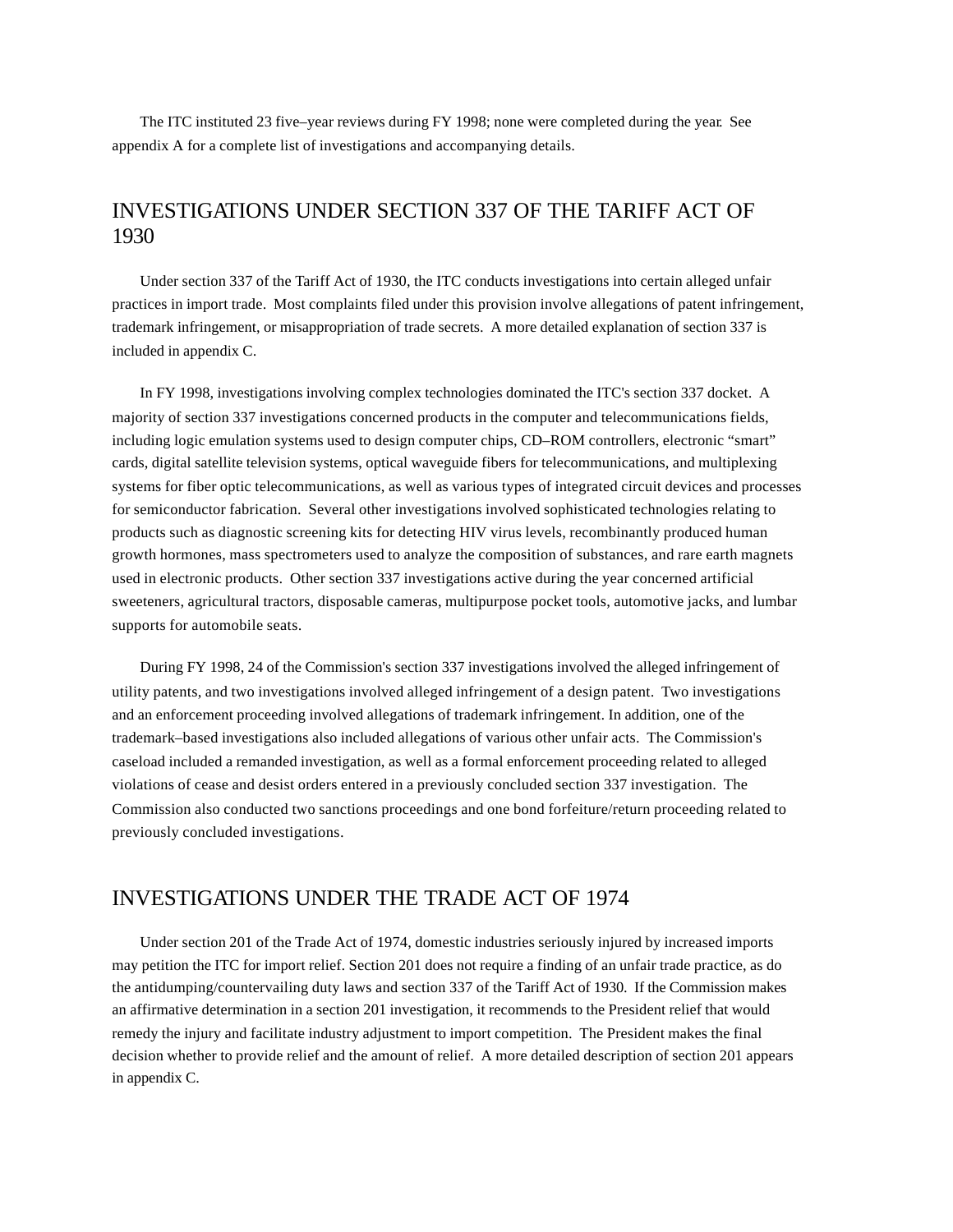The Commission instituted one global safeguard (section 201) investigation during the year, involving lamb meat, and completed one on wheat gluten that had been instituted in FY 1997. See appendix A for details.

## INVESTIGATIONS UNDER SECTION 332 OF THE TARIFF ACT OF 1930

Under section 332 of the Tariff Act of 1930, the ITC conducts general investigations on any matter involving tariffs and international trade. Some of the most significant analytical section 332 studies completed during the year are highlighted below. Detailed information on other ITC reports completed during FY 1998 or pending on September 30, 1998, is provided in appendix B.

## **Studies Analyzing Various Aspects of U.S. Trade Agreements and Other Special Trade Programs**

### *The Economic Implications of Liberalizing APEC Tariff and Nontariff Barriers to Trade* (332-372)

On November 1, 1996, the USTR requested that the ITC conduct a factfinding investigation on the economic implications of liberalizing tariff and nontariff barriers to trade within the Asia–Pacific Economic Cooperation (APEC) region. As requested, the ITC's investigation included a public symposium, held on September 11 and 12, 1997, in which economic researchers presented papers that identified and assessed the impact of nontariff barriers to trade and investment in the APEC region and on the general equilibrium modeling of APEC trade liberalization. The symposium examined critically, through peer review by recognized experts, studies recently completed or under development that met recognized academic standards.

The ITC report, submitted in May 1998, included a summary and assessment of principal results of the symposium papers, the papers presented at the symposium, and critiques of those papers written by experts in the respective fields. The research presented at the symposium found, among other things, that nontariff barriers (NTBs) have a major impact on trade involving APEC economies, and economic welfare gains from NTB liberalization would likely far exceed those from removing tariffs; that NTBs vary greatly in nature across issues such as intellectual property rights, government procurement, investment, services, deregulation, and competition policy; that the nature and importance of NTBs depend directly on government practices in many instances but depend more often on government choices of how to enforce laws governing private markets; and that recent general equilibrium modeling work has expanded on the measurement of economic gains from liberalizing both tariff and nontariff barriers by including new trade issues and new modeling techniques, and the most general APEC liberalization scenarios indicate potential static gains of around 1 percent of APEC gross domestic product.

### *Advice Concerning the Proposed Expansion of the Information Technology Agreement* (332-390)

On January 16, 1998, the USTR requested that the ITC conduct a two–phase factfinding investigation into the proposed expansion of the Information Technology Agreement (ITA). The ITA, concluded on July 1, 1997,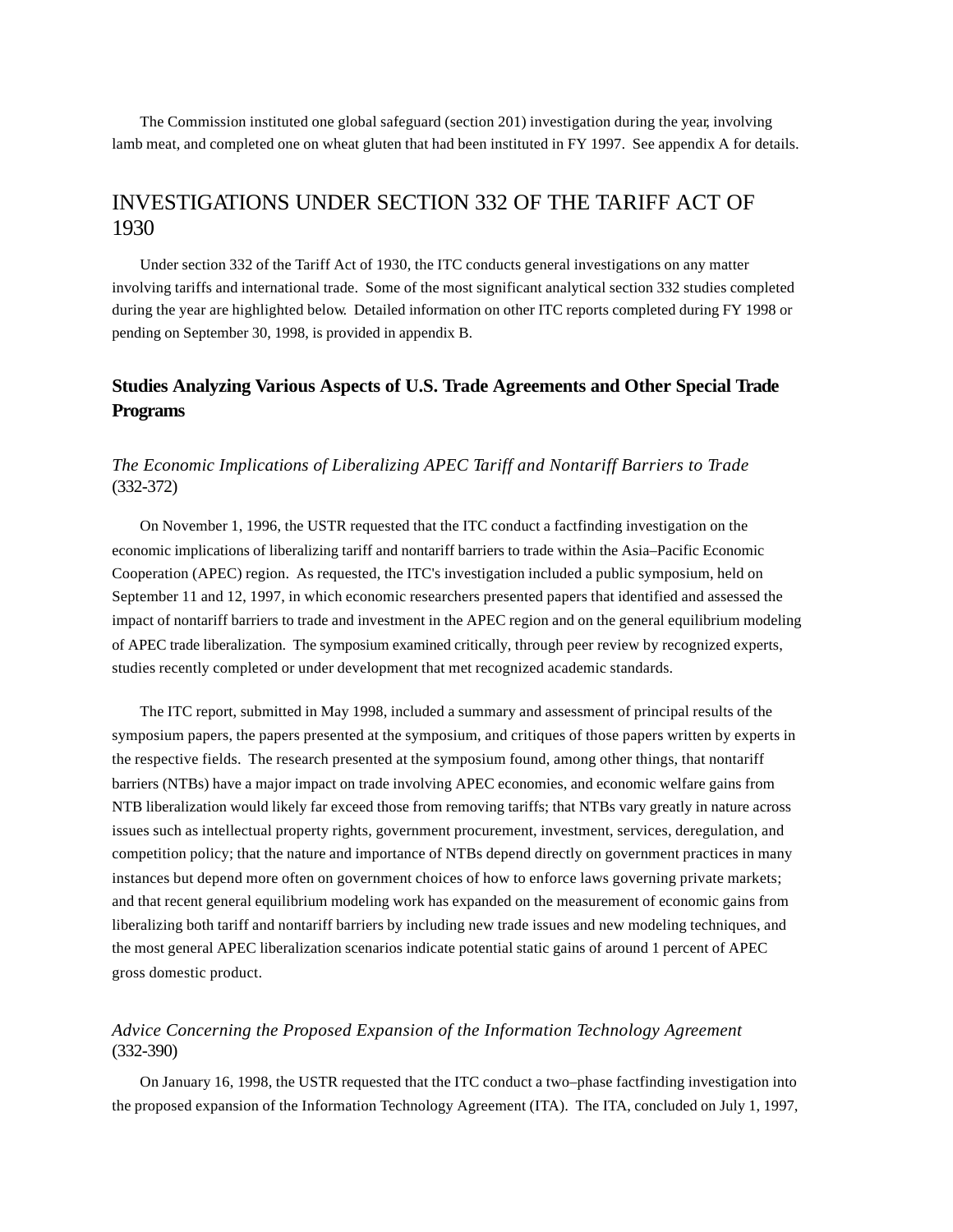eliminates tariffs among 43 trading partners on a wide range of information technology (IT) products, including computers, telecommunications equipment, semiconductors, and other electronic products. Early in the ITA process, the participants concurred that the agreement would be subject to review and expansion. In March 1997, ITA participants agreed that this ongoing work, generally referred to as ITA–II, would begin in October 1997, and the results would be implemented beginning January 1, 1999. The USTR subsequently sought comments on priorities for ITA–II, including suggestions for additional products for tariff elimination. The USTR then asked the ITC to provide advice regarding a broad list of the proposed products prior to the conclusion of negotiations on adding them to the ITA during the spring of 1998. As requested, in the first phase of the investigation, the ITC provided detailed descriptions of the products on the list; the uses of the products relative to IT industries and consumers, as well as to non–IT industries and consumers; and the major producing countries, U.S. export markets, and sources of U.S. imports. As further requested by the USTR, in the second phase of its investigation, the ITC analyzed, to the extent possible, current tariff and nontariff trade barriers, if any; patterns of U.S. imports and U.S. exports; and increased opportunities resulting from proposed tariff modifications. The final ITC report, submitted in May 1998, included the findings of both phases of the investigation.

### *General Agreement on Trade in Services: Examination of the Schedules of Commitments Submitted by Trading Partners of Eastern Europe, The European Free Trade Area, and Turkey* (332-385)

On September 19, 1997, the USTR requested that the ITC examine the schedules of commitments submitted by 12 trading partners under the General Agreement on Trade in Services (GATS), explaining the commitments in non–technical language, and identify the potential benefits and limitations of the commitments. The countries covered by the investigation were Bulgaria, the Czech Republic, Hungary, Iceland, Liechtenstein, Norway, Poland, Romania, the Slovak Republic, Slovenia, Switzerland, and Turkey. The investigation was a follow–up to three earlier reports. The ITC report, submitted to the USTR in September 1998, found that commitments made by these countries lay an effective foundation from which to achieve progressive liberalization of international trade and investment in service industries. The ITC further found that the schedules of commitments submitted by the countries covered in the report vary significantly, as do the countries' treatment of industries. The ITC investigation examined the following industries: distribution services (defined as wholesaling, retailing, and franchising services); education services; communications services (e.g., enhanced telecommunication services, courier services, and audiovisual services); health care services; professional services (e.g., accounting, engineering, construction, architectural, advertising, and legal services); land–based transportation services; and travel and tourism services.

#### **Studies on Special Areas of Congressional or USTR Interest**

### *Implications for U.S. Trade and Competitiveness of a Broad–Based Consumption Tax*  (332-389)

On December 9, 1997, the Committee on Ways and Means, U.S. House of Representatives, requested that the ITC analyze various consumption tax proposals, providing a review of current economic analyses on the topic and a discussion of the key technical issues that can significantly affect the relationship between tax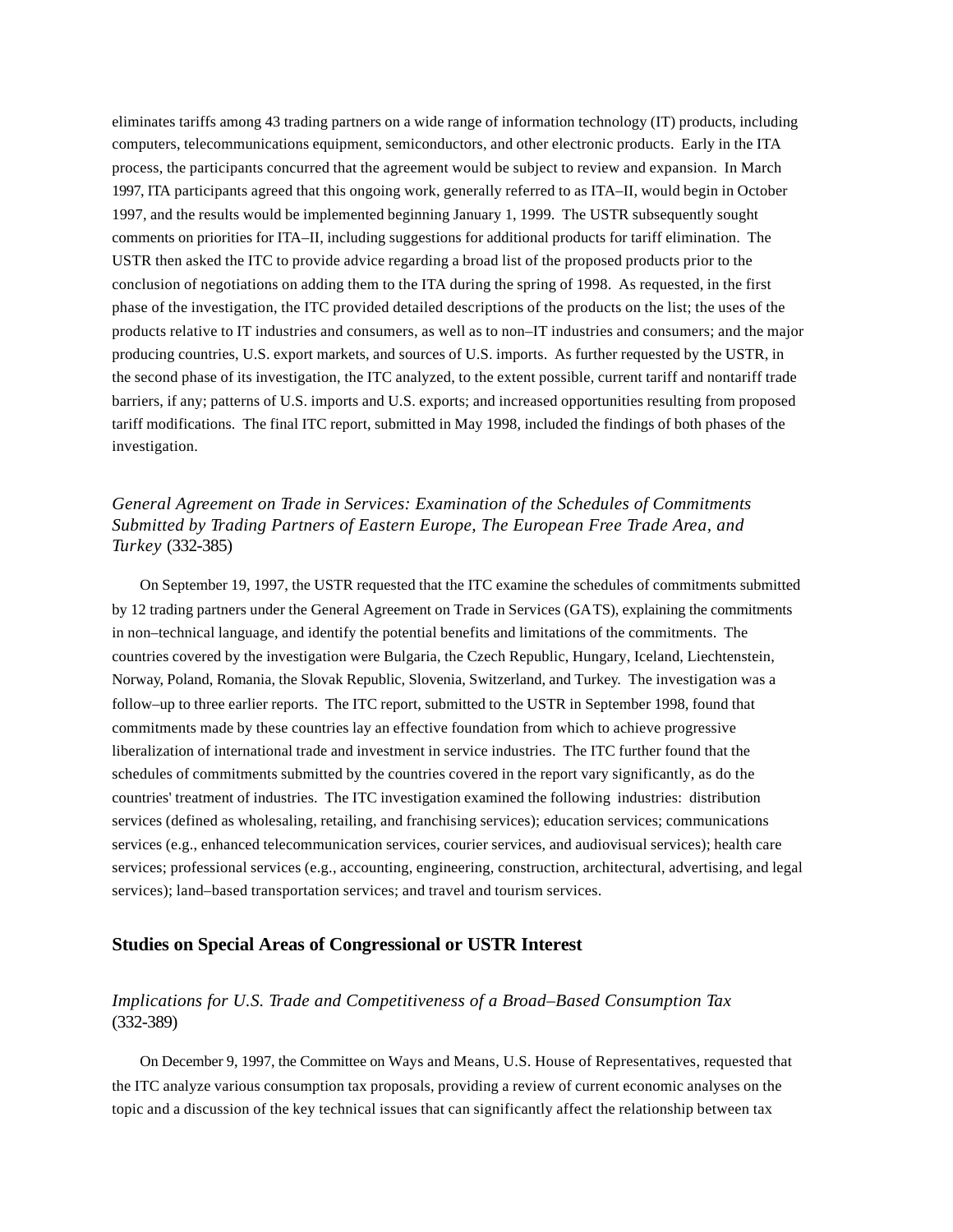policy and international trade. The ITC report, submitted in July 1998, summarized various consumption tax proposals, including a flat tax, several versions of a national sales tax, an unlimited savings allowance (USA) tax, and a value–added tax (VAT); reviewed the economic literature that analyzes the effects of consumption–based taxes on international transactions; and provided a discussion of key technical issues affecting the relationship between U.S. federal tax policy and U.S. trade and competitiveness.

The economic studies that were surveyed were largely theoretical since such a broad–based tax reform is unprecedented. The independent research reviewed and evaluated by the ITC indicated that one of the effects of implementing a consumption tax could be the likely increase in capital investment into the U.S. economy from abroad, at least in the short run. In addition, most of the studies in the survey concluded that, in addition to attracting foreign investment to the United States, a consumption tax may also encourage U.S. firms to locate projects in the United States that might otherwise have gone abroad. Since international investment and trade flows are inherently linked, any changes in foreign investment into the United States are accompanied by short–run changes in the U.S. trade balance. To the extent that international investment flows into (out of) an economy, the trade balance moves towards deficit (surplus). In the long run, increases in investment from both foreign and domestic sources tend to enhance an economy's competitiveness by increasing its productivity and tend to increase national economic welfare.

In addition, the economic studies reviewed by the ITC indicated that a broad–based consumption tax may increase the after–tax returns on domestic savings and investments, though the studies differed in their predictions of the net effect on domestic interest rates; that the tax–free status of exports under certain types of consumption tax — such as a VAT, sales, or USA tax — may have short–term effects but is unlikely to have a long–run effect on the overall U.S. trade balance; that if consumption taxation takes a form substantially simpler than the system it replaces, then reductions in compliance and enforcement costs could occur and would likely result in efficiency gains for the U.S. economy; and that a consumption tax could enhance the status of the United States as a "tax haven" country. Finally, the studies also showed that a consumption tax could induce a one–time drop in asset values of pre–existing wealth, which may be perceived as inequitable, and that the extent of such changes in asset values, if any, ultimately depends on the nature of any transition provisions that are implemented.

#### *The Dynamic Effects of Trade Liberalization: An Empirical Analysis* (332-375*)*

On November 1, 1996, the U.S. Trade Representative requested that the ITC review and assess theoretical literature and statistical analyses on the relationship between trade liberalization and economic growth, as well as provide new statistical explorations of that relationship. The ITC report, submitted in November 1997, found that economies that open themselves to international trade are more likely to enjoy rapid economic growth. The ITC's review of theoretical literature found that economic theory generally supports a positive relationship between a country's openness to trade and its rate of economic growth; that in the case of large–scale trade liberalizations, there is strong evidence that greater openness to trade eventually leads to accelerated economic growth, while for smaller liberalizations, the empirical evidence is more mixed, both because of other factors influencing economic growth and because of complexities involved in quantifying smaller changes in openness; that more open economies enjoy higher rates of private investment, which is a major determinant of economic growth, with the linkage of openness to growth through investment particularly strong in the case of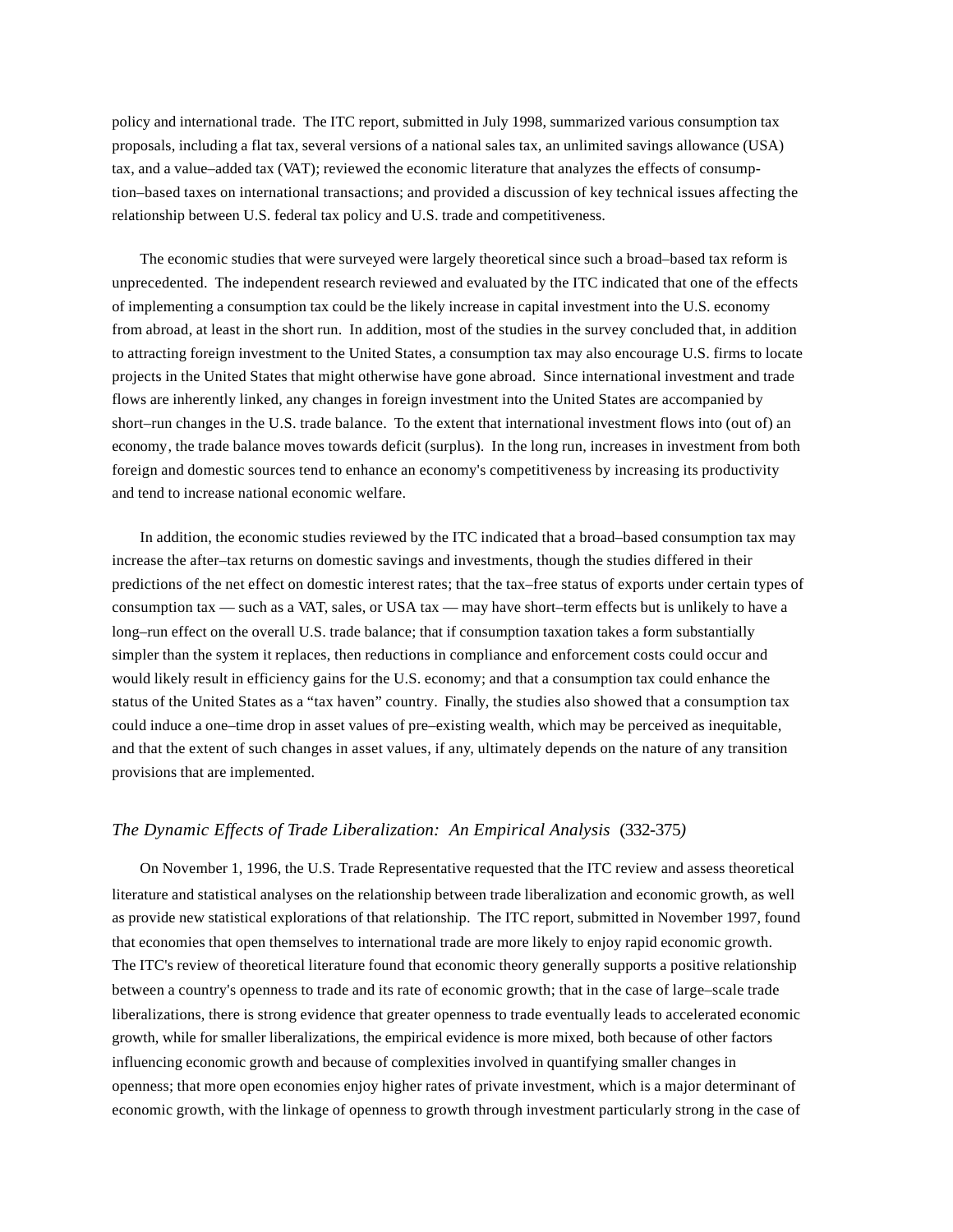foreign direct investment; that increases in productivity are another important source of economic growth; that countries that are more open to trade experience a more rapid entry of women into the labor force; and that as the world economy has grown in recent decades, the importance of trade in global economic activity has increased.

#### *Overview and Analysis of Current U.S. Unilateral Economic Sanctions* (332-391)

On February 18, 1998, the House Committee on Ways and Means requested that the ITC provide an overview and discussion of current U.S. unilateral economic sanctions, defined by the Committee as meaning "any unilateral restriction or condition on economic activity with respect to a foreign country or foreign entity that is imposed by the United States for reasons of foreign policy or national security." The ITC report, submitted in August 1998, included a description of U.S. unilateral economic sanctions currently in effect; a review of recent literature on the economic effects of national level economic sanctions; a survey, to the extent possible, of affected U.S. industries concerning the costs and effects of U.S. unilateral economic sanctions on such industries and their markets; and a proposed methodology to analyze in future studies the short– and long–term costs of U.S. unilateral sanctions and their impact on the U.S. economy. As directed by the Committee, the report excluded certain trade measures, including multilateral sanctions, measures imposed to remedy unfair trade practices, and actions taken pursuant to the extension by the United States of most–favored–nation status.

The ITC identified 42 separate U.S. laws that authorize economic sanctions. Under these laws, a total of 142 statutory provisions pertaining to unilateral economic sanctions were identified. Twenty percent of the measures concerned terrorism. As requested by the Committee, the ITC also identified 27 state, county, and city laws imposing unilateral economic sanctions, as well as 14 additional proposed state and local measures, concerning human rights practices in Burma, Cuba, Nigeria, and Tibet, and the possession by international financial institutions of funds belonging to Holocaust victims and their heirs. The ITC found that analysis of economic sanctions is difficult. Of the 174 respondents in a non–scientific telephone survey of 492 U.S. firms and professional or trade associations conducted by the ITC, none indicated that they directly benefit from U.S. unilateral sanctions in terms of additional business, profits, or employment, though some fresh vegetable producers in Florida expressed concerns about potential economic losses if U.S. unilateral economic sanctions against Cuba were to be lifted. Energy producers were reported as being the most adversely affected by U.S. unilateral economic sanctions. Survey respondents further stated that it was difficult for them to quantify the economic effects of sanctions. The ITC indicated its likely approach in evaluating the economic impact of U.S. unilateral economic sanctions on an ongoing basis in future reports would be to jointly employ a variety of methodologies to capture the effects of the economic sanctions.

#### *Advice Concerning APEC Sectoral Trade Liberalization* (332-392)

On March 16, 1998, the USTR requested that the ITC provide trade and industry information on nine industry sectors that were endorsed for early voluntary liberalization at the November 1997 Vancouver meeting of APEC ministers. The information assisted in developing U.S. positions in the ongoing negotiations to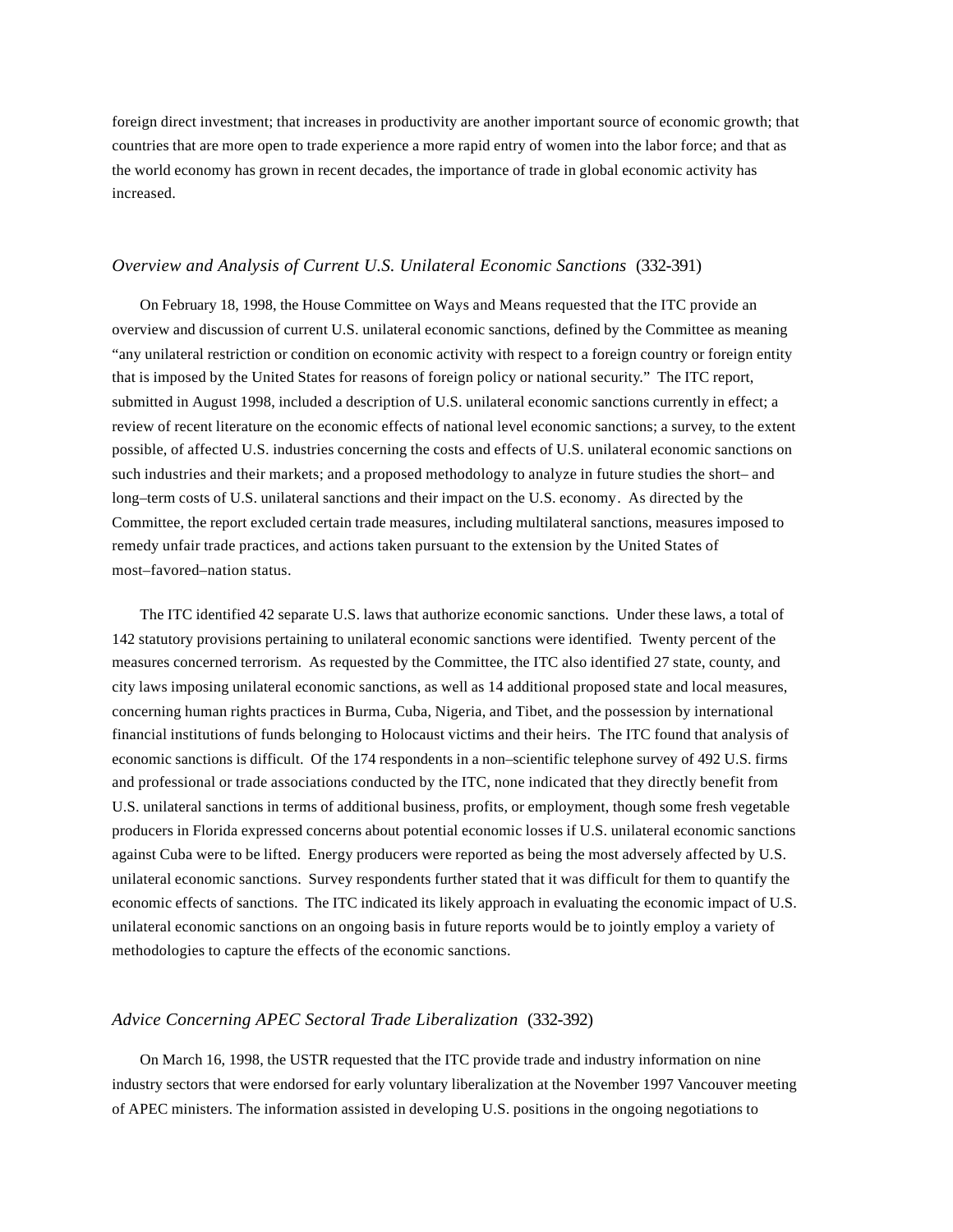reduce barriers affecting trade between the United States and other APEC economies. The nine sectors were chemicals; environmental goods and services; fish and fish products; forest products; gems and jewelry; medical equipment and instruments; toys; energy equipment and services; and telecommunications equipment. The ITC's confidential report, submitted in June 1998, included profiles of each industry sector (including a description of U.S. and foreign industries and their competitive positions), an assessment of patterns of U.S. sector imports and exports to APEC trading partners and other major trading partners, and information about increased market access opportunities resulting from proposed liberalizations. The report also summarized U.S. and foreign tariff rates and reported nontariff barriers affecting the nine sectors.

#### *The Likely Impact of U.S.–EU Sectoral Trade Liberalization* (332-382)

On August 11, 1997, the USTR requested that the ITC investigate the likely economic impact of further trade liberalization in the transatlantic region. In her request letter, the USTR noted that the United States and Europe have agreed to conduct a joint study to consider the potential effects of creating a closer economic integration between the U.S. and the EU. The letter stated that the USTR and the EU have established an approach to the study that involves focusing on sectors or issue areas that warrant analysis of the potential effects of the removal of barriers to U.S.–EU trade while also assessing the broad economic impact of such liberalization.

As requested, the ITC analyzed the likely impact on U.S. commerce of potential U.S.–EU sectoral trade liberalization. The sectors of interest for the study included automobiles and light trucks; biotechnology (utilized in the production of goods); chemicals; electronics; non–ferrous metals; paper and paper products; and pharmaceuticals.

The ITC conducted the analysis in two phases. Phase I identified and described the most significant barriers to trade and investment in the U.S. and EU for each study sector. Phase II assessed, wherever possible, the likely impact of removing these barriers. The ITC submitted confidential reports for Phase I in November 1997 and for Phase II in April 1998.

#### **Studies Analyzing the Competitiveness of U.S. Industry**

#### *Macadamia Nuts: Economic and Competitive Conditions Affecting the U.S. Industry* (332-386)

On September 11, 1997, the Senate Committee on Finance requested that the ITC conduct an investigation concerning the factors affecting competition in the macadamia nut industry. In its request letter, the Committee cited a previous ITC investigation on the factors affecting competition in the macadamia nut industry, completed for the Committee in 1991. The letter stated that the U.S. macadamia nut industry had renewed concerns about the competitive factors affecting their industry, including competition from imports from Australia, Brazil, South Africa, and the Central America countries. The Committee requested that the ITC update the information provided in its 1991 investigation concerning economic and competitive conditions in the macadamia nut industry.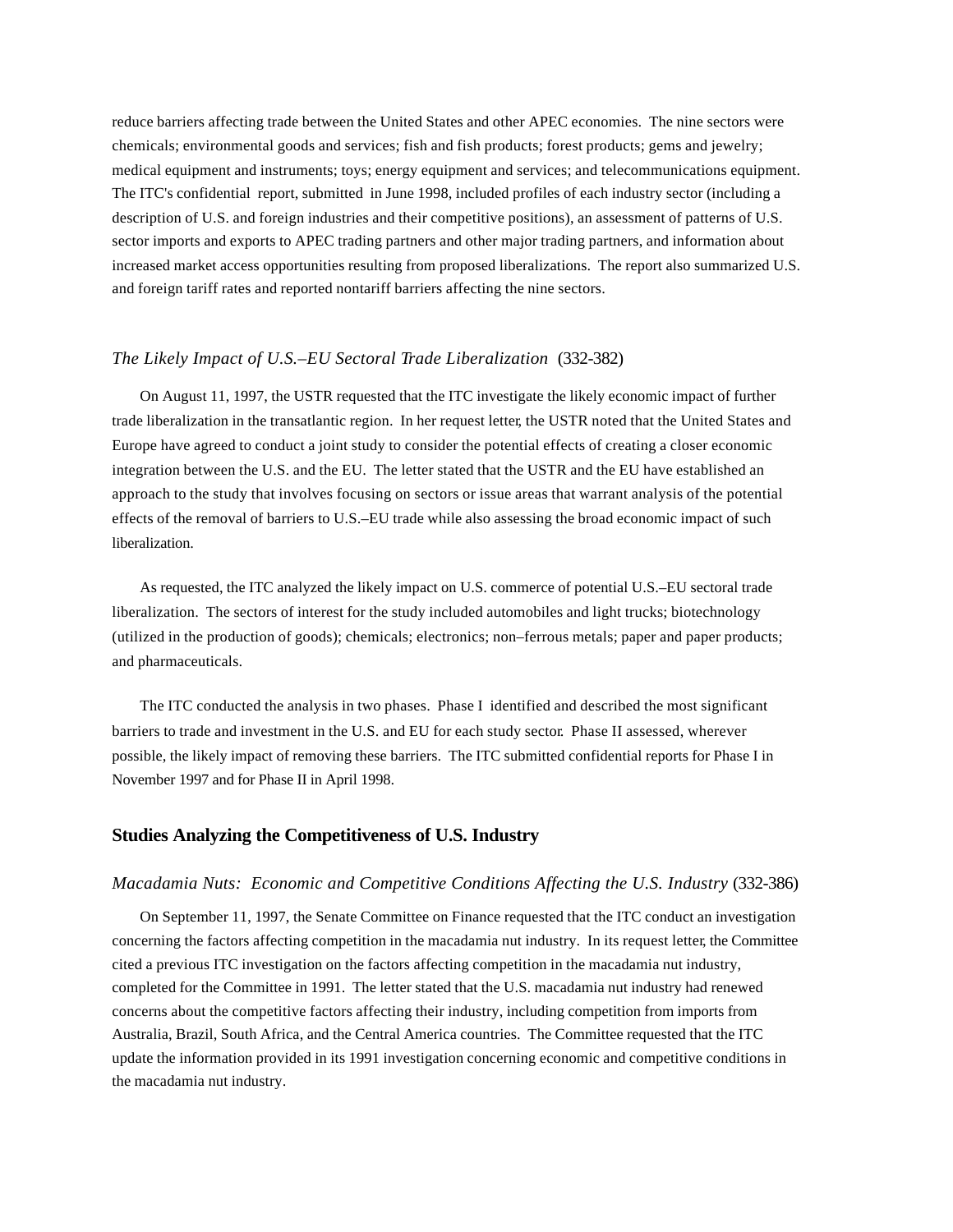The ITC report, submitted in September 1998, found that world production of macadamia nuts has risen 67 percent since 1992, reaching a record output of 72,914 metric tons in 1997. The United States was the world's largest macadamia nut producer from 1992–1996. However, in 1997, Australia replaced the United States as the world's leading producer. The United States was the world's largest consumer of macadamia nuts during 1992–97, accounting for 51 percent of world macadamia consumption in 1996–97; Japan was the second largest consuming country, accounting for 15 percent of world consumption; and Australia was the third largest, accounting for 13 percent of world consumption. The ITC reported that globally, the area planted to macadamia trees has expanded since crop–year 1992/93. While the U.S. planted area has remained almost unchanged, the area planted in key producing regions such as Australia, Guatemala, Kenya, and South Africa has increased 50 percent since 1992. The ITC further found that world macadamia supplies currently exceed demand and are depressing prices; that Asian macro–economic troubles are contributing to lower macadamia nut prices in 1998; that since the price declines in the early 1990s, the U.S. and Australian industries have employed different marketing approaches, with Australian exporters pursuing a generic campaign to boost demand for macadamia nut products in export markets in Asia, Europe, and North America, and U.S. firms focusing on promoting products under their respective brand names or as "Hawaiian" products; and that based on breakeven nut–in–shell prices, the relative costs of growing macadamia nuts are generally higher in the United States than in Australia.

## *Broom Corn Brooms: Efforts of Workers and Firms in the Industry to Make a Positive Adjustment to Import Competition* (332-394)

On May 11, 1998, the USTR requested that the ITC report on developments in the U.S. broom corn broom industry since November 28, 1996, when the President, pursuant to section 203 of the Trade Act of 1974, issued Proclamation 6961, temporarily increasing duties on imports of certain types of broom corn brooms. The ITC's confidential report, submitted in July 1998, included information on the progress and specific efforts made by workers and firms in the industry to make a positive adjustment to import competition. A public version of the report was issued in August 1998.

#### **Studies Conducted on a Recurring Basis**

## *Recent Trends in U.S. Services Trade, 1998 Annual Report Shifts in U.S. Merchandise Trade in 1997* (332-345)

On August 27, 1993, the Commission instituted on its own motion an annual investigation to review U.S. trade performance, focusing on changes in U.S. imports, exports, and trade balances of key agricultural and manufactured products and on changes in U.S. bilateral trade with major trading partners. In FY 1995, the ITC expanded the scope of its investigation and launched a separate publication focusing on the U.S. service sector, which accounted for 77 percent of U.S. gross domestic product and 78 percent of the U.S. workforce in 1996. The current report on services, published in May 1998, presents a statistical overview of U.S. trade in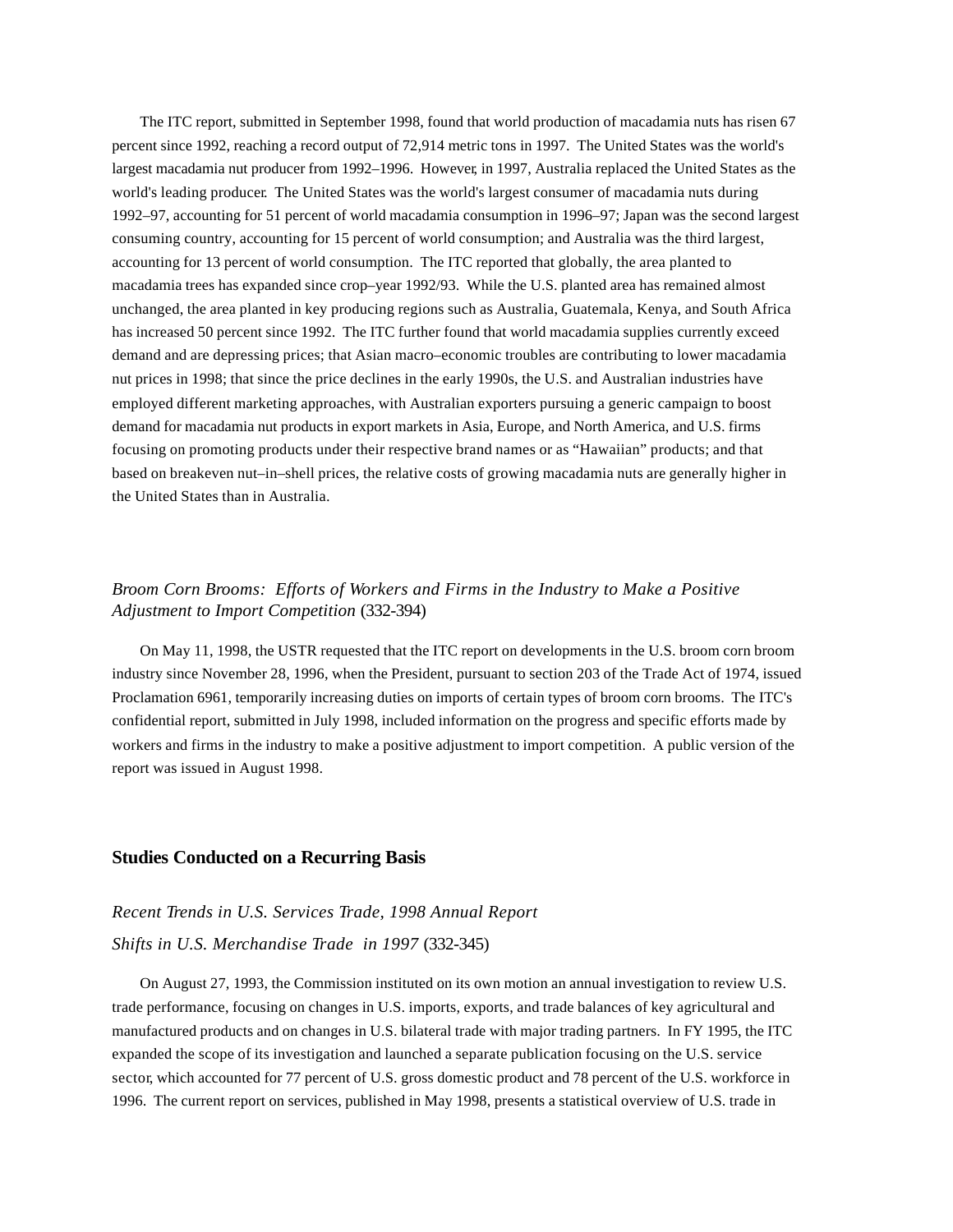services and provides industry–specific analyses focused on trends in exports, imports, and trade balances during 1995–96. The report concludes with an examination of commitments scheduled for the 20 largest foreign telecommunication markets under the WTO agreement on basic telecommunication services. The 1997 annual report on merchandise trade, published in July 1998, reviews U.S. trade performance in 1997. It also profiles the U.S. industry and market for nearly 300 industry and commodity groups, providing data for 1993–97 on domestic consumption, production, employment, trade, and import penetration. The report also covers significant bilateral shifts in trade with the 10 U.S. trading partners which registered the largest changes in trade during 1996–97; important multilateral trade issues, including the potential impact of the Asian financial crisis on U.S.–Asian trade, the factors affecting U.S. trade with the Mercosur bloc, and increasing U.S. trade with Sub–Saharan African countries; and rankings of the industry and commodity groups that experienced the most significant shifts in trade during 1997. The ITC has published trade shifts reports on a quarterly, semiannual, or annual basis since 1981.

## ANNUAL REPORT ON THE U.S. TRADE AGREEMENTS PROGRAM

#### *The Year in Trade 1997*

Section 163(b) of the Trade Act of 1974 requires the ITC to submit to the Congress an annual report on the operations of the trade agreements program. The report, now known as *The Year in Trade*, provides the Congress with factual information on trade policy and its administration. It also serves as an historical record of the major trade–related activities of the United States for use as a general reference by government officials and others with an interest in U.S. trade relations.

*The Year in Trade 1997*, published in May 1998, provides a practical review of U.S. international trade laws, a report on the operation of the World Trade Organization, a review of U.S. bilateral trade agreements with major trading partners, and a survey of actions under U.S. trade laws. The report also examines developments in several important regional forums — the NAFTA, the Free Trade Area of the Americas, and APEC — and includes a summary of recent U.S.–Africa trade initiatives. The publication includes complete listings of antidumping, countervailing duty, intellectual property rights infringement, and section 301 cases undertaken by the U.S. government in 1997. An index geared to trade specialists cross–references the report by country and commodity.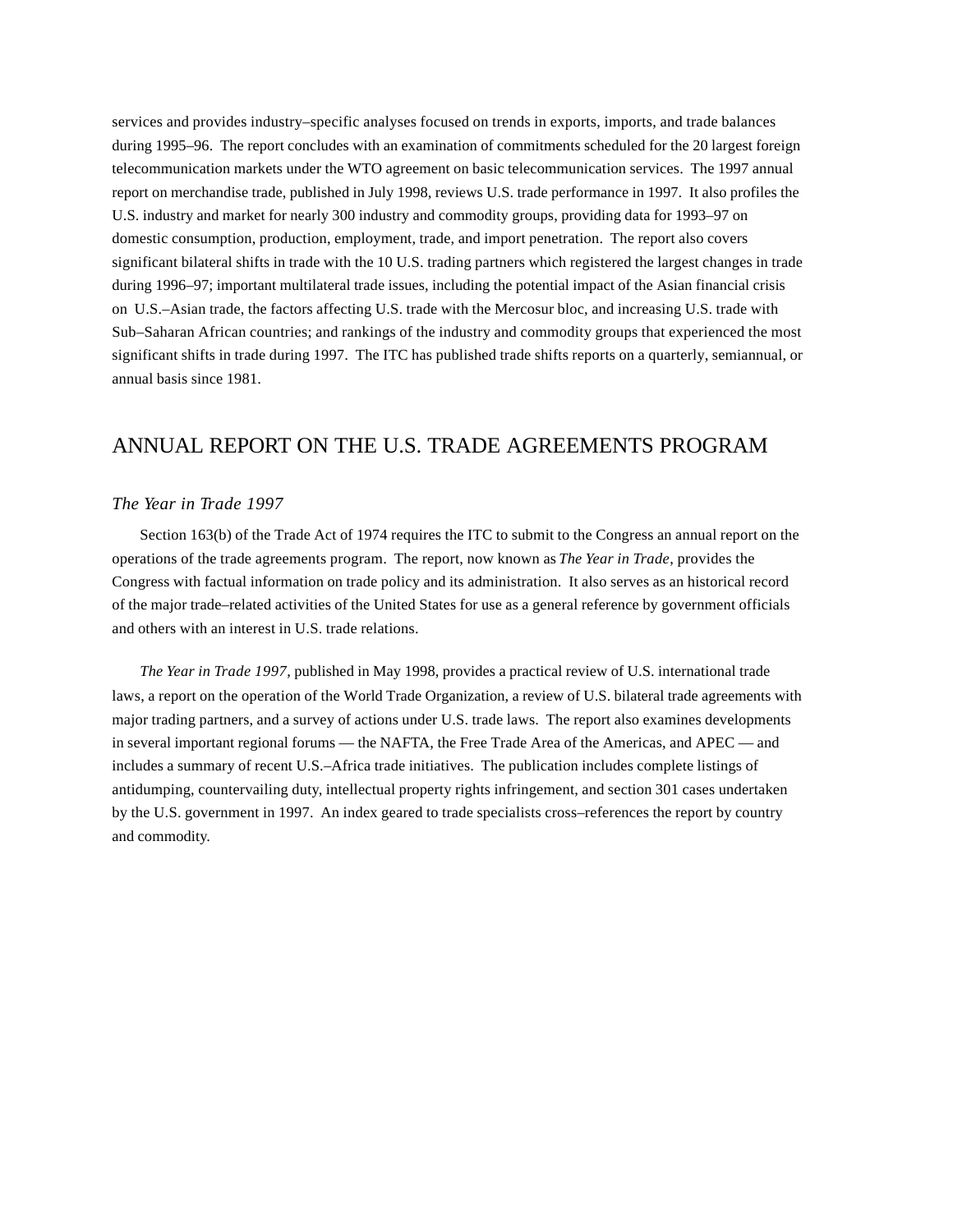# **PART II. ORGANIZATIONAL ACTIVITIES**

## OFFICE OF OPERATIONS

The ITC's core of investigative, industry, economic, nomenclature, and technical expertise is found within the Office of Operations. Under the supervision of the Director, staff in the component offices of Operations complete all statutory investigations, studies, and special work projects assigned by the Commission. The work includes completing the investigations within statutory deadlines and with a level of accuracy and detail suitable for subsequent review by the courts. The office is also responsible for information resources and statistical services.

During FY 1998, the staff in the office of the Director continued to refine an extensive tariff and trade computerized data "warehouse." The system is now relied upon for tariff and trade data by ITC staff and by staff with the Department of Commerce, the Congressional Research Service, the Office of the USTR, the Federal Reserve Board, the Department of Treasury, the Department of Agriculture, the Department of Labor, congressional offices, various U.S. trade negotiating groups, and U.S. embassies in Malaysia and Korea. U.S. negotiators and ITC staff used the system to perform tariff and trade analyses on–site at APEC trade talks in Malaysia during FY 1998. The tariff portion of this material is available on the ITC Internet server (*www.usitc.gov*), providing worldwide interactive access for the first time to the U.S. tariff schedules. The trade portion of the interactive data retrieval system is currently available to government users.

## Office of Investigations

The Office of Investigations conducts the ITC's countervailing duty, antidumping, and review investigations under title VII of the Tariff Act of 1930; escape clause and market disruption investigations under the Trade Act of 1974; investigations under section 302 of the NAFTA Implementation Act of 1994; and investigations under section 22 of the Agricultural Adjustment Act.

The primary responsibility of the Office of Investigations is to prepare an objective and comprehensive report ineach investigation that will enable the Commission to determine, on the basis of the facts of the investigation, whether a U.S. industry has been injured or is threatened with injury by reason of imports of products like those it produces. The key investigations conducted by Investigations during FY 1998 are discussed in the Highlights section of this report.

In each investigation, an investigative team (made up of a supervisory investigator, an investigator, and an accountant/auditor from Investigations as well as an economist, a commodity–industry analyst, and an attorney) develops a thorough understanding of the conditions of competition within the domestic market of the industry under investigation. Largely through industry–specific questionnaires, telephone interviews, plant visits, consultations with technical and marketing specialists, and public hearings, the team collects and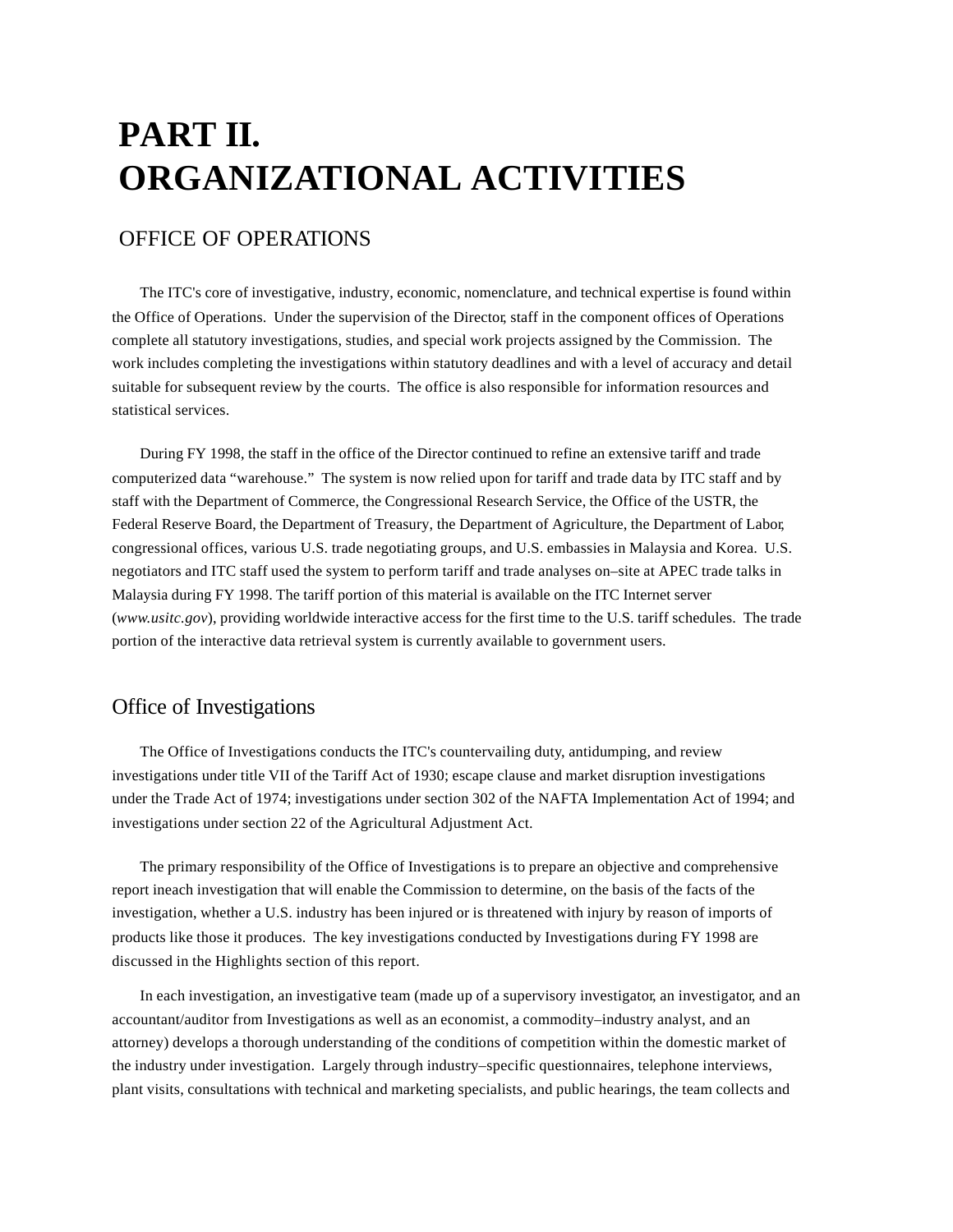analyzes the extensive data that constitute the report to the Commission. Data presented in the staff's report include, but are not limited to, the industry's productive capacity, actual production, capacity utilization, domestic and export shipments, inventories, imports, domestic market shares held by U.S. and foreign suppliers, employment, hours worked, productivity, wages and total compensation paid, unit labor costs, pricing, distribution channels, and full financial data on the U.S. companies producing the product under investigation. Somewhat more limited information about the foreign industry producing the product under investigation is also collected and analyzed.

Investigations staff members work closely with officials at the U.S. Department of Commerce, the U.S. Customs Service, parties to the investigations and their attorneys, and company officials for both U.S. producers and importers of the product. Investigators also assist the USTR following Commission recommendations to the President in escape clause, market disruption, and section 22 cases.

## Office of Industries

The Office of Industries maintains technical expertise related to the performance and global competitiveness of U.S. industries and the impact of international trade on those industries. International trade analysts in the office produce studies on a range of issues each year. Studies generally are conducted under section 332 of the Tariff Act of 1930 at the request of the President or specific committees of Congress or on the ITC's own motion. Industries staff includes international trade analysts who monitor the import, export, production, and sale of more than 8,000 agricultural products, raw materials, and manufactured products as well as a number of U.S. service industries.

Upon request, Industries analysts provide information and assistance related to international trade negotiations to the USTR. In addition to conducting factfinding investigations, Industries analysts contribute substantially to congressional bill reports, which analyze proposed tariff–related legislation. They also assist the Office of Investigations in title VII investigations. The office also publishes the *Industry, Trade, and Technology Review*, a quarterly collection of timely analytical articles developed by Industries analysts in the course of their research.

During FY 1998, the Office of Industries conducted 19 investigations under section 332, including both one–time factfinding studies and continuing industry surveys. The office also completed recurring studies and monitoring reports requested by the President, Congress, and the Commission. These reports covered nonrubber footwear, ethyl alcohol, the U.S. services commitments under the General Agreement on Tariffs and Trade (GATT), imports of textiles and apparel in 1997, imports of tomatoes and peppers, and production sharing under chapter 98 of the Harmonized Tariff Schedule. The office also published its annual analyses of significant trade shifts in selected commodity areas and its separate report covering service industries.

Since the 1920s, the ITC periodically has issued a series of detailed reports on thousands of products imported into and exported from the United States. Each report, known today as an Industry and Trade Summary, addresses one or more industry sectors and contains information on product uses, customs treatment, and trends affecting consumption, production, and trade of the commodities or services covered.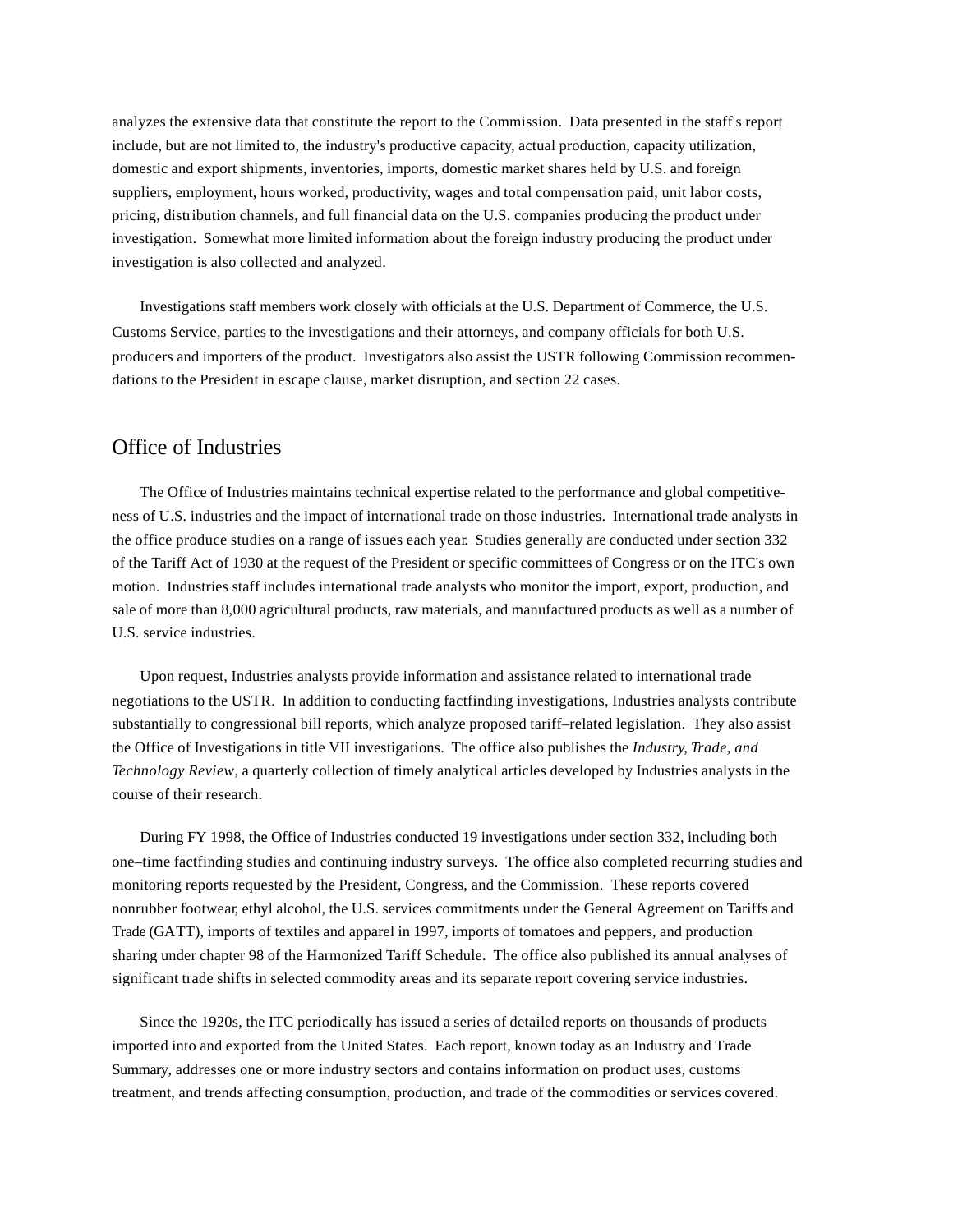The Office of Industries launched its most recent series of summaries in FY 1991; during FY 1998, seven summaries were published, bringing the total number of summaries published in this series to 127.

## Office of Economics

The Office of Economics provides expert economic analysis for ITC investigations and reports. In addition, ITC economists render substantial technical assistance to the USTR, other executive branch agencies, the Congress, and the public. ITC economists also actively participate in many conferences, seminars, workshops, and professional society meetings; contribute to educational programs, both in the United States and abroad, on trade and economic matters; and publish regularly in scholarly journals. The office consists of three divisions.

Research Division economists provide theoretical and technical expertise for the quantitative analysis of trade and economic issues. Division economists develop and use state–of–the–art analytical tools to provide modeling and other support for ITC investigations, requests for technical assistance and analysis from the USTR and other entities within the Executive Office of the President, and congres–sional inquiries. The tools enable agency staff to provide a rigorous analysis of the economic effects of general equilibrium (CGE) models that enable agency staff to estimate the effects of changing any specific trade restraint, any set of multiple restraints, or any other quantifiable barriers to U.S. trade.

During FY 1998, the Research Division conducted five section 332 general factfinding investigations. Among those completed during FY 1998 were investigations on the dynamic effects of trade liberalization, the likely impact of U.S–European Union sectoral trade liberalization, and the implications of a broad–based consumption tax on U.S. trade and competitiveness. The division also invested significant time and resources in preparing the agency's second biennial update of its investigation concerning the economic effects of significant U.S. import restraints, due in FY 1999. The division also rendered technical assistance to the USTR, the Council of Economic Advisors, the House Committee on Ways and Means, and the Senate Committee on Finance during FY 1998, providing briefings, critical reviews of trade–related issues and trade flow data, and general trade–related economic expertise.

Economists in the Country and Regional Analysis Division analyze foreign economic regimes and regional and multilateral trade agreements. Economists in this division contribute economic expertise to ITC investigations and maintain up–to–date information concerning global economic, investment, and trade developments by major country and region. The division complements and works closely with the ITC Office of Industries to provide U.S. trade policymakers with information about specific industries and countries. The division also produces the *International Economic Review (IER)*, a monthly journal analyzing economic and trade policy developments.

During FY 1998, the Country and Regional Analysis Division conducted two general factfinding investigations as well as a number of regular trade–monitoring reports, including an assessment of the impact of the Caribbean Basin Economic Recovery Act and Andean Trade Preferences Act programs on the U.S. economy; a report on African trade flows; and an annual review of multilateral, regional, and bilateral trade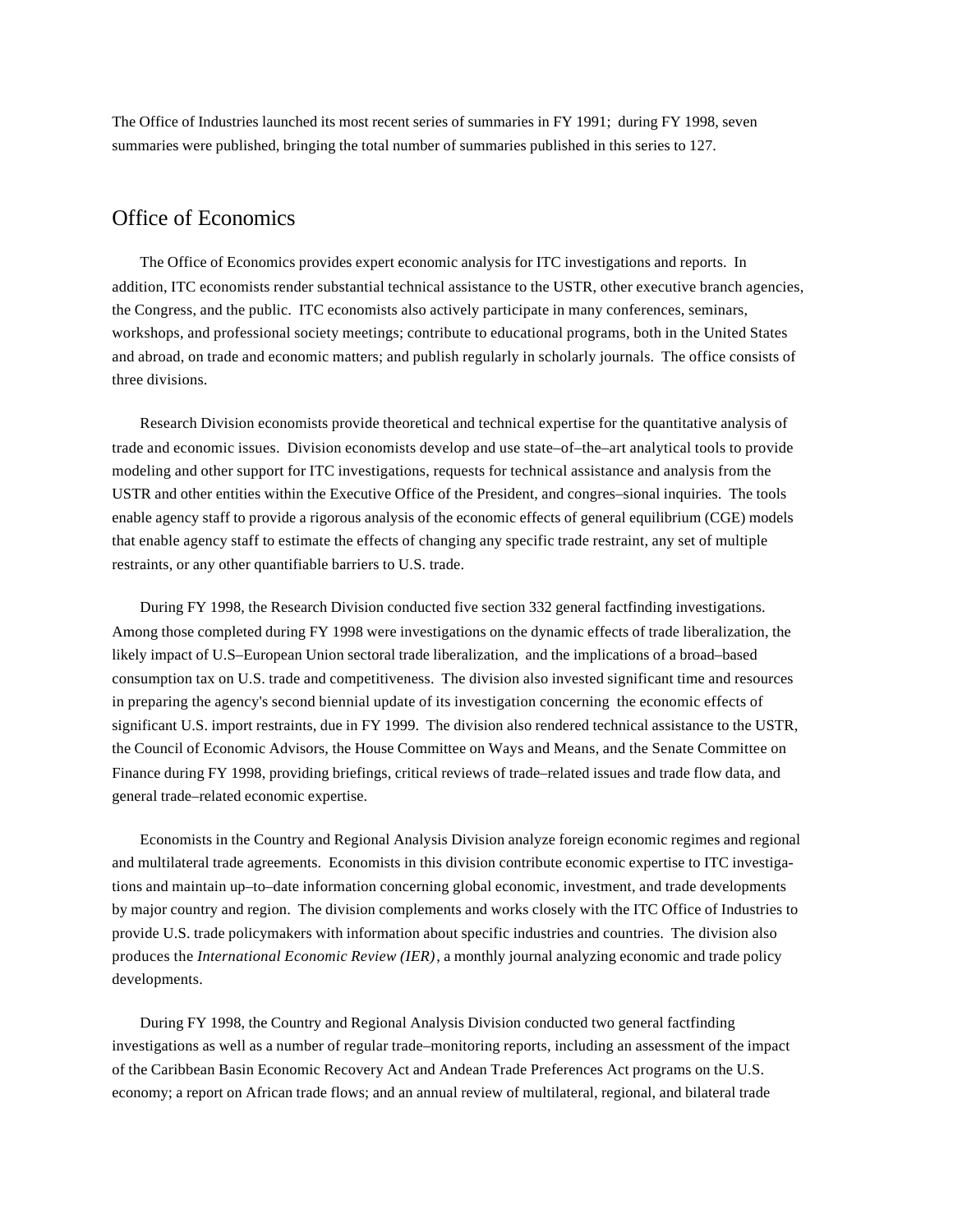developments entitled *The Year in Trade*. The division provided technical assistance to the USTR on the bilateral trade agreements between the European Union and Poland and the European Union and Hungary, as well as provided analysis on the impact of trade liberalization between South Africa and the European Union and South Africa and the United States. In addition, the division provided technical assistance to the Congress in connection with The Africa Growth and Opportunity Act (H.R. 1432).

The Applied Economics Division primarily is responsible for providing technical economic expertise in the ITC's statutory investigations. These include antidumping, countervailing duty, escape clause, and market disruption investigations and five–year (sunset) reviews. Division economists serve on investigative teams, where they analyze conditions of competition (using demand, supply, and other market–related information) and pricing practices within the industry subject to investigation. They also model the economic impact of unfairly priced imports on the U.S. industry producing competing articles. In addition, they work on section 332 investigations, assisting in economic modeling and providing general economic analysis.

## Office of Tariff Affairs and Trade Agreements

The Office of Tariff Affairs and Trade Agreements (TATA) carries out the ITC's responsibilities with respect to the Harmonized Tariff Schedule of the United States (HTS) and the international Harmonized System (HS). The HTS provides the applicable tariff rates and statistical categories for all merchandise imported into the United States; it is based on the HS, the global classification system that governs most world trade in goods.

TATA updates and publishes the *HTS* annually. In November 1997, the office published the 1998 edition of the *HTS*. TATA also published a 500–page supplement to the 1998 edition in August 1998. An electronic version of the *HTS* is available on the ITC's Internet homepage in the "Tariff Affairs" section.

TATA staff also provide expert HTS–related information upon request to the business community, governments, and the public. The office maintains an electronic data base that tracks the history of all changes (legal and statistical) to the HTS since its implementation.

TATA staff work with the Office of Industries to prepare bill reports requested by Congress. These reports investigate the legal and economic effects of proposed tariff reductions and duty suspensions for specific products for use by the House Committee on Ways and Means and the Senate Committee on Finance during consideration of tariff–related legislation; see appendix D.

The office also provides technical advice and assistance to the USTR on bilateral and multilateral trade programs, participating in Trade Policy Staff Committee activities, preparing Presidential proclamations, developing trade data tailored for use by negotiators, and, when requested, directly assisting negotiating teams. During FY 1998, TATA provided technical assistance to the USTR in connection with the expansion of the Information Technology Agreement. The office also prepared documents for the USTR for presentation to Congress and prepared the implementing proclamation in connection with the second round of accelerated tariff reductions under the NAFTA. TATA also prepared the annual Generalized System of Preferences (GSP) proclamation for the USTR and two notices concerned with intellectual property rights violations in connection with the GSP program.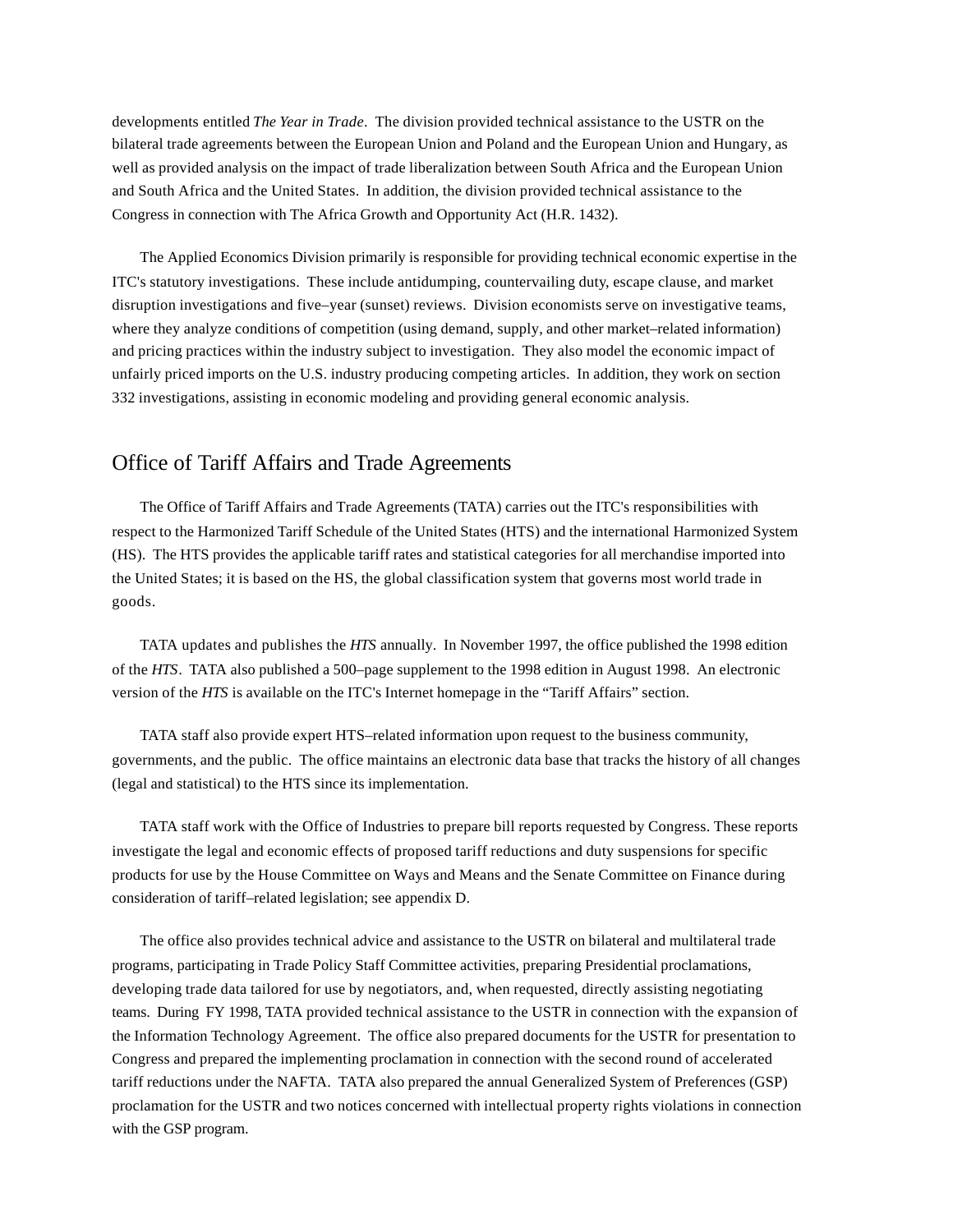The office participates in the World Customs Organization (WCO), an international organization headquartered in Brussels, Belgium. The WCO oversees the continuous development and maintenance of the global HS. TATA represents the U.S. government on the central committee for nomenclature and classification matters (the Harmonized System Committee), the Technical Committee on Rules of Origin, and the HS Review Subcommittee.

TATA's Director chairs the Committee for Statistical Annotation of the Tariff Schedule, which also includes representatives of the U.S. Customs Service and the Census Bureau. The committee analyzes and evaluates petitions requesting changes in HTS statistical subheadings; it received 30 such petitions during FY 1998. Through the committee, TATA participated during FY 1998 in several joint undertakings with the Canadian government in connection with a U.S.–Canada Memorandum of Understanding, under which the two countries exchange monthly import statistics that reflect each country's exports to the other. The arrangement eliminates the need to prepare and compile over one million export documents annually.

TATA's Director serves on the Board of Directors of the International Trade Data System (ITDS). The ITDS is an integrated trade data system to be shared by all federal trade agencies. It results from a National Performance Review initiative recommending the establishment of such a system.

### Office of Unfair Import Investigations

The Office of Unfair Import Investigations (OUII) participates as a full party representing the public interest in adjudicatory investigations conducted under section 337 of the Tariff Act of 1930. These investigations most frequently involve allegations of patent or trademark infringement. Allegations of copyright infringement, misappropriation of trade secrets, passing off, false advertising, and antitrust violations also can be litigated in these investigations. If the Commission finds a violation of section 337, it may issue exclusion orders and cease and desist orders as a remedy.

In addition to the investigation of a complaint under section 337, the ITC may conduct enforcement proceedings to determine whether the importation or sale of a specific product violates an existing Commission order. Also, the Commission may issue advisory opinions regarding whether certain anticipated conduct would violate an outstanding Commission order.

Investigative attorneys from OUII actively participate throughout the investigation along with counsel for the private parties. However, the investigative staff represents the public interest rather than the private interests of a complainant or respondent. Representation of the public interest is important because the remedies available in section 337 investigations may affect nonparties and U.S. consumers. OUII investigates and offers an independent perspective on the many issues presented in section 337 investigations.

OUII attorneys review section 337 complaints prior to institution of an investigation and advise the Commission whether complaints are legally sufficient for purposes of institution. Upon request, OUII also provides information to prospective complainants regarding procedures for filing complaints under section 337 and reviews draft complaints on a confidential basis. Once an investigation is instituted, OUII attorneys seek to ensure that a sufficient evidentiary record is developed. OUII attorneys conduct discovery, participate at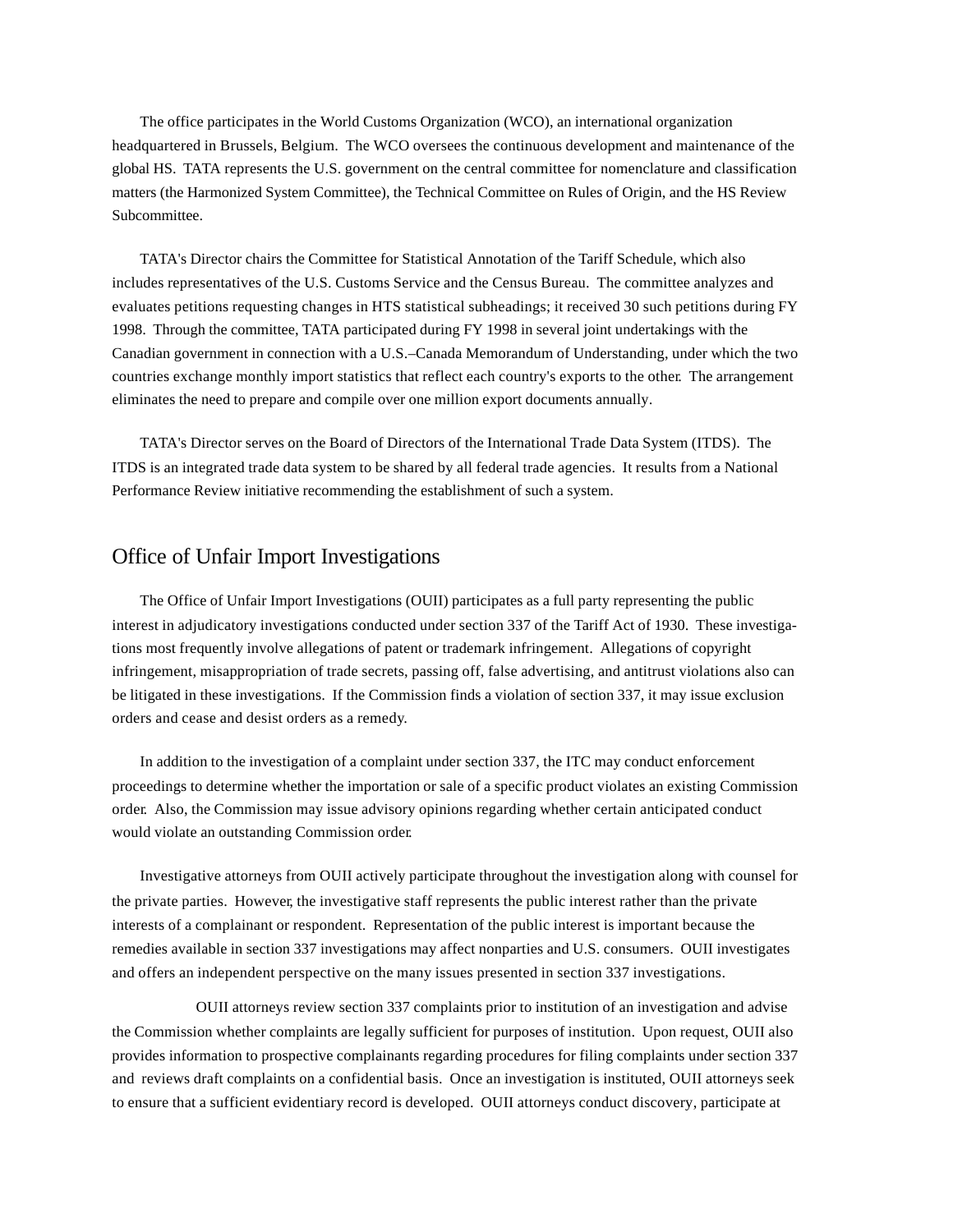hearings before the Administrative Law Judges (ALJs), and submit legal briefs to the ALJs and the Commission.

After a hearing, the ALJ issues an initial determination on all issues related to the alleged violation of section 337. The ALJ's initial determination is subject to review and modification by the Commission. If the Commission does not modify the initial determination, it becomes the Commission's final determination. If the Commission determines that there is a violation of section 337, it may issue remedial orders. Those orders are effective when issued and become final 60 days after issuance unless disapproved for policy reasons by the President within that 60–day period. A more complete description of section 337 is included in appendix C.

OUII also assists the parties with settlements. OUII attorneys review proposed consent orders (orders of the Commission agreed to by the parties that prohibit specific activities related to the importation and/or sale of the products at issue) and settlement agreements (private agreements between the parties). OUII then submits responses to the ALJ regarding public interest concerns and compliance with ITC rules.

During FY 1998, there were 28 active section 337 investigations, 15 of which were instituted in FY 1998, and one formal enforcement proceeding. Key investigations are detailed in the Highlights section of this report, and a full list of investigations completed appears in appendix A. The Commission found a violation of section 337 in two investigations. Limited exclusion orders were issued in both of these investigations, and a cease and desist order was issued in one. The Commission terminated seven investigations prior to an evidentiary hearing as a result of settlement agreements reached by the parties. Three investigations were terminated prior to evidentiary hearings based on the complainant's withdrawal of the complaint. A remanded investigation was also terminated after withdrawal of the complaint. Consent orders were issued in two section 337 investigations.

## Office of Information Services

The Office of Information Services (OIS) administers all ITC computer, telecommunications, and statistical and editorial services. OIS's Library Services staff manages the ITC's National Library of International Trade, a specialized technical library that serves as the agency's information and research center. Library Services supports the Commissioners and ITC staff by acquiring, organizing, and disseminating information in all media. For more information on the ITC's National Library of International Trade, see page 95.

During FY 1998, OIS staff provided extensive technical support in the development of the five–year (sunset) review section of the ITC's web server, and the office continued to support the tariff and trade database maintained by the Office of Operations for use by ITC staff and certain government analysts and policymakers. OIS also implemented a complete upgrade of the agency's network infrastructure to support continuing rapid growth in the size and performance demands of new systems; supported extensive moving and construction associated with the refurbishment of the ITC's office space; and carried out planned system upgrades and reporting for the agency's Year 2000 effort. Though reconstruction of the library's space prevented Library Services staff from providing service to the public for five months during the year, they continued to support ITC staff, often utilizing its extensive automation to access resources.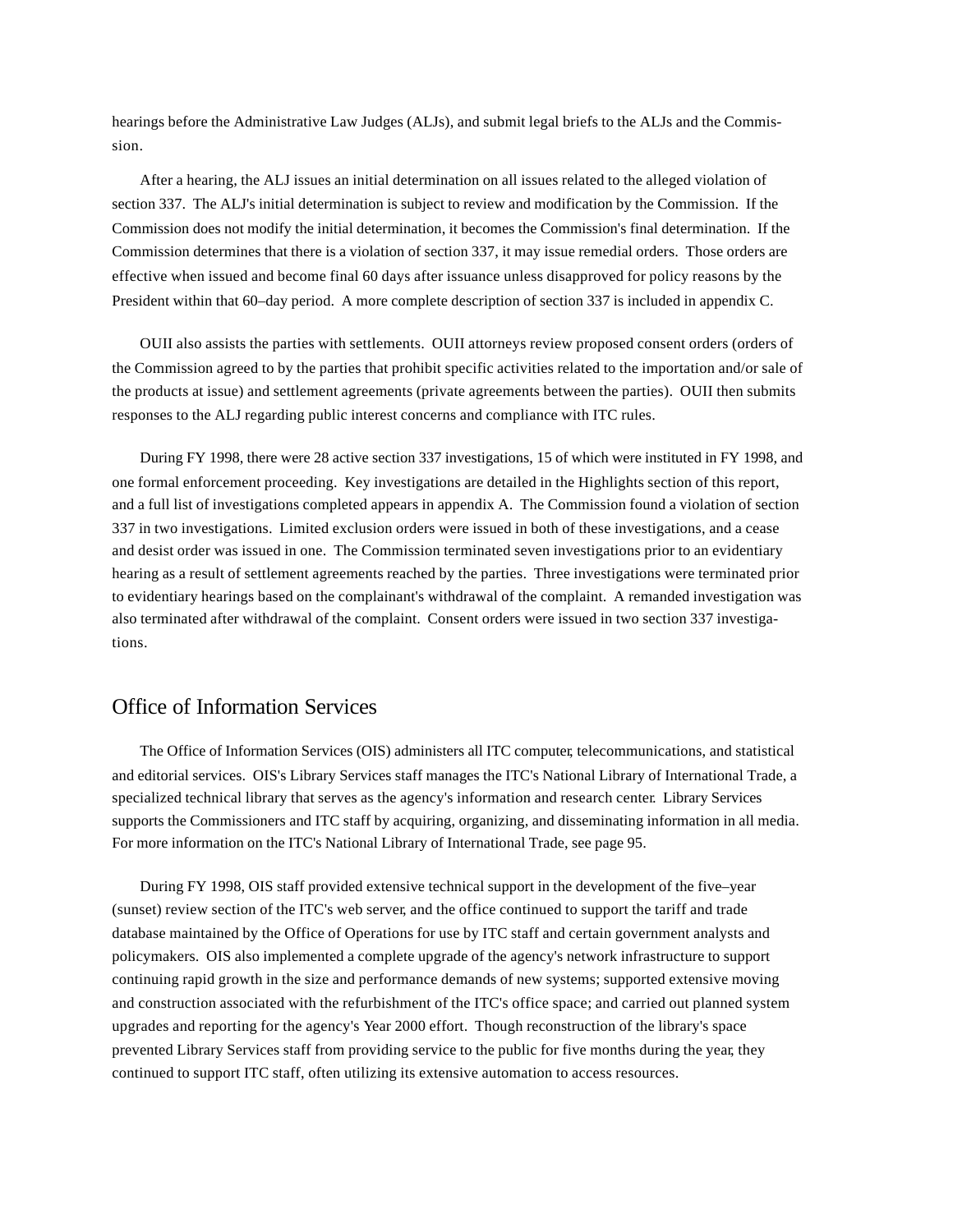### OFFICE OF ADMINISTRATION

The Office of Administration oversees the preparation and execution of the ITC's budget; monitors its financial management systems; supervises all personnel matters, including collective bargaining with union representatives; directs procurement, publishing, and facilities management; and is responsible for all agency security matters.

## Office of Finance and Budget

The Office of Finance and Budget develops, monitors, and administers the ITC budget and expenditures, ensuring proper financial management of agency activities. The Budget Division formulates, justifies, and executes the ITC budget; the Finance Division maintains the ITC financial information system and the agency payroll and travel functions. The office also performs liaison on budget and finance matters with other federal agencies, the Office of Management and Budget, and congressional committees. Finance and Budget staff manage travel, payroll, and other financial services; assist ITC offices in developing their annual budget requests; develop the overall annual agency appropriation and authorization requests; and prepare accounting, activity, and financial projection reports.

During FY 1998, the office was involved with a major reconfiguration of the Commission's official accounting system; integrated the Department of Interior (DOI) labor cost system with the time and attendance system; implemented the use of automated disbursements; converted the Commission's payroll/personnel system to the sophisticated Federal Personnel Payroll System managed by DOI; and instituted the use of central billing for car rental services for travelers on official business. The office also managed the integration of three agency financial actitivies — the leasing of the agency's government vehicle, the employee government travel card program, and the government purchase card program. The integration of these activities, which is scheduled for implementation during FY 1999, will result in a more efficient process for obtaining services by utilizing one vendor for financial services. These improvements and initiatives are in alignment with the National Performance Review, Government Performance Results Act, and GSA travel streamlining initiatives.

## Office of Management Services

The Office of Management Services (OMS) manages the ITC's publishing, procurement, facilities management, and management analysis activities. During FY 1998, the office completed the refurbishing of the agency's leased space. The office also continued its mission consolidation through reorganizations. In addition, the Planning and Procurement Division made significant gains in its implementation of the General

 Services Administration's Simplified Acquisition Procedures and Purchase Card Program, both of which will simplify procurement processing.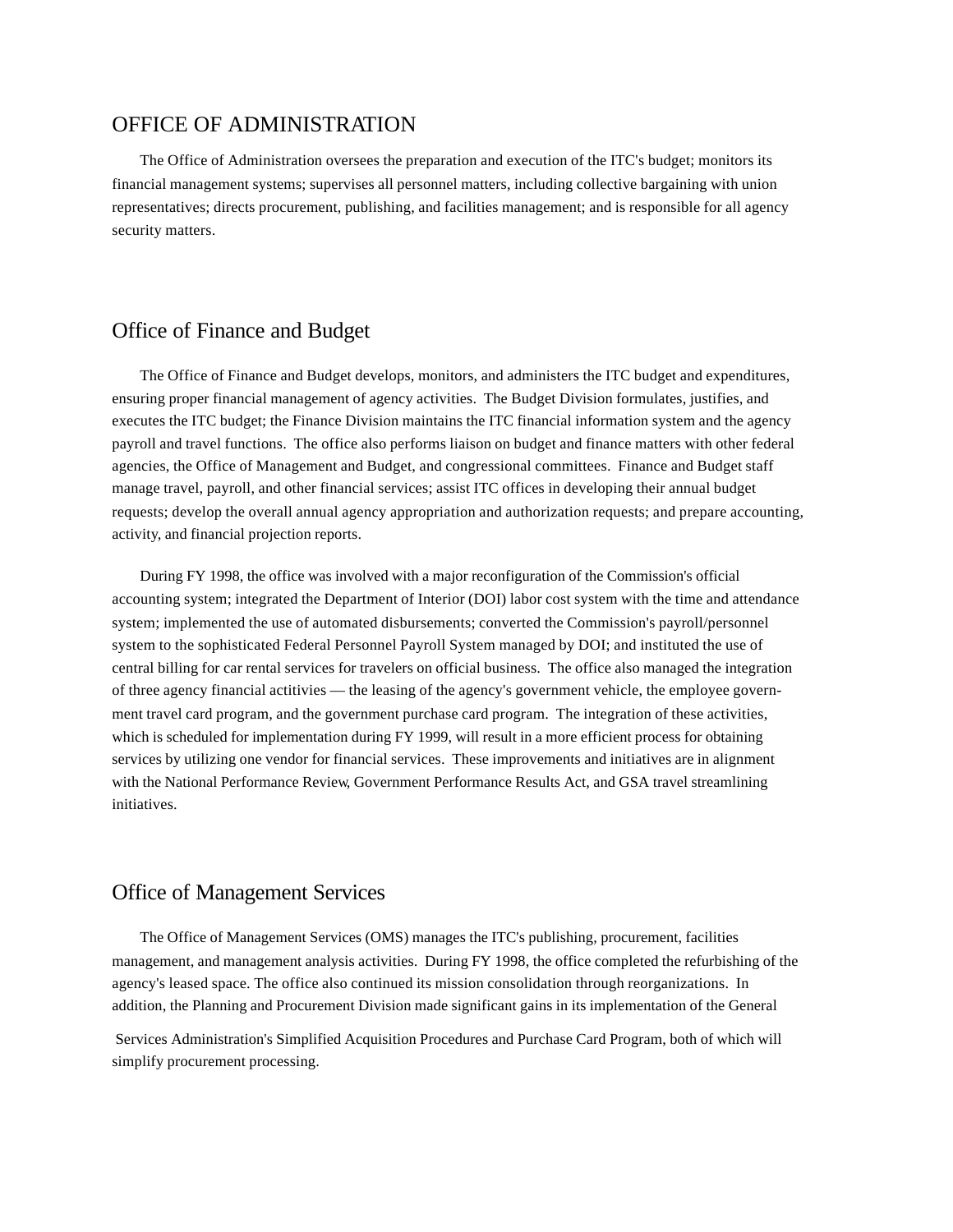## Office of Personnel

The Office of Personnel manages the ITC's recruitment, training, and personnel management operations and serves as a resource for managers and staff on employee relations, employee development, and benefits matters. During FY 1998, recruitment activity revolved around meeting Commissionwide needs for permanent staff as well as temporary hires related to the five–year (sunset) review process. The office also was instrumental in bringing to successful conclusions two sets of union negotiations, one of which required resolution before the Federal Service Impasse Panel. Personnel staff also implemented major operating revisions to the automated personnel database and processing system.

## OFFICE OF EQUAL EMPLOYMENT OPPORTUNITY

The Office of Equal Employment Opportunity (EEO) administers the ITC affirmative action program. The Director advises the Chairman and ITC managers on all equal employment issues; evaluates the sufficiency of the agency's EEO program and recommends improvements or corrections, including remedial and disciplinary action; establishes and maintains a diversity outreach program; and monitors recruitment activities to assure fairness in agency hiring practices.

The Director manages the EEO complaints and investigation process; coordinates the pre–complaint counseling and alternative dispute resolution processes; and manages and supervises the work of the collateral–duty Special Emphasis Program Managers and EEO Counselors and Investigators. The ITC EEO program is structured to promote understanding and appreciation of multiple ethnicity in the workplace and to prevent inappropriate, discriminatory conduct on the part of all employees.

The ITC Employee Development Program is a corollary function within the Office of EEO. It is conducted in concert with the Training Officer, Office of Personnel.

## OFFICE OF THE ADMINISTRATIVE LAW JUDGES

The ITC's Administrative Law Judges (ALJs) direct litigation, hold hearings, and make initial determinations in investigations under section 337 of the Tariff Act of 1930.

Section 337 investigations require formal evidentiary hearings in accordance with the Administrative Procedure Act (5 U.S.C. 551 et seq.). After the Commission has instituted an investigation, the matter is referred to the Office of the Administrative Law Judges. Cases are assigned on a rotating basis to one of the ITC's three ALJs, who, after an extensive discovery process, holds a hearing. The judge considers the evidentiary record and the arguments of the parties and makes an initial determination, including findings of fact and conclusions of law. Temporary relief may be granted in certain cases. A more detailed description of section 337 is included in appendix C.

The judge's initial determination is subject to review and modification by the Commission. If the Commission does not modify the initial determination, it becomes the Commission's final determination. If the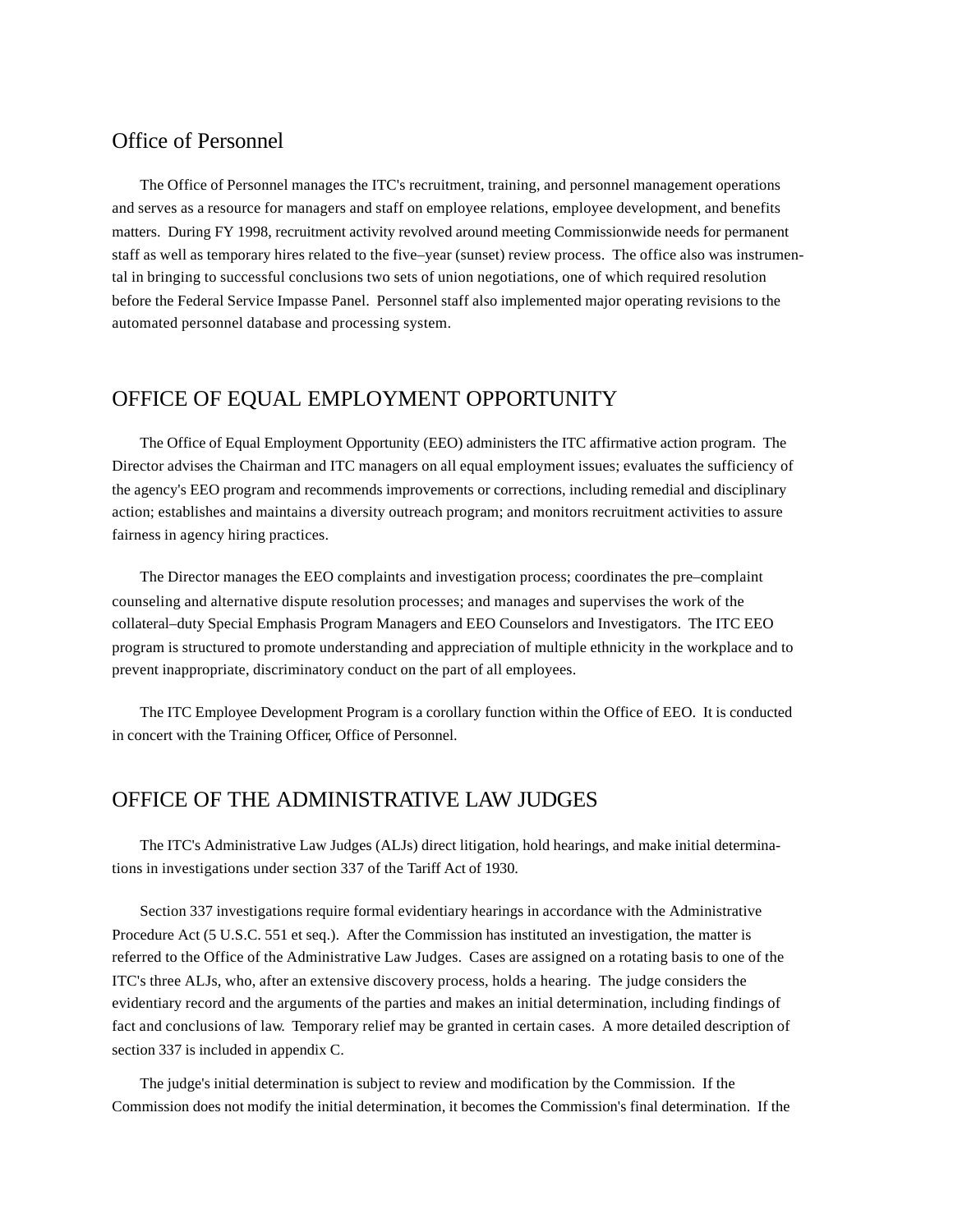Commission determines that there is a violation of section 337, it may issue remedial orders. Those orders are effective when issued and become final 60 days after issuance unless disapproved for policy reasons by the President within that 60–day period.

During FY 1998, the Office of the Administrative Law Judges held five evidentiary hearings in section 337 cases under the Administrative Procedure Act. See Highlights section of this report for details on key section 337 investigations during FY 1998 and appendix A for a complete list of investigations.

## OFFICE OF INSPECTOR GENERAL

The Inspector General conducts all audits and investigations related to ITC programs and operations and recommends and comments on proposed legislation, regulations, and procedures that affect the agency's efficiency and effectiveness. The accomplishments of the Inspector General are detailed in semiannual reports submitted to Congress in May and November. The Office of Inspector General reviews all proposed ITC directives and regulations as a means of preventing or detecting fraud, waste, or abuse. As required by the Inspector General Act, the office also has a process for commenting on existing and proposed legislation and regulations relating to programs and operations of the ITC.

During FY 1998, the Inspector General conducted audits of the Commission's procedures for section 332 investigations, implementation of simplified acquisition procedures, and the wage payment and fringe benefits of contractor employees. Inspections addressed topics such as the Commission's ability to report on performance measurement goals in the agency's strategic plan, policies for marking controlled data, and effectiveness of the activity reporting systems.

The Inspector General is an active member of the Executive Council on Integrity and Efficiency.

## OFFICE OF THE SECRETARY

The Office of the Secretary compiles and maintains the ITC's official records, including petitions, briefs, and other legal documents. In FY 1998, a total of 8,706 documents were filed with the office.

Under the direction of the Secretary, the office issues ITC notices, reports, and orders, and it schedules and participates in all Commission meetings (17 in FY 1998) and hearings (20 days of hearings in FY 1998). The office makes determinations on requests for confidential treatment of information, requests for information to be released under protective order, and requests under the Freedom of Information Act (FOIA). The following table shows the number of these requests in FY 1997 and FY 1998: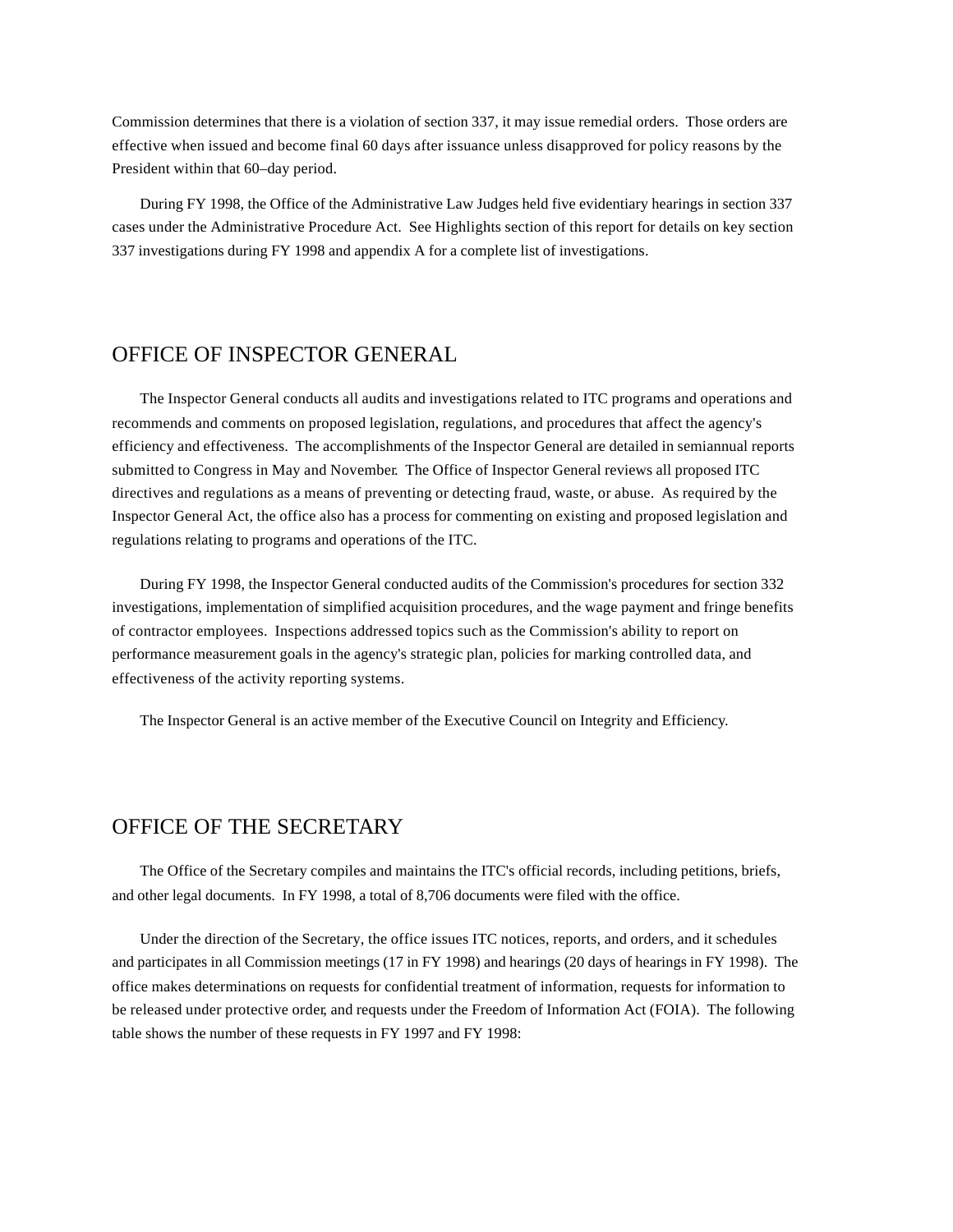| Type of request                                                                  | 1997 1998 | FY FY |
|----------------------------------------------------------------------------------|-----------|-------|
|                                                                                  | 220       | 304   |
| Requests for release of confidential business information under protective order |           | 89 87 |
| FOIA requests:                                                                   |           |       |
|                                                                                  | 69        | 71    |
|                                                                                  |           | 46    |

The Office of the Secretary receives surety bonds or other collateral posted by parties in connection with the temporary exclusion orders issued in section 337 investigations. The Secretary is also authorized to issue seizure letters authorizing the U.S. Customs Service to hold certain merchandise when a prohibited importation is attempted. In addition, the Secretary issues administrative protective orders in cases filed before binational panels under the auspices of the NAFTA. The Secretary monitors alleged breaches of ITC administrative protection orders.

The Office of the Secretary manages distribution of ITC reportsand studies through its Publications Branch, responding to an average of 382 requests monthly. For information on ITC services and information resources available through the Office of the Secretary, see page 95.

## OFFICE OF THE GENERAL COUNSEL

The General Counsel serves as the ITC's chief legal advisor. The General Counsel and the 27 attorneys in the office provide legal advice and support to the Commissioners and ITC staff on statutory investigations, prepare briefs and represent the ITC in court and before binational panels and administrative tribunals, and provide assistance and advice on general administrative matters, including personnel and labor relations and contracts. The ITC's ethics office is housed in the General Counsel's office. General Counsel attorneys serve as members of investigative teams assigned to antidumping and countervailing duty investigations and investigations under other statutory authorities; they prepare legal issues memoranda and assist the Commission in the drafting of opinions in the course of these investigations. The office also provides assistance and support in the drafting of new ITC rules of practice and procedure.

During FY 1998, General Counsel attorneys drafted amendments to the ITC's rules to establish procedures for conducting five–year reviews of antidumping and countervailing duty orders and to revise procedures relating to the Freedom of Information Act and the Privacy Act. Appendix E of this report details the trade litigation matters completed or terminated during FY 1998 or pending at year–end.

When requested, the office provides technical assistance to the Congress and the executive branch on tariff and trade matters. During FY 1998, the office was called upon to provide technical assistance and support to the USTR in connection with notification of WTO committees of U.S. legislation that implements U.S. obligations under the new WTO agreements and to review the antidumping, countervailing duty, and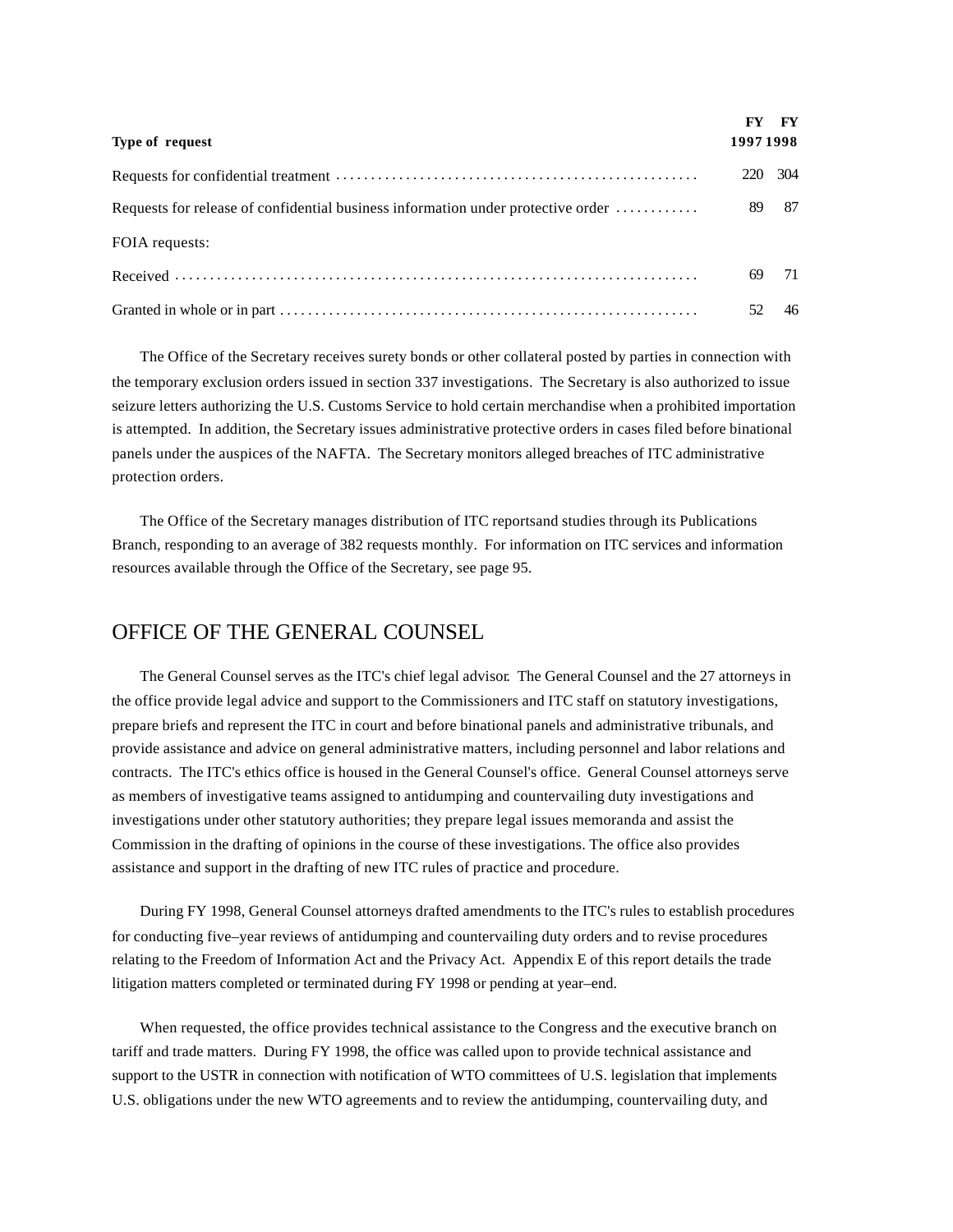safeguard laws of other countries for consistency with WTO requirements. Office attorneys also provided technical assistance to USTR staff in connection with consultations and panel proceedings in the WTO and under the NAFTA relating to ITC antidumping, countervailing duty, and safeguard determinations. The office also assisted the USTR in its challenges in the WTO to actions of other countries and provided technical advice concerning consultations on U.S. laws related to the antidumping and countervailing duty laws.

## OFFICE OF EXTERNAL RELATIONS

The Office of External Relations develops and maintains liaison between the ITC and its varied external customers. The ITC's Trade Remedy Assistance Office (TRAO) is a component of External Relations. The office is the focal point for contacts with the U.S. Trade Representative and other executive branch agencies, Congress, foreign governments, international organizations, the public, and the international, national, and local news media. It also coordinates meetings with international visitors.

The Director is the ITC's representative on the interagency Trade Policy Staff Committee and an advisor to the Trade Policy Review Group, both of which are chaired by the USTR. External Relations provides assistance to the agencies responsible for trade policy formulation and keeps Commissioners and senior ITC staff informed of developing trade issues that might affect the agency's mission. The office coordinates Presidential requests for advice and information on trade issues. It also manages interactions between the Commission and the international trade community, coordinating requests for assistance from U.S. embassies abroad in connection with the Commission's investigations and studies as well as arranging and participating in meetings with representatives of foreign governments and international organizations.

The Congressional Relations Officer works with congressional staff to clarify congressional intent in section 332 investigation requests, responds to inquiries from Members of Congress, and keeps the Commission apprised of legislative initiatives that would affect ITC operations. She also provides technical assistance to Members of Congress and their staff on various trade–related matters.

The Public Affairs Officer serves as spokesperson for the ITC and maintains an active relationship with the news media, responding to inquiries, issuing news releases concerning Commission determinations, publicizing ITC studies and publications, and arranging interviews with Commissioners and staff experts. She also develops informational brochures and pamphlets to enhance public understanding of the ITC, edits the ITC Annual Report to Congress, and advises the Commission and agency staff on public affairs issues and practices.

The Trade Remedy Assistance Office assists small businesses seeking benefits or relief under U.S. trade laws. The Trade Remedy Assistance Program Manager provides general information concerning the remedies and benefits available under the trade laws of the United States and provides technical and legal assistance and advice to eligible small businesses seeking remedies.

During FY 1998, External Relations coordinated ITC support for the USTR in APEC sectoral liberalization activities; Free Trade for the Americas Agreement consultations; negotiations leading to the expansion of the Information Technology Agreement, further NAFTA tariff acceleration, and expanded pharmaceutical tariff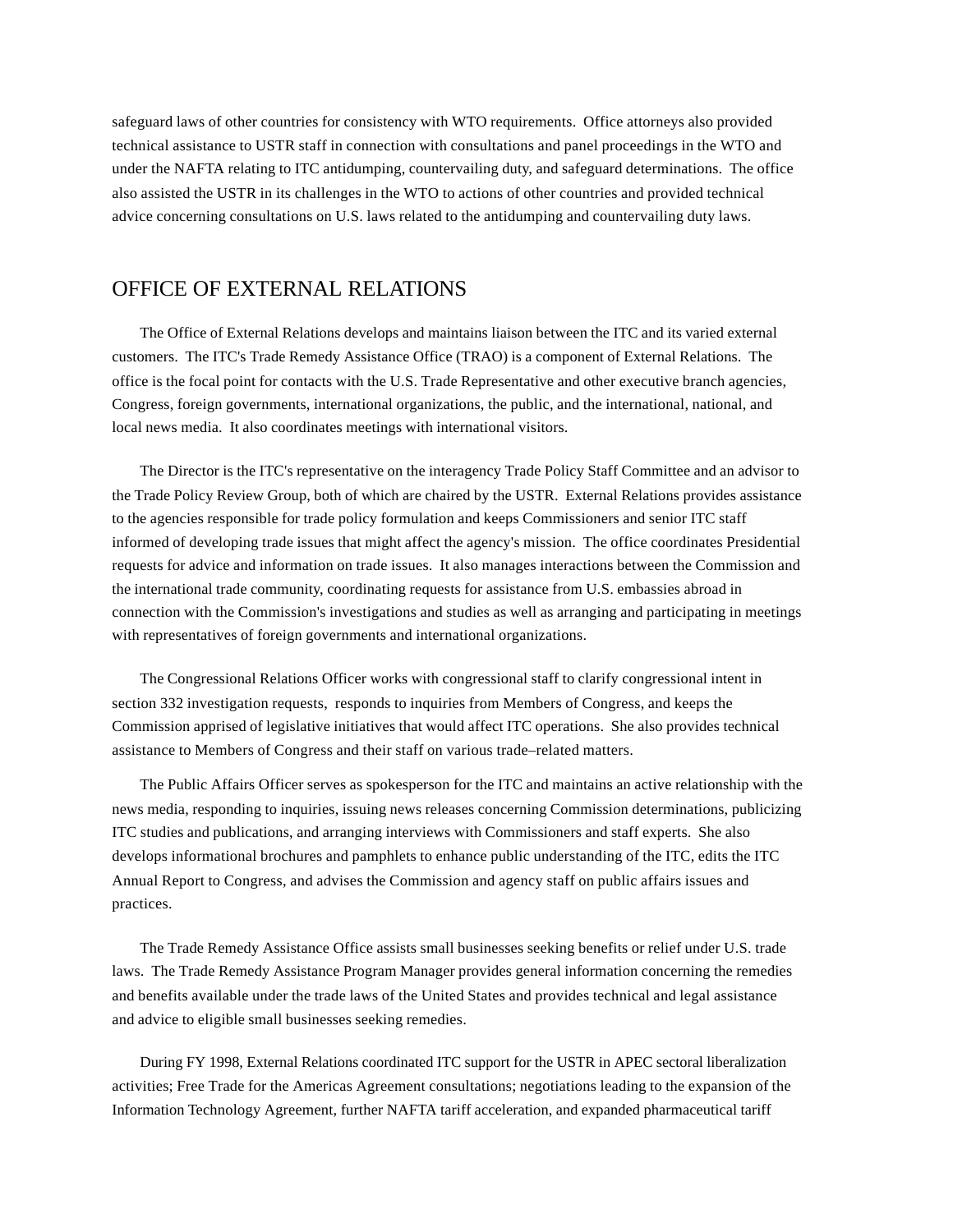elimination; and activities related to the Trans–Atlantic Economic Partnership. The office also directed Commission staff participation in interagency working groups on WTO and Organization for Economic Coordination and Development issues as well as a broad range of bilateral and multilateral issues. The ITC submitted over 300 miscellaneous tariff bill reports to the House Committee on Ways and Means. (The Commission's bill reports investigate the legal and economic effects of proposed tariff reductions and duty suspensions for specific products for use by the House Committee on Ways and Means and the Senate Committee on Finance during consideration of tariff–related legislation; see appendix D.) In addition, the ITC completed numerous analytical reviews/revenue estimates of tariff measures and provided informal technical drafting comments on 24 other bills.

Numerous members of Congress testified at the ITC in connection with a number of investigations during FY 1998.

Senator Pat Roberts (R–Kansas) and Congressman James R. Ryun (R–Kansas) testified on December 16, 1997, in connection with the injury phase of the ITC's global safeguard investigation involving *Wheat Gluten*.

Senator Sam Brownback (R–Kansas) testified on February 10, 1998, in connection with the remedy phase of the ITC's global safeguard investigation involving *Wheat Gluten*.

Senator Olympia J. Snowe (R–Maine), Senator Susan M. Collins (R–Maine), and Congressman John E. Baldacci (D–Maine) testified on June 3, 1998, in connection with the ITC's countervailing duty and antidumping investigations involving *Fresh Atlantic Salmon From Chile*.

TRAO provided information and assistance to 129 business, public, academic, and congressional customers during FY 1998. TRAO also rendered technical assistance, including informal legal assistance and advice, to three eligible small businesses during the year. In addition, External Relations arranged ITC visits for 130 individuals from 25 countries, including government officials, journalists, businessmen, economists, bankers, attorneys, professors, and students.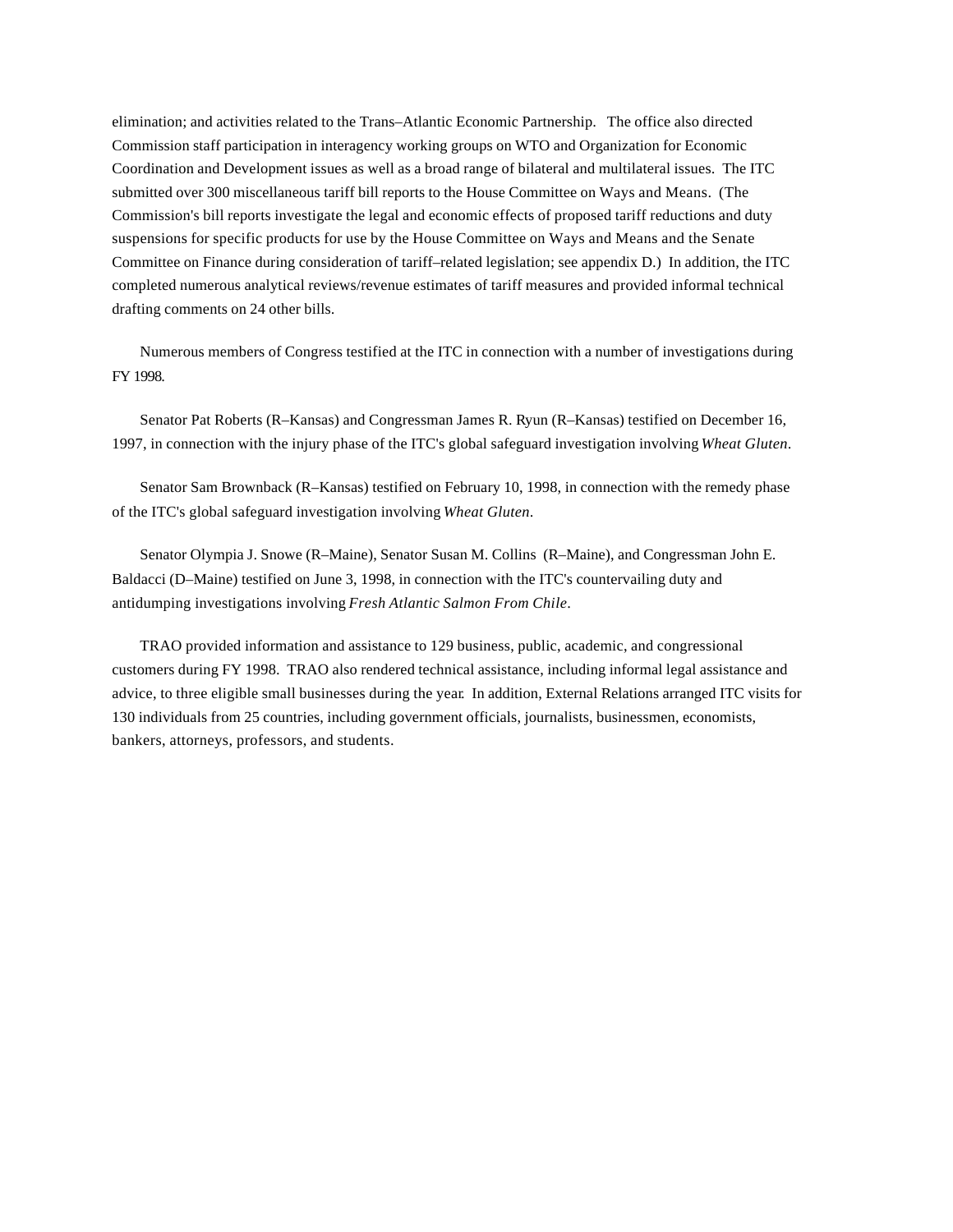## **PART III. MANAGEMENT AND FINANCE**

The ITC maintains an expert staff of professional international trade and nomenclature analysts, investigators, attorneys, economists, computer specialists, and administrative support personnel. All ITC personnel are located at 500 E Street, SW, Washington, DC 20436. At the end of FY 1998, a total of 363.5 permanent employees were employed by the ITC.

A breakdown of staff, by organization, is shown at the right:

|                                               | Number as of       |
|-----------------------------------------------|--------------------|
| <b>Organizational unit</b>                    | September 30, 1998 |
|                                               | 6                  |
|                                               | 17                 |
|                                               | 8                  |
|                                               | 13                 |
|                                               | 5                  |
|                                               | 40.5               |
|                                               | 3                  |
|                                               | 4                  |
|                                               | 33                 |
|                                               | 106                |
|                                               | 27                 |
| Office of Tariff Affairs and Trade Agreements | 14                 |
|                                               | 11                 |
|                                               | 36                 |
|                                               | 2                  |
|                                               | 8                  |
|                                               | 22                 |
|                                               | 7                  |
|                                               | 1                  |
|                                               | 363.5              |

The ITC submits its budget to the President for transmittal to Congress. Because of the unique role of the ITC as a quasi–judicial, nonpartisan, independent agency designed to provide trade expertise to the legislative and executive branches of government, Congress provided in section 175 of the Trade Act of 1974 (19 U.S.C. 2232) that the ITC budget would not be subject to control by the Office of Management and Budget, but would instead be submitted directly to Congress.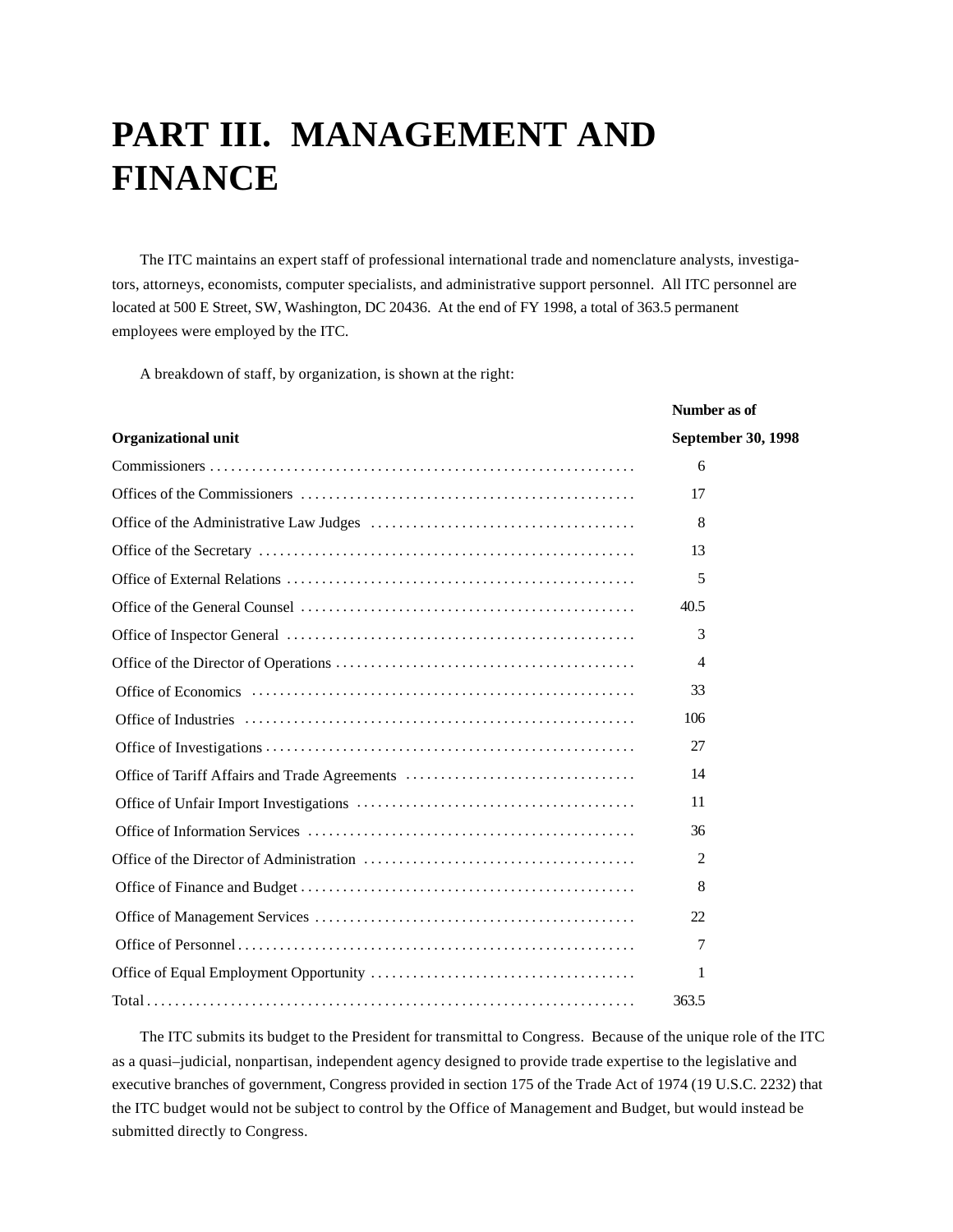During FY 1998, appropriated funds made available to the ITC amounted to \$42,074,000. Obligations for FY 1997 and FY 1998 (in thousands of dollars) are shown at the right:

|                                                                                                                                         | FY     | FY     |
|-----------------------------------------------------------------------------------------------------------------------------------------|--------|--------|
| <b>Item</b>                                                                                                                             | 1997   | 1998   |
|                                                                                                                                         | 28,183 | 28,550 |
|                                                                                                                                         | 416    | 452    |
|                                                                                                                                         | 6.864  | 5,485  |
|                                                                                                                                         | 2.395  | 3,126  |
|                                                                                                                                         | 133    | 159    |
|                                                                                                                                         | 2.880  | 2.372  |
| Land and structures $\dots \dots \dots \dots \dots \dots \dots \dots \dots \dots \dots \dots \dots \dots \dots \dots \dots \dots \dots$ | 75     | 925    |
|                                                                                                                                         | 40.946 | 41.069 |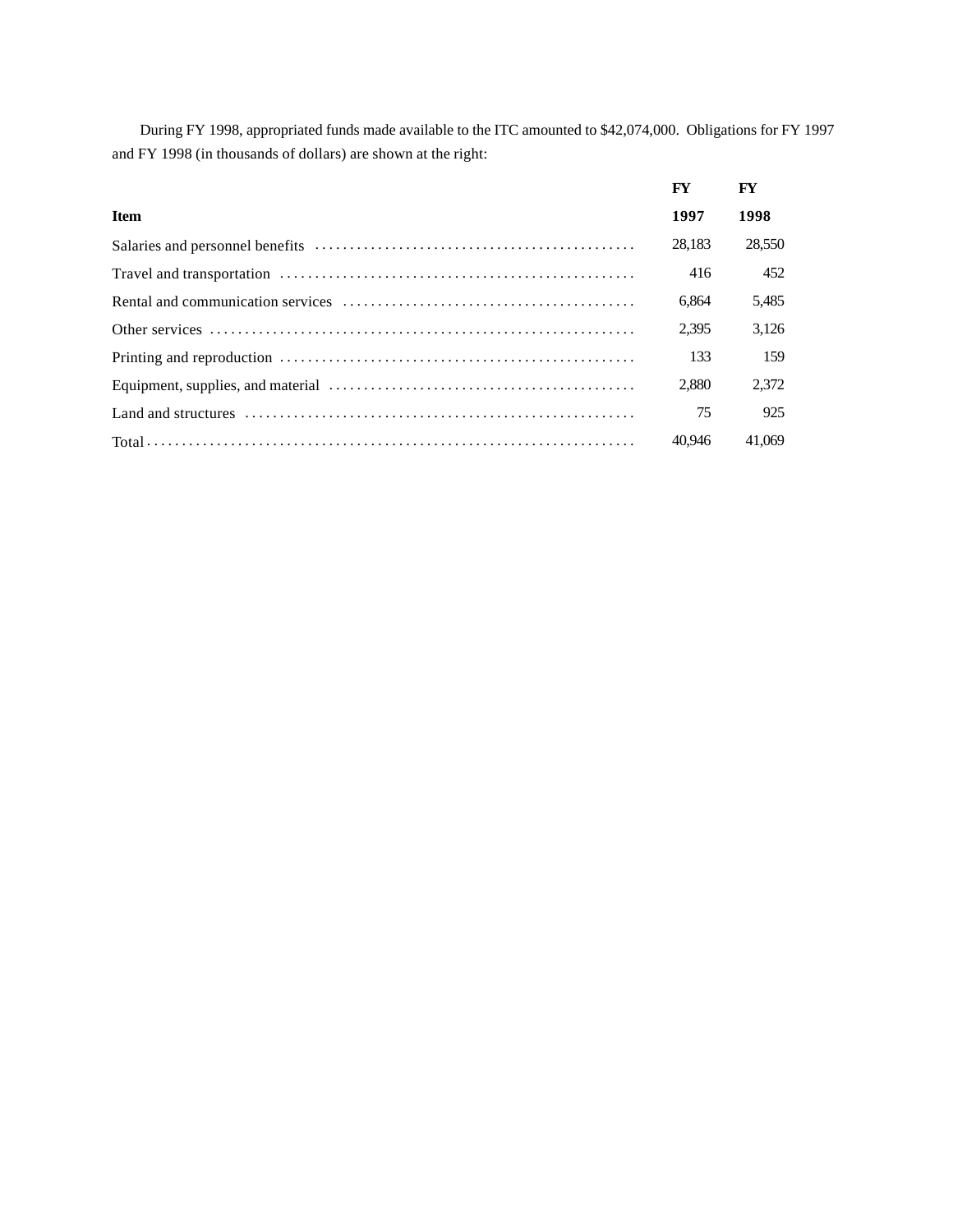## **FIGURE 1 ITC ORGANIZATION**

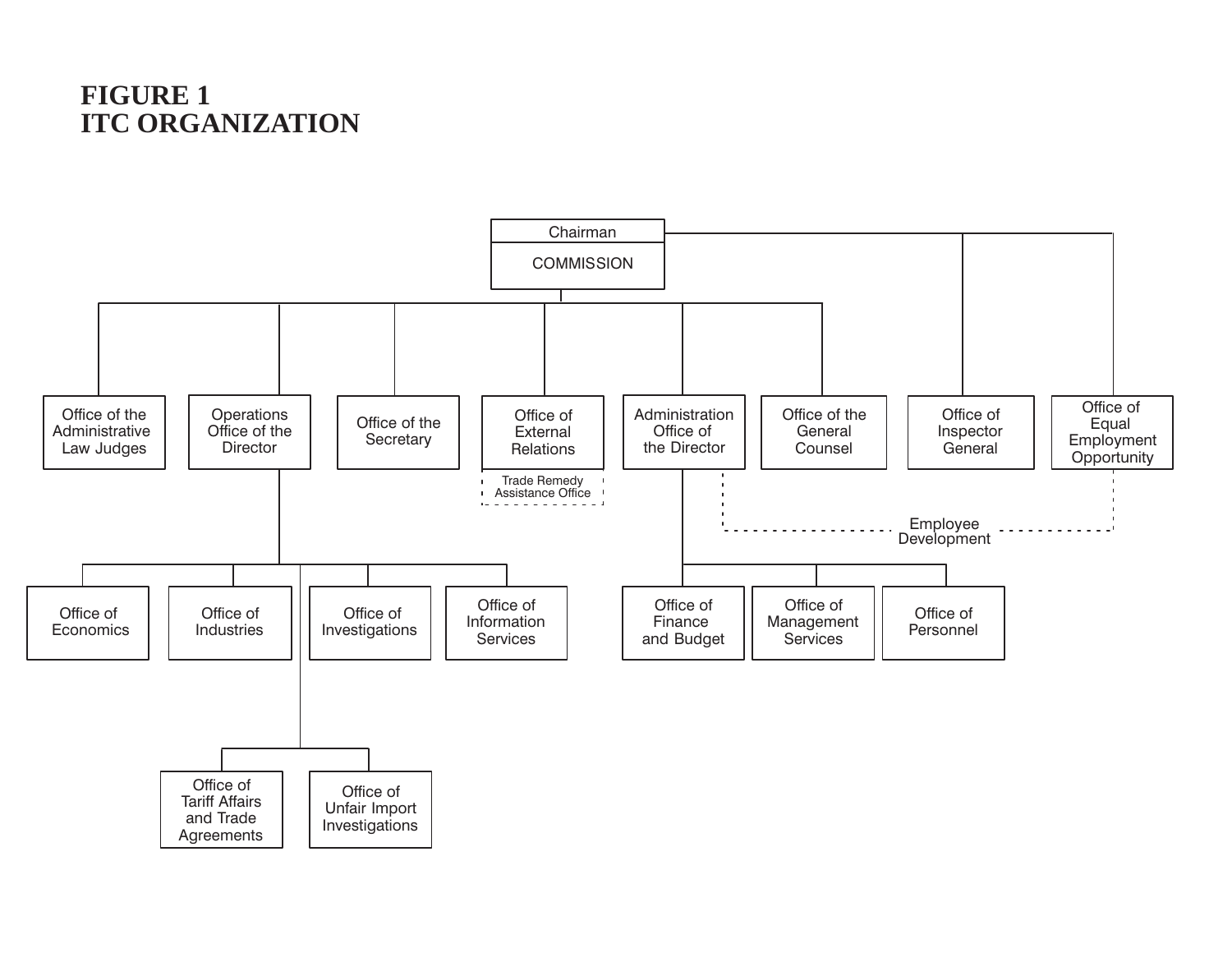# **FIGURE 2** STATUTORY TIMETABLES FOR ANTIDUMPING AND COUNTERVAILING DUTY **INVESTIGATIONS**

Statutory timetable for antidumping investigations (in days)



<sup>&</sup>lt;sup>1</sup> Normal case. ITA may extend the time allowed for it to initiate an investigation from 20 days to up to 40 days after a petition is filed if the extra time is needed to determine industry support for the petition. In the event of such an extension, the deadline for the ITC's preliminary determination and all following dates would be increased by the amount of the extension.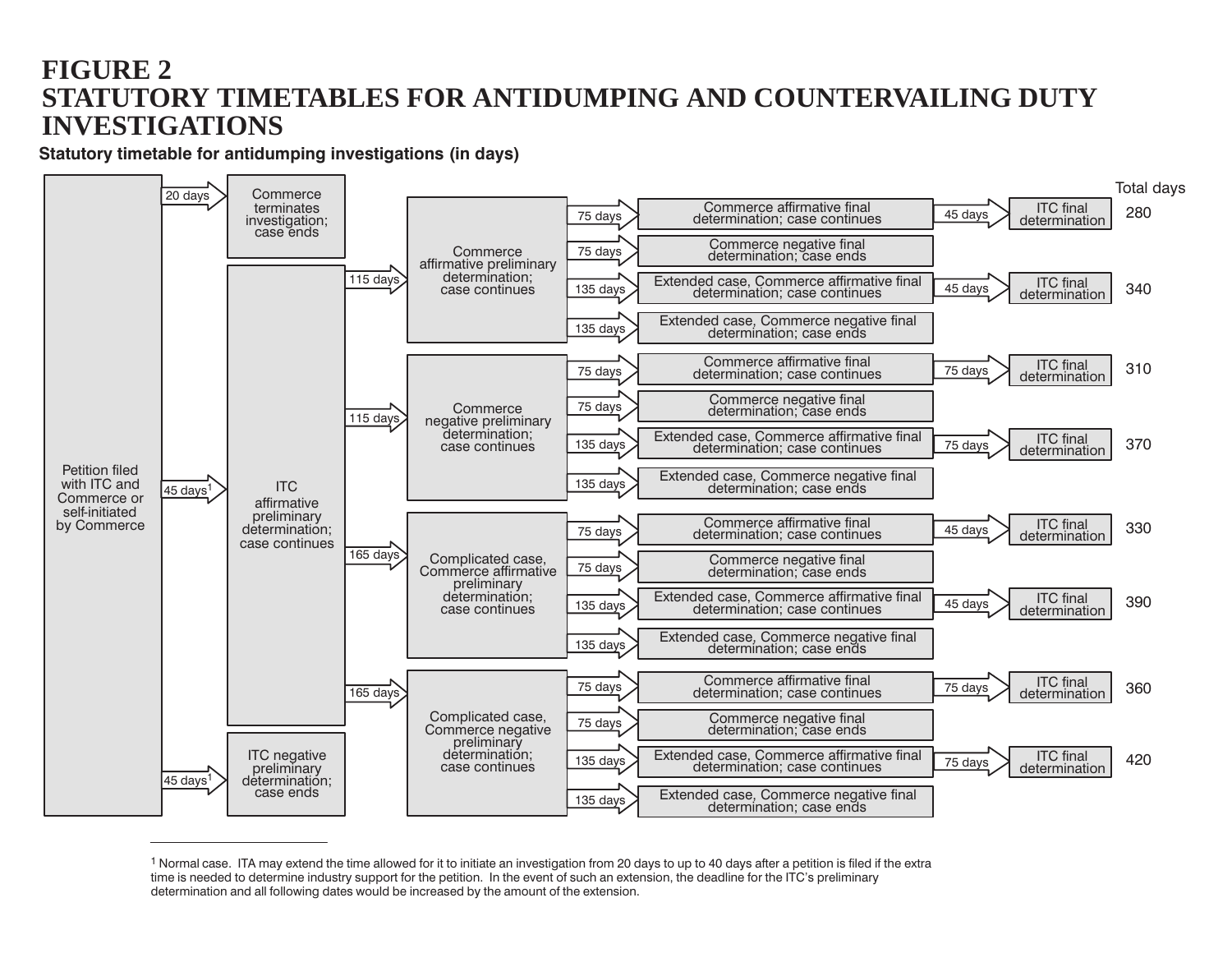### Statutory timetable for countervailing duty investigations (in days)

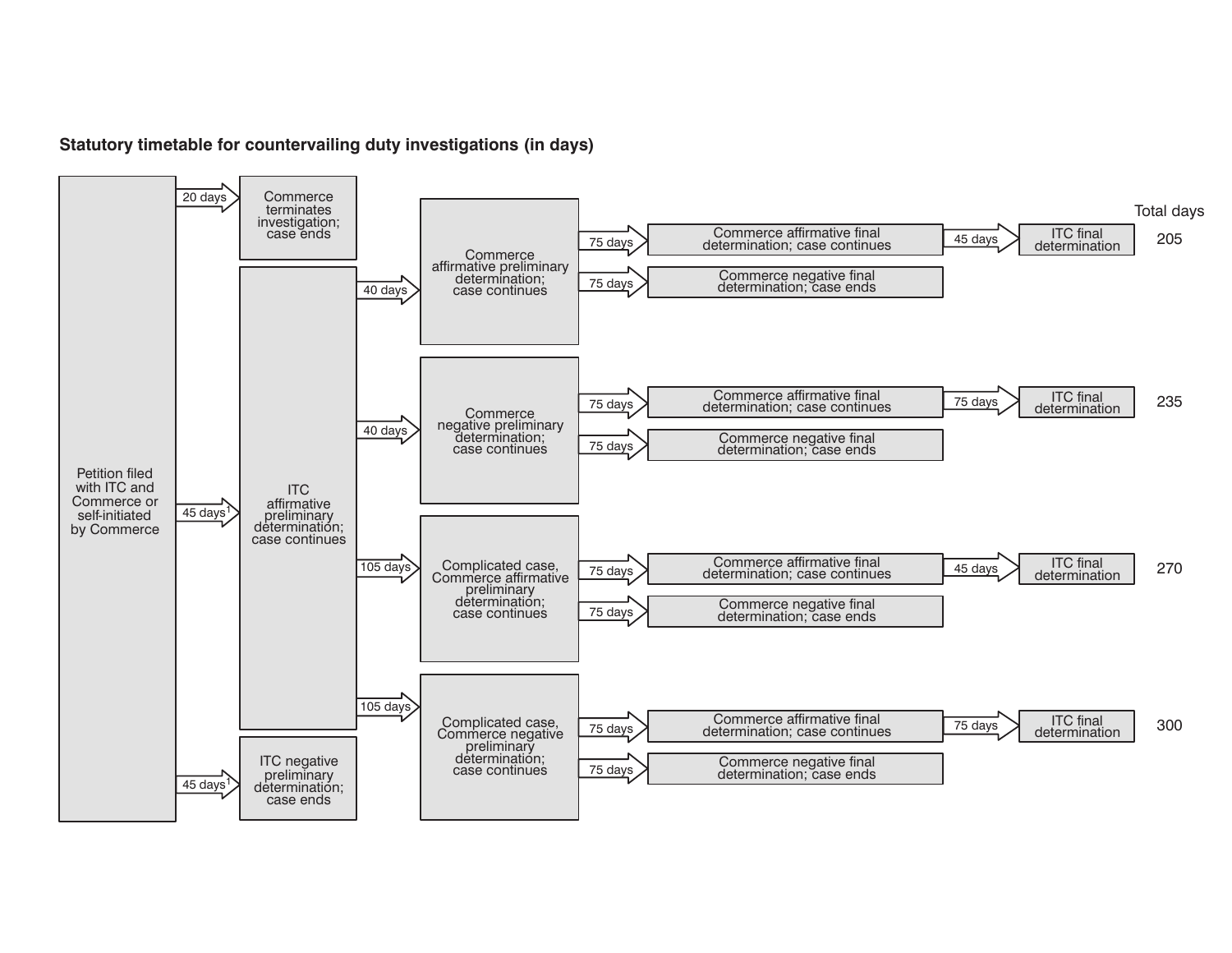**APPENDIXES**

# **APPENDIX A**

# **SUMMARY OF INVESTIGATIONS COM-PLETED DURING FISCAL YEAR 1998 AND PENDING ON SEPTEMBER 30, 1998**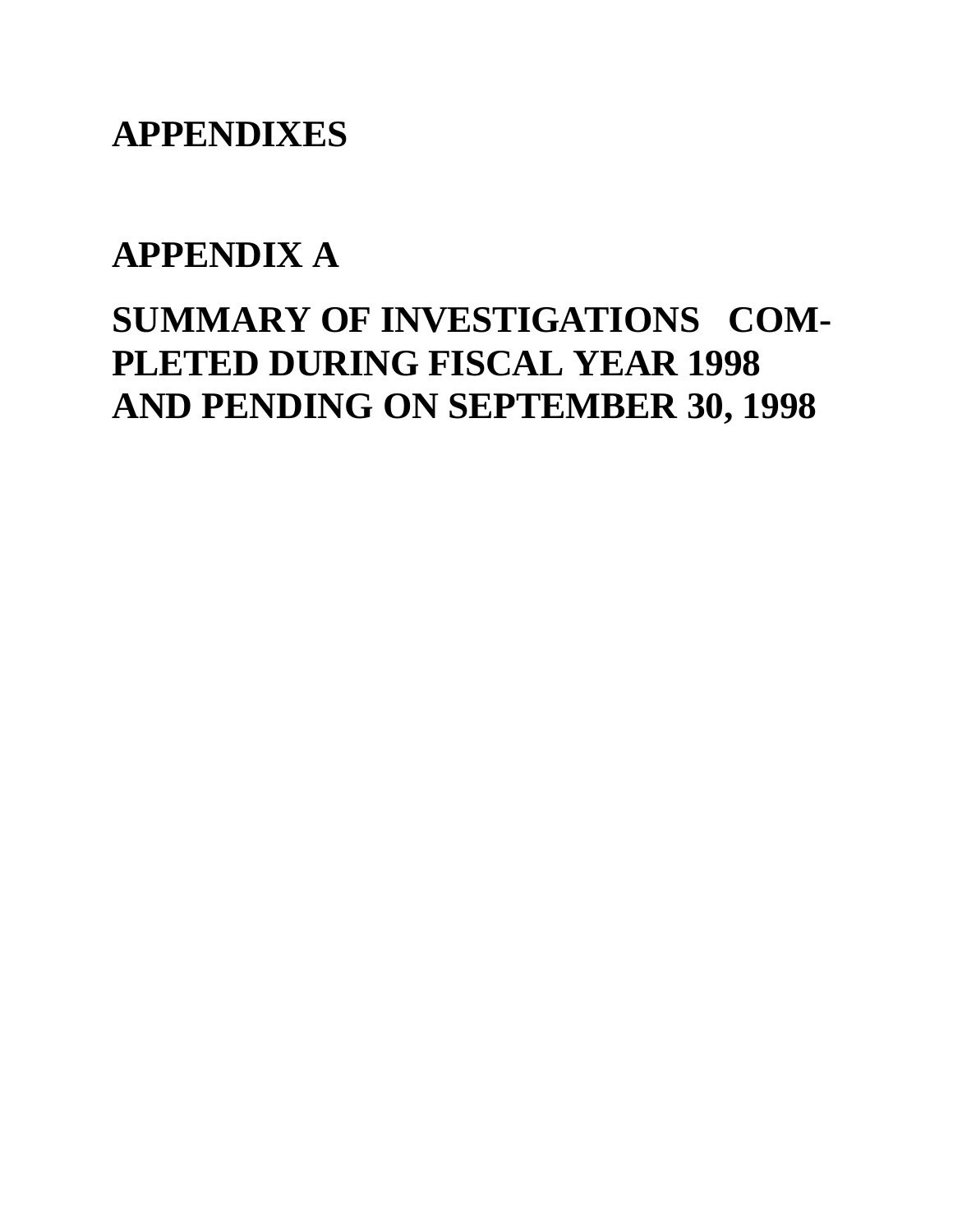**Table 1**

**General investigations of trade and tariff matters completed under sec. 332 of the Tariff Act of 1930 and sec. 1205 of the Omnibus Trade and Competitiveness Act of 1988, fiscal year 1998**

|                                                                                                     |                                       | <b>USITC publication-</b> |                         |
|-----------------------------------------------------------------------------------------------------|---------------------------------------|---------------------------|-------------------------|
| <b>Investigation No. and title</b>                                                                  | Origin                                | No.                       | Date                    |
| 332-207                                                                                             | Request from the Committee            | (1)                       | (1)                     |
| The U.S. Automobile Industry Annual Report on                                                       | on Ways and Means, U.S.               |                           |                         |
| <b>Selected Economic Indicators</b>                                                                 | <b>House of Representatives</b>       |                           |                         |
| 332-343                                                                                             | Instituted by the Commission          | 3102                      | April 1998 <sup>2</sup> |
| Annual Statistical Report on U.S. Imports of                                                        | on its own motion                     |                           |                         |
| Textiles and Apparel: 1997                                                                          |                                       |                           |                         |
| 332-372                                                                                             | Request from the United States        | 3101                      | April 1998              |
| The Economic Implications of Liberalizing APEC                                                      | <b>Trade Representative</b>           |                           |                         |
| Tariff and Nontariff Barriers to Trade                                                              |                                       |                           |                         |
| 332-375                                                                                             | <b>Request from the United States</b> | 3069                      | October 1997            |
| The Dynamic Effects of Trade Liberalization: An<br><b>Empirical Analysis</b>                        | <b>Trade Representative</b>           |                           |                         |
| 332-382                                                                                             | Request from the United States        | Confidential              | April 1998              |
| The Likely Impact of U.S.- EU Sectoral Trade<br>Liberalization                                      | <b>Trade Representative</b>           |                           |                         |
| 332-383                                                                                             | Request from the United States        | 3079                      | December 1997           |
| Advice Concerning Possible Modifications to                                                         | <b>Trade Representative</b>           |                           |                         |
| the U.S. Generalized System of Preferences                                                          |                                       |                           |                         |
| 332-385                                                                                             | Request from the United States        | 3127                      | September 1998          |
| General Agreement on Trade in Services:                                                             | <b>Trade Representative</b>           |                           |                         |
| <b>Examination of the Schedules of Commitments</b>                                                  |                                       |                           |                         |
| Submitted by Trading Partners of Eastern Europe, the<br>European Free Trade Association, and Turkey |                                       |                           |                         |
| 332-386                                                                                             | Request from the Committee on         | 3129                      | October 1998            |
| Macadamia Nuts: Economic and Competitive                                                            | Finance, U.S. Senate                  |                           |                         |
| Conditions Affecting the U.S. Industry                                                              |                                       |                           |                         |
| 332-387                                                                                             | Request from the United States        | Confidential              | February 1998           |
| North American Free Trade Agreement:                                                                | <b>Trade Representative</b>           |                           |                         |
| Probable Economic Effect on U.S.                                                                    |                                       |                           |                         |
| <b>Industries and Consumers</b>                                                                     |                                       |                           |                         |
| of Accelerated Elimination of U.S.                                                                  |                                       |                           |                         |
| Tariffs on Certain Articles from Mexico,                                                            |                                       |                           |                         |
| Round Two                                                                                           |                                       |                           |                         |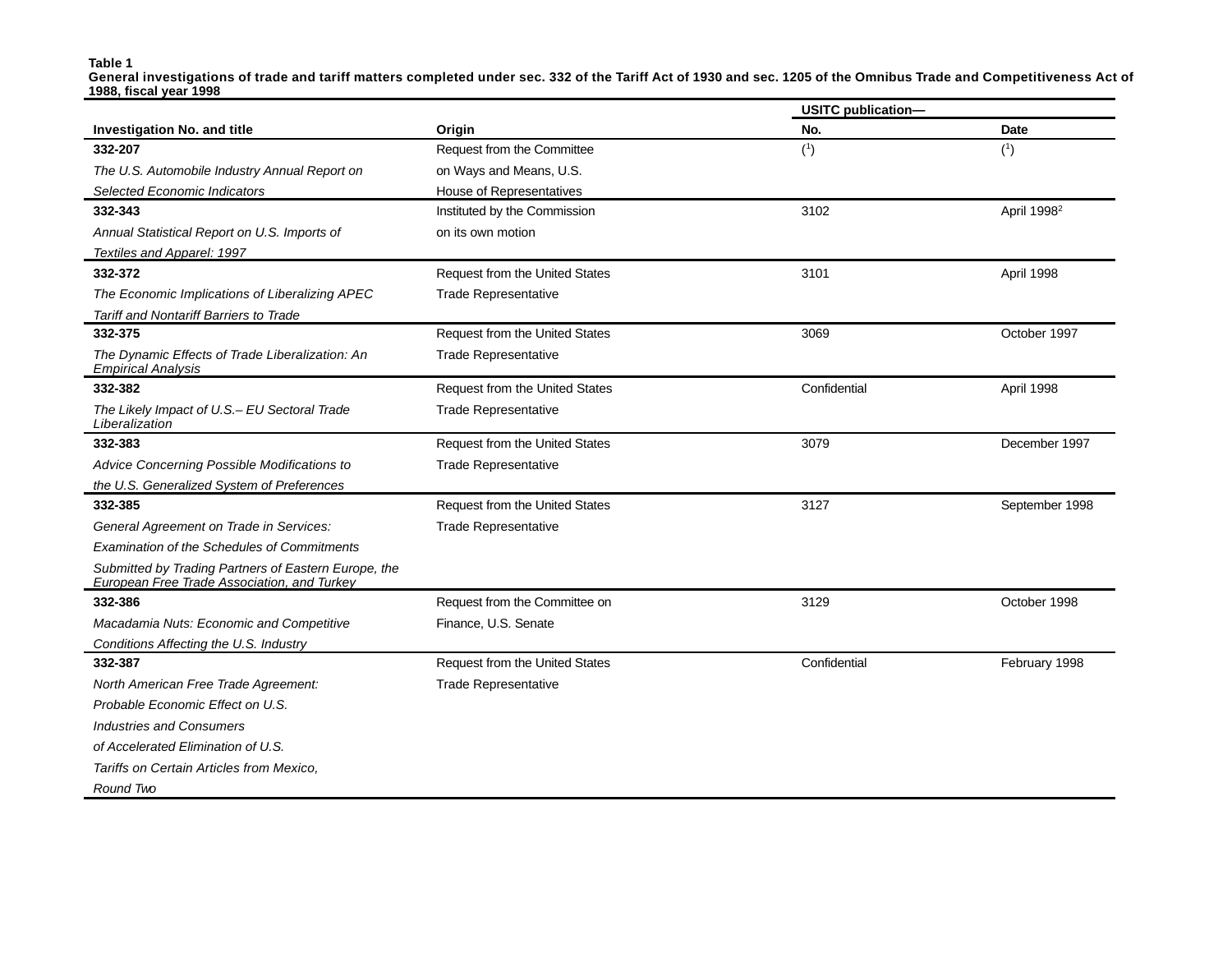#### **Table 1—***Continued*

**General investigations of trade and tariff matters completed under sec. 332 of the Tariff Act of 1930 and sec. 1205 of the Omnibus Trade and Competitiveness Act of 1988, fiscal year 1998**

|                                                                               |                                                                           | USITC publication- |                  |
|-------------------------------------------------------------------------------|---------------------------------------------------------------------------|--------------------|------------------|
| <b>Investigation No. and title</b>                                            | Origin                                                                    | No.                | Date             |
| 332-389                                                                       | Request from the Committee                                                | 3110               | <b>June 1998</b> |
| Implications for U.S. Trade and Competitiveness                               | on Ways and Means, U.S.                                                   |                    |                  |
| of a Broad-Based Consumption Tax                                              | House of Representatives                                                  |                    |                  |
| 332-390                                                                       | Request from the United States                                            | 3097 (Phase I)     | March 1998       |
| Advice Concerning the Proposed Expansion                                      | <b>Trade Representative</b>                                               | 3104 (Phase II)    | May 1998         |
| of the Information Technology Agreement                                       |                                                                           |                    |                  |
| 332-391                                                                       | Request from the Committee                                                | 3124               | August 1998      |
| Overview and Analysis of Current U.S. Unilateral                              | on Ways and Means, U.S.                                                   |                    |                  |
| <b>Economic Sanctions</b>                                                     | House of Representatives                                                  |                    |                  |
| 332-392                                                                       | Request from the United States                                            | Confidential       | <b>June 1998</b> |
| Advice Concerning APEC Sectoral Trade                                         | <b>Trade Representative</b>                                               |                    |                  |
| Liberalization                                                                |                                                                           |                    |                  |
| 332-394                                                                       | Request from the United States                                            | 3122               | August 1998      |
| <b>Broom Corn Brooms: Efforts of Workers</b>                                  | <b>Trade Representative</b>                                               |                    |                  |
| and Firms in the Industry to Make a Positive                                  |                                                                           |                    |                  |
| <b>Adjustment to Import Competition</b>                                       |                                                                           |                    |                  |
| <sup>1</sup> Final report in this investigation was                           | <sup>2</sup> Final report in this investigation was                       |                    |                  |
| published in March 1997. The investigation<br>was terminated in January 1998. | published in April 1998. The investigation<br>was terminated in May 1998. |                    |                  |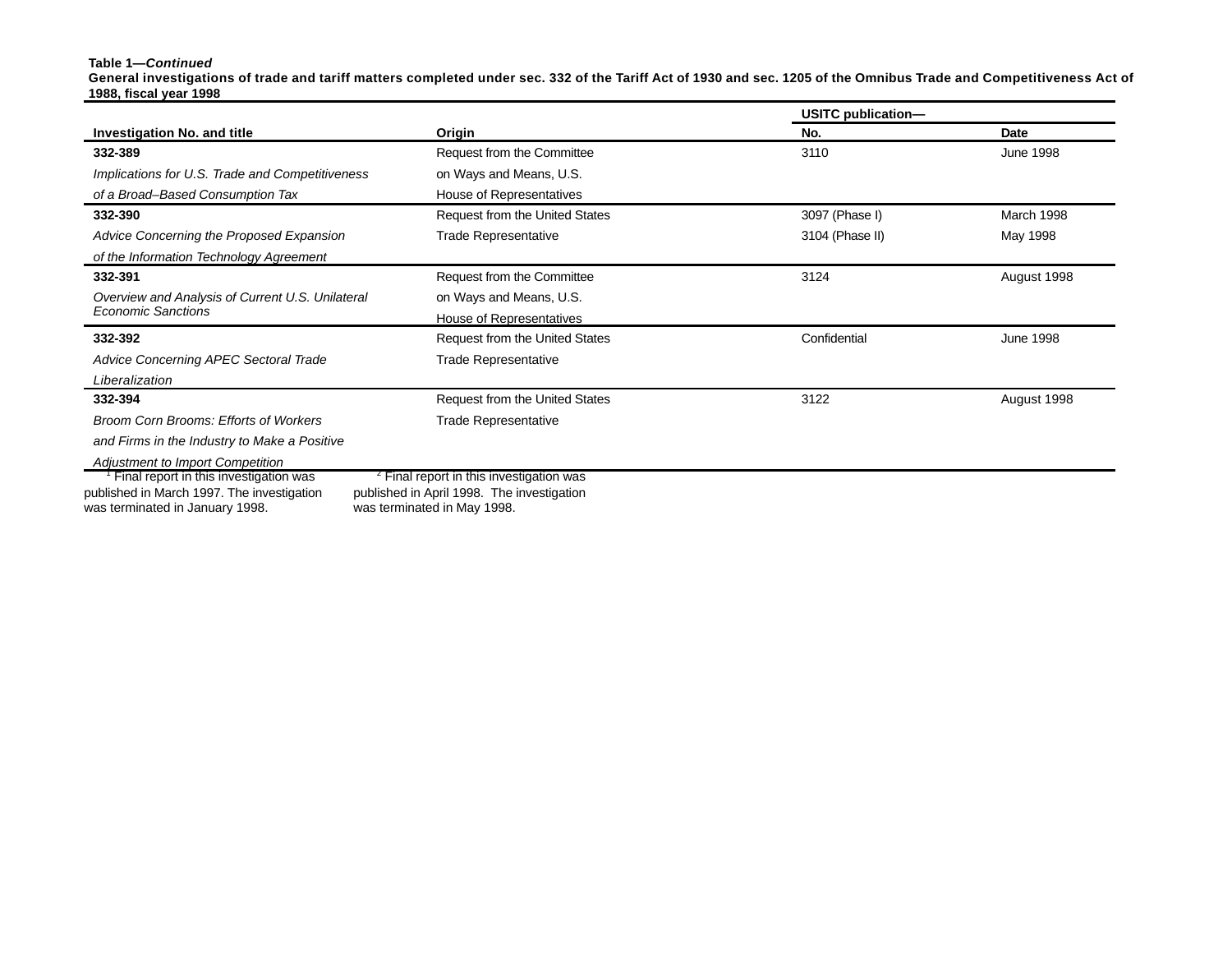#### **Table 2**

**General investigations of trade and tariff matters under sec. 332 of the Tariff Act of 1930 and sec. 1205 of the Omnibus Trade and Competitiveness Act of 1988 pending on Sept. 30, 1998**

|                                                                                                                                          |                                                                                     | <b>USITC publication-</b> |                  |
|------------------------------------------------------------------------------------------------------------------------------------------|-------------------------------------------------------------------------------------|---------------------------|------------------|
| Investigation No. and title                                                                                                              | Origin                                                                              | No.                       | Date             |
| 332-191                                                                                                                                  | Request from the Committee                                                          | 3094                      | March 1998       |
| Nonrubber Footwear<br>Statistical Report, 1997                                                                                           | on Finance, U.S. Senate                                                             |                           |                  |
| 332-227<br>Caribbean Basin Economic<br>Recovery Act: Impact on U.S.<br><b>Industries and Consumers</b>                                   | Required by sec. 215(a) of the<br>Caribbean Basin Economic<br>Recovery Act          | 3132                      | September 1998   |
| 332-237<br>Production Sharing: Use of U.S. Components<br>and Materials in Foreign Assembly Operations,<br>1993-1996                      | Instituted by the Commission<br>on its own motion                                   | 3077                      | December 1997    |
| 332-288<br>Ethyl Alcohol for Fuel Use: Determination of the<br><b>Base Quantity of Imports</b>                                           | Required by the Steel Trade<br>Liberalization Program<br><b>Implementation Act</b>  | (1)                       | (1)              |
| 332-325<br>The Economic Effects of Significant U.S.<br>Import Restraints: Second Biennial Update                                         | Request from the United States<br><b>Trade Representative</b>                       | (1)                       | (1)              |
| 332-345<br>Recent Trends in U.S. Services Trade: 1998<br><b>Annual Report</b>                                                            | Instituted by the Commission<br>on its own motion                                   | 3105                      | May 1998         |
| Shifts in U.S. Merchandise Trade in 1997                                                                                                 | Instituted by the Commission<br>on its own motion                                   | 3120                      | <b>July 1998</b> |
| 332-350<br>Monitoring of U.S. Imports of Tomatoes                                                                                        | Required by the North American<br>Free Trade Agreement<br><b>Implementation Act</b> | 3130                      | September 1998   |
| 332-351<br>Monitoring of U.S. Imports of Peppers                                                                                         | Required by the North American<br>Free Trade Agreement<br><b>Implementation Act</b> | 3131                      | September 1998   |
| 332-352<br>Andean Trade Preference Act: Impact on<br>U.S. Industries and Consumers and on<br>Drug Crop Eradication and Crop Substitution | Required by sec. 206 of the<br>Andean Trade Preference Act                          | 3132                      | September 1998   |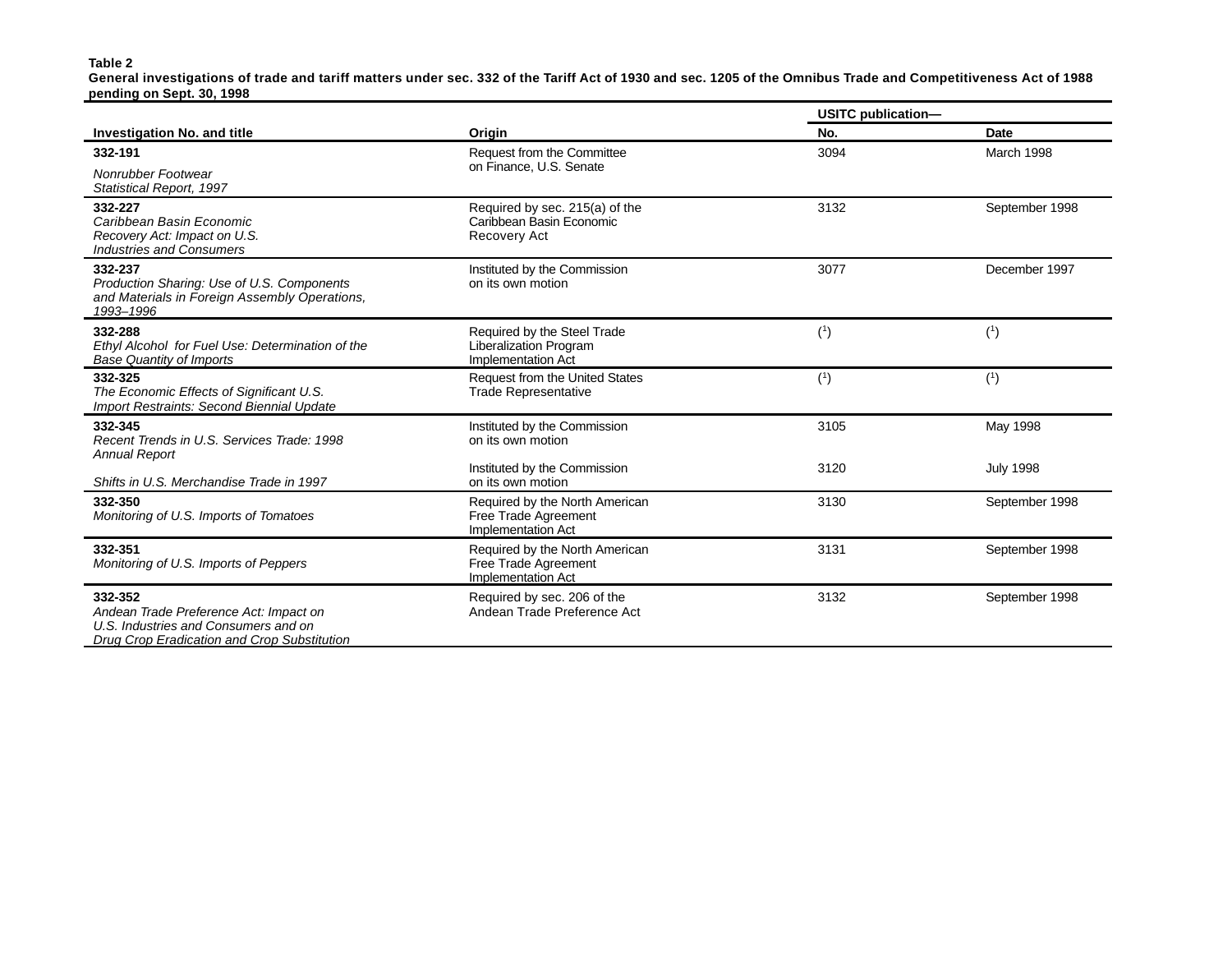#### **Table 2—***Continued*

**General investigations of trade and tariff matters under sec. 332 of the Tariff Act of 1930 and sec. 1205 of the Omnibus Trade and Competitiveness Act of 1988 pending on Sept. 30, 1998**

|                                                                                                                                                           |                                                                                          | USITC publication- |              |
|-----------------------------------------------------------------------------------------------------------------------------------------------------------|------------------------------------------------------------------------------------------|--------------------|--------------|
| <b>Investigation No. and title</b>                                                                                                                        | Origin                                                                                   | No.                | Date         |
| 332-354<br>Program to Maintain U.S. Schedule of<br><b>Services Commitments</b>                                                                            | <b>Request from the United States</b><br><b>Trade Representative</b>                     | (1)                | (1)          |
| 332-360<br>International Harmonization of Customs Rules<br>of Origin                                                                                      | <b>Request from the United States</b><br><b>Trade Representative</b>                     | (1)                | (1)          |
| 332-362<br>U.S.-Africa Trade Flows and Effects of the<br>Uruguay Round Agreements and U.S. Trade<br>and Development Policy                                | Request from the United States<br><b>Trade Representative</b>                            | 3067               | October 1997 |
| 332-377<br><b>Program to Maintain Investment Restrictions</b><br>Database                                                                                 | <b>Request from the United States</b><br><b>Trade Representative</b>                     | (1)                | (1)          |
| 332-384<br>The Changing Structure of the Global Large<br>Civil Aircraft Industry and Market: Implications<br>for the Competitiveness of the U.S. Industry | Request from the Committee<br>on Ways and Means,<br>U.S. House of Representatives        | (1)                | (1)          |
| 332-388<br>Simplification of the Harmonized Tariff<br><b>Schedule of the United States</b>                                                                | <b>Request from the Committee</b><br>on Ways and Means,<br>U.S. House of Representatives | (1)                | (1)          |
| 332-393<br>Ammonium Nitrate: A Comparative<br>Analysis of Factors Affecting Global<br>Trade                                                               | <b>Request from the Committee</b><br>on Finance, U.S. Senate                             | (1)                | (1)          |
| 332-395<br>Effects on U.S. Trade of the European<br>Union's Association Agreements with<br>Selected Central and Eastern European<br>Partners              | Request from the United States<br><b>Trade Representative</b>                            | (1)                | (1)          |
| 332-396<br>Economic Trends and Barriers to Trade<br>in Products Covered by the WTO Agreement<br>on Agriculture                                            | <b>Request from the United States</b><br><b>Trade Representative</b>                     | (1)                | (1)          |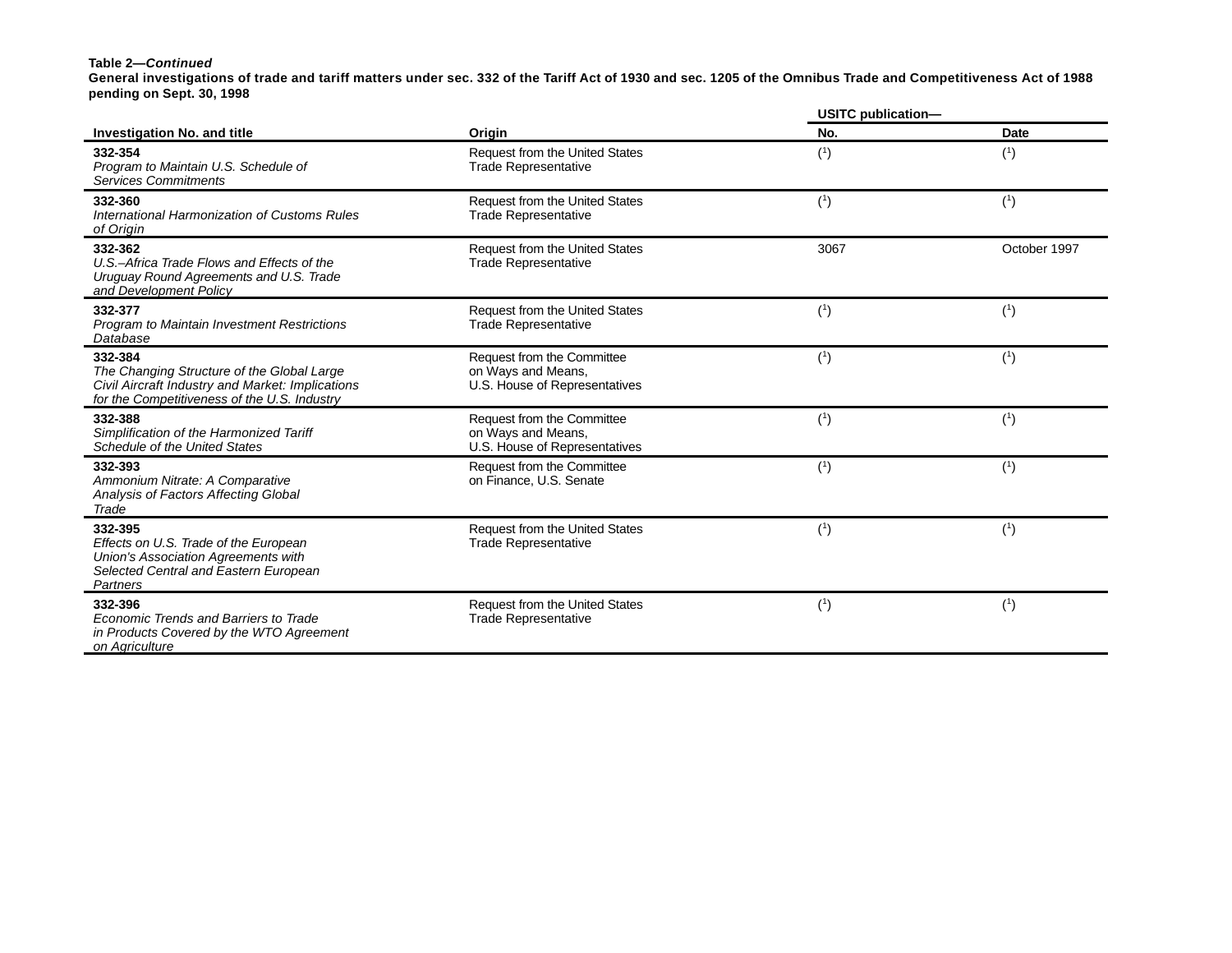#### **Table 2—***Continued*

**General investigations of trade and tariff matters under sec. 332 of the Tariff Act of 1930 and sec. 1205 of the Omnibus Trade and Competitiveness Act of 1988 pending on Sept. 30, 1998**

|                                                 |                                | USITC publication- |             |
|-------------------------------------------------|--------------------------------|--------------------|-------------|
| Investigation No. and title                     | Origin                         | No.                | <b>Date</b> |
| 332-397                                         | Request from the United States |                    |             |
| Database on Trade and Investment in Services    | Trade Representative           |                    |             |
| <sup>1</sup> In progress at the end of FY 1998. |                                |                    |             |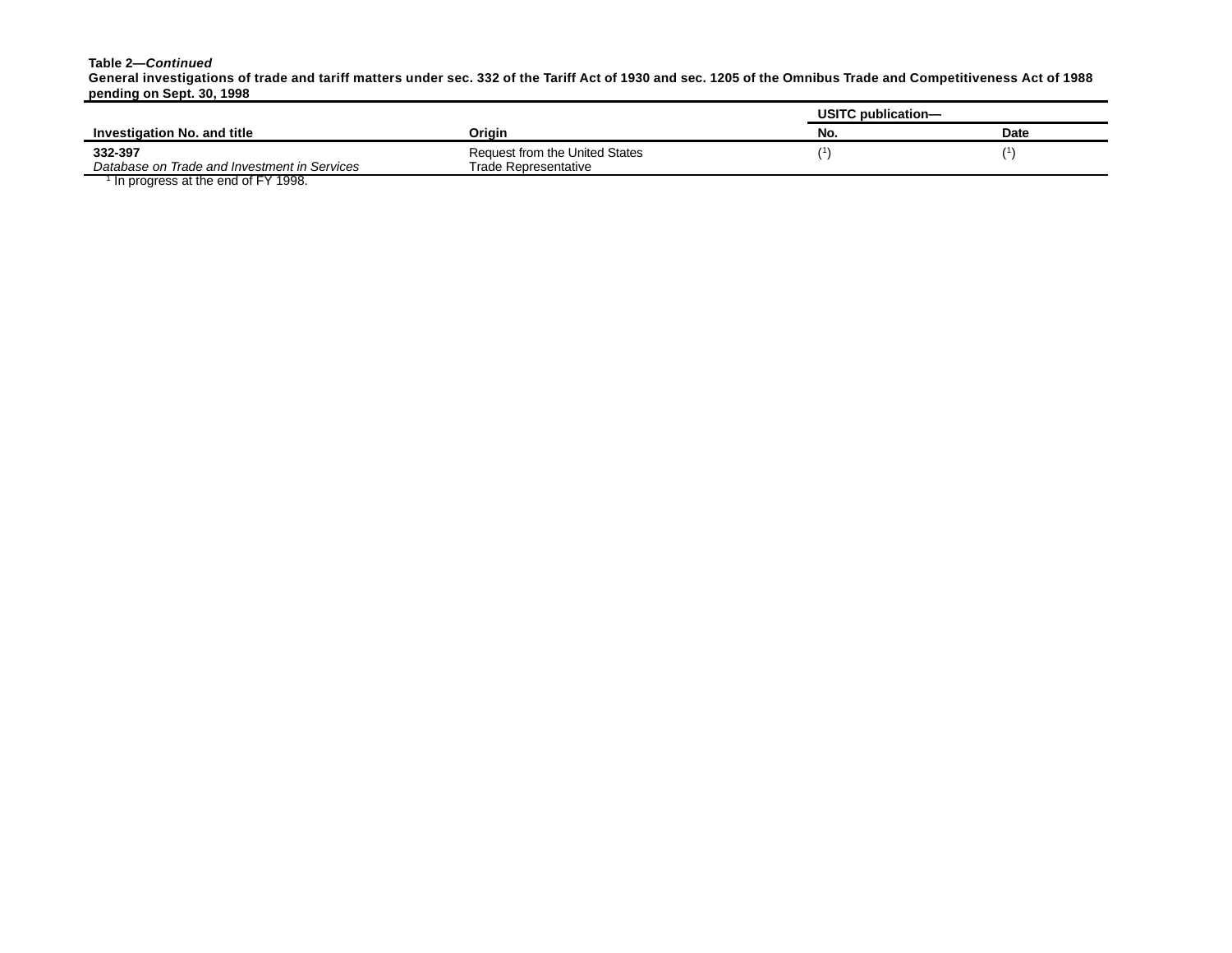#### **Table 3 Investigations and related proceedings completed under sec. 337 of the Tariff Act of 1930, fiscal year 1998**

| <b>Investigation No.</b><br>and title                                                                                                        | Complainant                                                         | Complaint<br>filed                                                                                     | <b>Federal Register</b><br>notice date | <b>Public</b><br>hearing | <b>Finding and</b><br>remedy of<br>Commission | Date orders<br>issued | <b>USITC</b><br>publication<br>No. |
|----------------------------------------------------------------------------------------------------------------------------------------------|---------------------------------------------------------------------|--------------------------------------------------------------------------------------------------------|----------------------------------------|--------------------------|-----------------------------------------------|-----------------------|------------------------------------|
| 337-TA-358<br>(remand)<br>Certain Recombinantly<br><b>Produced Human Growth</b><br>Hormones                                                  | Genentech. Inc.<br>South San Francisco, CA                          | $8 - 18 - 93$                                                                                          | $9 - 29 - 93$                          | (1)                      | Terminated <sup>2</sup>                       | $12 - 11 - 97$        | (1)                                |
| 337-TA-383<br>Certain Hardware Logic<br><b>Emulation Systems and</b><br><b>Components Thereof</b>                                            | Quickturn Desian<br>Systems, Inc.<br>Mountain View, CA              | $1 - 26 - 96$ :<br>$2 - 16 - 96$ .<br>$2 - 23 - 96$<br>(supplements)                                   | $3 - 8 - 96$                           | (1)                      | Violation $3$                                 | $12 - 3 - 97$         | 3074                               |
| 337-TA-391<br>Certain Toothbrushes<br>and the Packaging<br><b>Thereof</b>                                                                    | Proctor and Gamble Co.<br>Cincinnati, OH                            | $10 - 25 - 96$<br>$11 - 14 - 96$<br>(amendment)<br>$11 - 18 - 96$ .<br>$11 - 19 - 96$<br>(supplements) | $12 - 18 - 96$                         | (1)                      | Violation $4$                                 | $10 - 15 - 97$        | 3068                               |
| 337-TA-392<br>Certain Digital Satellite<br>System (DSS) Receivers<br>and Components Thereof                                                  | <b>Personalized Media</b><br>Communications, L.L.C.<br>New York, NY | $11 - 13 - 96$<br>$11 - 25 - 96$<br>$12 - 2 - 96$<br>(supplements)                                     | $12 - 18 - 96$                         | (1)                      | Terminated <sup>5</sup>                       | $12 - 4 - 97$         | (1)                                |
| 337-TA-393<br>Certain Ion Trap Mass<br>Spectrometers and<br><b>Components Thereof</b>                                                        | Finnigan Corp.<br>San Jose, CA                                      | $1 - 24 - 97$ ;<br>$2 - 13 - 97$<br>(supplement)                                                       | $2 - 26 - 97$                          | (1)                      | Terminated <sup>5</sup>                       | $4 - 13 - 98$         | (1)                                |
| 337-TA-394<br>Certain Screen Printing<br>Machines, Vision<br><b>Alignment Devices Used</b><br>Therein, and Component<br><b>Parts Thereof</b> | MPM Corp.<br>Franklin, MA                                           | $1 - 28 - 97$ ;<br>$2 - 11 - 97$ .<br>$2 - 13 - 97$<br>$2 - 18 - 97$<br>(supplements)                  | $3 - 5 - 97$                           | (1)                      | Terminated <sup>6</sup>                       | $10 - 28 - 97$        | (1)                                |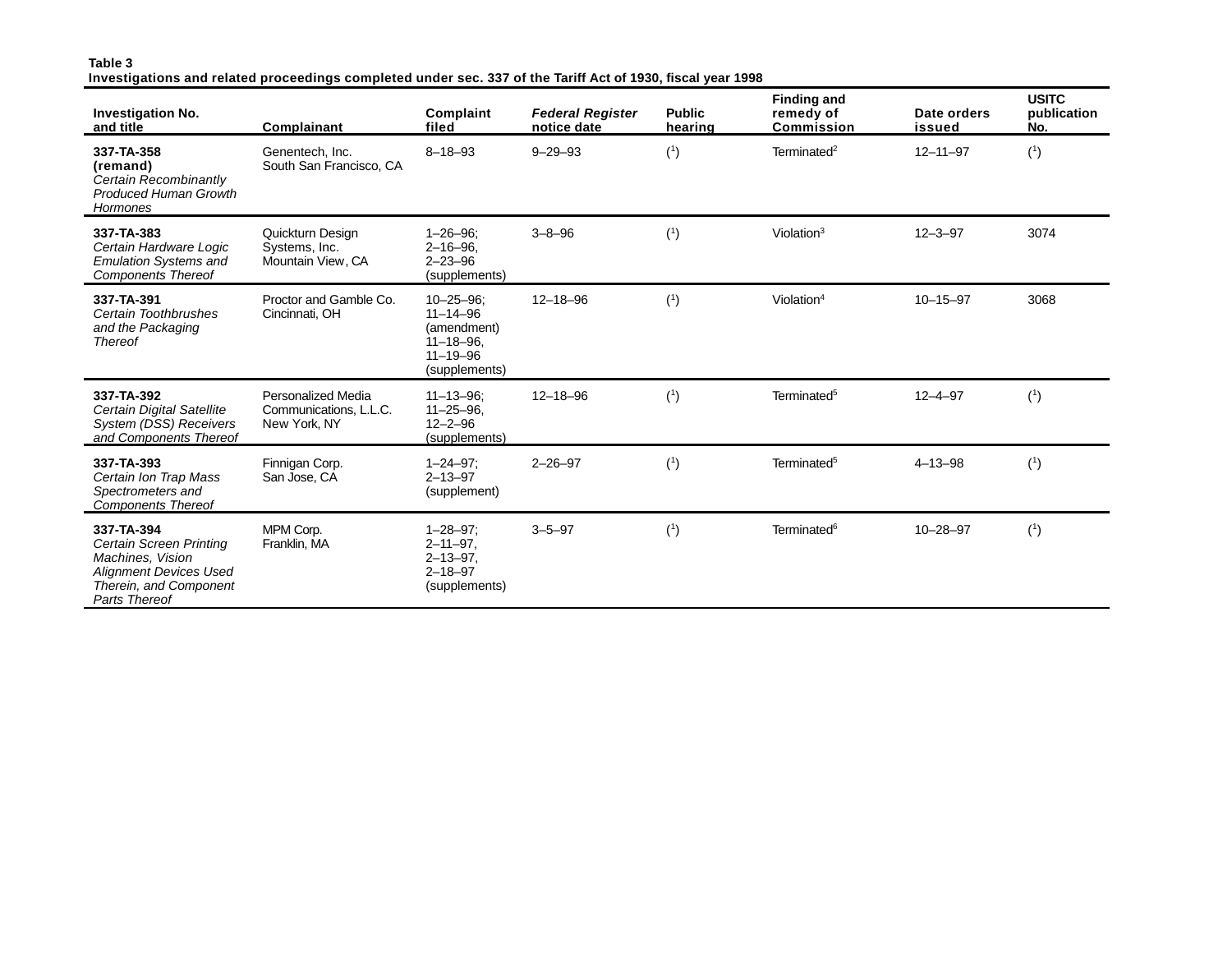#### **Table 3—***Continued* **Investigations and related proceedings completed under sec. 337 of the Tariff Act of 1930, fiscal year 1998**

| <b>Investigation No.</b><br>and title                                                                                                                 | Complainant                                                                                                                         | Complaint<br>filed                                                                                                                         | <b>Federal Register</b><br>notice date | <b>Public</b><br>hearing | <b>Finding and remedy</b><br>of Commission | Date orders<br>issued | <b>USITC</b><br>publication<br>No. |
|-------------------------------------------------------------------------------------------------------------------------------------------------------|-------------------------------------------------------------------------------------------------------------------------------------|--------------------------------------------------------------------------------------------------------------------------------------------|----------------------------------------|--------------------------|--------------------------------------------|-----------------------|------------------------------------|
| 337-TA-395<br>Certain EPROM.<br>EEPROM, Flash Memory,<br>and Flash Microcontroller<br><b>Semiconductor Devices</b><br>and Products Containing<br>Same | Atmel Corp.<br>San Jose, CA                                                                                                         | $2 - 18 - 97$ ;<br>$3 - 7 - 97$<br>(letter)<br>$3 - 10 - 97$<br>(supplement)<br>$3 - 12 - 97$<br>(letter)<br>$3 - 13 - 97$<br>(supplement) | $3 - 21 - 97$                          | (1)                      | Terminated <sup>5</sup>                    | $7 - 2 - 98$          | 3136                               |
| 337-TA-396<br>Certain Removable<br>Electronic Cards and<br><b>Electronic Card Reader</b><br><b>Devices and Products</b><br><b>Containing Same</b>     | Innovatron S.A.<br>Paris, France                                                                                                    | $2 - 11 - 97$<br>$3 - 14 - 97$<br>(amendment)<br>$3 - 20 - 97$<br>(supplement)                                                             | $4 - 2 - 97$                           | (1)                      | Terminated <sup>5</sup>                    | $7 - 20 - 98$         | 3123                               |
| 337-TA-397<br>Certain Dense<br><b>Wavelength Multiplexing</b><br><b>Systems and Components</b><br><b>Thereof</b>                                      | Ciena Corp.<br>Savage, MD                                                                                                           | $2 - 18 - 97$ :<br>$3 - 17 - 97$<br>(amendment)<br>$3 - 21 - 97$ .<br>$3 - 25 - 97$<br>(supplements)                                       | $4 - 9 - 97$                           | (1)                      | Terminated <sup>7</sup>                    | $3 - 24 - 98$         | (1)                                |
| 337-TA-398<br>Certain Multiple<br>Implement, Multi-<br><b>Function Pocket Knives</b><br>and Related Packaging<br>and Promotional<br>Materials         | Swiss Army Brands, Inc.<br>Swiss Army Brand Ltd.<br>Shelton, CT<br>Precise Imports Corp.<br>(d/b/a Precise Int'l)<br>Orangeburg, NY | $3 - 13 - 97$ :<br>$3 - 21 - 97$ .<br>$3 - 27 - 97$ .<br>$4 - 29 - 97$<br>(supplements)<br>$3 - 28 - 97$ .<br>$5 - 8 - 97$<br>(amendments) | $5 - 27 - 97$                          | (1)                      | Terminated <sup>8</sup>                    | $12 - 23 - 97$        | (1)                                |
| 337-TA-399<br>Certain Fluid-Filled<br><b>Ornamental Lamps</b>                                                                                         | Haggerty Enterprises,<br>Inc.<br>Chicago, IL                                                                                        | $5 - 22 - 97$ :<br>$6 - 20 - 97$<br>(supplement)                                                                                           | $7 - 1 - 97$                           | (1)                      | Terminated <sup>9</sup>                    | $3 - 24 - 98$         | (1)                                |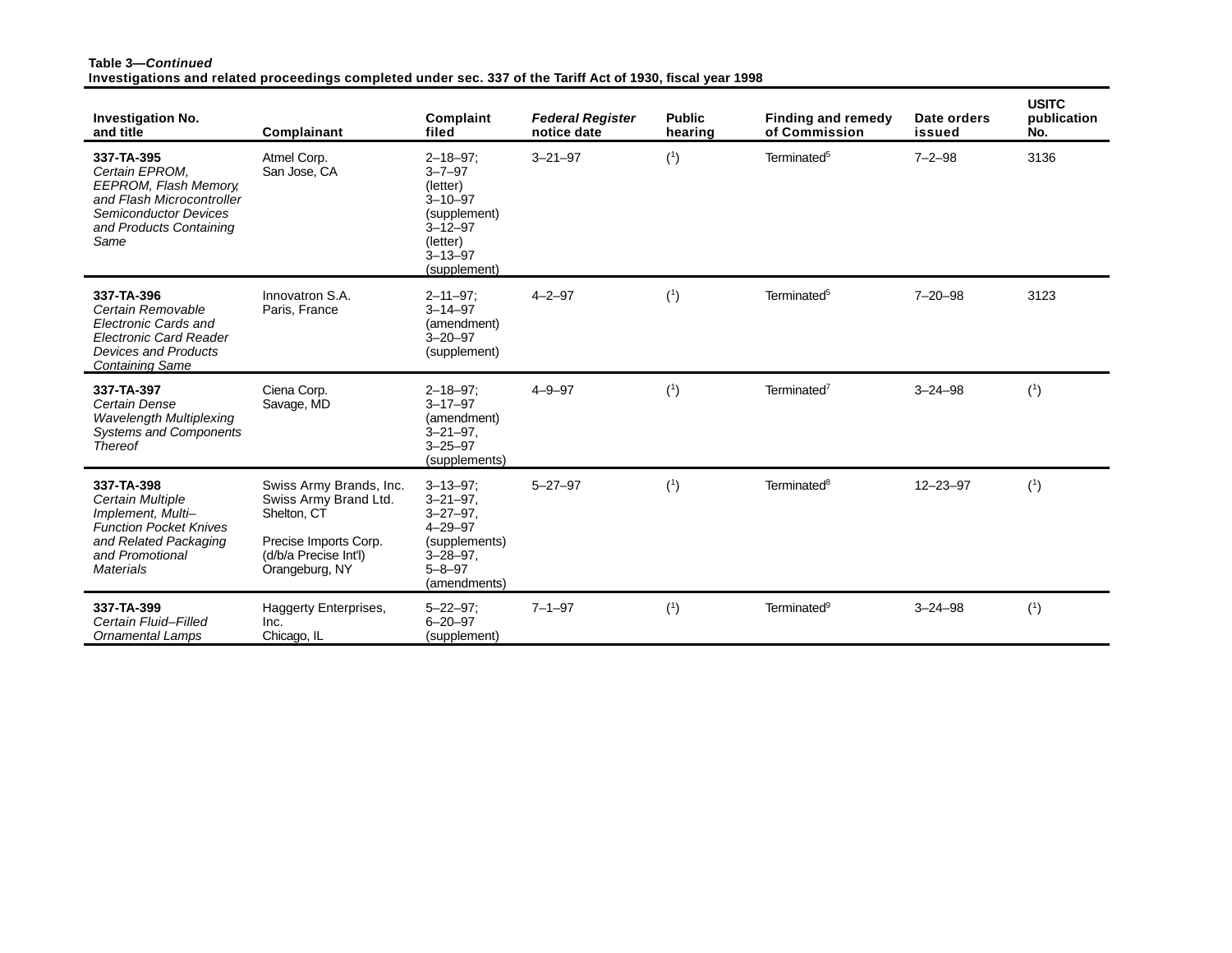#### **Table 3—***Continued* **Investigations and related proceedings completed under sec. 337 of the Tariff Act of 1930, fiscal year 1998**

| <b>Investigation No.</b><br>and title                                                                                                                                                                                                                                                                                                                                                                                                 | Complainant                                            | Complaint<br>filed                                                                                                                                                                                                                                                                                                                                                                 | <b>Federal Register</b><br>notice date | <b>Public</b><br>hearing                                                                                     | <b>Finding and remedy</b><br>of Commission                                                                                                                                                                                             | Date orders<br>issued | <b>USITCpubli</b><br>cationNo. |
|---------------------------------------------------------------------------------------------------------------------------------------------------------------------------------------------------------------------------------------------------------------------------------------------------------------------------------------------------------------------------------------------------------------------------------------|--------------------------------------------------------|------------------------------------------------------------------------------------------------------------------------------------------------------------------------------------------------------------------------------------------------------------------------------------------------------------------------------------------------------------------------------------|----------------------------------------|--------------------------------------------------------------------------------------------------------------|----------------------------------------------------------------------------------------------------------------------------------------------------------------------------------------------------------------------------------------|-----------------------|--------------------------------|
| 337-TA-400<br>Certain Telephonic<br>Digital Added Main Line<br>Systems, Components<br>Thereof, and Products<br><b>Containing Same</b>                                                                                                                                                                                                                                                                                                 | Raychem Corp.<br>Menlo Park, CA                        | $7 - 15 - 97$ ;<br>$8 - 7 - 97$<br>(supplement)                                                                                                                                                                                                                                                                                                                                    | $8 - 20 - 97$                          | (1)                                                                                                          | Terminated <sup>6</sup>                                                                                                                                                                                                                | $3 - 5 - 98$          | (1)                            |
| 337-TA-401<br>Certain CD-ROM<br><b>Controllers and Products</b><br><b>Containing Same</b>                                                                                                                                                                                                                                                                                                                                             | Oak Technology, Inc.<br>Sunnyvale, CA                  | $7 - 21 - 97$ :<br>$8 - 1 - 97$ ,<br>$8 - 7 - 97$<br>(supplement)                                                                                                                                                                                                                                                                                                                  | $8 - 27 - 97$                          | (1)                                                                                                          | Terminated <sup>10</sup>                                                                                                                                                                                                               | $5 - 8 - 98$          | (1)                            |
| 337-TA-405<br>Certain Automotive<br>Scissors Jacks                                                                                                                                                                                                                                                                                                                                                                                    | Universal Tool and<br>Stamping Co., Inc.<br>Butler, IN | $11 - 13 - 97$                                                                                                                                                                                                                                                                                                                                                                     | $12 - 19 - 97$                         | (1)                                                                                                          | Terminated <sup>6</sup>                                                                                                                                                                                                                | $8 - 13 - 98$         | (1)                            |
| 337-TA-407<br>Certain Remodulating<br>Channel Selectors and<br><b>Systems Containing Same</b>                                                                                                                                                                                                                                                                                                                                         | Ciena Corporation<br>Linthicum, MD                     | $3 - 12 - 98$ :<br>$4 - 8 - 98$<br>(amendment)                                                                                                                                                                                                                                                                                                                                     | $4 - 17 - 98$                          | (1)                                                                                                          | Terminated <sup>6</sup>                                                                                                                                                                                                                | $9 - 1 - 98$          | (1)                            |
| 337-TA-408<br>Certain Recombinantly<br><b>Produced Hepatitis B</b><br><b>Vaccines and Products</b><br><b>Containing Same</b>                                                                                                                                                                                                                                                                                                          | <b>Chiron Corporation</b><br>Emeryville, CA            | $4 - 3 - 98$ ;<br>$4 - 20 - 98$<br>(supplement<br>and<br>amendment)<br>$4 - 27 - 98$<br>(supplement)                                                                                                                                                                                                                                                                               | $5 - 13 - 98$                          | (1)                                                                                                          | Terminated <sup>6</sup>                                                                                                                                                                                                                | $9 - 10 - 98$         | (1)                            |
| <sup>1</sup> Not applicable.<br><sup>2</sup> On 8-14-97, the United States Court of<br>Appeals for the Federal Circuit reversed the<br>Commission's dismissal of the complaint as a<br>sanction and remanded the investigation for<br>further proceedings. The Commission<br>terminated the investigation based on<br>withdrawal of the complaint and vacated<br>alternative findings by the administrative law<br>judge on 12-11-97. |                                                        | <sup>3</sup> Limited exclusion order and cease and<br>desist order. President took no action;<br>became final on 2-3-98. Commission<br>terminated sanctions and bond forfeiture<br>return proceedings on 8-21-98.<br><sup>4</sup> Limited exclusion order. President took<br>no action; became final 12-15-97.<br><sup>5</sup> No violation.<br><sup>6</sup> Settlement agreement. |                                        | a settlement agreement on 7-30-98.<br><sup>8</sup> Withdrawal of complaint.<br>respondents.<br>of complaint. | ' Consent order. The Commission<br>rescinded the consent order on the basis of<br><sup>9</sup> Consent orders, settlement agreement<br>and withdrawal of allegations against some<br><sup>10</sup> Settlement agreement and withdrawal |                       |                                |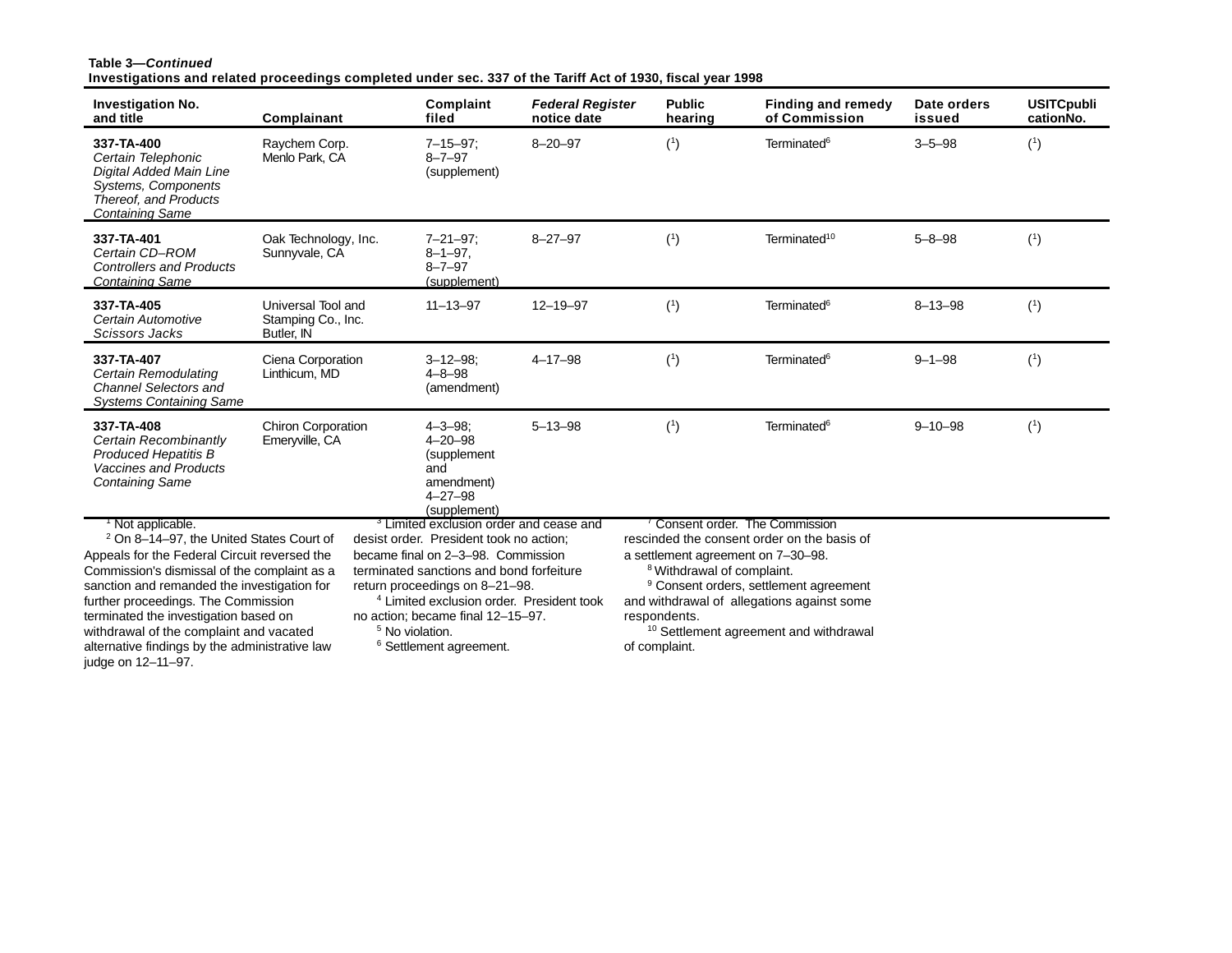#### **Table 4**

#### **Investigations and related proceedings under sec. 337 of the Tariff Act of 1930 pending on Sept. 30, 1998**

| <b>Investigation No. and title</b>                                                                                                                                            | <b>Complainant</b>                                                                                                                    | <b>Complaint filed</b>                                                                          | <b>Federal Register notice date</b> |
|-------------------------------------------------------------------------------------------------------------------------------------------------------------------------------|---------------------------------------------------------------------------------------------------------------------------------------|-------------------------------------------------------------------------------------------------|-------------------------------------|
| 337-TA-380<br>(enforcement proceeding)<br>Certain Agricultural Tractors Under 50<br>Power Take-Off Horsepower                                                                 | Kubota Tractor Corporation<br>Torrance, CA<br>Kubota Manufacturing of America<br>Corporation<br>Gainesville, GA<br>Kubota Corporation | $7 - 16 - 98$                                                                                   | $10 - 7 - 98$                       |
|                                                                                                                                                                               | Osaka, Japan                                                                                                                          |                                                                                                 |                                     |
| 337-TA-402<br>Certain Integrated Circuits and<br><b>Products Containing Same</b>                                                                                              | Fujitsu Limited<br>Tokyo, Japan                                                                                                       | $9 - 30 - 97$<br>$10 - 15 - 97$<br>(supplement)                                                 | $11 - 5 - 97$                       |
|                                                                                                                                                                               | Fujitsu Microelectronics, Inc.<br>San Jose, CA                                                                                        |                                                                                                 |                                     |
| 337-TA-403<br>Certain Acesulfame Potassium and<br><b>Blends and Products Containing</b><br>Same                                                                               | Nutrinova Nutrition Specialties and Food<br>Ingredients GmbH<br>Frankfurt am Main.<br>Federal Republic of Germany<br>Nutrinova Inc.   | $10 - 16 - 97$ ;<br>$10 - 30 - 97$ .<br>$11 - 10 - 97$<br>(supplements)                         | $11 - 20 - 97$                      |
|                                                                                                                                                                               | Somerset. NJ                                                                                                                          |                                                                                                 |                                     |
| 337-TA-404<br>Certain SDRAMs, DRAMs, ASICs,<br>RAM-and-Logic Chips,<br>Microprocessors, Microcontrollers,<br>Processes for Manufacturing Same<br>and Products Containing Same | Samsung Electronics Co., Ltd.<br>Seoul, Korea<br>Samsung Austin Semiconductor, L.L.C.<br>Austin, TX                                   | $10 - 16 - 97$ ;<br>$11 - 3 - 97$<br>(supplement)                                               | $11 - 20 - 97$                      |
| 337-TA-406<br>Certain Lens-Fitted Film Packages                                                                                                                               | Fuji Photo Film Co., Ltd.<br>Tokyo, Japan                                                                                             | $2 - 13 - 98$<br>$3 - 2 - 98$<br>(supplement)<br>$3 - 6 - 98$<br>(withdrawal of one respondent) | $3 - 25 - 98$                       |
| 337-TA-409<br>Certain CD-ROM Controllers and<br><b>Products Containing Same-II</b>                                                                                            | Oak Technology, Inc.<br>Sunnyvale, CA                                                                                                 | $4 - 7 - 98$ ;<br>$4 - 20 - 98$ .<br>$4 - 24 - 98$<br>(supplements)                             | $5 - 13 - 98$                       |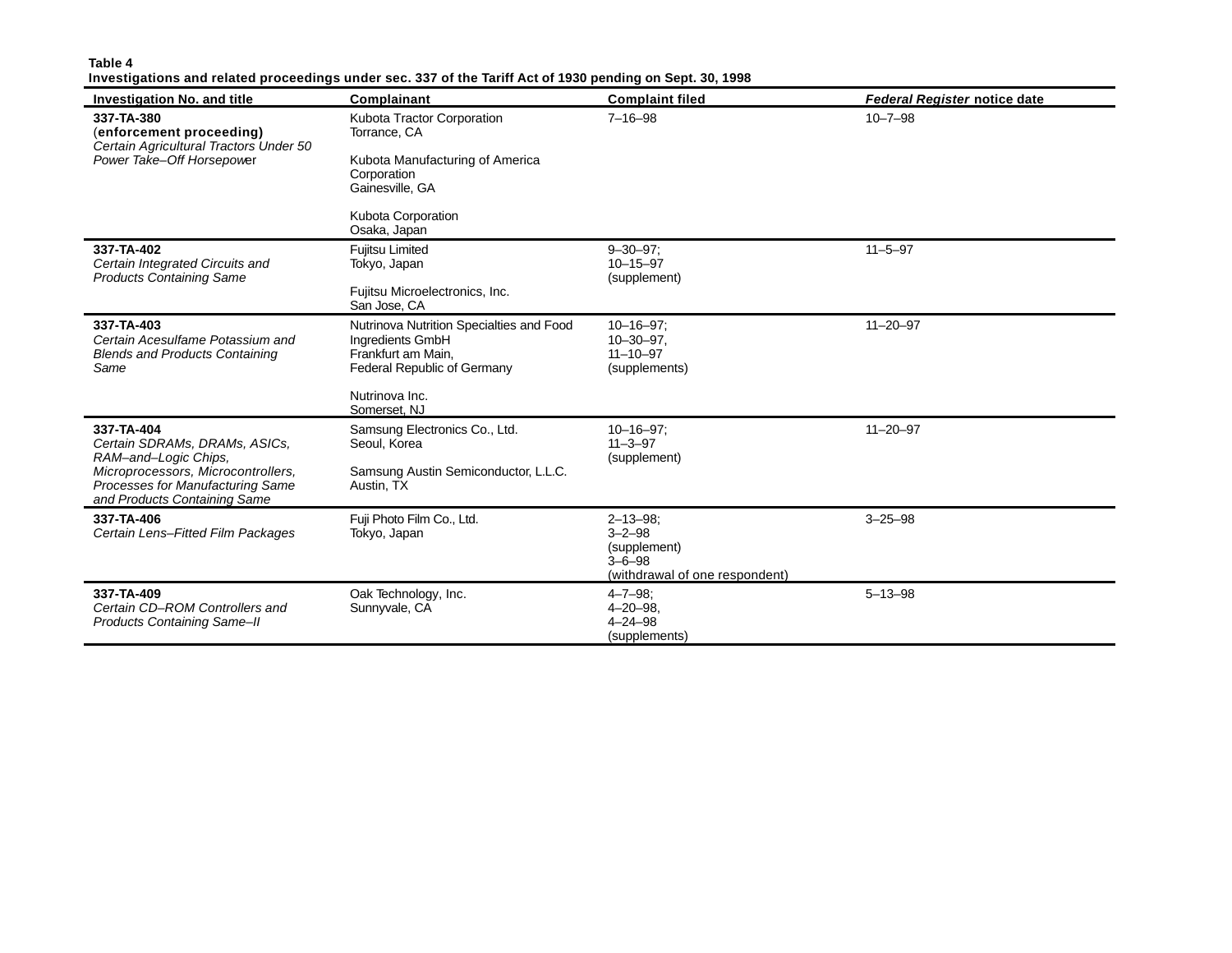#### **Table 4—***Continued*

**Investigations and related proceedings under sec. 337 of the Tariff Act of 1930 pending on Sept. 30, 1998**

| <b>Investigation No. and title</b>                                                                     | Complainant                                                                                          | <b>Complaint filed</b>                                                                                                   | <b>Federal Register notice date</b> |
|--------------------------------------------------------------------------------------------------------|------------------------------------------------------------------------------------------------------|--------------------------------------------------------------------------------------------------------------------------|-------------------------------------|
| 337-TA-410<br>Certain Coated Optical Waveguide<br><b>Fibers and Products Containing Same</b>           | Corning, Inc.<br>Corning, NY                                                                         | $4 - 9 - 98$ :<br>$4 - 28 - 98$ .<br>$5 - 6 - 98$<br>(supplements)                                                       | $5 - 13 - 98$                       |
| 337-TA-411<br>Certain Organic Photo-conductor<br>Drums and Products Containing the<br>Same             | Mitsubishi Chemical Corp.<br>Tokyo, Japan<br>Mitsubishi Chemical America, Inc.<br>White Plains, NY   | $4 - 30 - 98$ :<br>$5 - 18 - 98$ .<br>$5 - 28 - 98$<br>(supplements)<br>$5 - 26 - 98$<br>(withdrawal of two respondents) | $6 - 4 - 98$                        |
| 337-TA-412<br>Certain Video Graphics Display<br><b>Controllers and Products Containing</b><br>Same     | Cirrus Logic, Inc.<br>Fremont, CA                                                                    | $7 - 1 - 98$                                                                                                             | $7 - 31 - 98$                       |
| 337-TA-413<br>Certain Rare-Earth<br>Magnets and Magnetic Materials and<br>Articles Containing the Same | Magnequench International, Inc.<br>Anderson, IN<br>Sumitomo Special Metals Co., Ltd.<br>Osaka, Japan | $7 - 31 - 98$ :<br>$8 - 24 - 98$<br>(supplement)                                                                         | $9 - 4 - 98$                        |
| 337-TA-414<br>Certain Semiconductor Memory<br>Devices and Products Containing<br>Same                  | Micron Technology, Inc.<br>Boise, ID                                                                 | $8 - 21 - 98$                                                                                                            | $9 - 25 - 98$                       |
| 337-TA-415<br>Certain Mechanical<br><b>Lumbar Supports and Products</b><br><b>Containing Same</b>      | McCord Winn Textron Inc.<br>Manchester, NH                                                           | $8 - 19 - 98$ :<br>$9 - 14 - 98$<br>(amendment)<br>$9 - 16 - 98$<br>(supplement)                                         | $9 - 29 - 98$                       |
| 337-TA-416<br>Certain Compact Multipurpose Tools                                                       | Leatherman Tool Group, Inc.<br>Portland, OR                                                          | $8 - 28 - 98$ :<br>$9 - 15 - 98$ .<br>$9 - 21 - 98$ .<br>$9 - 22 - 98$<br>(supplements)                                  | $9 - 30 - 98$                       |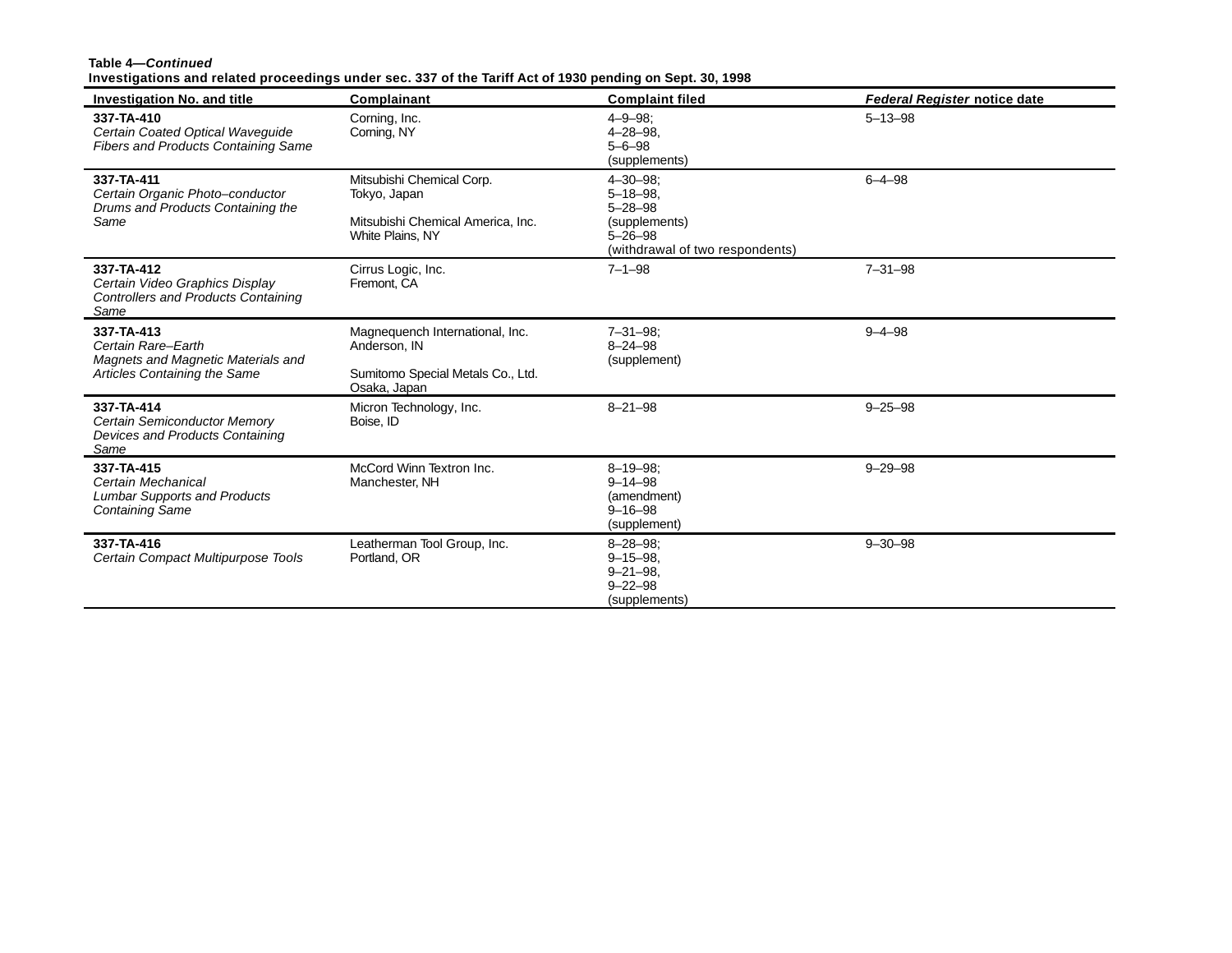#### **Table 5 Countervailing duty investigations completed under sec. 701 of the Tariff Act of 1930, fiscal year 1998**

|                                                                                                           | <b>Preliminary investigation</b>                                                                        |                                                        |                                         | <b>Final investigation</b>       |                                         |                                                                                                                                |                                         |                                                                                            |                                  |                                         |
|-----------------------------------------------------------------------------------------------------------|---------------------------------------------------------------------------------------------------------|--------------------------------------------------------|-----------------------------------------|----------------------------------|-----------------------------------------|--------------------------------------------------------------------------------------------------------------------------------|-----------------------------------------|--------------------------------------------------------------------------------------------|----------------------------------|-----------------------------------------|
| Investigation No. and title                                                                               | (a) Request<br>received<br>(b) Conference<br>(c) Report to<br><b>Secretary</b><br>of<br><b>Commerce</b> | <b>Affirmative</b>                                     | Negative/<br>negligibility <sup>1</sup> | <b>Not</b><br>partici-<br>pating | <b>USITC</b><br>publi-<br>cation<br>No. | (a) Advice<br>received<br>from<br><b>Commerce</b><br>(b) Hearing<br>(c) Report to<br><b>Secretary</b><br>οf<br><b>Commerce</b> | <b>Affirmative</b>                      | Negative/<br>negligibility <sup>1</sup>                                                    | <b>Not</b><br>partici-<br>pating | <b>USITC</b><br>publi-<br>cation<br>No. |
| 701-TA-368-371<br>Certain Steel Wire Rod from<br>Canada, Germany, Trinidad and<br>Tobago, and Venezuela   | (2)                                                                                                     | (2)                                                    | (2)                                     | (2)                              | (2)                                     | (a) $8-1-97$<br>(b) $10 - 16 - 97$<br>$(c)$ 11-28-97                                                                           | Crawford <sup>3</sup>                   | Miller $^{3,4,5}$<br>Bragg <sup>3,4,5</sup><br>Newquist $3,4,5$<br>Crawford <sup>4,5</sup> | (2)                              | 3075                                    |
| 701-TA-372<br>Fresh Atlantic Salmon from<br>Chile(terminated 6-9-98)                                      | (2)                                                                                                     | (2)                                                    | (2)                                     | (2)                              | (2)                                     | (a) $1 - 16 - 98$<br>(b) $(^{2})$<br>(c) $(^{2})$                                                                              | (2)                                     | (2)                                                                                        | (2)                              | (2)                                     |
| 701-TA-373<br><b>Stainless Steel Wire</b><br>Rod from Italy                                               | (2)                                                                                                     | (2)                                                    | (2)                                     | (2)                              | (2)                                     | (a) $1 - 7 - 98$<br>(b) $7 - 22 - 98$<br>$(c)$ 9-8-98                                                                          | <b>Bragg</b><br><b>Miller</b><br>Koplan | Crawford<br>Askey                                                                          | Hillman <sup>6</sup>             | 3126                                    |
| 701-TA-374<br><b>Butter Cookies in Tins</b><br>from Denmark                                               | (a) $2-6-98$<br>(b) $2 - 27 - 98$<br>$(c)$ 3-23-98                                                      | <b>Bragg</b>                                           | Miller<br>Crawford                      | (2)                              | 3092                                    | (2)                                                                                                                            | (2)                                     | (2)                                                                                        | (2)                              | (2)                                     |
| 701-TA-375<br><b>Extruded Rubber Thread</b><br>from Indonesia                                             | $(a)$ 3-31-98<br>(b) $4 - 20 - 98$<br>$(c)$ 5-15-98                                                     | <b>Miller</b><br><b>Bragg</b><br>Crawford <sup>7</sup> | Crawford <sup>8</sup>                   | $(^{2}$                          | 3106                                    | (2)                                                                                                                            | (2)                                     | (2)                                                                                        | (2)                              | (2)                                     |
| 701-TA-376-379<br><b>Certain Stainless Steel</b><br>Plate from Belgium, Italy,<br>Korea, and South Africa | (a) $3 - 31 - 98$<br>(b) $4 - 21 - 98$<br>$(c)$ 5-15-98                                                 | <b>Miller</b><br><b>Bragg</b><br>Crawford              | (2)                                     | (2)                              | 3107                                    | (2)                                                                                                                            | (2)                                     | (2)                                                                                        | (2)                              | (2)                                     |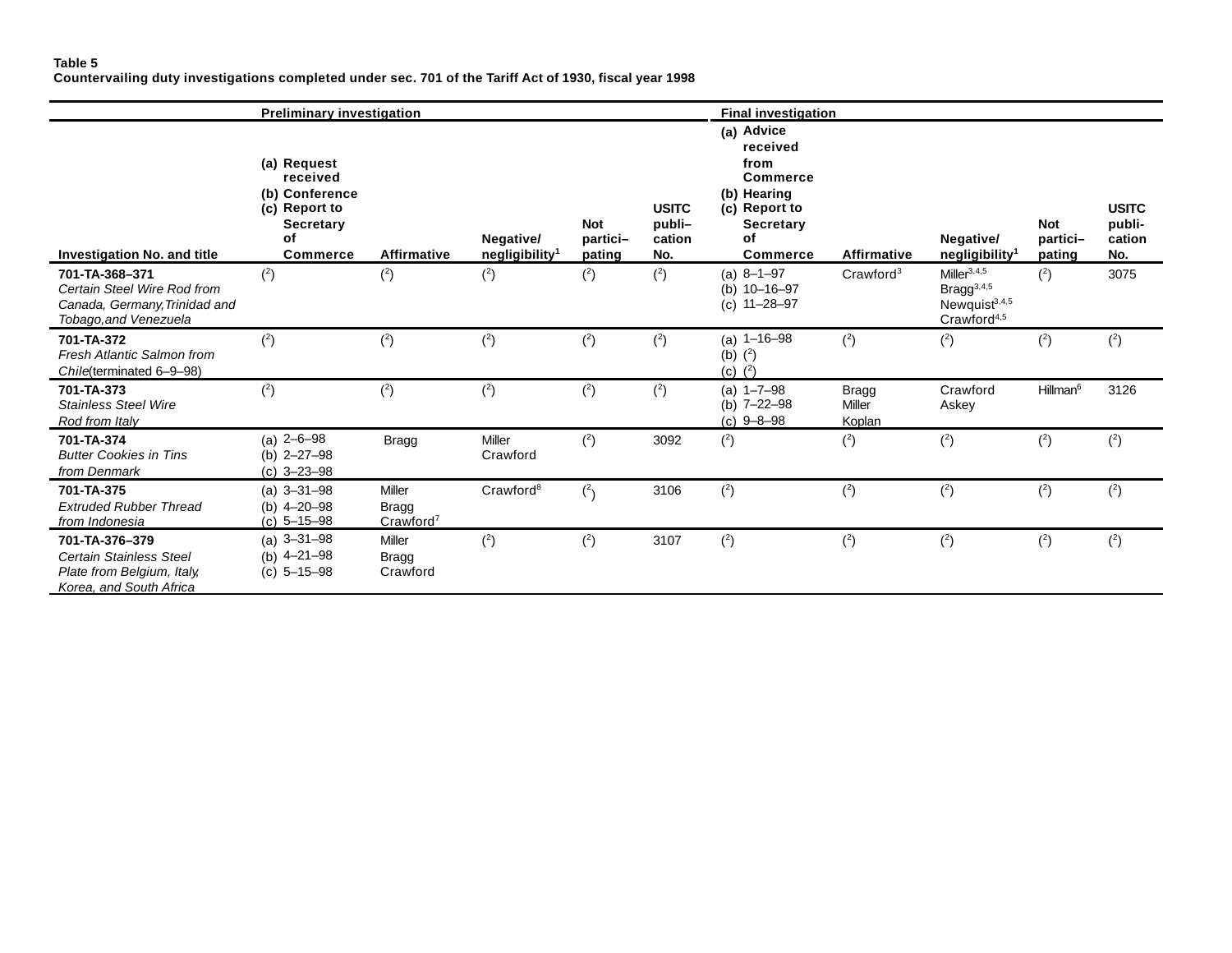#### **Table 5—***Continued*

**Countervailing duty investigations completed under sec. 701 of the Tariff Act of 1930, fiscal year 1998**

|                                                                                                                                                                                                                                                                                   |                   | <b>Preliminary investigation</b>                                                                 |                                       |                                                                                                                                                                                                       |                                  |                                         | <b>Final investigation</b>                                                                                              |                    |                                         |                                  |                                         |
|-----------------------------------------------------------------------------------------------------------------------------------------------------------------------------------------------------------------------------------------------------------------------------------|-------------------|--------------------------------------------------------------------------------------------------|---------------------------------------|-------------------------------------------------------------------------------------------------------------------------------------------------------------------------------------------------------|----------------------------------|-----------------------------------------|-------------------------------------------------------------------------------------------------------------------------|--------------------|-----------------------------------------|----------------------------------|-----------------------------------------|
| <b>Investigation No. and title</b>                                                                                                                                                                                                                                                |                   | (a) Request<br>received<br>(b) Conference<br>(c) Report to<br><b>Secretary</b><br>οf<br>Commerce | <b>Affirmative</b>                    | Negative/<br>negligibility <sup>1</sup>                                                                                                                                                               | <b>Not</b><br>partici-<br>pating | <b>USITC</b><br>publi-<br>cation<br>No. | (a) Advice<br>received<br>from<br><b>Commerce</b><br>(b) Hearing<br>(c) Report to<br><b>Secretary</b><br>οf<br>Commerce | <b>Affirmative</b> | Negative/<br>negligibility <sup>1</sup> | <b>Not</b><br>partici-<br>pating | <b>USITC</b><br>publi-<br>cation<br>No. |
| 701-TA-380-382<br>Certain StainlessSteel Sheet<br>and Strip from France, Italy, and the<br>Republicof Korea                                                                                                                                                                       | (a)<br>(b)<br>(c) | 6-10-98<br>$7 - 1 - 98$<br>$7 - 27 - 98$                                                         | Bragg<br>Miller<br>Crawford           | (2)                                                                                                                                                                                                   | $^{(2)}$                         | 3118                                    | (2)                                                                                                                     | $^{(2)}$           | (2)                                     | (2)                              | (2)                                     |
| For definition of negligibility, see page 73.<br><sup>2</sup> Not applicable.<br><sup>3</sup> With respect to Canada and Venezuela.<br><sup>4</sup> With respect to Trinidad and Tobago.<br><sup>5</sup> Made a finding of negligibility with respect<br>to imports from Germany. |                   | thread.                                                                                          | the information in the investigation. | Commissioner Hillman did not participate<br>because her entry on duty was too recent to<br>permit her to perform a complete analysis of all<br><sup>7</sup> With respect to all other extruded rubber |                                  | rubber thread.                          | • With respect to food grade extruded                                                                                   |                    |                                         |                                  |                                         |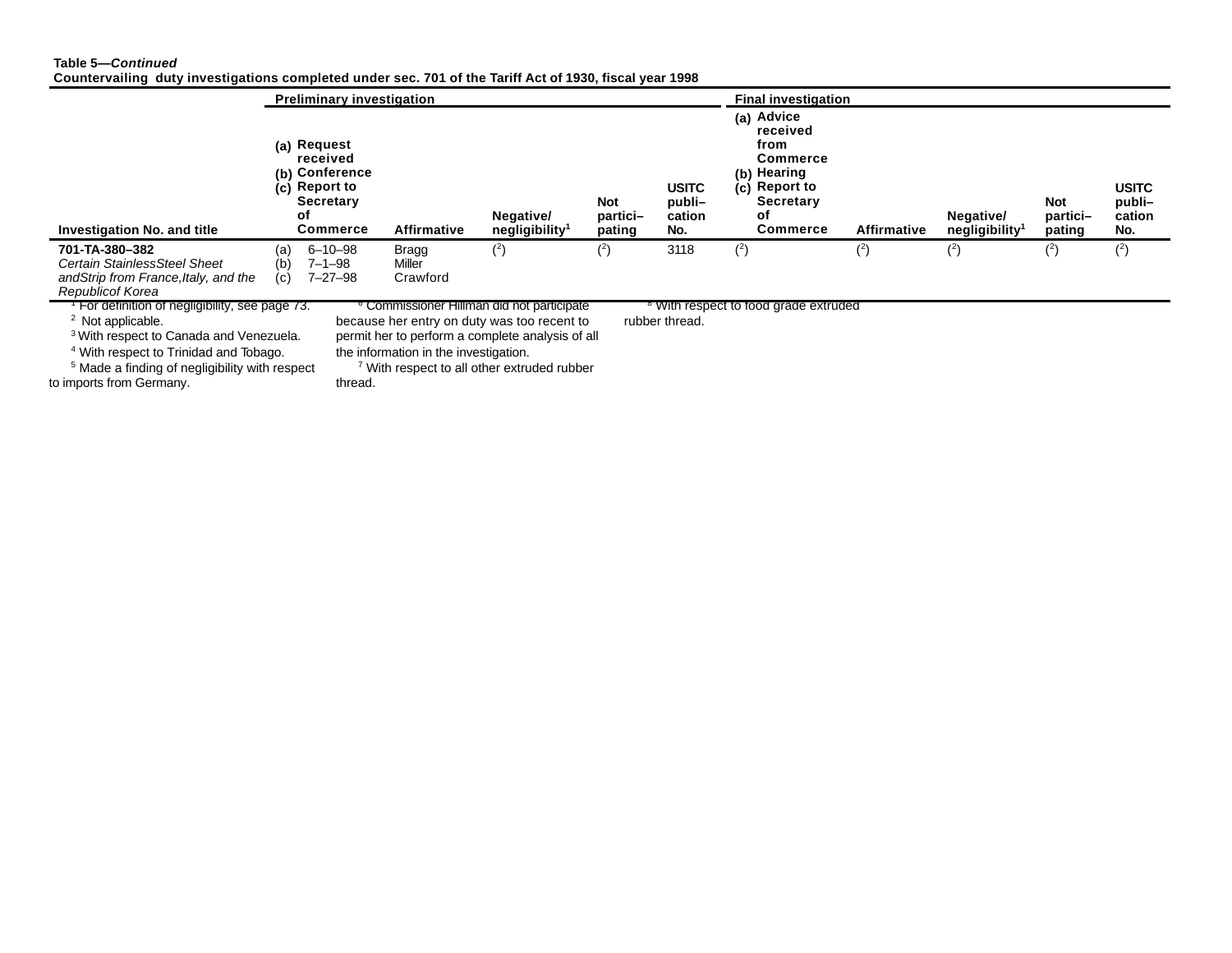|                                                                                                                           | <b>Preliminary investigation</b>                                                                    |             |                                         |                                  |                                         | <b>Final investigation</b>                                                                                                     |                                                       |                                              |                                  |                                         |
|---------------------------------------------------------------------------------------------------------------------------|-----------------------------------------------------------------------------------------------------|-------------|-----------------------------------------|----------------------------------|-----------------------------------------|--------------------------------------------------------------------------------------------------------------------------------|-------------------------------------------------------|----------------------------------------------|----------------------------------|-----------------------------------------|
| <b>Investigation No. and title</b>                                                                                        | (a) Request<br>received<br>(b) Conferen<br>ce(c)<br>Report to<br>Secretary<br>of<br><b>Commerce</b> | Affirmative | Negative/<br>negligibility <sup>1</sup> | <b>Not</b><br>partici-<br>pating | <b>USITC</b><br>publi-<br>cation<br>No. | (a) Advice<br>received<br>from<br><b>Commerce</b><br>(b) Hearing<br>(c) Report to<br><b>Secretary</b><br>of<br><b>Commerce</b> | <b>Affirmative</b>                                    | Negative/<br>negligibility <sup>1</sup>      | <b>Not</b><br>partici-<br>pating | <b>USITC</b><br>publi-<br>cation<br>No. |
| 731-TA-698 (remand)<br>Magnesium from Ukraine                                                                             | (2)                                                                                                 | (2)         | (2)                                     | (2)                              | (2)                                     | (a) $4 - 28 - 98^3$<br>(b) $(^{2})$<br>(c) $6 - 30 - 98^4$                                                                     | <b>Bragg</b>                                          | Miller<br>Crawford                           | (2)                              | 3113                                    |
| 731-TA-750<br><b>Vector Supercomputers</b><br>from Japan                                                                  | (2)                                                                                                 | (2)         | (2)                                     | (2)                              | (2)                                     | (a) $4-1-97$<br>(b) $8 - 27 - 97$<br>$(c)$ 10-3-97                                                                             | Miller<br><b>Bragg</b><br>Newquist                    | (2)                                          | Crawford <sup>5</sup>            | 3062                                    |
| 731-TA-753-756<br>Certain Carbon<br>Steel Plate from<br>China, Russia,<br>South Africa.<br>and Ukraine                    | (2)                                                                                                 | (2)         | (2)                                     | (2)                              | (2)                                     | $(a) 6 - 10 - 97$<br>$10 - 28 - 97$<br>(b)<br>$(c)$ 12-11-97                                                                   | <b>Miller</b><br><b>Bragg</b><br>Newquist<br>Crawford | (2)                                          | (2)                              | 3076                                    |
| 731-TA-757 and 759<br><b>Collated Roofing</b><br><b>Nails from China</b><br>and Taiwan                                    | (2)                                                                                                 | (2)         | (2)                                     | (2)                              | (2)                                     | $5 - 9 - 97$<br>(a)<br>$9 - 30 - 97$<br>(b)<br>$11 - 12 - 97$<br>(c)                                                           | <b>Miller</b><br><b>Bragg</b><br>Newquist             | Crawford                                     | (2)                              | 3070                                    |
| 731-TA-758<br><b>Collated Roofing</b><br>Nails from Korea<br>(terminated 10-1-97)                                         | (2)                                                                                                 | (2)         | (2)                                     | (2)                              | (2)                                     | (a) $5 - 9 - 97$<br>(b) $9 - 30 - 97$<br>$^{(2)}$<br>(c)                                                                       | (2)                                                   | (2)                                          | (2)                              | (2)                                     |
| 731-TA-761-762<br><b>Static Random Access</b><br><b>Memory Semiconductors</b><br>from the Republic of Korea<br>and Taiwan | (2)                                                                                                 | (2)         | (2)                                     | (2)                              | (2)                                     | (a) $9 - 25 - 97$<br>(b) $2 - 18 - 98$<br>$(c)$ 4-8-98                                                                         | Bragg <sup>6</sup>                                    | Miller<br>$Bragg^7$<br>Crawford <sup>7</sup> | Crawford <sup>8</sup>            | 3098                                    |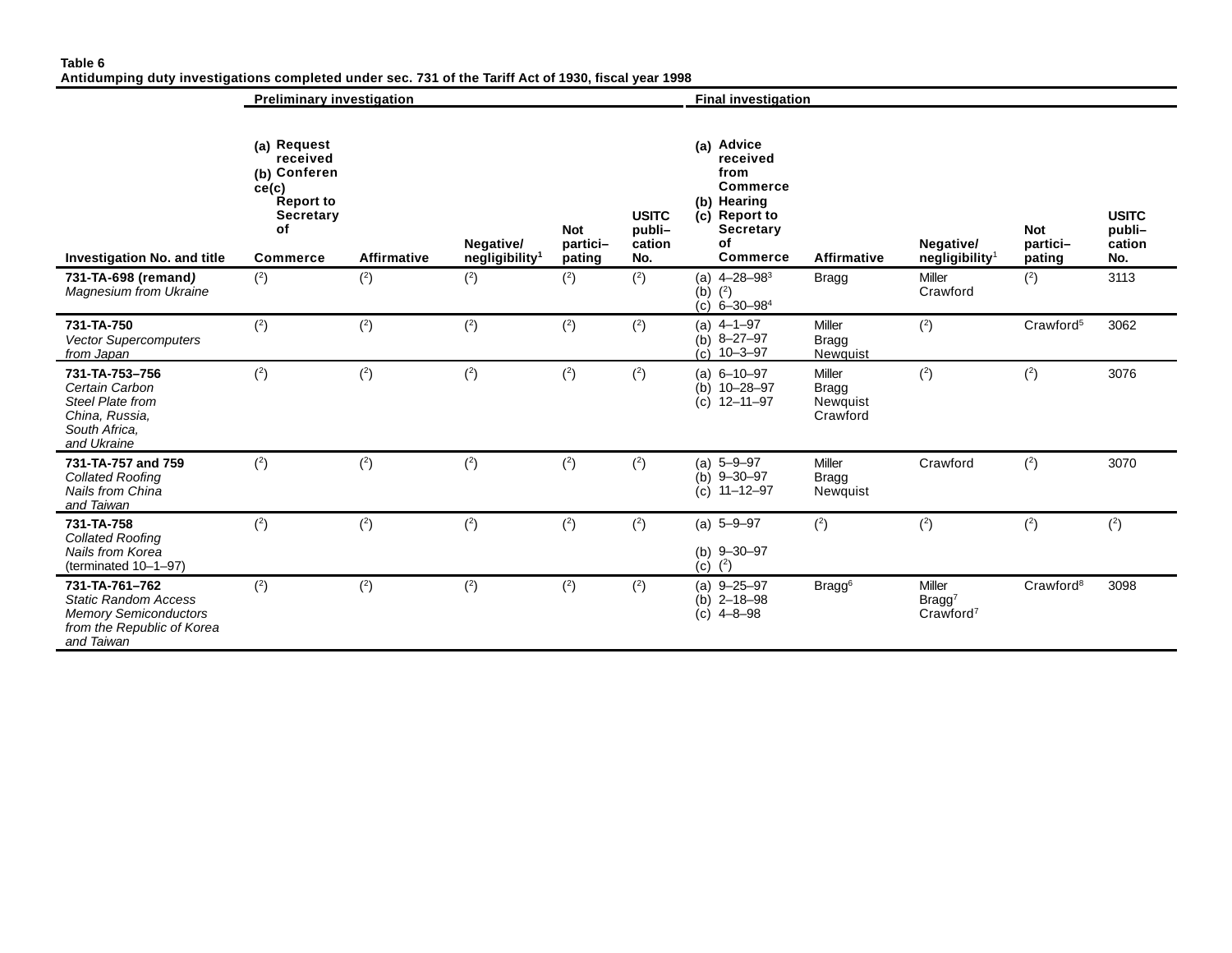#### **Table 6—***Continued* **Antidumping duty investigations completed under sec. 731 of the Tariff Act of 1930, fiscal year 1998**

|                                                                                                                               |                                                                                                         | <b>Final investigation</b>                |                                         |                                  |                                         |                                                                                                                                |                                                                           |                                                                   |                                  |                                         |
|-------------------------------------------------------------------------------------------------------------------------------|---------------------------------------------------------------------------------------------------------|-------------------------------------------|-----------------------------------------|----------------------------------|-----------------------------------------|--------------------------------------------------------------------------------------------------------------------------------|---------------------------------------------------------------------------|-------------------------------------------------------------------|----------------------------------|-----------------------------------------|
| <b>Investigation No. and title</b>                                                                                            | (a) Request<br>received<br>(b) Conference<br>(c) Report to<br><b>Secretary</b><br>of<br><b>Commerce</b> | <b>Affirmative</b>                        | Negative/<br>negligibility <sup>1</sup> | <b>Not</b><br>partici-<br>pating | <b>USITC</b><br>publi-<br>cation<br>No. | (a) Advice<br>received<br>from<br><b>Commerce</b><br>(b) Hearing<br>(c) Report to<br><b>Secretary</b><br>оf<br><b>Commerce</b> | <b>Affirmative</b>                                                        | Negative/<br>negligibility <sup>1</sup>                           | <b>Not</b><br>partici-<br>pating | <b>USITC</b><br>publi-<br>cation<br>No. |
| 731-TA-763-766<br>Certain Steel<br>Wire Rod from Canada,<br>Germany,<br>Trinidad and<br>Tobago, and Venezuela                 | (2)                                                                                                     | (2)                                       | (2)                                     | (2)                              | (2)                                     | (a) $9 - 29 - 97$<br>$(b)$ 10-16-97<br>$3 - 17 - 98$<br>(c)                                                                    | Crawford <sup>9</sup>                                                     | <b>Miller</b><br>Bragg<br>Crawford <sup>10</sup>                  | (2)                              | 3087                                    |
| 731-TA-768<br>Fresh Atlantic Salmon from<br>Chile                                                                             | (2)                                                                                                     | (2)                                       | (2)                                     | (2)                              | (2)                                     | (a) $1 - 16 - 98$<br>(b) $6 - 3 - 98$<br>$(c)$ 7-22-98                                                                         | <b>Bragg</b><br>Miller                                                    | Crawford                                                          | (2)                              | 3116                                    |
| 731-TA-769-775<br><b>Stainless Steel</b><br>Wire Rod from<br>Germany, Italy,<br>Japan, Korea,<br>Spain, Sweden,<br>and Taiwan | (2)                                                                                                     | (2)                                       | (2)                                     | (2)                              | (2)                                     | $(a)$ 3-5-98<br>(b) $7 - 22 - 98$<br>$(c)$ 9-8-98                                                                              | <b>Bragg</b><br>Miller <sup><math>11</math></sup><br>Koplan <sup>11</sup> | Miller <sup>12</sup><br>Crawford<br>Koplan <sup>12</sup><br>Askey | Hillman <sup>13</sup>            | 3126                                    |
| 731-TA-776-779<br>Certain Preserved<br>Mushrooms from<br>Chile, China,<br>India, and Indonesia                                | (a) $1-6-98$<br>$(b)$ 1-27-98<br>$(c)$ 2-20-98                                                          | <b>Miller</b><br><b>Bragg</b><br>Crawford | (2)                                     | (2)                              | 3086                                    | (2)                                                                                                                            | (2)                                                                       | (2)                                                               | (2)                              | (2)                                     |
| 731-TA-780<br><b>Butter Cookies</b><br>in Tins from<br>Denmark                                                                | (a) $2 - 6 - 98$<br>(b) $2 - 27 - 98$<br>$3 - 23 - 98$<br>(c)                                           | <b>Bragg</b>                              | Miller<br>Crawford                      | (2)                              | 3092                                    | (2)                                                                                                                            | (2)                                                                       | (2)                                                               | (2)                              | (2)                                     |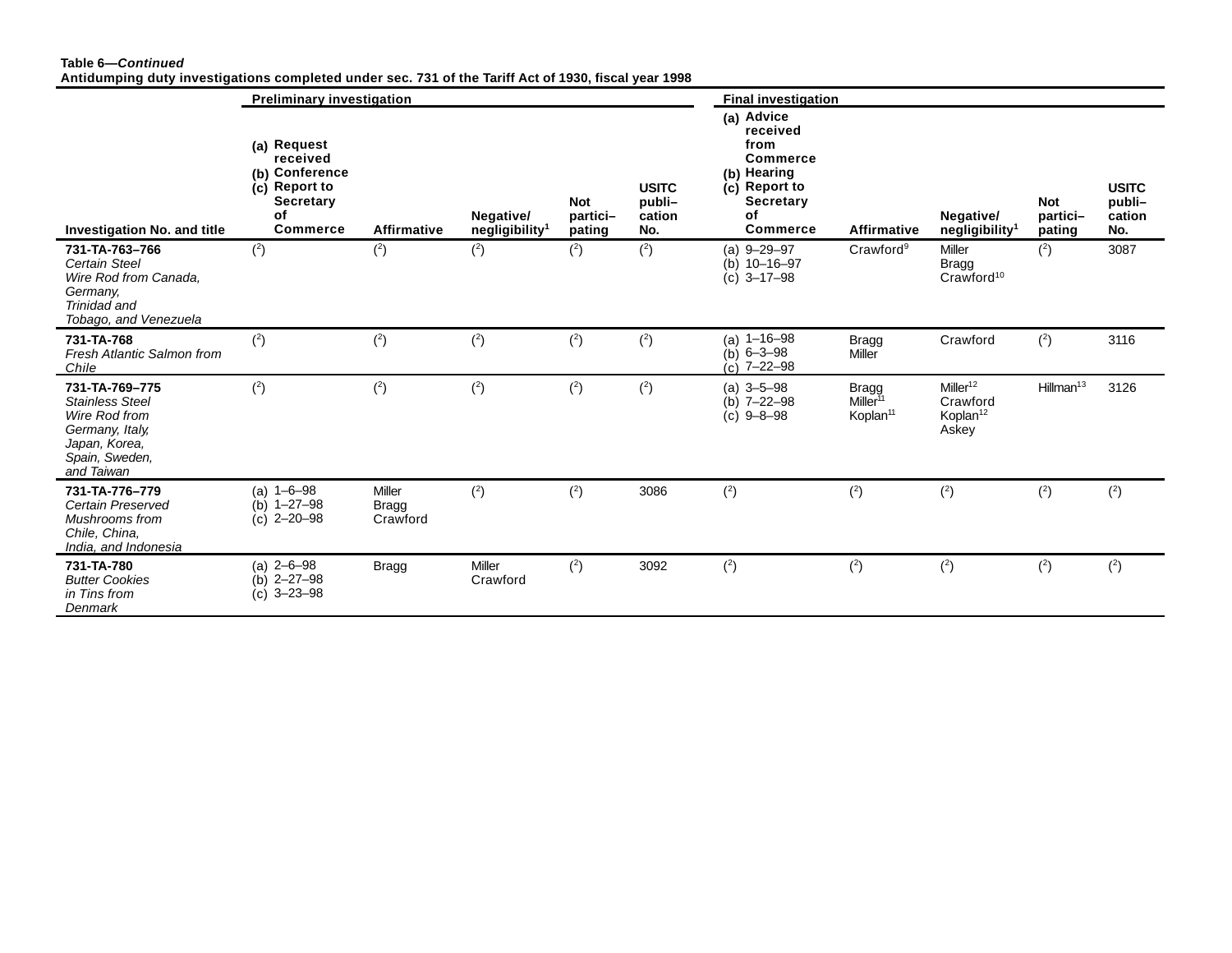#### **Table 6—***Continued* **Antidumping duty investigations completed under sec. 731 of the Tariff Act of 1930, fiscal year 1998**

|                                                                                                                                              | <b>Preliminary investigation</b>                                                                        |                                                  |                                         |                                  |                                         | <b>Final investigation</b>                                                                                                     |                    |                                         |                                  |                                         |
|----------------------------------------------------------------------------------------------------------------------------------------------|---------------------------------------------------------------------------------------------------------|--------------------------------------------------|-----------------------------------------|----------------------------------|-----------------------------------------|--------------------------------------------------------------------------------------------------------------------------------|--------------------|-----------------------------------------|----------------------------------|-----------------------------------------|
| <b>Investigation No. and title</b>                                                                                                           | (a) Request<br>received<br>(b) Conference<br>(c) Report to<br><b>Secretary</b><br>of<br><b>Commerce</b> | <b>Affirmative</b>                               | Negative/<br>negligibility <sup>1</sup> | <b>Not</b><br>partici-<br>pating | <b>USITC</b><br>publi-<br>cation<br>No. | (a) Advice<br>received<br>from<br><b>Commerce</b><br>(b) Hearing<br>(c) Report to<br><b>Secretary</b><br>οf<br><b>Commerce</b> | <b>Affirmative</b> | Negative/<br>negligibility <sup>1</sup> | <b>Not</b><br>partici-<br>pating | <b>USITC</b><br>publi-<br>cation<br>No. |
| 731-TA-781-786<br><b>Stainless Steel</b><br>Round Wire<br>from Canada.<br>India, Japan,<br>Korea, Spain,<br>and Taiwan                       | $(a)$ 3-27-98<br>(b) $4 - 17 - 98$<br>$(c)$ 5-11-98                                                     | Miller<br><b>Bragg</b><br>Crawford               | (2)                                     | (2)                              | 3111                                    | (2)                                                                                                                            | (2)                | (2)                                     | (2)                              | (2)                                     |
| 731-TA-787<br><b>Extruded Rubber</b><br>Thread from<br>Indonesia                                                                             | (a) $3 - 31 - 98$<br>(b) $4 - 20 - 98$<br>$5 - 15 - 98$<br>(c)                                          | Miller<br><b>Bragg</b><br>Crawford <sup>14</sup> | Crawford <sup>15</sup>                  | $\binom{2}{ }$                   | 3106                                    | (2)                                                                                                                            | (2)                | (2)                                     | (2)                              | (2)                                     |
| 731-TA-788-793<br><b>Certain Stainless</b><br><b>Steel Plate</b><br>from Belgium,<br>Canada,<br>Italy, Korea,<br>South Africa,<br>and Taiwan | $(a)$ 3-31-98<br>(b) $4 - 21 - 98$<br>$(c)$ 5-15-98                                                     | <b>Miller</b><br><b>Bragg</b><br>Crawford        | (2)                                     | (2)                              | 3107                                    | (2)                                                                                                                            | (2)                | (2)                                     | (2)                              | (2)                                     |
| 731-TA-794-796<br>Certain Emulsion<br>Styrene-Butadiene<br>Rubber from<br>Brazil, Korea,<br>and Mexico                                       | (a) $4-1-98$<br>(b) $4 - 22 - 98$<br>$(c)$ 5-18-98                                                      | Miller<br><b>Bragg</b><br>Crawford               | (2)                                     | (2)                              | 3108                                    | (2)                                                                                                                            | (2)                | (2)                                     | (2)                              | (2)                                     |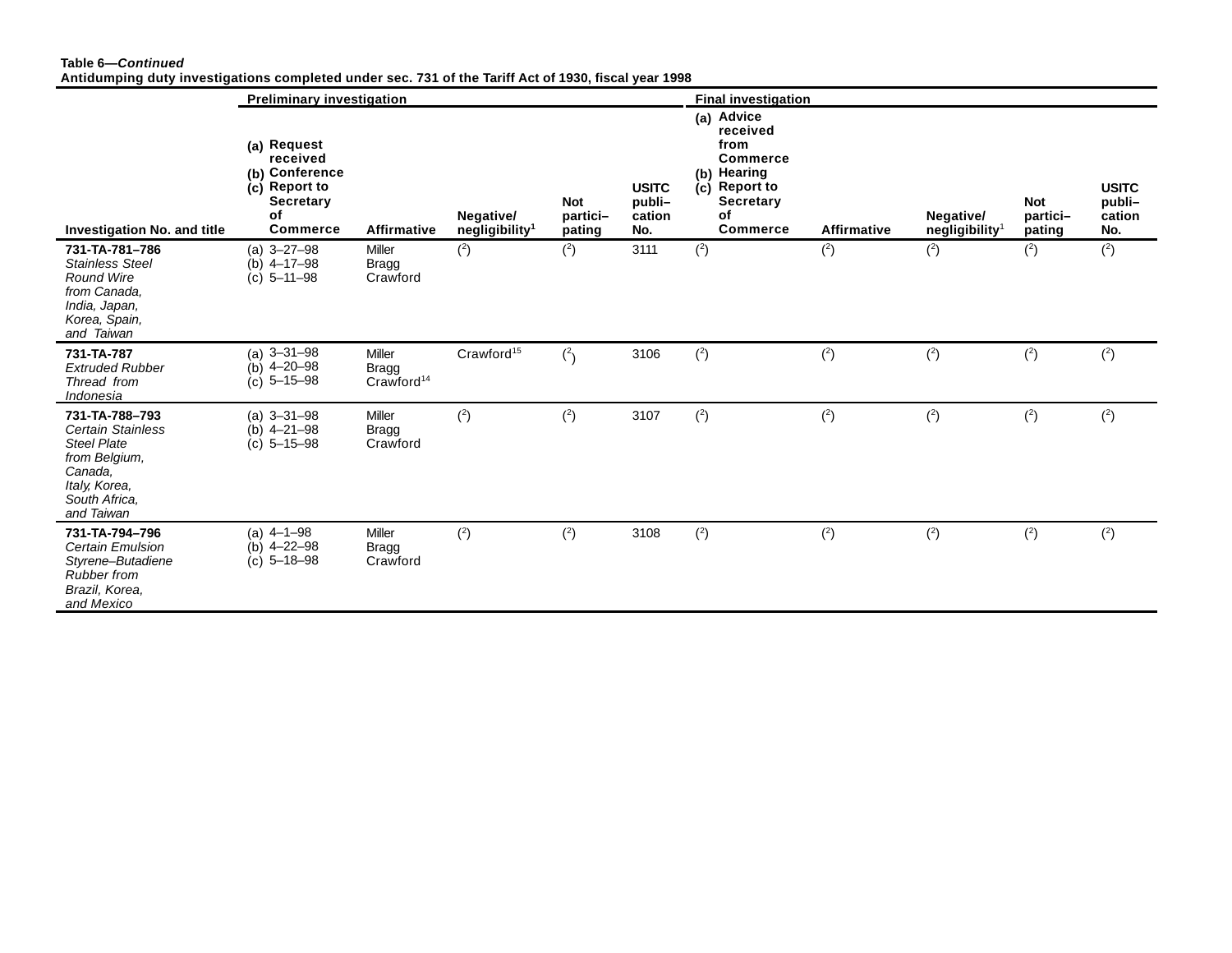#### **Table 6—***Continued*

**Antidumping duty investigations completed under sec. 731 of the Tariff Act of 1930, fiscal year 1998**

|                                                                                                                                                                                                                                                                                                                                                                                                                                                                                                                                                                                                                                          |    | <b>Preliminary investigation</b>                                                                  |                                                                                                                                                                                                                                                                                                                                                                                                                                                                                                                                                                                                                                              |                                         |                                  |                                                                                                      | <b>Final investigation</b>                                                                                                     |                    |                                         |                                  |                                         |
|------------------------------------------------------------------------------------------------------------------------------------------------------------------------------------------------------------------------------------------------------------------------------------------------------------------------------------------------------------------------------------------------------------------------------------------------------------------------------------------------------------------------------------------------------------------------------------------------------------------------------------------|----|---------------------------------------------------------------------------------------------------|----------------------------------------------------------------------------------------------------------------------------------------------------------------------------------------------------------------------------------------------------------------------------------------------------------------------------------------------------------------------------------------------------------------------------------------------------------------------------------------------------------------------------------------------------------------------------------------------------------------------------------------------|-----------------------------------------|----------------------------------|------------------------------------------------------------------------------------------------------|--------------------------------------------------------------------------------------------------------------------------------|--------------------|-----------------------------------------|----------------------------------|-----------------------------------------|
| Investigation No. and title                                                                                                                                                                                                                                                                                                                                                                                                                                                                                                                                                                                                              | οf | (a) Request<br>received<br>(b) Conference<br>(c) Report to<br><b>Secretary</b><br><b>Commerce</b> | <b>Affirmative</b>                                                                                                                                                                                                                                                                                                                                                                                                                                                                                                                                                                                                                           | Negative/<br>negligibility <sup>1</sup> | <b>Not</b><br>partici-<br>pating | <b>USITC</b><br>publi-<br>cation<br>No.                                                              | (a) Advice<br>received<br>from<br><b>Commerce</b><br>(b) Hearing<br>(c) Report to<br><b>Secretary</b><br>οf<br><b>Commerce</b> | <b>Affirmative</b> | Negative/<br>negligibility <sup>1</sup> | <b>Not</b><br>partici-<br>pating | <b>USITC</b><br>publi-<br>cation<br>No. |
| 731-TA-797-804<br><b>Certain Stainless</b><br><b>Steel Sheet and</b><br>Strip from France,<br>Germany, Italy,<br>Japan, the Republic<br>of Korea, Mexico,<br>Taiwan, and the<br><b>United Kingdom</b>                                                                                                                                                                                                                                                                                                                                                                                                                                    |    | $(a) 6 - 10 - 98$<br>(b) $7 - 1 - 98$<br>$(c)$ 7-27-98                                            | <b>Bragg</b><br>Miller<br>Crawford                                                                                                                                                                                                                                                                                                                                                                                                                                                                                                                                                                                                           | (2)                                     | (2)                              | 3118                                                                                                 | (2)                                                                                                                            | (2)                | (2)                                     | (2)                              | (2)                                     |
| <sup>1</sup> For definition of negligibility, see page<br>73.<br><sup>2</sup> Not applicable.<br><sup>3</sup> Remanded by the Court of International<br>Trade.<br><sup>4</sup> This investigation was remanded to the<br>ITC by the Court of International Trade (CIT)<br>for further proceedings; the ITC<br>determination on remand wassubmitted, as<br>required, to the CIT, not the Secretary of<br>Commerce.<br><sup>5</sup> Commissioner Crawford recused<br>herself in order to avoid the appearance of<br>a conflict of interest.<br><sup>6</sup> With respect to Taiwan.<br><sup>7</sup> With respect to the Republic of Korea. |    | Venezuela.<br>investigation.                                                                      | <sup>8</sup> Commissioner Crawford recused<br>herself with respect to imports of static<br>random access memory semiconductors<br>from Taiwan in order to avoid the<br>appearance of a conflict of interest.<br><sup>9</sup> With respect to Canada, Germany, and<br><sup>10</sup> With respect to Trinidad and Tobago.<br><sup>11</sup> With respect to Italy, Japan, Korea,<br>Spain, Sweden, and Taiwan.<br><sup>12</sup> With respect to Germany.<br><sup>13</sup> Commissioner Hillman did not<br>participate because her entry on duty was<br>too recent to permit her to perform a<br>complete analysis of all the information in the |                                         | rubber thread.<br>rubber thread. | <sup>14</sup> With regard to all other extruded<br><sup>15</sup> With respect to food grade extruded |                                                                                                                                |                    |                                         |                                  |                                         |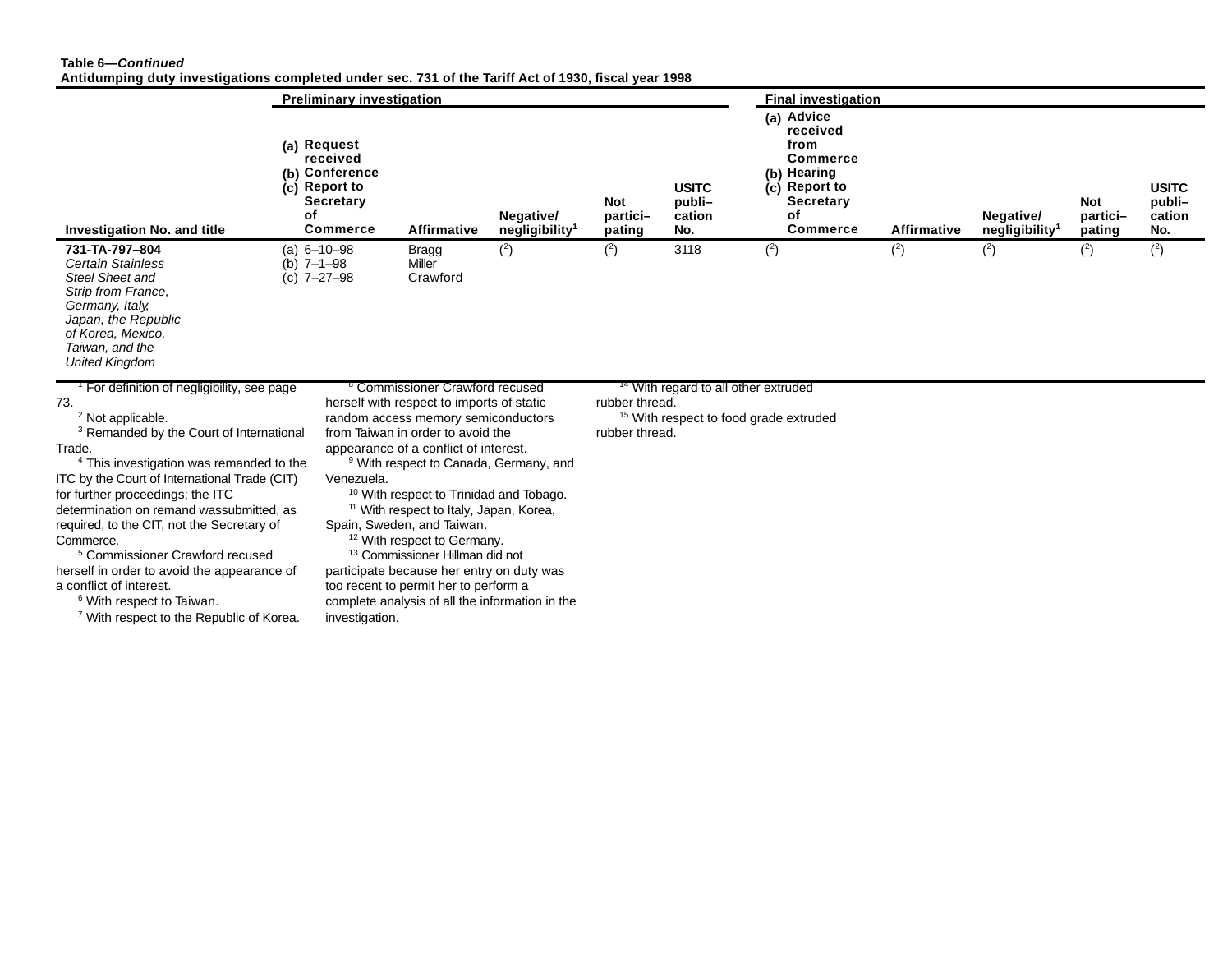**Antidumping and countervailing duty investigations pending on Sept. 30, 1998 Investigation No. and title Date investigation instituted 701-TA-383 (preliminary)** *Elastic Rubber Tape from India* 8–1–98 **701-TA-384 (preliminary)** *Certain Hot–Rolled Steel Products from Brazil* 9–30–98 **731-TA-805 (preliminary)** *Elastic Rubber Tape from India* 8–18–98 **731-TA-806–808 (preliminary)** *Certain Hot–Rolled Steel Products from Brazil, Japan, and Russia* 9–30–98 **731-TA-374 (final)** *Potassium Chloride from Canada* (suspended 1–14–88 ) 8–25–87 **731-TA-519 (final)** *Gray Portland Cement and Cement Clinker from Venezuela* (suspended 2–27–92) 11–4–91 **731-TA-539 (A–C and F) (final)** *Uranium from Kazakhstan, Kyrgyzstan, Russia, and Uzbekistan* (suspended 10–21–92) 6–2–92 **731-TA-661–662 (final)** *Color Negative Photographic Paper and Certain Chemical Components from Japan and the Netherlands* (suspended 8–19–94) 4–6–94 **731-TA-722 (final)**  *Honey from the People's Republic of China* (suspended 8–2–95) 3–20–95 **731-TA-740 (final)**  *Sodium Azide from Japan* (suspended 1–7–97) 8–16–96 **731-TA-747 (final)** *Fresh Tomatoes from Mexico* (suspended 11–1–96) 8–21–96 **303-TA-21 (final)** *Gray Portland Cement and Cement Clinker from Venezuela* (suspended 3–17–92) 8–19–91

**Table 7**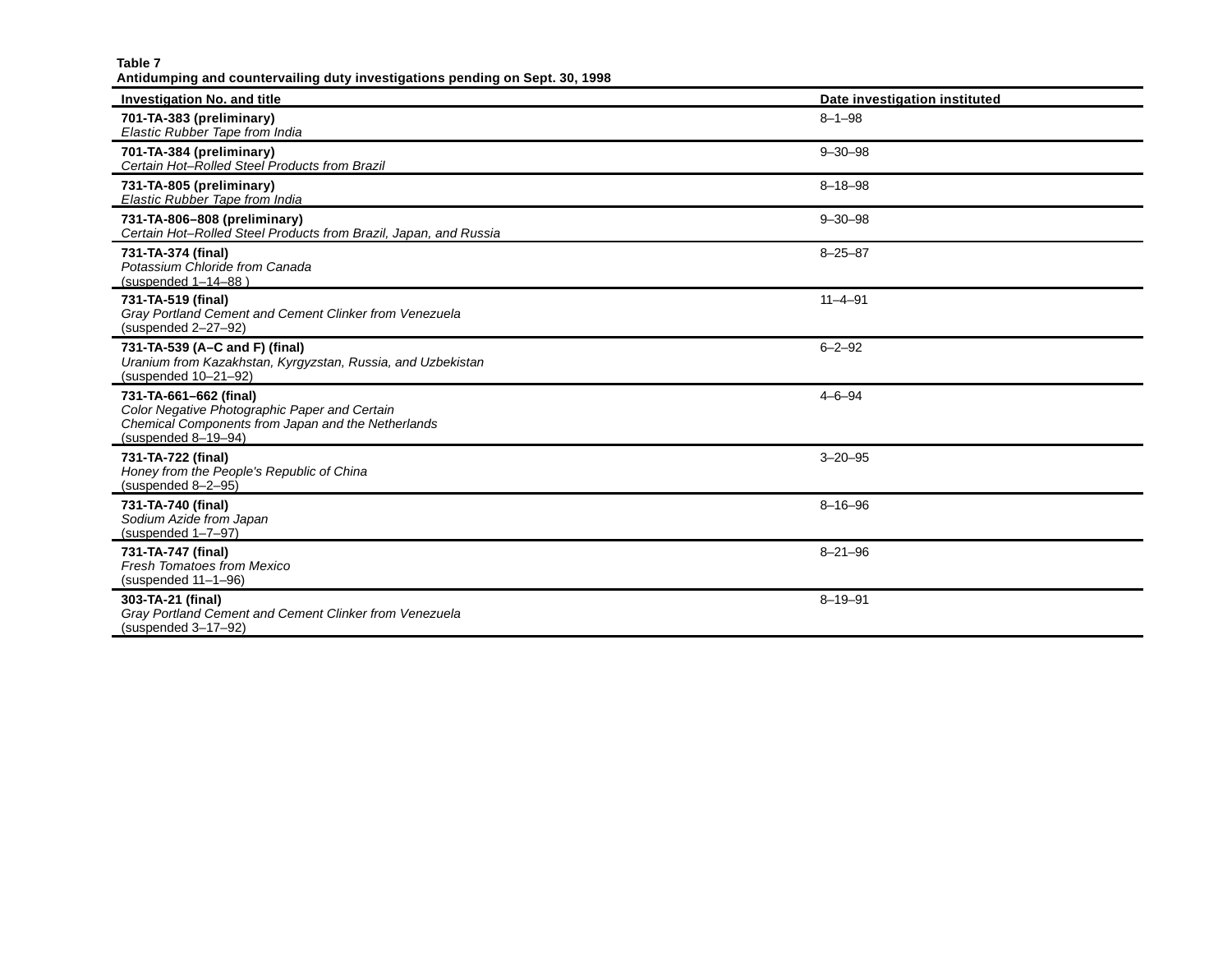| Table 8                                                                                   |  |  |  |
|-------------------------------------------------------------------------------------------|--|--|--|
| Investigations under sec. 22 of the Agricultural Adjustment Act pending on Sept. 30, 1998 |  |  |  |

|                                                                              |                            |                                            |                          |                                        | Date report was-                 |                              |                                    |
|------------------------------------------------------------------------------|----------------------------|--------------------------------------------|--------------------------|----------------------------------------|----------------------------------|------------------------------|------------------------------------|
| <b>Investigation No.</b><br>and title                                        | <b>Request</b><br>received | <b>Date</b><br>investigation<br>instituted | <b>Public</b><br>hearing | <b>Findings and</b><br>recommendations | <b>Submitted</b><br>to President | Released<br>(public version) | <b>USITC</b><br>publication<br>No. |
| $22 - 55$<br>Peanut Butter and<br><b>Peanut Paste</b><br>(suspended 6–28–94) | $11 - 17 - 93$             | $1 - 18 - 94$                              |                          |                                        |                                  |                              |                                    |
| <sup>1</sup> Not applicable.                                                 |                            |                                            |                          |                                        |                                  |                              |                                    |

**Table 9 Changed circumstances review investigations completed under sec. 751(b) of the Tariff Act of 1930, fiscal year 1998**

| Investigation No. and title                                                    | (a) Institution<br>(b) Hearing<br>(c) Report to<br><b>Secretary</b><br>of Commerce | <b>Affirmative</b> | <b>Negative</b>             | Not participating | <b>USITC publication No.</b> |
|--------------------------------------------------------------------------------|------------------------------------------------------------------------------------|--------------------|-----------------------------|-------------------|------------------------------|
| 751-TA-17-20<br>Titanium Sponge from Japan,<br>Kazakhstan, Russia, and Ukraine | (a) $3 - 23 - 98$<br>(b) $6 - 8 - 98$<br>$(c)$ 8-6-98                              |                    | Bragg<br>Miller<br>Crawford |                   | 3119                         |

<sup>1</sup> Not applicable.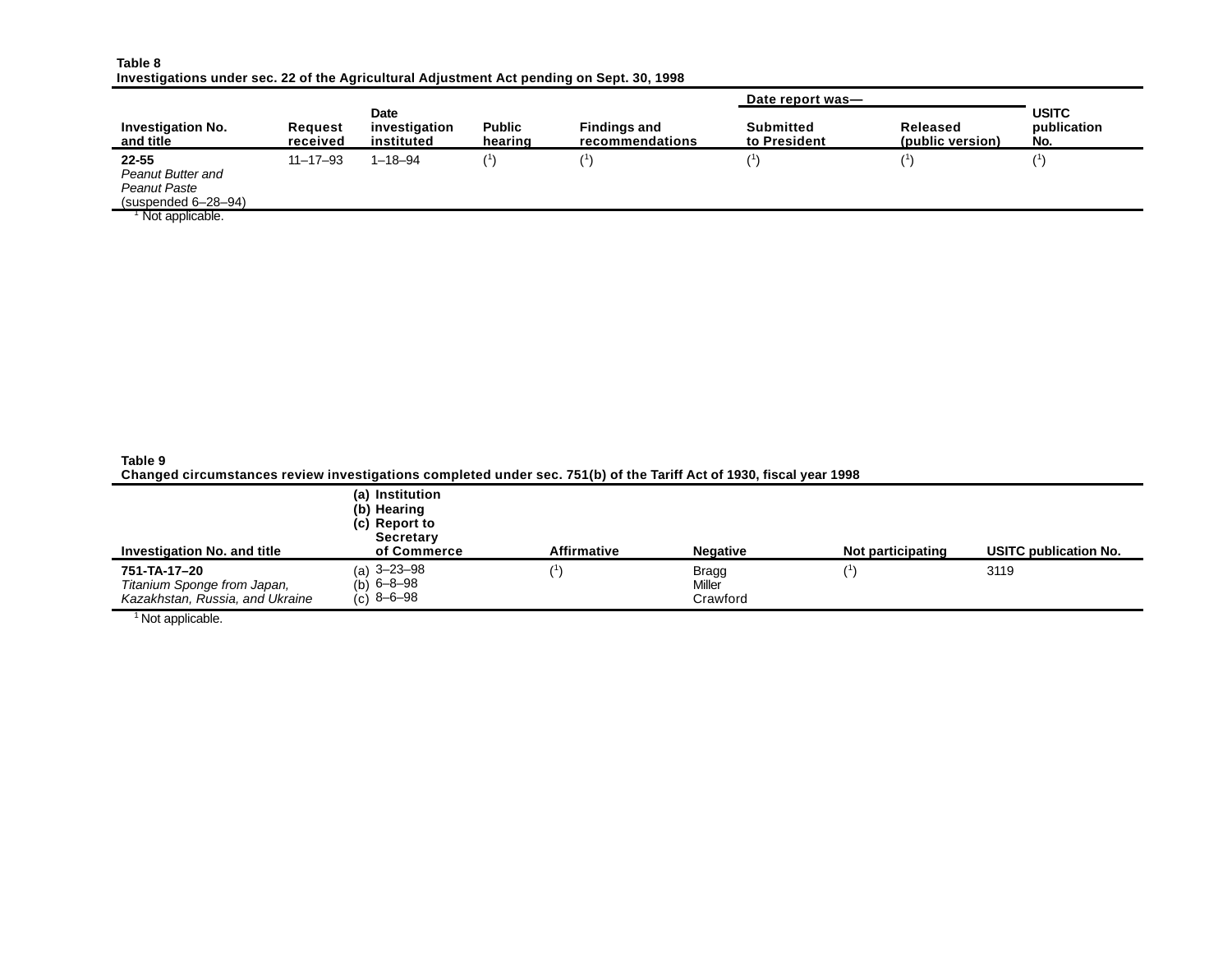#### **Table 10**

| Changed circumstances review investigations under sec. 751(b) of the Tariff Act of 1930 pending on Sept. 30, 1998 |  |  |  |
|-------------------------------------------------------------------------------------------------------------------|--|--|--|
|                                                                                                                   |  |  |  |

| Investigation No. and title                                                                       | (a) Institution<br>(b) Hearing<br>(c) Report to Secretary<br>of Commerce | <b>Affirmative</b> | <b>Negative</b> | Not participating | <b>USITC publication No.</b> |
|---------------------------------------------------------------------------------------------------|--------------------------------------------------------------------------|--------------------|-----------------|-------------------|------------------------------|
| 751-TA-15<br>Stainless Steel Plate from Sweden<br>$(suspended 8-16-93)$                           | (a) 6-30-93<br>(b) $(1)$<br>$(c)$ $(1)$                                  |                    |                 |                   |                              |
| 751-TA-21-27<br>Ferrosilicon from Brazil, China,<br>Kazakhstan, Russia, Ukraine,<br>and Venezuela | (a) 7-20-98<br>(b) $(^{1})$<br>$(c)$ $(1)$                               |                    |                 |                   |                              |
| Not applicable.                                                                                   |                                                                          |                    |                 |                   |                              |

**Table 11 Countervailing duty investigations completed under sec. 753 of the Tariff Act of 1930<sup>1</sup> , fiscal year 1998**

|                                                                    | <u>adamnan rammal aast miraamalamana aasmkidigaa amaan aagi iyo yiyina iyomiy iyoo al iyoo timaami taagaa</u> |             |                             |                   |                              |
|--------------------------------------------------------------------|---------------------------------------------------------------------------------------------------------------|-------------|-----------------------------|-------------------|------------------------------|
| <b>Investigation No. and title</b>                                 | (a) Institution<br>(b) Hearing<br>(c) Report to Secretary<br>of Commerce                                      | Affirmative | <b>Negative</b>             | Not participating | <b>USITC publication No.</b> |
| 753-TA-34<br><b>Extruded Rubber Thread</b><br>from Malaysia        | (a) $12 - 15 - 97$<br>(b) $5 - 5 - 98$<br>$(c) 6 - 25 - 98$                                                   |             | Miller<br>Bragg<br>Crawford |                   | 3112                         |
| 735-TA-35<br>Steel Wire Rope from Thailand<br>(terminated 1-15-98) | (a) $1-5-88$<br>(b)<br>(c) (1                                                                                 | .           |                             |                   |                              |

1 Section 753 of the Tariff Act of 1930 provides that, in the case of a countervailing duty order with respect to which an affirmative determination of material injury by the Commission was not required at the time the order was issued, interested parties may request the Commission to initiate an investigation to determine whether an industry in the United States is likely to be materially injured by reason of imports of the subject merchandise if the order is revoked. Such requests must be filed with the

Commission within six months of the date on

which the country from which the subject

merchandise originates becomes a

signatory to the Agreement on Subsidies

and Countervailing Measures.

<sup>2</sup> Not applicable.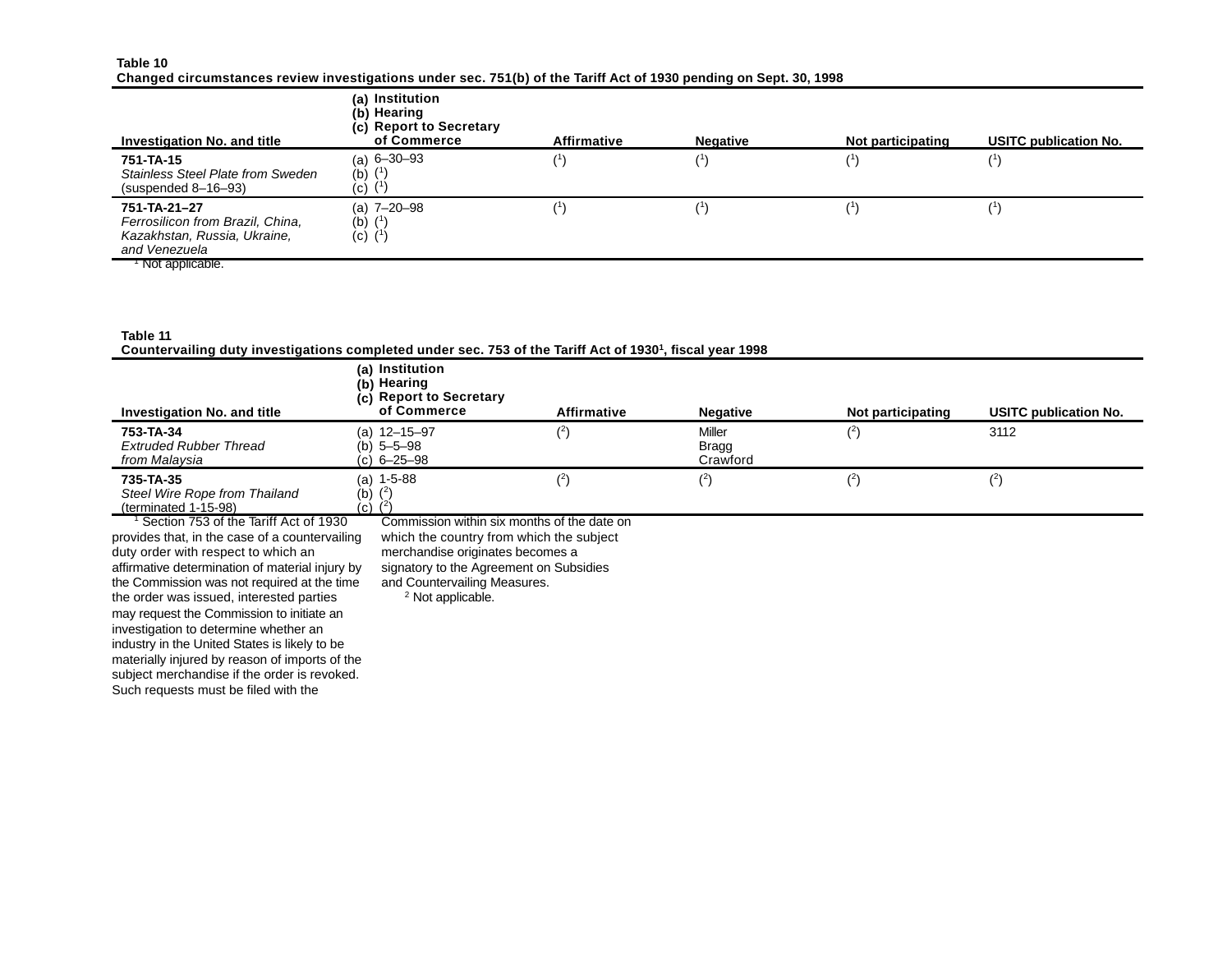| Table 12                                                                                     |  |  |
|----------------------------------------------------------------------------------------------|--|--|
| Safeguard investigations completed under sec. 201 of the Trade Act of 1974, fiscal year 1998 |  |  |

| Investigatio<br>n No. and<br>title   | <b>Petitioner or</b><br>requester              | <b>Petition</b><br>or request<br>filed | <b>Public</b><br>hearing                       | Finding of<br>Commission | Affirmative                 | <b>Negative</b> | <b>Not</b><br>partici-<br>pating | To the<br><b>President</b> | <b>USITC</b><br>publica<br>-<br>tion No. |
|--------------------------------------|------------------------------------------------|----------------------------------------|------------------------------------------------|--------------------------|-----------------------------|-----------------|----------------------------------|----------------------------|------------------------------------------|
| TA-201-67<br>Wheat<br>Gluten         | <b>Wheat Gluten</b><br><b>Industry Council</b> | $9 - 19 - 97$                          | $12 - 16 - 97$ <sup>1</sup><br>$2 - 10 - 98^2$ | Affirmative              | Miller<br>Bragg<br>Crawford | (3)             | Newauist <sup>4</sup>            | $3 - 18 - 98$              | 3088                                     |
| <sup>1</sup> With respect to injury. |                                                |                                        |                                                |                          |                             |                 |                                  |                            |                                          |
| <sup>2</sup> With respect to remedy. |                                                |                                        |                                                |                          |                             |                 |                                  |                            |                                          |
| <sup>3</sup> Not applicable.         |                                                |                                        |                                                |                          |                             |                 |                                  |                            |                                          |
|                                      | <sup>4</sup> Commissioner Newquist recused     |                                        |                                                |                          |                             |                 |                                  |                            |                                          |

himself in order to avoid the appearance of

a conflict of interest.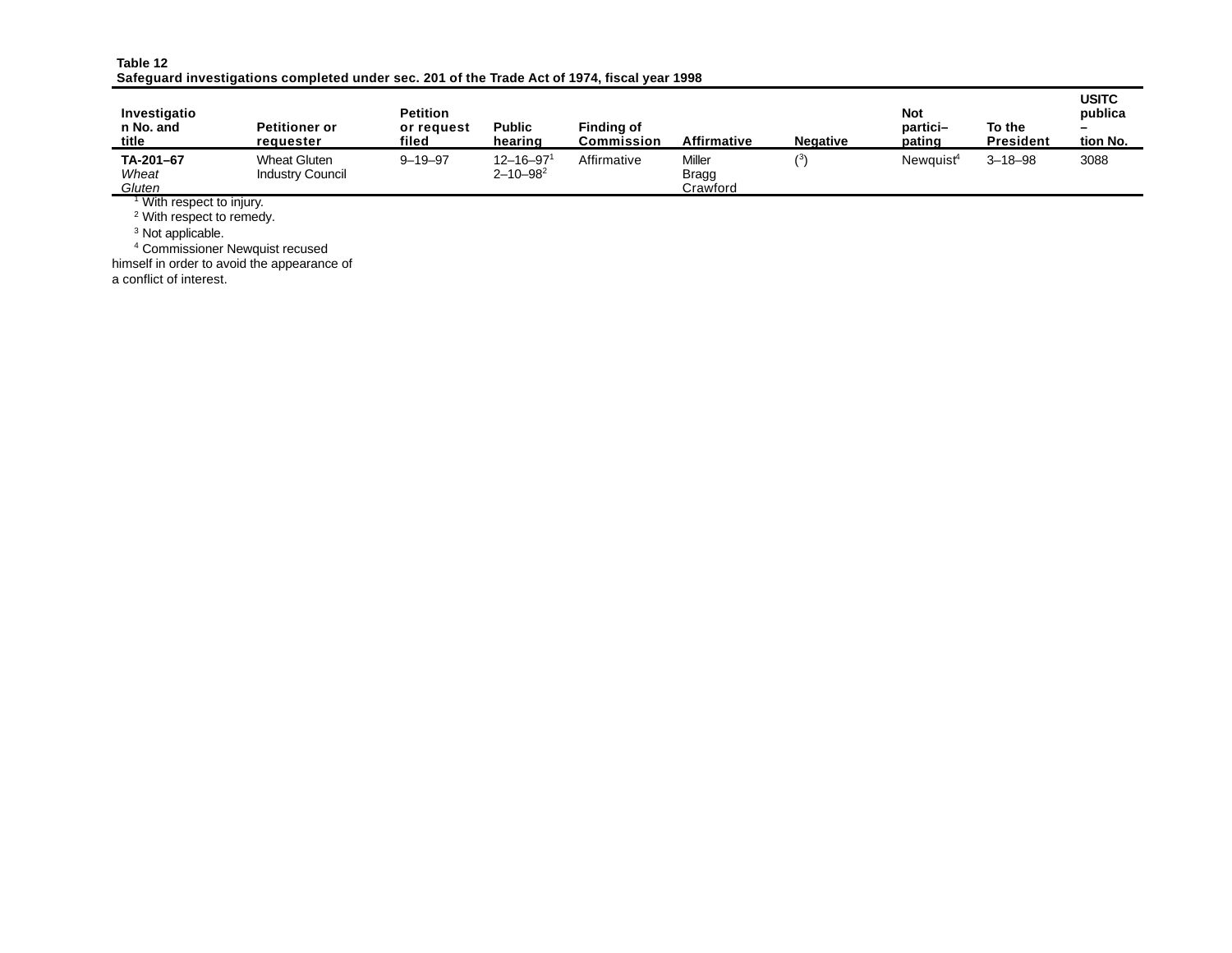**Table 13**

**Five–Year (Sunset) Reviews under Sec. 751(c) of the Tariff Act of 1930 pending on Sept. 30, 1998**

| <b>Investigation No. and title</b>                                     | Federal Register notice date |
|------------------------------------------------------------------------|------------------------------|
| AA1921-49<br>Steel Jacks from Canada                                   | $7 - 6 - 98$                 |
| AA1921-85<br>Fish Netting of Manmade Fiber from Japan                  | $7 - 6 - 98$                 |
| AA1921-86-88<br>Large Power Transformers from France, Italy, and Japan | $7 - 6 - 98$                 |
| AA1921-98<br><b>Bicycle Speedometers from Japan</b>                    | $7 - 6 - 98$                 |
| AA1921-110<br><b>Canned Bartlett Pears from Australia</b>              | $7 - 6 - 98$                 |
| AA1921-111<br>Roller Chain from Japan                                  | $7 - 6 - 98$                 |
| AA1921-114<br><b>Stainless Steel Plate from Sweden</b>                 | $8 - 3 - 98$                 |
| AA1921-115<br>Synthetic Methionine from Japan                          | $8 - 3 - 98$                 |
| AA1921-129<br>Polychloroprene Rubber from Japan                        | $8 - 3 - 98$                 |
| AA1921-127<br><b>Elemental Sulphur from Canada</b>                     | $8 - 3 - 98$                 |
| AA1921-137<br>Racing Plates from Canada                                | $8 - 3 - 98$                 |
| AA1921-154<br>Acrylic Sheet from Japan                                 | $8 - 3 - 98$                 |
| AA1921-162<br>Melamine from Japan                                      | $8 - 3 - 98$                 |
| 104-TAA-21<br>Cotton Yarn from Brazil                                  | $9 - 1 - 98$                 |
| AA1921-167<br>Pressure Sensitive Plastic Tape from Italy               | $9 - 1 - 98$                 |
| AA1921-172<br><b>Animal Glue from Germany</b>                          | $9 - 1 - 98$                 |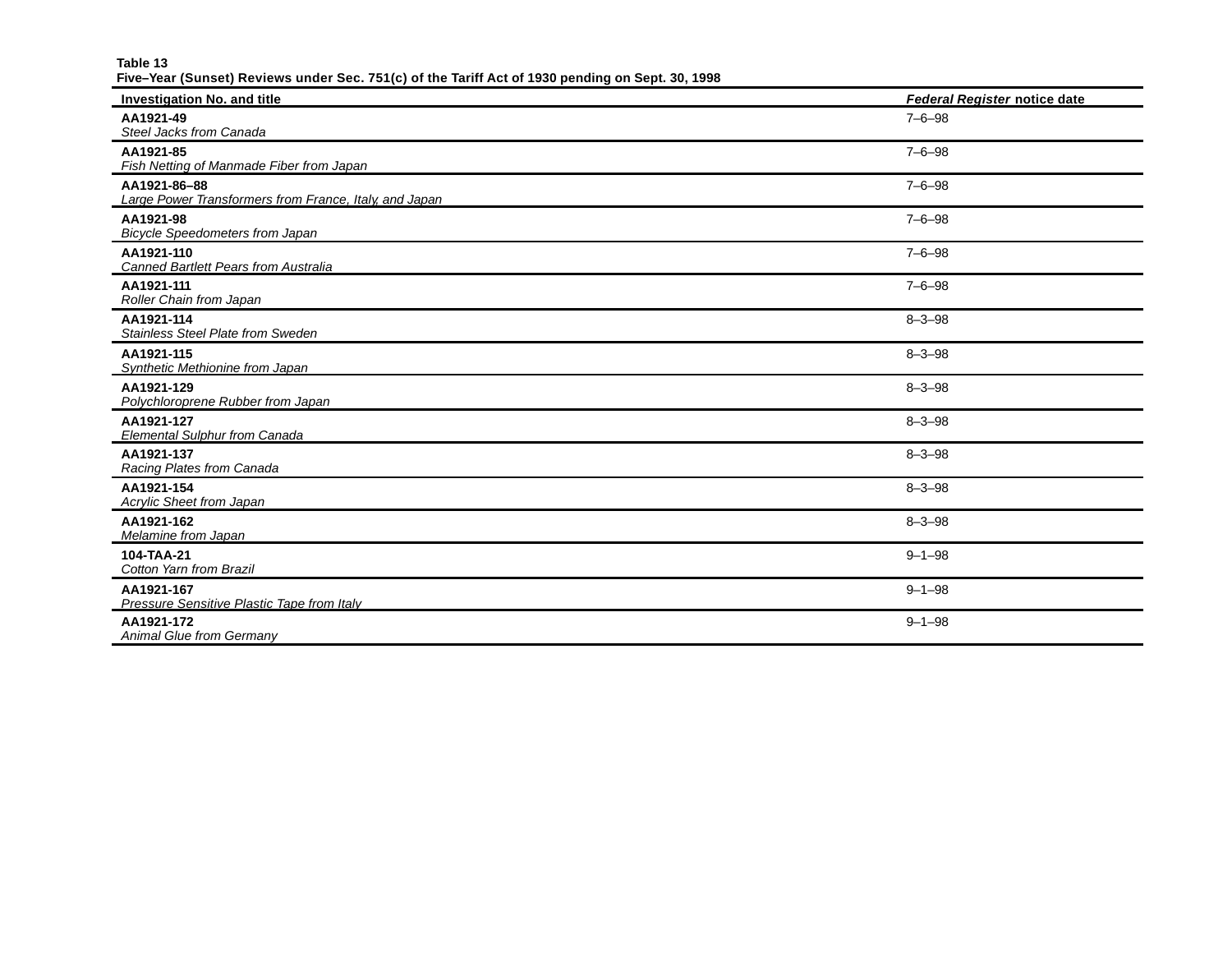#### **Table 13—***Continued* **Five–Year (Sunset) Reviews under Sec. 751(c) of the Tariff Act of 1930 pending on Sept. 30, 1998**

| Investigation No. and title                                             | <b>Federal Register notice date</b> |
|-------------------------------------------------------------------------|-------------------------------------|
| AA1921-173<br>Railway Track Maintenance Equipment from Austria          | $9 - 1 - 98$                        |
| AA1921-176<br>Impression Fabric from Japan                              | $9 - 1 - 98$                        |
| AA1921-188<br>Prestressed Concrete Steel Wire Strand from Japan         | $9 - 1 - 98$                        |
| AA1921-191 and 104-TAA-13<br>Rayon Staple Fiber from Finland and Sweden | $9 - 1 - 98$                        |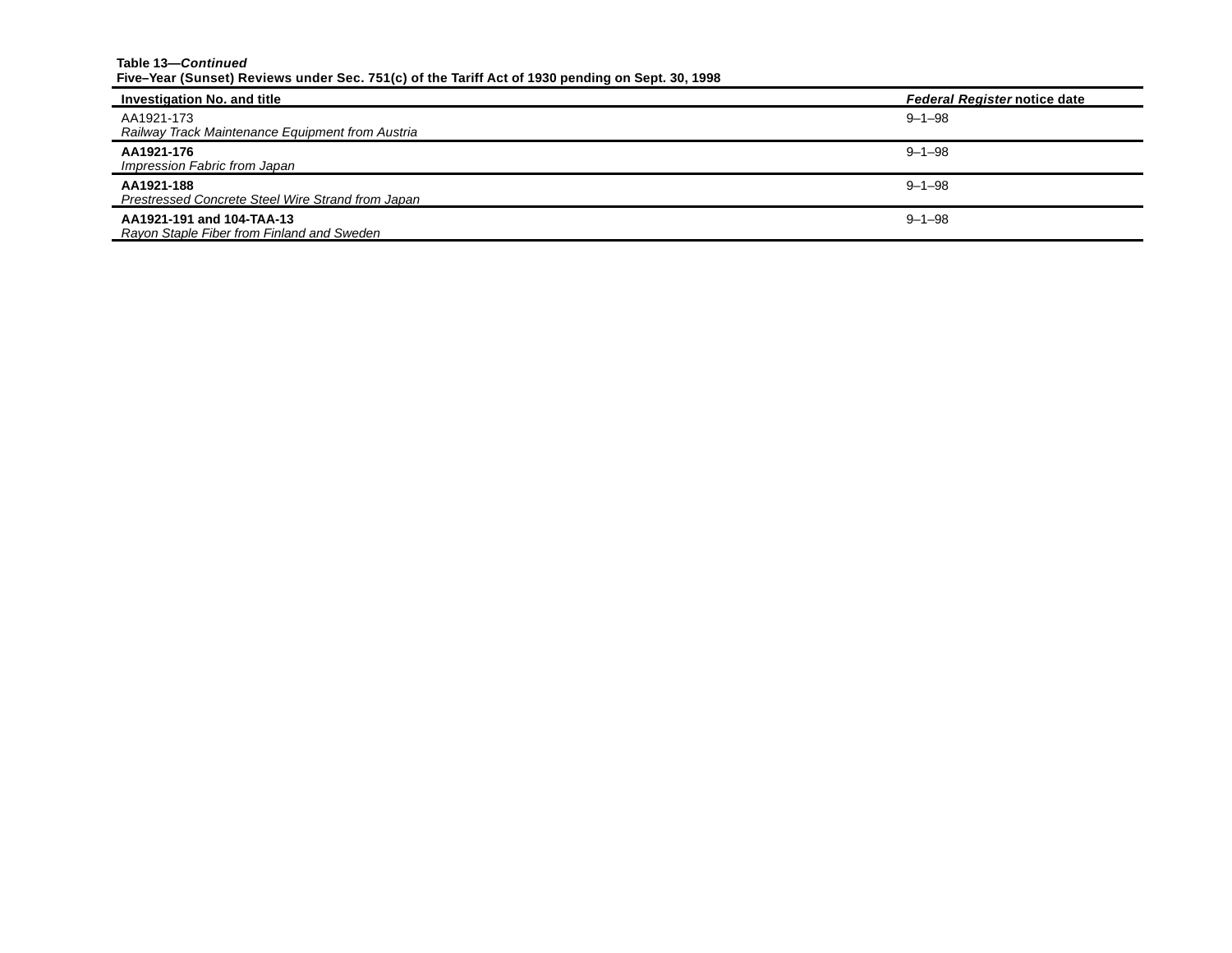# **APPENDIX B REPORTS COMPLETED DURING FISCAL YEAR 1998 AND PENDING ON SEPTEMBER 30, 1998**

#### **Section 332 Studies Completed During FY 1998**

See also the Highlights section of this report for details on some of the more significant analytical section 332 studies completed during the year.

#### *Annual Statistical Report on U.S. Imports of Textiles and Apparel: 1997* (332-343)

On June 15, 1993, the Commission instituted on its own motion an investigation on U.S. imports of textiles and apparel under the Multifiber Arrangement. The ITC had published similar data on an annual basis since 1981.

The Commission initially announced that it would publish reports in 1993, 1994, and 1995. In July 1996, the Commission announced it would continue publishing the reports through 1998. The annual reports in this investigation provide statistics on U.S. textile and apparel imports for the most recent year and at least three preceding years, broken down by fibers, broad product groups, and regional country groups. The reports present data for the 35 largest countries by value, whether or not their products are covered by a quota. The country data are in terms of the product categories used to administer the U.S. trade agreements program for textiles and apparel. The ITC published its final report in this series, containing 1997 data, in April 1998.

# *North American Free Trade Agreement: Probable Economic Effect on U.S. Industries and Consumers of Accelerated Elimination of U.S. Tariffs on Certain Articles from Mexico, Round Two*  (332-387)

On October 20, 1997, the USTR requested that the ITC investigate the probable economic effects of accelerated elimination of the U.S. import duty for certain articles from Mexico. The confidential ITC report was submitted to the USTR in February 1998.

# *U.S.–Africa Trade Flows and Effects of the Uruguay Round Agreements and U.S. Trade and Development Policy (Third Annual Report)* (332-362)

On March 30, 1995, the USTR requested that the ITC investigate the effects of U.S. trade and development policy and the Uruguay Round on U.S.–Africa trade flows. The USTR requested that the investigation include five annual reports to the President under the Africa Policy Section of the Statements of Administrative Action that Congress approved with the Uruguay Round Agreements Act. The third ITC report, submitted in October 1997, provided an update for the latest year available of U.S.–Africa trade and investment flows in major sectors. The report also identified major developments in the WTO and in U.S. trade/economic policy and commercial activities that significantly affect U.S.–Africa trade and investment with the region; information on changing trade and economic activities within individual countries; and included updated information on progress in regional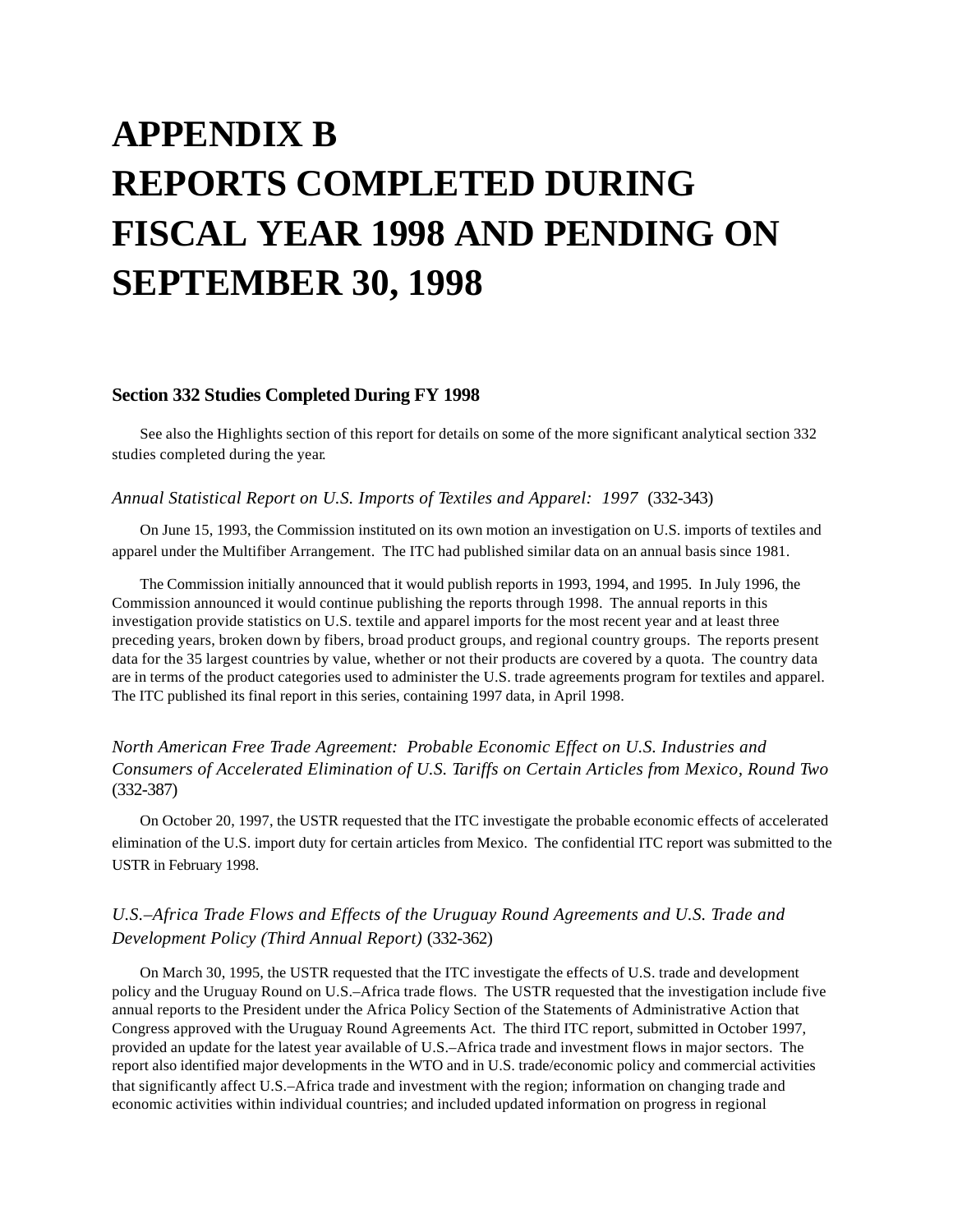integration in Africa. As with the first and second reports, the ITC limited its study to the 48 countries in Sub–Saharan Africa.

#### **Recurring Industry Surveys Under Section 332**

#### *Nonrubber Footwear Statistical Report* (332-191)

On August 8, 1984, the Senate Committee on Finance requested that the ITC investigate and publish quarterly reports on nonrubber footwear. In February 1996, the Committee requested that the Commission change its publication schedule from quarterly to annual reports, effective January 1, 1996, and cease publishing the report in the year 2000. The Committee requested that the annual report continue to include data on production and/or shipments, imports, exports, apparent consumption, market share, employment, unemployment, and plant closings. The ITC annual report containing data for 1997 was submitted in March 1998.

*Caribbean Basin Economic Recovery Act: Impact on U.S. Industries and Consumers, Thirteenth Report* (332-227)

# *Andean Trade Preference Act: Impact on U.S. Industries and Consumers and on Drug Crop Eradication and Crop Substitution (Fifth Report, 1997)* (332-352)

Section 215 of the Caribbean Basin Economic Recovery Act (CBERA) requires the ITC to annually report on the operation of the program. The CBERA, which became effective January 1, 1984, affords preferential tariff treatment to most products of 24 designated Caribbean, Central American, and South American countries. Section 206 of the Andean Trade Preference Act (ATPA) requires the ITC to submit annual reports to the Congress and the President evaluating the economic impact of the ATPA on U.S. industries and consumers and discussing the ATPA's effectiveness in promoting drug–related crop eradication and crop substitution in the four Andean beneficiary countries — Bolivia, Colombia, Ecuador, and Peru. The ITC publishes the two annual reports in a single volume.

The current ITC reports examine trends in U.S. trade with beneficiaries from the implementation of each program until 1997. The ITC found that the overall effect of CBERA– and ATPA–exclusive imports on the U.S. economy and consumers continued to be negligible in 1997. Based on the upper range estimates and industry analysis, the Commission did not identify any U.S. industries that would face potentially significant negative effects from CBERA–exclusive imports. U.S. imports of the 20 leading CBERA–exclusive items, except for two sugar items, produced net welfare gains for U.S. consumers in 1997. U.S. imports of nearly all of the 20 leading ATPA–exclusive items produced net welfare gains for U.S. consumers in 1997. Fresh cut roses yielded the largest such net gain, followed by asparagus, and chrysanthemums, carnations, anthuriums, and orchids. The same three industries were identified as potentially experiencing displacement by ATPA imports of more than an estimated 5 percent of the value of U.S. production. The probable future effect of the CBERA and the ATPA on the United States, as estimated by an examination of export–oriented investment in the beneficiary countries, is also expected to be minimal in most sectors. In addition, country case studies were conducted to analyze the effectiveness of the CBERA and the ATPA in promoting export–led growth and export diversification in the beneficiary countries. ATPA continued to have a slight but positive effect on drug–crop eradication and crop substitution in the Andean region in 1997. Eradication efforts contributed to a marked, overall decline in the volume of land under coca cultivation, and alternative development efforts to introduce new products and expand licit–crop production in the region are continuing to show promising results.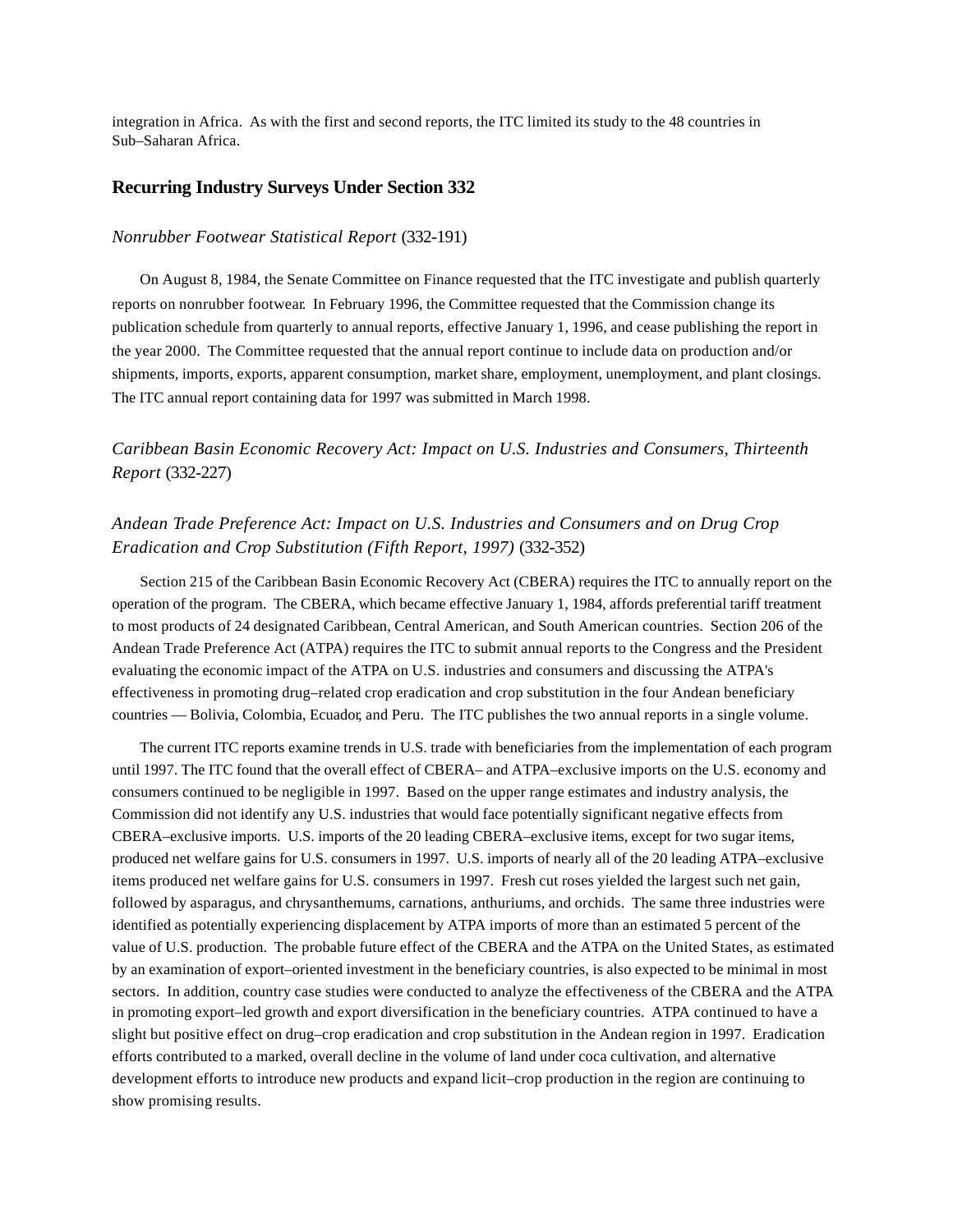### *Production Sharing: Use of U.S. Components and Materials in Foreign Assembly Operations, 1993–1996* (332-237)

On September 4, 1986, the Commission instituted on its own motion an annual investigation that assesses by industry sector the products and countries that use the production sharing provisions of the HTS. These provisions provide reduced tariff treatment for eligible goods assembled or processed in foreign locations that contain U.S.–made components or U.S.–origin metal. The ITC annual report containing data for the years 1993–96, published in December 1997, found that the value of U.S.–made components exported for assembly in foreign locations then returned as imported products under the production sharing provisions reached \$24 billion in 1996. The 1997 report assesses developments in assembly operations in Mexico, the Caribbean Basin, and Southeast Asia; the types of products assembled in foreign locations; trends in the location of foreign assembly operations; the impact on key U.S. industries of global production sharing activities; and important recent production sharing highlights, including Canadian involvement in Mexico's maquiladora industry and the use by U.S. producers of assembly plants in Hungary to supply markets in Europe.

#### *Ethyl Alcohol for Fuel Use: Determination of the Base Quantity of Imports* (332-288)

Section VII of the 1989 Steel Trade Liberalization Program Implementation Act requires the ITC to determine annually the U.S. domestic market for fuel ethyl alcohol during the 12–month period ending on the preceding September 30. Section VII of the Act concerns local feedstock requirements for fuel ethyl alcohol imported into the United States from Caribbean Basin Initiative (CBI) beneficiary countries. The ITC's domestic market estimate is used to establish the "base quantity" of imports that can be imported with a zero percent local feedstock requirement. Beyond the base quantity of imports, progressively higher local feedstock requirements are placed on imports of fuel ethyl alcohol and mixtures from the CBI beneficiary countries. The ITC uses official statistics of the U.S. Department of Energy to make its determinations. For the 12–month period ending Septem–ber 30, 1997, the ITC determined that the base quantity for 1998 was 80.3 million gallons. The ITC announced this determination in December 1997.

#### *Monitoring of U.S. Imports of Tomatoes* (332-350)

#### *Monitoring of U.S. Imports of Peppers* (332-351)

Section 316 of the NAFTA Implementation Act requires the ITC to monitor U.S. imports of "fresh or chilled tomatoes" and "fresh or chilled peppers, other than chili peppers" until January 1, 2009. The ITC reports were submitted in September 1998 to the House Committee on Ways and Means; the Senate Committee on Finance; the Senate Committee on Agriculture, Nutrition and Forestry; the House Committee on Agriculture; and the USTR. Each contained statistical information for the respective industry gathered by the ITC in the course of its monitoring. The reports include current conditions in the U.S. industry in such areas as production, imports, exports, and prices.

#### *U.S. Schedule of Services Commitments* (332-354)

On April 18, 1994, the USTR requested that the ITC initiate an ongoing program to compile and maintain the United States Schedule of Services Commitments. The establishment of such a schedule was required by the General Agreement on Trade in Services (GATS), which was negotiated as part of the GATT Uruguay Round of multilateral trade negotiations. The GATS provides for the establishment of national schedules of commitments by countries setting forth their national commitments pertaining to specific service sectors. These schedules bind countries to maintain a minimum level of market access and bind them to a national treatment obligation. The GATS also provides for a broad most– favored nation (MFN) obligation, un less nations provide a list of exceptions for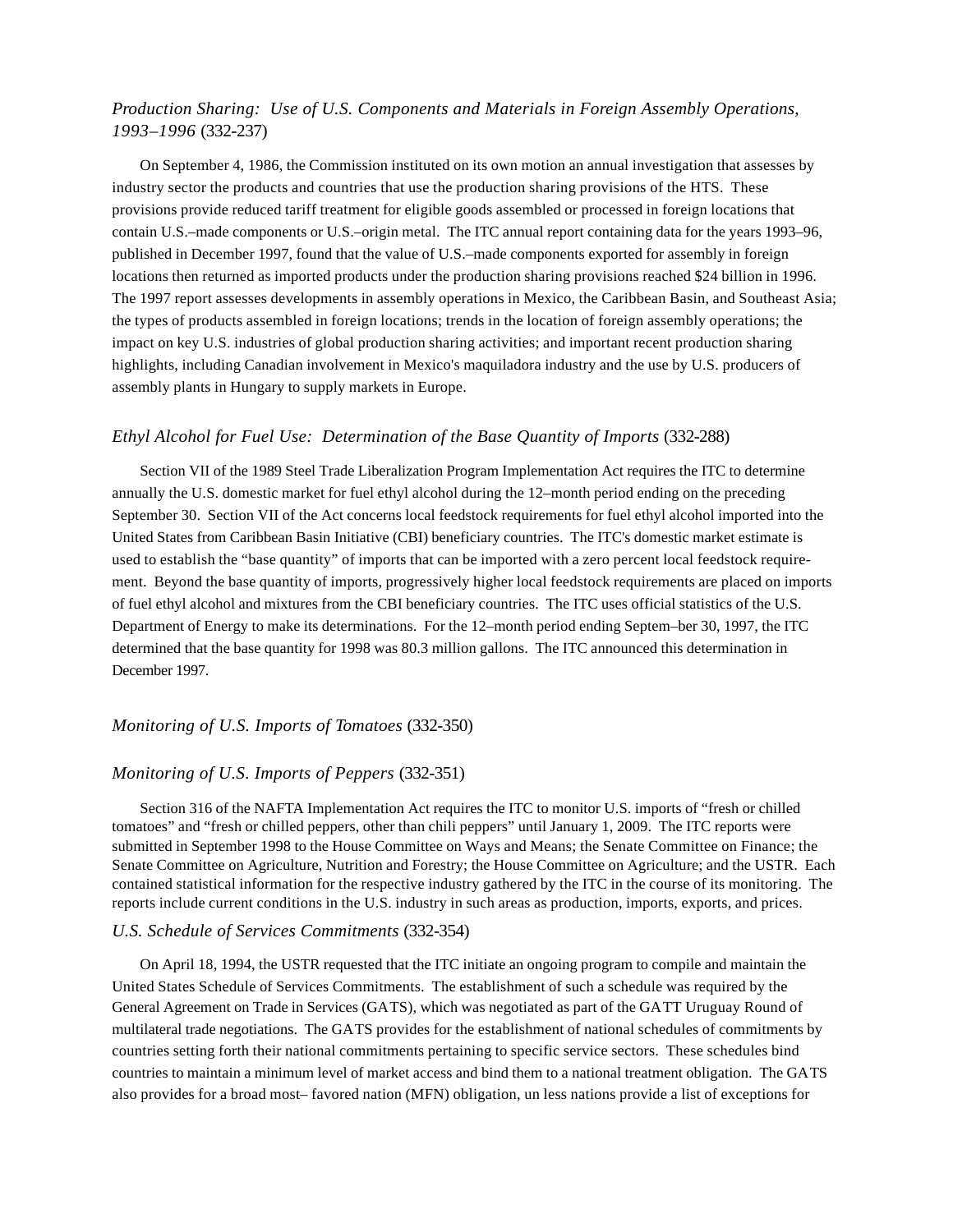MFN treatment. The schedules and MFN exceptions will provide the basis for efforts to further liberalize international trade in services. The USTR requested that the ITC compile an initial U.S. Schedule reflecting the final services commitments made in the Uruguay Round and work with the USTR to update the U.S. Schedule, as necessary, to reflect all future commitments resulting from the post–Uruguay Round negotiations on financial, telecommunications, and maritime services, and future bilateral and multilateral services negotiations undertaken by the USTR. The ITC compiled an initial U.S. Schedule and submitted it to the USTR in October 1994. Changes to the financial services section of the U.S. Schedule were completed in July 1998.

#### *Program to Maintain Investment Restrictions Database* (332-377)

On January 8, 1997, the USTR requested that the ITC develop a confidential database that identifies and provides pertinent information regarding foreign investment restrictions. In her request letter, the USTR indicated that the database would assist USTR in assessing the value of commitments undertaken by other countries and reporting on the final outcome of negotiations currently underway to develop a multilateral agreement on investment within the Organization for Economic Cooperation and Development.

#### **Section 332 Studies in Progress at the End of FY 1998**

#### *The Economic Effects of Significant U.S. Import Restraints: Second Biennial Update* (332-325)

On May 15, 1992, the USTR requested that the ITC assess the quantitative economic effects of significant U.S. import restraint programs operating in the U.S. economy. The request also asked the Commission to prepare reports updating the analysis in two–year intervals following the submission of the first report. The first report was delivered to the USTR in November 1993, and the first update was transmitted in December 1995. The USTR requested in March 1997 that the second update be delayed to February 1999 to allow the analysis to incorporate important information due to be released very near the previously scheduled December 1997 transmission date. In the second biennial update report, the ITC will assess the economic effects of significant U.S. import restraints on U.S. consumers, the activities of U.S. firms, the income and employment of U.S. workers, and the net economic welfare of the United States. The investigation will not include import restraints resulting from final antidumping or countervailing duty investigations, section 337 or 406 investigations, or section 301 actions. Scheduled completion: February 1999.

#### *International Harmonization of Customs Rules of Origin* (332-360)

On January 25, 1995, the USTR requested that the ITC investigate the international harmonization of customs rules of origin. The investigation will provide the basis for ITC participation in work related to the Uruguay Round Agreement on Rules of Origin, negotiated in the GATT Uruguay Round negotiations and adopted along with the Agreement Establishing the World Trade Organization.

The ITC investigation will include soliciting public input to ensure that U.S. business interests are recognized in the development of U.S. proposals, participating in the development and representation of U.S. proposals before the World Customs Organization and the WTO, and conducting other research as required. At the conclusion of its analysis, the ITC will prepare a final report to the President and the Congress.

# *U.S.–Africa Trade Flows and Effects of the Uruguay Round Agreements and U.S. Trade and Development Policy (Fourth Annual Report)* (332-362)

On March 30, 1995, the USTR requested that the ITC investigate the effects of U.S. trade and development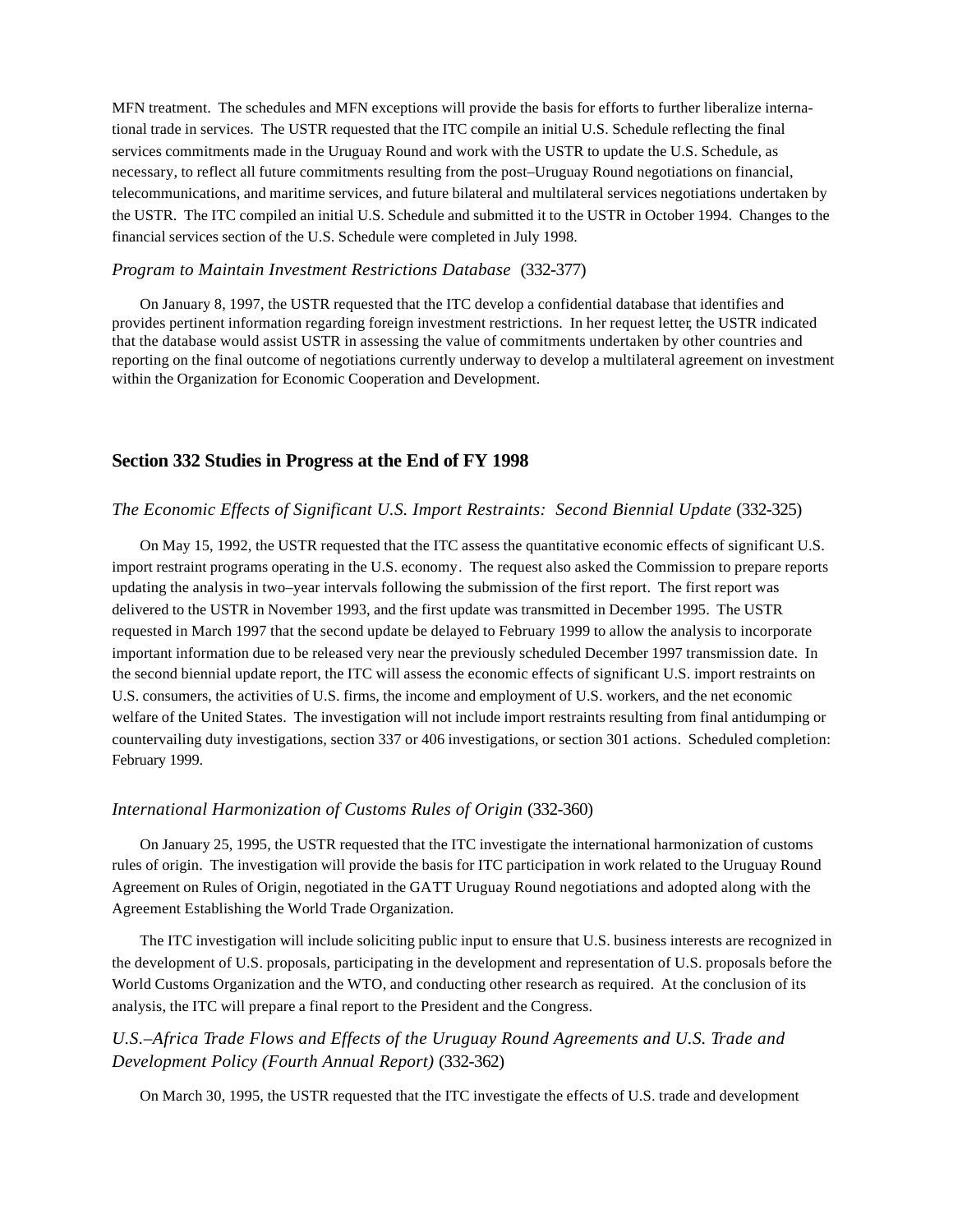policy and the Uruguay Round on U.S.–Africa trade flows. The USTR requested that the investigation include five annual reports to the President under the Africa Policy Section of the Statements of Administrative Action that Congress approved with the Uruguay Round Agreements Act. The first ITC report was submitted to the USTR in February 1996, the second report was submitted in October 1996, and the third report was submitted in October 1997. The fourth annual report will include an update of U.S.–Africa trade and investment flows for the latest year available, including both overall trade and trade in the following major sectors: agriculture, forest products, textiles and apparel, footwear, energy, chemicals, minerals and metals, machinery, transportation equipment, electronics technology, miscellaneous manufactures, and services. The report will also include basic trade flow information for U.S. trade with the Southern African Customs Union, the Southern African Development Community, the Western African Economic and Monetary Union, and the Common Market for Eastern and Southern Africa. The report will also identify major developments in the WTO and in U.S. trade/economic activities that significantly affect U.S.–Africa trade and investment flows by sector during the latest year and changing trade and economic activities within African countries that have a significant impact on U.S.–Africa trade flows. The USTR also requested that the fourth report include information on progress in regional integration in Africa. As with the first three reports, the ITC will limit its study to the 48 countries in Sub–Saharan Africa. Scheduled completion: October 1998.

### *The Changing Structure of the Global Large Civil Aircraft Industry and Market: Implications for the Competitiveness of the U.S. Industry* (332-384)

On August 13, 1997, the House Committee on Ways and Means requested that the ITC investigate the global competitiveness of the U.S. large civil aircraft industry. In its request letter, the Committee noted that there have been many important developments in the global large civil aircraft industry since the ITC completed a study on the industry for the Senate Committee on Finance in August 1993 (*Global Competitiveness of U.S. Advanced–Technology Manufacturing Industries: Large Civil Aircraft*, Inv. No. 332-332, USITC publication 2667). As requested, the new ITC study will be similar in scope to the earlier study, and it will include information on changes in the structure of the global large civil aircraft industry, including the Boeing–McDonnell Douglas merger, the restructuring of Airbus Industrie, the emergence of Russian producers, and the possibility of Asian parts suppliers forming consortia to manufacture complete airframes; developments in the global market for aircraft, including the emergence of regional jet aircraft and proposed jumbo jets; and issues involving "open skies" and "free flights;" the implementation and status of the 1992 U.S.–EU Large Civil Aircraft Agreement; and other significant developments that affect the competitiveness of the U.S. large civil aircraft industry. The ITC's report will cover the period 1992–1996, and to the extent possible, 1997. Scheduled completion: November 1998.

#### *Simplification of the Harmonized Tariff Schedule of the United States* (332-388)

On July 14, 1997, the House Committee on Ways and Means requested that the ITC propose modifications to the Harmonized Tariff Schedule of the United States to make it simpler, more transparent, and easier to use. Scheduled completion: July 2000.

#### *Ammonium Nitrate: A Comparative Analysis of Factors Affecting Global Trade* (332-393)

On April 2, 1998, the Senate Committee on Finance requested that the ITC provide a comparative analysis of the ammonium nitrate industries in the United States, the European Union, and Russia. In its request letter, the Committee noted that U.S. ammonium nitrate producers have concerns about the competitive conditions affecting their industry, including increased imports of ammonium nitrate from Russia. The Committee further noted that producers believe that these increased imports are the indirect result of the European Union's imposition of an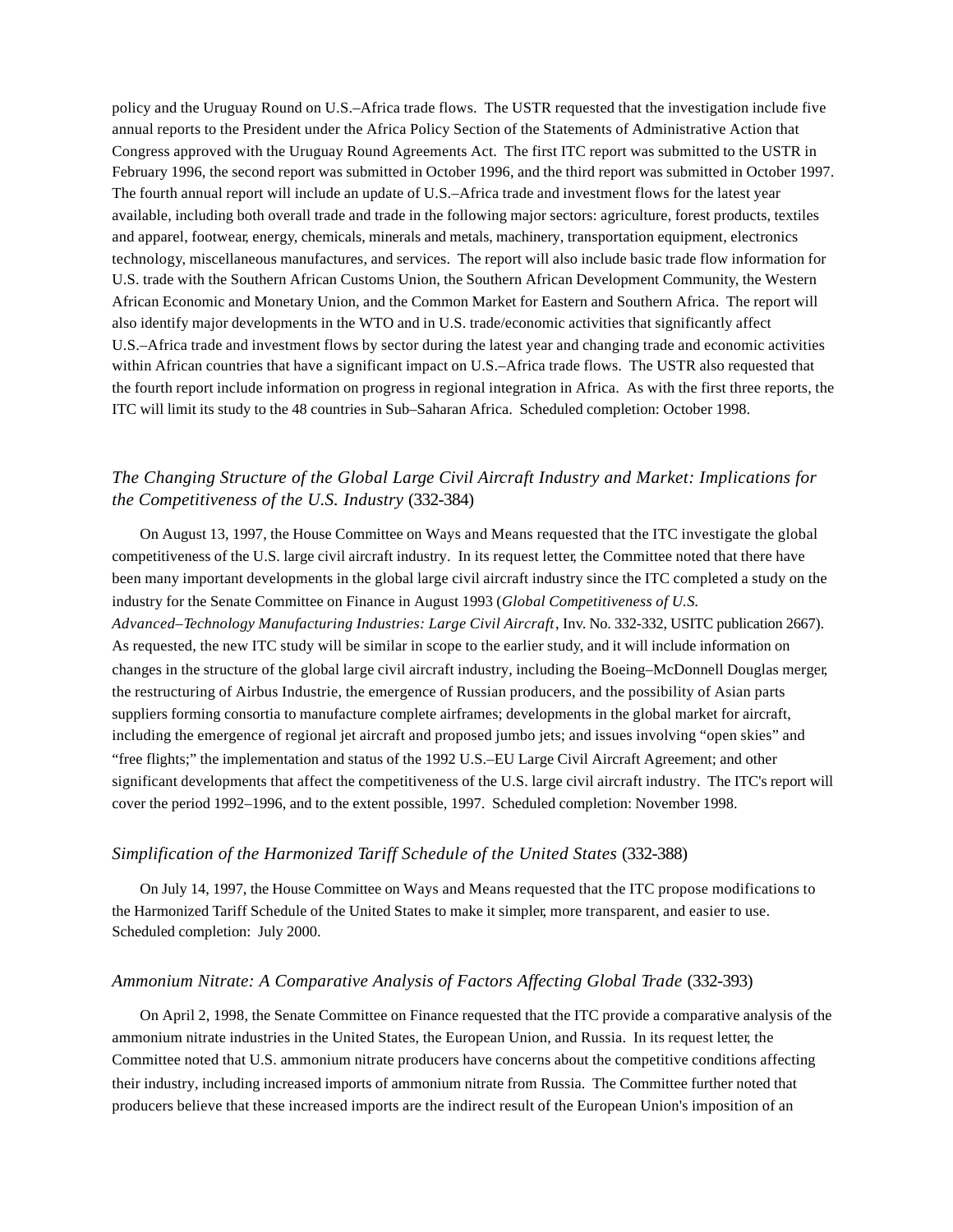antidumping order in 1995 on EU imports of ammonium nitrate from Russia. Moreover, the producers are concerned about additional imports of Russian ammonium nitrate into the United States as a result of the EU's recent institution of a review of the original order, according to the Committee's letter. The ITC's analysis will include profiles of the industries, addressing, to the extent possible, factors such as production, trade, and consumption; ownership and investment patterns; government programs; the ammonium nitrate production process with information regarding major feedstocks; and trends in domestic and export prices of ammonium nitrate. Scheduled completion: October 1998.

# *Effects on U.S. Trade of the European Union's Association Agreements with Selected Central and Eastern European Partners* (332-395)

On April 15, 1998, the USTR requested that the ITC investigate the effects on U.S. trade flows of the European Union's association agreements with the Czech Republic, Estonia, Hungary, Poland, and Slovenia. In her request letter, the USTR noted that the European Union has signed a number of trade–liberalizing agreements with trading partners in Central and Eastern Europe and the Mediterranean and is pursuing similar agreements with other countries, notably several in Latin America plus South Africa. These agreements, some of which have been in operation for several years, are presently being reviewed by the World Trade Organization's Committee on Regional Trading Arrangements. The agreements the EU has concluded with various Central and Eastern European countries have established the starting point for negotiations on EU membership, which have commenced this year. As requested, the ITC will assess the effects on U.S. trade flows, sector by sector (including agriculture), of the EU's association agreements with the five countries, both individually and on an aggregate basis. Specifically, the ITC investigation will encompass an analysis of potential trade diversionary effects of these agreements and a discussion of other relevant factors affecting trade in these sectors. In addition, the ITC will review and compile a bibliography of existing academic and other literature relating to this topic; solicit to the extent possible the views of U.S. firms having experience in the relevant markets; and discuss aggregate effects of all five agreements to the extent possible. Portions of the ITC's report may be classified. Scheduled completion: April 1999.

# *Economic Trends and Barriers to Trade in Products Covered by the WTO Agreement on Agriculture* (332-396)

On July 17, 1998, the USTR requested that the ITC conduct an investigation that will result in the development of an informational and analytical resource base for the Administration's use in upcoming World Trade Organization negotiations on agriculture trade. In her request letter, the USTR noted that significant agricultural trade liberalization achievements of the Uruguay Round will be realized by the year 2000, and the next round of WTO negotiations on agricultural trade is expected to begin in late 1999. The USTR indicated that during the course of the negotiations, the Administration will need to assess various offers dealing with tariff and rule changes in many agricultural sectors of importance to the United States, and it will be most important that the Administration be in a position to obtain thorough, rapid and accurate assessments of the trade and economic effects of various offers made. As requested, the ITC will provide an informational and analytical resource base to assist the Administration in the upcoming WTO negotiations on agricultural trade. The study will examine the following sectors: grains; oilseeds (including peanuts); dairy; animals and animal products, other than dairy; sugar and other sweeteners; wine; cotton; fruits and vegetables (and tree nuts); and other products as covered in the WTO Agreement on Agriculture. The examination will include recent trends in trade, production, and other relevant economic variables in these sectors; barriers and/or distortions in major countries and product markets affecting this trade; and methodologies for assessment of the effects of changes in various trade rules in each of the sectors upon the trade and economic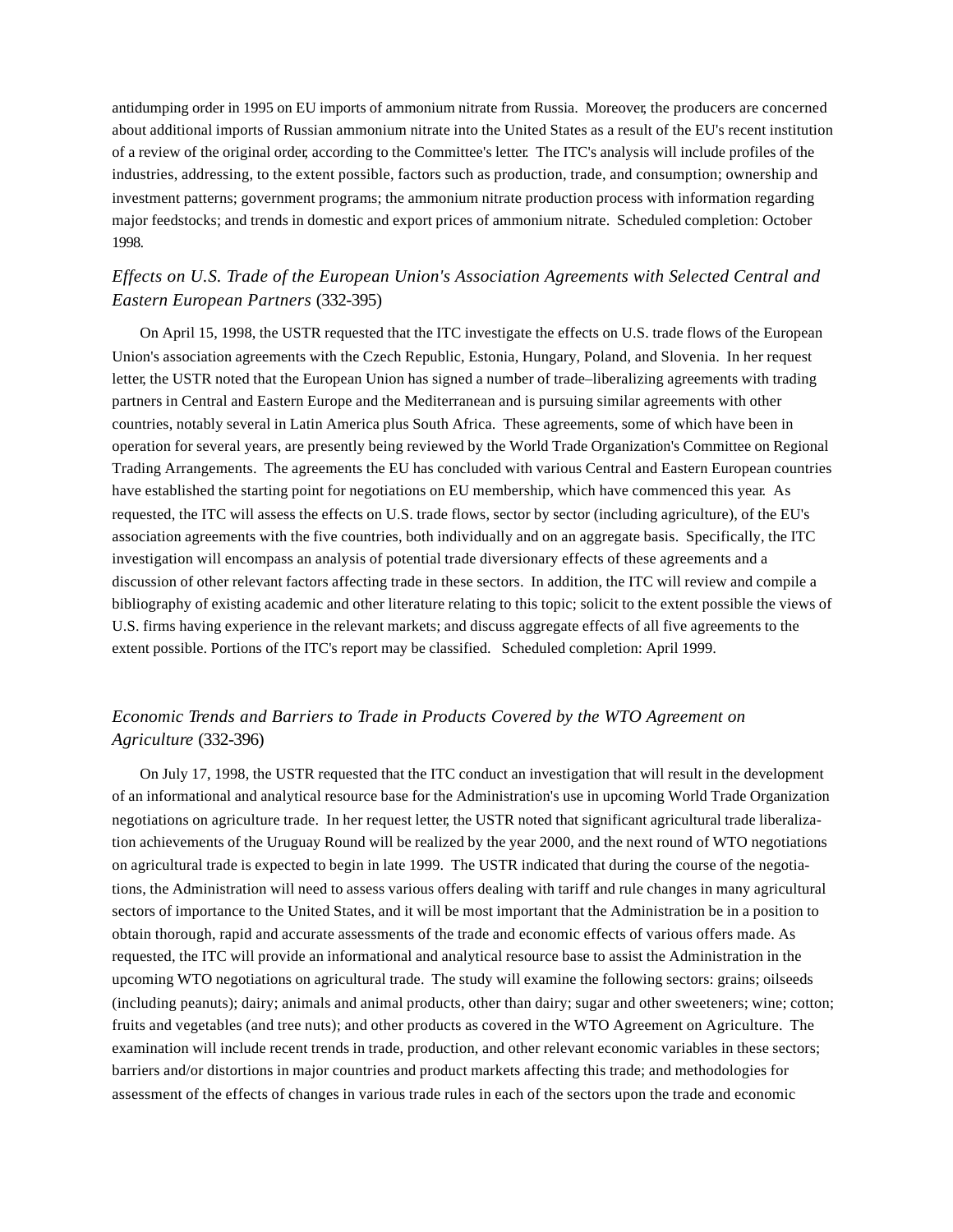interests of the United States. In addition, concise summaries of the information developed, both with respect to sector trends and trade barriers, will be prepared. Portions of the ITC's report may be classified. Scheduled completion: July 1999.

#### *Database on Trade and Investment in Services* (332-397)

On July 21, 1998, the USTR requested that the ITC develop a confidential database that provides up–to–date information on service markets in other WTO member countries. In her request letter, the USTR noted that Article 19 of the General Agreement on Trade in Services requires WTO members to enter into successive negotiations beginning not later than January 1, 2000, with a view to achieving progressively higher levels of liberalization in services trade and investment. The USTR anticipates using the ITC's database in preparing for such negotiations. Scheduled completion: April 1999.

#### **Other Publications Issued During FY 1998**

#### *Industry and Trade Summary Reports*

The ITC periodically issues a series of detailed reports on thousands of products imported into and exported from the United States. These reports include information on product uses, U.S. and foreign producers, and customs treatment of the products being studied; they also analyze the basic factors bearing on the competitiveness of the U.S. industry in domestic and foreign markets. Seven such summaries were published in FY 1998: *Canned Fish, Except Shellfish* (USITC publication 3083); *Dairy Products* (USITC publication 3080); *Explosives, Propellant Powders, and Related Items* (USITC publication 3081); *Milled Grains, Malts, and Starches* (USITC publication 3095); *Adhesives, Glues, and Gelatin* (USITC publication 3093); *Millwork* (USITC publication 3096); and *Fertilizers* (USITC publication 3082).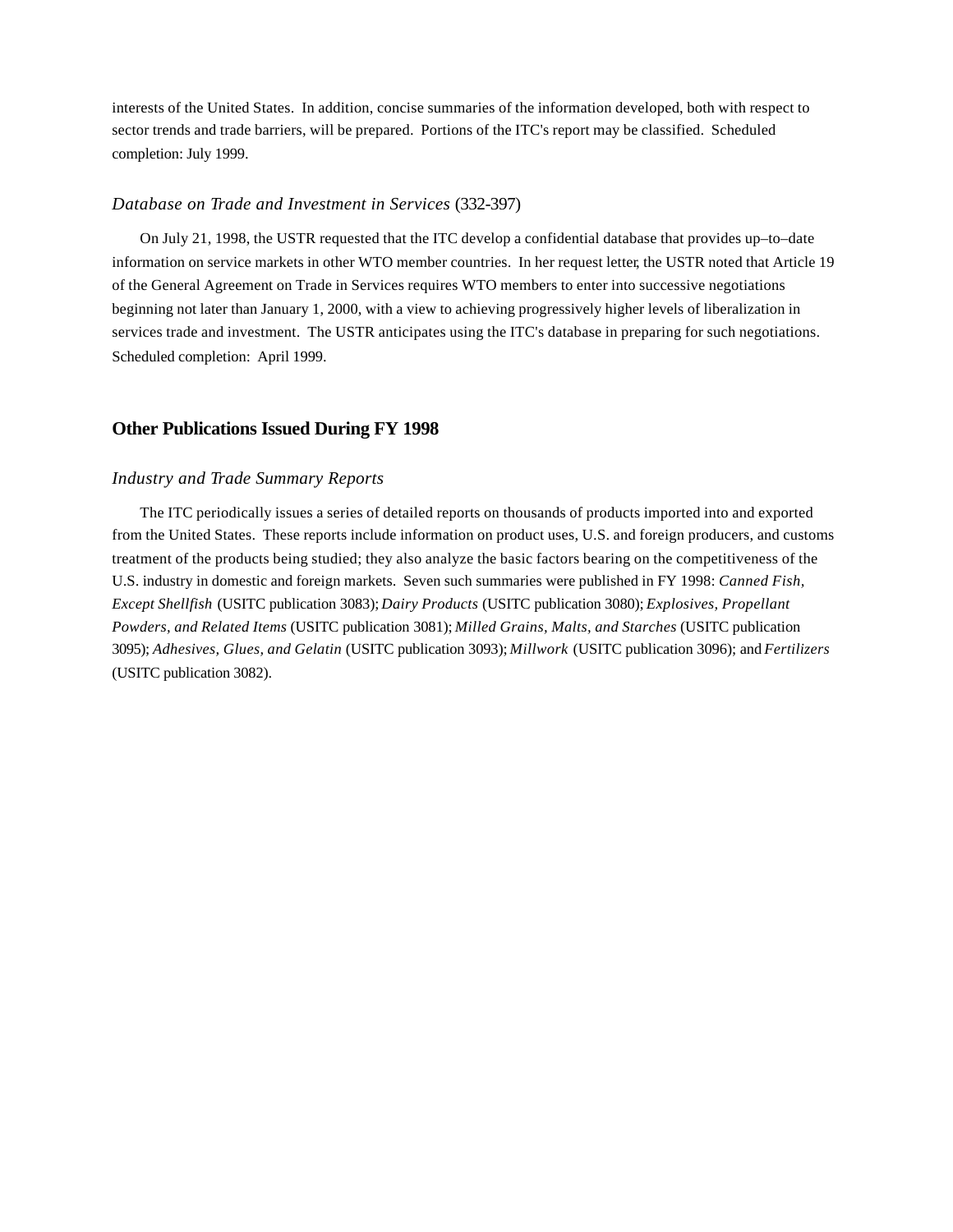# **APPENDIX C STATUTES INVOLVING THE U.S. INTERNATIONAL TRADE COMMISSION**

# Key Statutes

# **Section 201, Trade Act of 1974 (Global Safeguard Investigations), Import Relief for Domestic Industries**

Under section 201, domestic industries seriously injured or threatened with serious injury by increased imports may petition the ITC for import relief. The ITC determines whether an article is being imported in such increased quantities that it is a substantial cause of serious injury, or threat thereof, to the U.S. industry producing an article like or directly competitive with the imported article. If the Commission makes an affirmative determination, it recommends to the President relief that would prevent or remedy the injury and facilitate industry adjustment to import competition. The President makes the final decision whether to provide relief and the amount of relief.

Section 201 does not require a finding of an unfair trade practice, as do the antidumping and countervailing duty laws and section 337 of the Tariff Act of 1930. However, the injury test under section 201 is considered to be more difficult than those of the unfair trade statutes. Section 201 requires that the injury or threatened injury be "serious" and that the increased imports must be a "substantial cause" (not less than any other cause) of the serious injury or threat of serious injury.

Criteria for import relief under section 201 are based on those in article XIX of the GATT, as further defined in the WTO Agreement on Safeguards. Article XIX of the GATT is sometimes referred to as the escape clause because it permits a country to "escape" temporarily from its obligations under the GATT with respect to a particular product when increased imports of that product are causing or are threatening to cause serious injury to domestic producers. Section 201 provides the legal framework under U.S. law for the President to invoke U.S. rights under article XIX.

When: The ITC conducts an investigation under section 201 upon receipt of a petition from a trade association, firm, certified or recognized union, or group of workers which is representative of a domestic industry; upon receipt of a request from the President or the USTR; upon receipt of a resolution of the House Committee on Ways and Means or Senate Committee on Finance; or upon its own motion.

**Duration:** The ITC generally must make its injury finding within 120 days (150 days in more complicated cases) of receipt of the petition, request, resolution, or institution on its own motion and must transmit its report to the President, together with any relief recommendations, within 180 days after receipt of the petition, request, resolution, or institution on its own motion.

**Finding:** If the ITC finding is affirmative, it must recommend a remedy to the President, who determines what relief, if any, will be imposed. Such relief may be in the form of a tariff increase, quantitative restrictions, or orderly marketing agreements.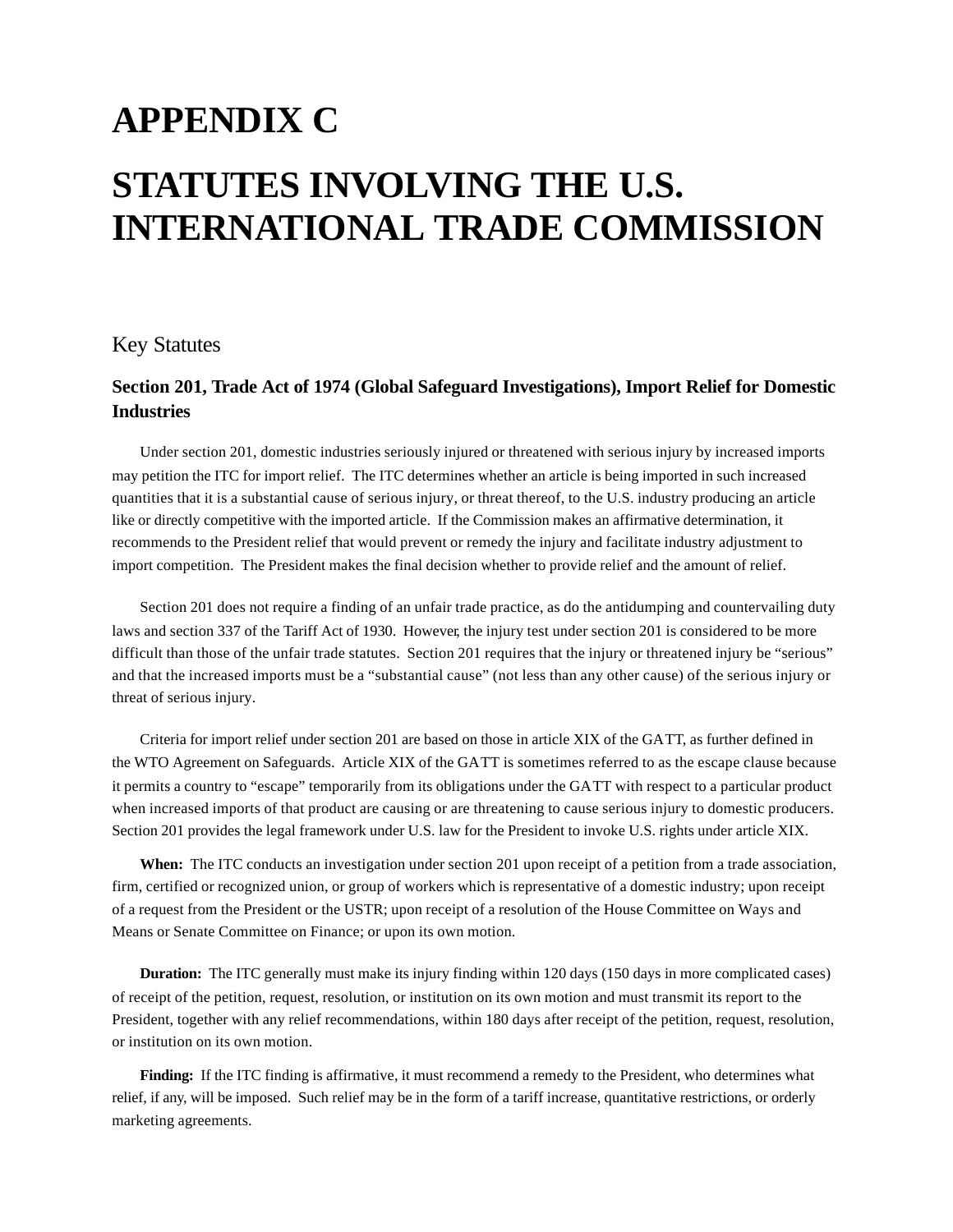**Followup:** If import relief is provided, the ITC periodically reports on developments within the industry during the period of relief. Upon request, the ITC advises the President of the probable economic effect on the industry of the reduction, modification, or termination of the relief in effect. At the conclusion of any relief period, the ITC is required to report to the President and Congress on the effectiveness of the relief action in facilitating the positive adjustment of the domestic industry to import competition. (For further information, see section 201 of the Trade Act of 1974, 19 U.S.C. 2251.)

#### **Section 302, NAFTA Implementation Act (Bilateral Safeguard Investigations)**

Under section 302 of the NAFTA Implementation Act, the Commission determines whether, as a result of the reduction or elimination in a duty under the NAFTA, increased imports from Canada or Mexico are a substantial cause of serious injury or threat of serious injury to a U.S. industry. If the Commission makes an affirmative determination, it makes a remedy recommendation to the President, who makes the final remedy decision. Section 302 investigations are similar procedurally to investigations under section 201 of the Trade Act of 1974. (For further information, see section 301, NAFTA Implementation Act, 19 U.S.C. 3352.)

#### **Section 337, Tariff Act of 1930, Investigations of Unfair Practices in Import Trade**

Under section 337, the ITC determines whether, as defined by U.S. statutory and common law, there is unfair competition in the importation of products into, or their sale in, the United States. Section 337 declares unlawful unfair methods of competition and unfair acts in the import and sale of products in the United States, the threat or effect of which is to destroy or substantially injure a domestic industry, prevent the establishment of such an industry, or restrain or monopolize trade and commerce in the United States. Section 337 also declares as unlawful *per se* infringement of a valid and enforceable U.S. patent, copyright, registered trademark, or mask work; no resulting injury need be found.

Section 337 investigations require formal evidentiary hearings in accordance with the Administrative Procedure Act (5 U.S.C. 551 et seq.). The hearings are held before an administrative law judge. Parties to these investigations include complainants, respondents, and the ITC attorney representing the public interest. Following a hearing, the ALJ issues an initial determination on all issues related to violations of section 337. The Commission may review and may modify the ALJ decision. If the Commission does not review the initial determination, it becomes the Commission's decision. In addition to the long–term relief requested, complainants also may request temporary relief pending final resolution of the case.

**When:** After receipt of a complaint under oath from an interested party or upon its own motion, the ITC conducts an investigation to determine whether unfair methods of competition or unfair acts are occurring in the importation of articles into, or their sale in, the United States.

**Duration:** For investigations based on complaints filed prior to January 1, 1995, the ITC must make its determination not later than one year (18 months in a more complicated case) from the date of publication in the *Federal Register* of notice of the investigation. For investigations based on complaints filed after January 1, 1995, the ITC is required to conclude its investigation at the earliest practicable time, and must, within 45 days after an investigation is instituted, establish a target date for issuing its final determination.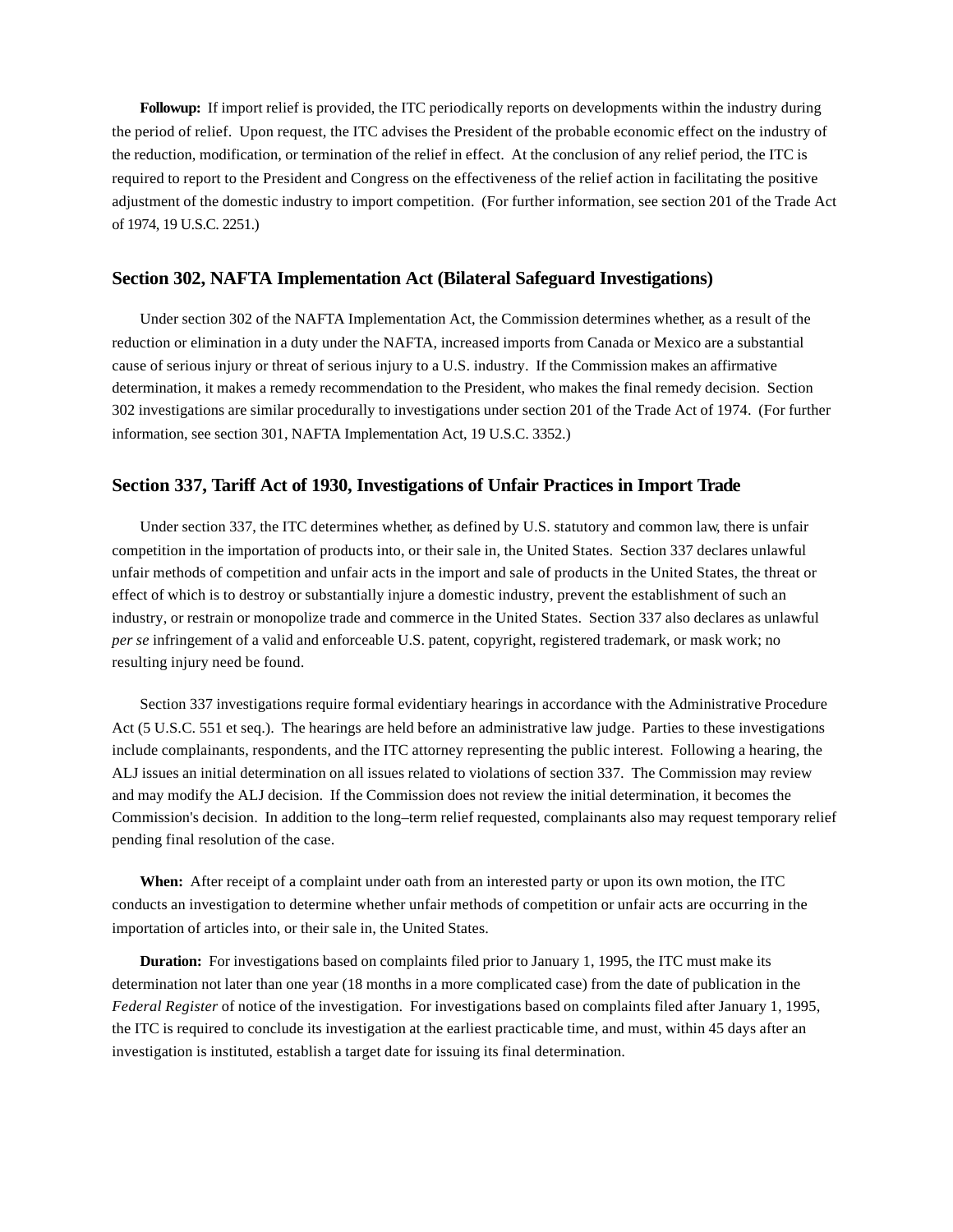**Finding:** In general, if the ITC finds that the importation of such articles substantially injures or threatens to substantially injure an industry, prevents the establishment of such an industry, or restrains or monopolizes trade and commerce in the United States, it may issue orders excluding the products from entry, directing the violating parties to cease and desist from certain actions, or both. However, if the imports infringe a U.S. patent, copyright, registered trademark, or mask work, the ITC may issue an exclusion and/or cease and desist order without finding injury. ITC orders are effective when issued and become final 60 days after issuance unless disapproved for policy reasons by the President of the United States within that 60–day period. Appeals of ITC determinations may be taken to the U.S. Court of Appeals for the Federal Circuit. Violators of ITC section 337 orders are liable for civil penalties of up to \$100,000 a day or twice the value of the imported articles. (For further information, see section 337 of the Tariff Act of 1930, 19 U.S.C. 1337.)

#### **Countervailing Duty and Antidumping Duty Laws Under the Tariff Act of 1930**

Under the Tariff Act of 1930, U.S. industries may petition the government for relief from imports that are sold in the United States at less than fair value ("dumped") or which benefit from subsidies provided through foreign government programs. Under the law, the U.S. Department of Commerce determines whether the dumping or subsidizing exists and, if so, the margin of dumping or amount of the subsidy; the ITC determines whether the dumped or subsidized imports materially injure or threaten to materially injure the U.S. industry.

Countervailing duty and antidumping investigations are conducted under title VII of the law. The ITC conducts the injury investigations in preliminary and final phases. (For ease of reference, ITC countervailing duty investigations are referred to as "701" investigations and ITC antidumping investigations are referred to as "731" investigations, after the respective initial sections in the Tariff Act of 1930 for the countervailing duty and antidumping laws.)

# *Preliminary Phase Countervailing Duty Investigations (Subsidized Imports) and Preliminary Phase Antidumping Investigations (Imports Sold at Less Than Fair Value)*

**When:** After the simultaneous filing of a petition with the ITC and the U.S. Department of Commerce, the ITC conducts a preliminary phase injury investigation.

**Duration:** The preliminary phase of the investigation usually must be completed within 45 days of the receipt of the petition. If Commerce has extended its deadline for initiating the investigation, the ITC must make its preliminary injury determination within 25 days after Commerce informs the ITC of the initiation of the investigation.

**Finding:** The ITC determines, on the basis of the best information available to it at the time of the determination, (1) whether there is a "reasonable indication" that an industry is materially injured or is threatened with material injury, or (2) whether the establishment of an industry is materially retarded, by reason of imports under investigation by the Department of Commerce that are allegedly subsidized or sold at less than fair value in the United States.

If the ITC determination is affirmative, Commerce continues its investigation. If the ITC determination is negative, the investigation is terminated.

However, if the ITC, in making a preliminary or final determination, finds that imports from a country are negligible, then the investigation regarding those imports must be terminated. Imports from a country under investigation are deemed negligible if they amount to less than3 percent of the volume of all such merchandise imported into the United States in the most recent 12–month period preceding the filing of the petition for which data are available.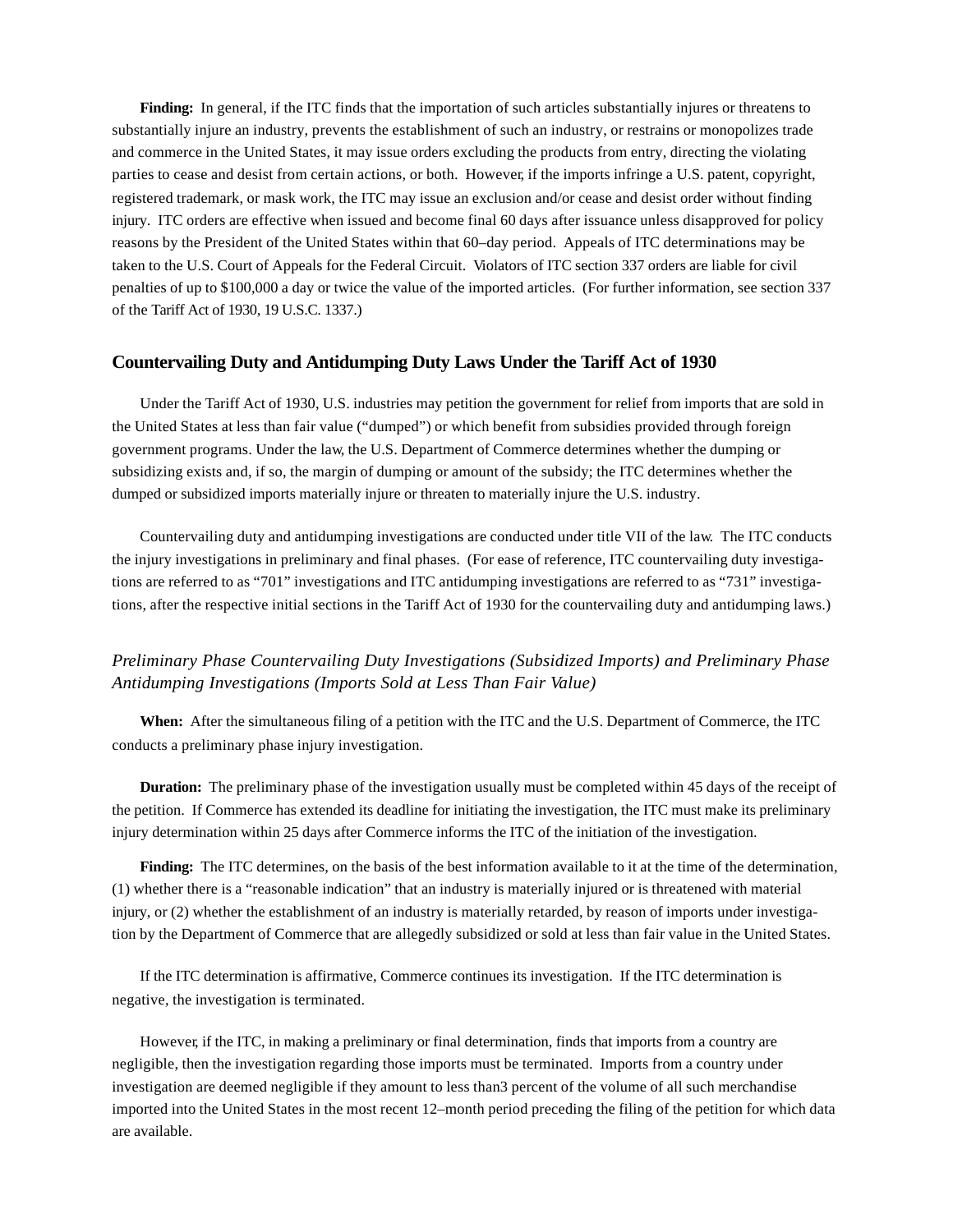There are exceptions to this rule. One exception is that when imports from more than one country are subject to investigation as a result of petitions filed on the same day, imports from one or more of those countries under investigation will not be deemed negligible if the sum of imports from countries subject to investigation whose imports are less than 3 percent on an individual basis collectively amounts to more than 7 percent of the volume of all such merchandise imported into the United States.

### *Final Phase Countervailing Duty Investigations (Subsidized Imports) and Final Phase Antidumping Investigations (Imports Sold at Less Than Fair Value)*

**When:** After a preliminary affirmative determination by the Secretary of Commerce (or after a final affirmative determination if the preliminary determination was negative) that imported products are subsidized or are being, or are likely to be, sold at less than fair value, the ITC conducts the final phase of the injury investigation.

**Duration:** The ITC final phase injury investigation usually must be completed within 120 days after an affirmative preliminary determination by the Secretary of Commerce or within 45 days after an affirmative final determination by the Secretary of Commerce, whichever is later. However, in cases in which the Commerce preliminary determination is negative but the Commerce final determination is affirmative, then the ITC final injury determination must be made within 75 days.

**Finding:** The ITC determines(1) whether an industry in the United States is materially injured or threatened with material injury, or (2) whether the establishment of an industry in the United States is materially retarded, by reason of imports that the Department of Commerce has determined to be subsidized or sold in the United States at less than fair value.

If the ITC determination is affirmative, the Secretary of Commerce issues a countervailing duty order (in a subsidy investigation) or an antidumping order (in a dumping investigation), which is enforced by the U.S. Customs Service. ITC determinations may be appealed to the U.S. Court of International Trade in New York City, or, in cases involving Canada and/or Mexico, to a binational panel under the auspices of the North American Free Trade Agreement. (For further information on countervailing duty investigations, see section 701 et seq. of the Tariff Act of 1930, 19 U.S.C. 1671 et seq. For further information on antidumping investigations, see section 731 et seq. of the Tariff Act of 1930, 19 U.S.C. 1673 et seq.)

#### *Section 753, Tariff Act of 1930 (Review Investigations)*

In the case of a countervailing duty order with respect to which an affirmative determination of material injury by the Commission was not required at the time the order was issued, interested parties may request that the Commission initiate an investigation to determine whether an industry in the United States is likely to be materially injured by reason of imports of the subject merchandise if the order is revoked. Such requests must be filed with the Commission within six months of the date on which the country from which the subject merchandise originates becomes a signatory to the Agreement on Subsidies and Countervailing Measures. (For further information, see section 753, Tariff Act of 1930, 19 U.S.C. 1675b.)

#### *Five–Year (Sunset) Reviews*

The Uruguay Round Agreements Act, approved in late 1994, amended the countervailing duty and antidumping laws in several respects. One of the most significant changes is a new provision that requires the Department of Commerce to revoke an antidumping or countervailing duty order, or terminate a suspension agreement, after five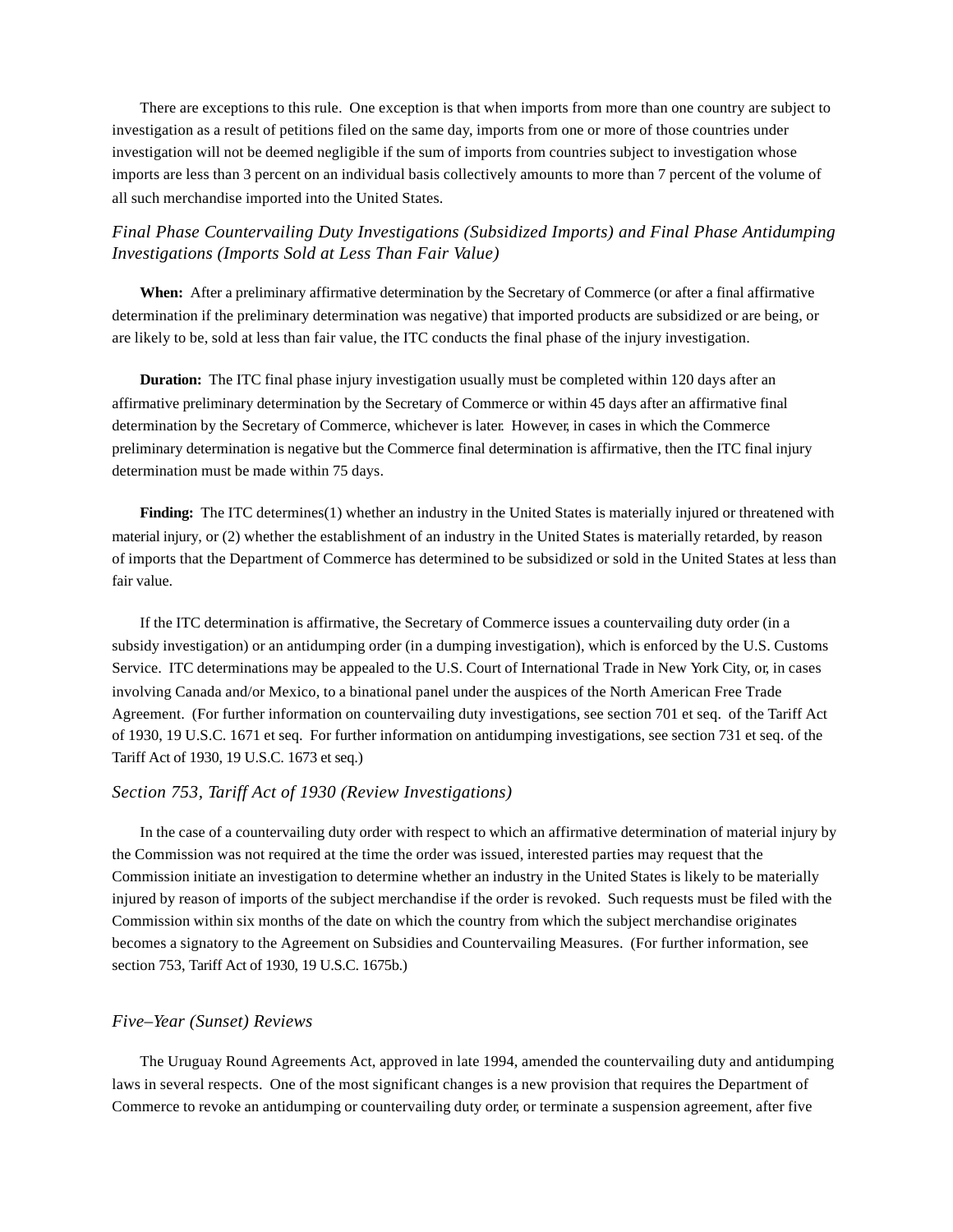years unless the Department of Commerce and the ITC determine that revoking the order or terminating the suspension agreement would be likely to lead to continuation or recurrence of dumping or subsidies (Commerce) and of material injury (ITC) within a reasonably foreseeable time. Known as the "sunset provision," this new requirement will result in review of all outstanding antidumping and countervailing duty orders in existence as of January 1, 1995, currently numbering about 317, over a three–year "transition period" that began in July 1998 and ends in June 2001. Further, reviews of orders issued after January 1, 1995, will be required five years after they become effective.

**When:** Five–year reviews of all antidumping and countervailing duty orders that were issued prior to 1995 will be initiated by the Department of Commerce beginning in July 1998. A complete schedule for these "transition" reviews (321 in total) was published in the *Federal Register* on May 29, 1998.

Five–year reviews of all antidumping and countervailing duty orders that have been issued since January 1, 1995, will be initiated by Commerce on or before their five–year anniversary. As of August 1, 1998, there were 56 such orders, and the first review will be initiated in February 2000.

Following the Department of Commerce's initiation of each five–year review, the ITC will set its schedule for the review and publish this information in a *Federal Register* notice.

**Duration:** The ITC usually will complete five–year reviews within 360 days of initiation. However, if interested party responses to the Commission's notice of institution are inadequate, the ITC can make an expedited determination within 150 days. Both Commerce and the ITC have the authority to extend these deadlines by up to 90 days in all transition reviews and other extraordinarily complicated cases.

**Finding:** In five–year reviews, the ITC determines whether revocation of the antidumping or countervailing duty order would be likely to lead to continuation or recurrence of material injury to the U.S. industry within a reasonably foreseeable time. If the ITC's determination is affirmative, the order will remain in place. If the ITC's determination is negative, the order will be revoked. (For further information on five–year (sunset) reviews, see section 751(c) of the Tariff Act of 1930, 19 U.S.C. 1675(c).)

### **Section 332, Tariff Act of 1930, General Factfinding Investigations**

Under section 332, the ITC investigates a wide variety of trade matters.

**When:** Upon request from the President, the Senate Committee on Finance, the House Committee on Ways and Means, or the USTR, or upon its own motion, the ITC initiates a factfinding investigation on any matter involving tariffs or international trade, including conditions of competition between U.S. and foreign industries.

**Duration:** Unless otherwise directed, the ITC establishes an administrative deadline. Deadlines for investigations requested by the President, the USTR, or Congress are usually set by mutual agreement.

**Finding:** Unless the President or Congress directs otherwise, ITC final reports are made available to all interested parties, the general public, the President and executive departments, and Congress. Reports on matters relating to pending trade negotiations are often classified documents not subject to public view. (For further information, see section 332 of the Tariff Act of 1930, 19 U.S.C. 1332.)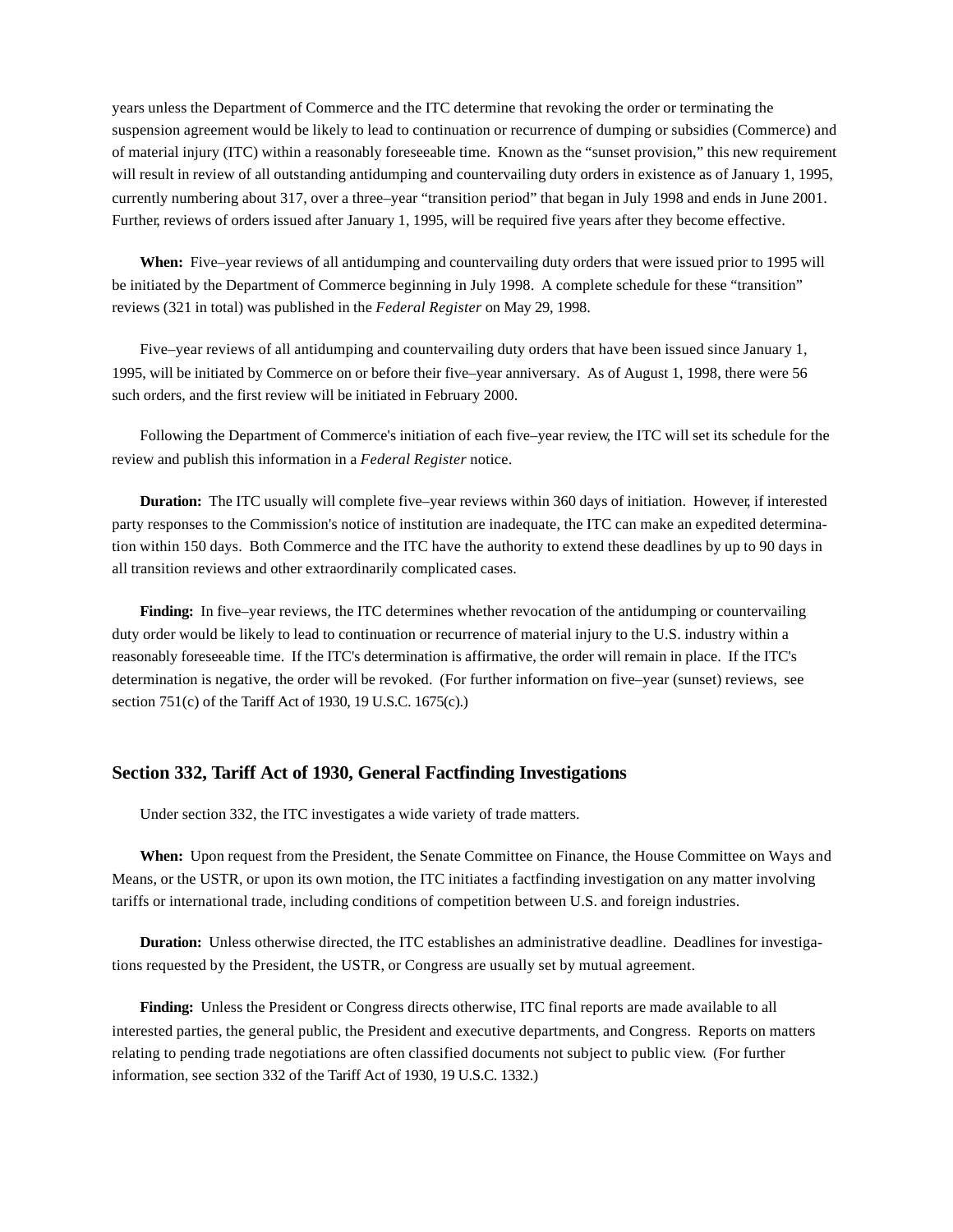#### **Section 22, Agricultural Adjustment Act, Import Interference With Agricultural Programs**

Under section 22, the ITC conducts investigations at the direction of the President to determine whether products are being (or are practically certain to be) imported into the United States under such conditions and in such quantities that they render or tend to render ineffective or materially interfere with any program of the Department of Agriculture.

The ITC makes findings and recommendations to the President. The President may impose a fee or quota on the imports in question. However, no fee or quota may be imposed on any article produced by a member of the World Trade Organization. (For further information, see section 22 of the Agricultural Adjustment Act,7 U.S.C. 624.)

### **Section 406, Trade Act of 1974, Trade With Communist Countries**

Under section 406 of the Trade Act of 1974, the Commission determines whether imports from a Communist country are causing market disruption in the United States. Section 406 investigations are similar procedurally to Commission investigations under section 201 of the Trade Act of 1974. If the Commission finds market disruption, it then makes a remedy recommendation to the President. The President makes the final decision with respect to remedy. (For further information, see section 406, Trade Act of 1974, 19 U.S.C. 2436.)

# **Section 603, Trade Act of 1974 (Preliminary Investigations), Expedition of Preliminary Investigations**

Section 603 of the Trade Act of 1974 authorizes the ITC to conduct preliminary investigations in order to expedite the performance of its functions under the Act. In recent years, the ITC has used this provision on several occasions in conjunction with section 337 of the Tariff Act of 1930 (which was amended by the Trade Act of 1974) to investigate allegations that may, with the gathering of additional information, provide a basis for an investigation under section 337. (For further information, see section 603, Trade Act of 1974, 19 U.S.C. 2482.)

# Other Areas of Involvement Required by Statute

#### **Caribbean Basin Economic Recovery Act**

The ITC submits annual reports to Congress and the President on the economic impact on U.S. industries and consumers of the Caribbean Basin Economic Recovery Program. (For further information, see 19 U.S.C. 2704.)

### **Uniform Statistical Data**

The ITC, in cooperation with the Secretary of the Treasury and the Secretary of Commerce, establishes for statistical purposes an enumeration of articles imported into the United States and exported from the United States and seeks to establish comparability of such statistics with statistical programs for domestic production. (For further information, see section 484(f), Tariff Act of 1930, 19 U.S.C. 1484(f).)

#### **Harmonized Tariff Schedule of the United States**

The ITC issues a publication containing the HTS and related material and considers questions concerning the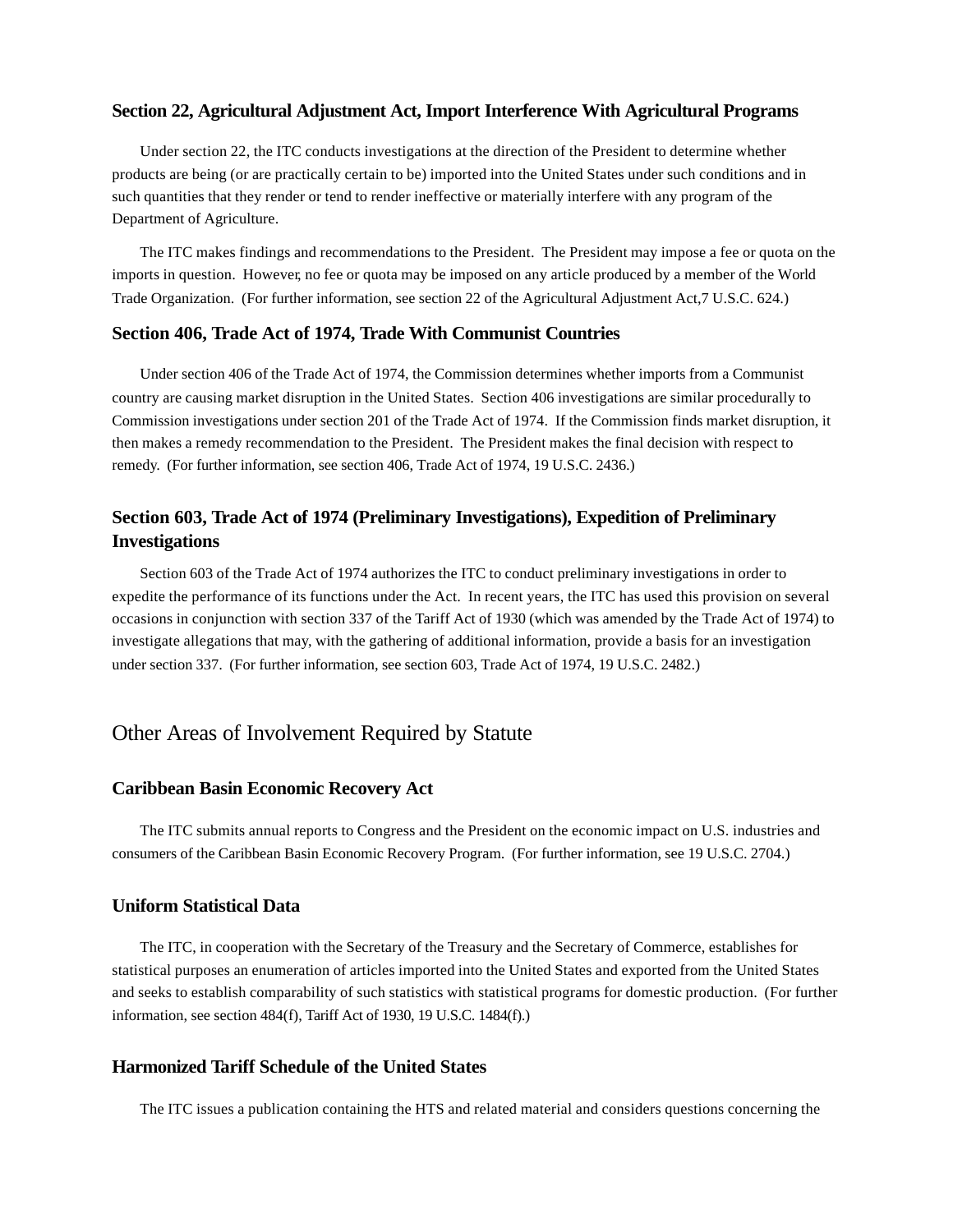arrangement of the HTS and the classification of articles. (For further information, see section 1207 of the Omnibus Trade and Competitiveness Act of 1988, 19 U.S.C. 3007; and sections 332(a) and 484(f), Tariff Act of 1930, 19 U.S.C. 1332(a), 1484(f).)

#### **Harmonized System Convention**

The ITC has responsibility, along with the Department of the Treasury and the Department of Commerce, to represent the U.S. government concerning the activities of the Customs Cooperation Council (now informally known as the World Customs Organization Council, or WCO) relating to the Harmonized System Convention and to formulate U.S. government positions on technical and procedural issues relating to the Convention. (For further information, see section 1210, Omnibus Trade and Competitiveness Act of 1988, 19 U.S.C. 3010.)

In addition, the ITC is responsible for reviewing the HTS and for recommending to the President such modifications as it considers necessary or appropriate to conform the HTS with amendments to the Harmonized System Convention, to ensure that the HTS is kept up to date, and to alleviate unnecessary administrative burdens. (For further information, see section 1205, Omnibus Trade and Competitiveness Act of 1988, 19 U.S.C. 3005.)

### **Annual Report on the U.S. Trade Agreements Program**

The ITC annually prepares for Congress and the interested public a factual report on the operation of the trade agreements program. The report contains information on U.S. participation in multilateral and bilateral trade negotiations and agreements, as well as related material on foreign economic and trade developments and the administration of U.S. trade laws. (For further information, see section 163(b), Trade Act of 1974, 19 U.S.C. 2213.)

#### **Advice Concerning Trade Negotiations**

The ITC advises the President as to the probable economic effect on domestic industries and consumers of modification of duties and other barriers to trade that may be considered for inclusion in any proposed trade agreement with foreign countries. (For further information, see section 131, Trade Act of 1974, 19 U.S.C. 2151.)

#### **Generalized System of Preferences**

With respect to articles that may be considered for duty–free treatment when imported from designated developing countries, the ITC advises the President as to the probable economic effect on the domestic industry and on consumers of the removal of duty. (For further information, see sections 131 and 503, Trade Act of 1974, 19 U.S.C. 2151, 2163.)

### **Andean Trade Preference Act**

The ITC submits annual reports to Congress and the President on the impact on U.S. industries and consumers of the Andean Trade Preference Act and Andean drug crop eradication and crop substitution. (For further information, see 19 U.S.C. 3204.)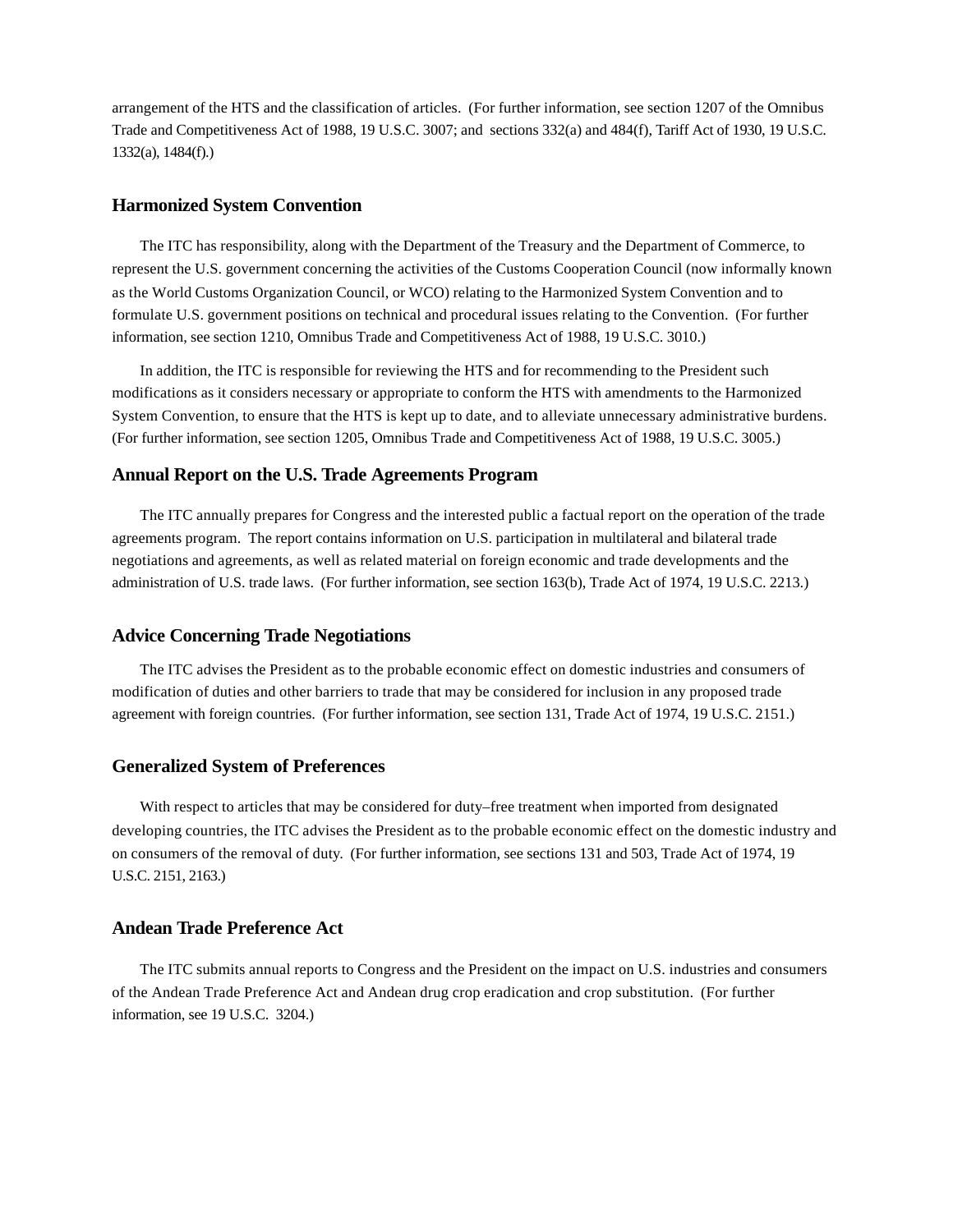# **APPENDIX D**

# **REPORTS SUBMITTED TO CONGRESS ON PROPOSED LEGISLATION, FISCAL YEAR 1998**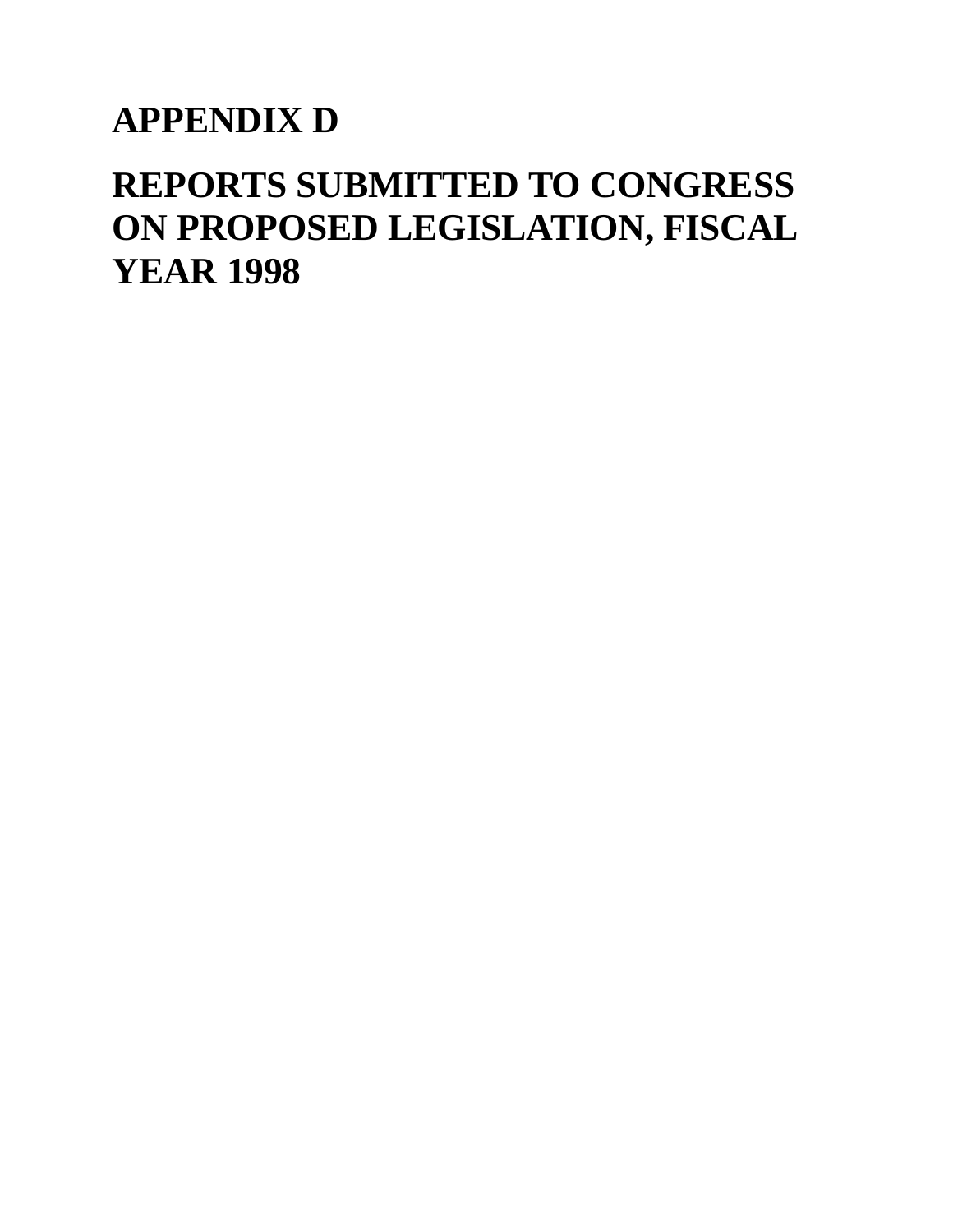# Reports Submitted to the House on Proposed

# Legislation

# **1. H.R. 1852**

*Mrs. Myrick*

To reduce the duty on a polymer of alkanediols, monocyclic dicarboxylic acid dimethyl ester, monocyclic monosulfonated dicarboxylic acid dimethyl ester monosodium salt and hydroxy alkoxy– alkanesulfonic acid sodium salt.

September 11, 1997.

### **2. H.R. 1875**

#### *Mr. Crane*

To amend the Harmonized Tariff Schedule of the United States to allow entry of peanut butter and paste manufactured from Mexico peanuts in foreign trade zones without being subject to a tariff–rate quota. March 27, 1998.

### **3. H.R. 2148**

*Mr. Spence*

To suspend temporarily the duty on certain other single viscose rayon yarn. March 27, 1998.

# **4. H.R. 2151**

*Mr. Ackerman* To amend the Harmonized Tariff Schedule of the United States to correct the tariff treatment of costumes. March 27, 1998.

### **5. H.R. 2236**

*Mr. Gilman* To suspend until January 1, 2000, the duty on Irganox 1520. March 19, 1998.

### **6. H.R. 2237**

*Mr. Gilman* To suspend until January 1, 2000, the duty on Irganox 1425. March 19, 1998.

# **7. H.R. 2238**

*Mr. Gilman* To suspend until January 1, 2000, the duty on Irganox 565. March 19, 1998.

### **8. H.R. 2239**

*Mr. Gilman* To suspend until January 1, 2000, the duty on Irganox 1520LR. March 19, 1998.

#### **9. H.R. 2240**

*Mr. Gilman* To suspend until January 1, 2000, the duty Irgacure 184. March 19, 1998.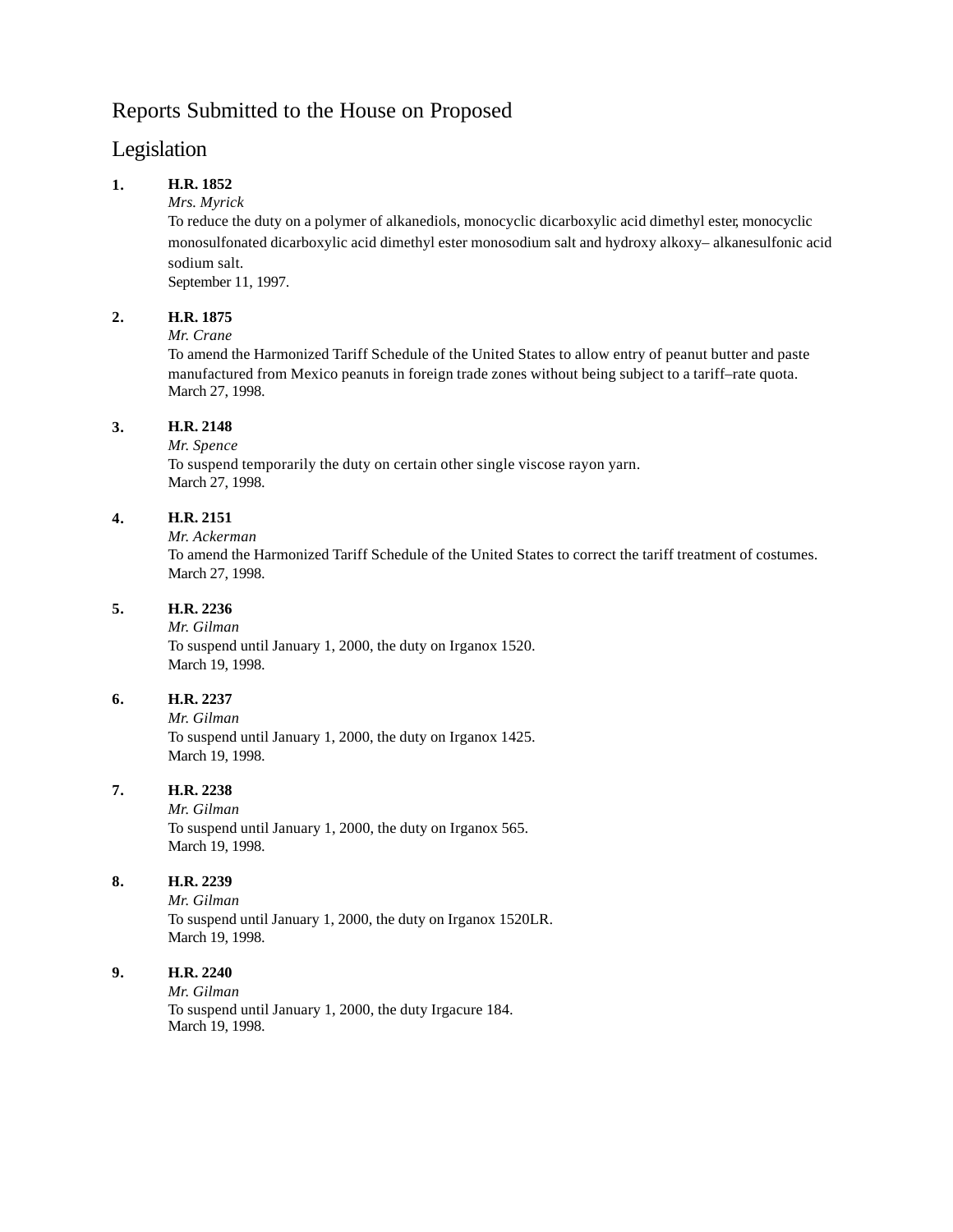*Mr. Gilman* To suspend until January 1, 2000, the duty on Darocure 1173. March 19, 1998.

# **11. H.R. 2242**

*Mr. Gilman* To suspend until January 1, 2000, the duty on Irgacure 819. March 19, 1998.

### **12. H.R. 2243**

*Mr. Gilman* To suspend until January 1, 2000, the duty on Irgacure 369. March 19, 1998.

# **13. H.R. 2244**

*Mr. Gilman* To suspend until January 1, 2000, the duty on Irgacure 1700. March 19, 1998.

#### **14. H.R. 2245**

*Mr. Gilman* To suspend until January 1, 2000, the duty on Irgacor 252LD. March 19, 1998.

### **15. H.R. 2246**

*Mr. Gilman*

To suspend until January 1, 2000, the duty on Irgacor 1405. March 13, 1998.

# **16. H.R. 2268**

*Mr. Coble* To suspend temporarily the duty on a certain chemical. March 13, 1998.

#### **17. H.R. 2269**

*Mr. Coble*

To suspend temporarily the duty on a certain chemical. March 13, 1998.

### **18. H.R. 2270**

*Mr. Coble* To suspend temporarily the duty on a certain chemical. March 13, 1998.

# **19. H.R. 2271**

*Mr. Coble* To suspend temporarily the duty on a certain chemical. March 13, 1998.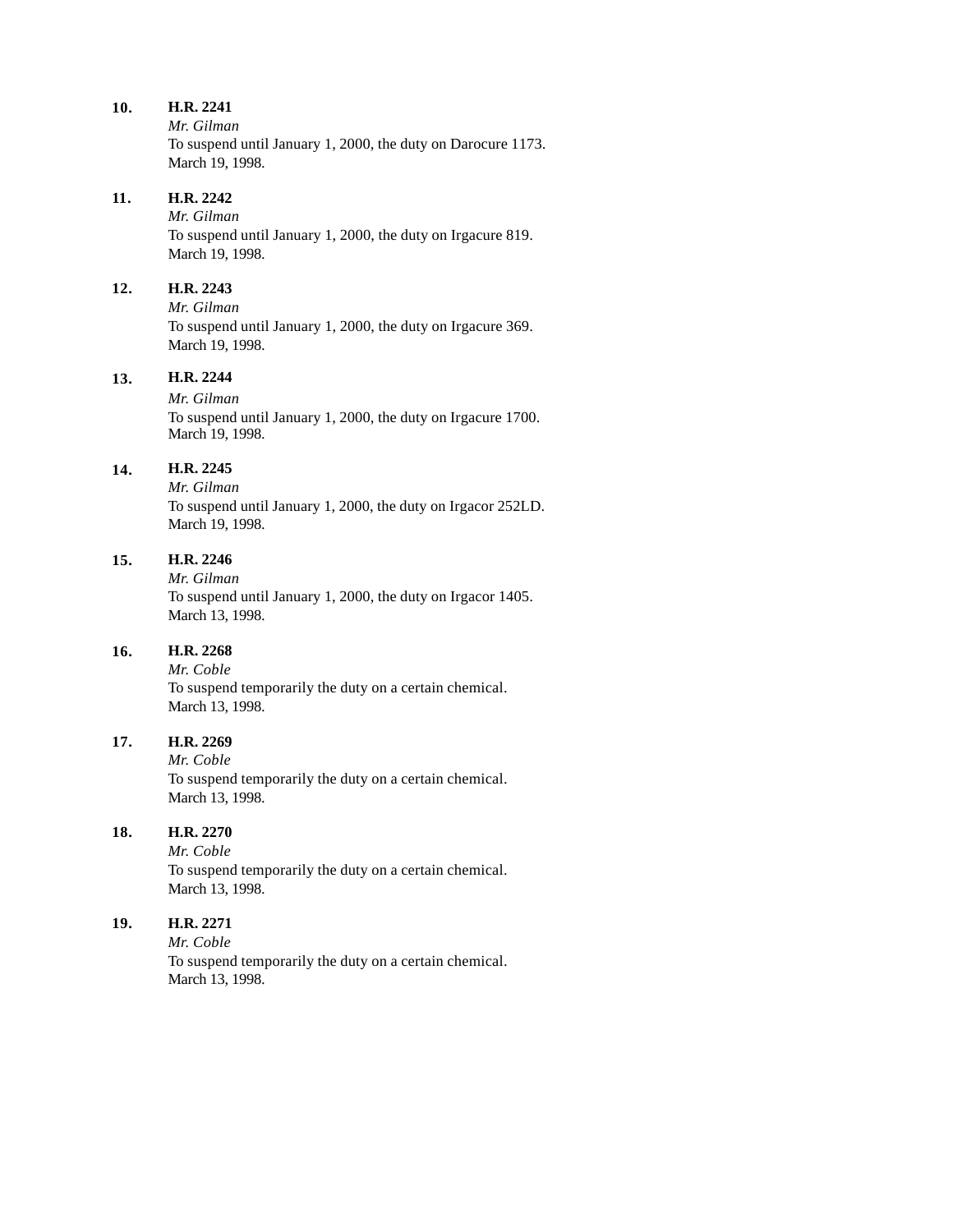#### *Mr. Meehan*

To apply the rates of duty effective after December 31, 1994, to certain water resistant wool trousers that were entered, or withdrawn from warehouse for consumption, after December 31, 1988, and before January 1, 1995.

March 27, 1998.

# **21. H.R. 2322**

### *Mr. Castle*

To suspend the duty on the organo–phosphorus compound ACM until January 1, 2000. March 26, 1998.

### **22. H.R. 2324**

*Mr. Castle*

To suspend the duty on the synthetic organic coloring matter C.I. Pigment Yellow 109 until January 1, 2000. March 13, 1998.

### **23. H.R. 2325**

#### *Mr. Castle*

To suspend the duty on the synthetic organic coloring matter C.I. Pigment Yellow 110 until January 1, 2000. March 13, 1998.

#### **24. H.R. 2326**

*Mr. Castle*

To suspend the duty on the organic chemical para–chlorobenzonitrile until January 1, 2000. March 13, 1998.

#### **25. H.R. 2334**

*Mr. Frelinghuysen* To suspend temporarily the duty on ferroboron. March 26, 1998.

#### **26. H.R. 2336**

*Mr. Hefley* To temporarily decrease the duty on certain industrial nylon fabrics. March 27, 1998.

#### **27. H.R. 2339**

*Mrs. Johnson* Relating to the tariff treatment of nuclear fuel assemblies. March 27, 1998.

#### **28. H.R. 2498**

*Ms. Christian–Green* To amend the Harmonized Tariff Schedule of the United States to extend to certain fine jewelry certain trade benefits of insular possessions of the United States. March 27, 1998.

### **29. H.R. 2520**

*Mr. English* To suspend the duty on halofenozide until January 1, 2001. March 26, 1998.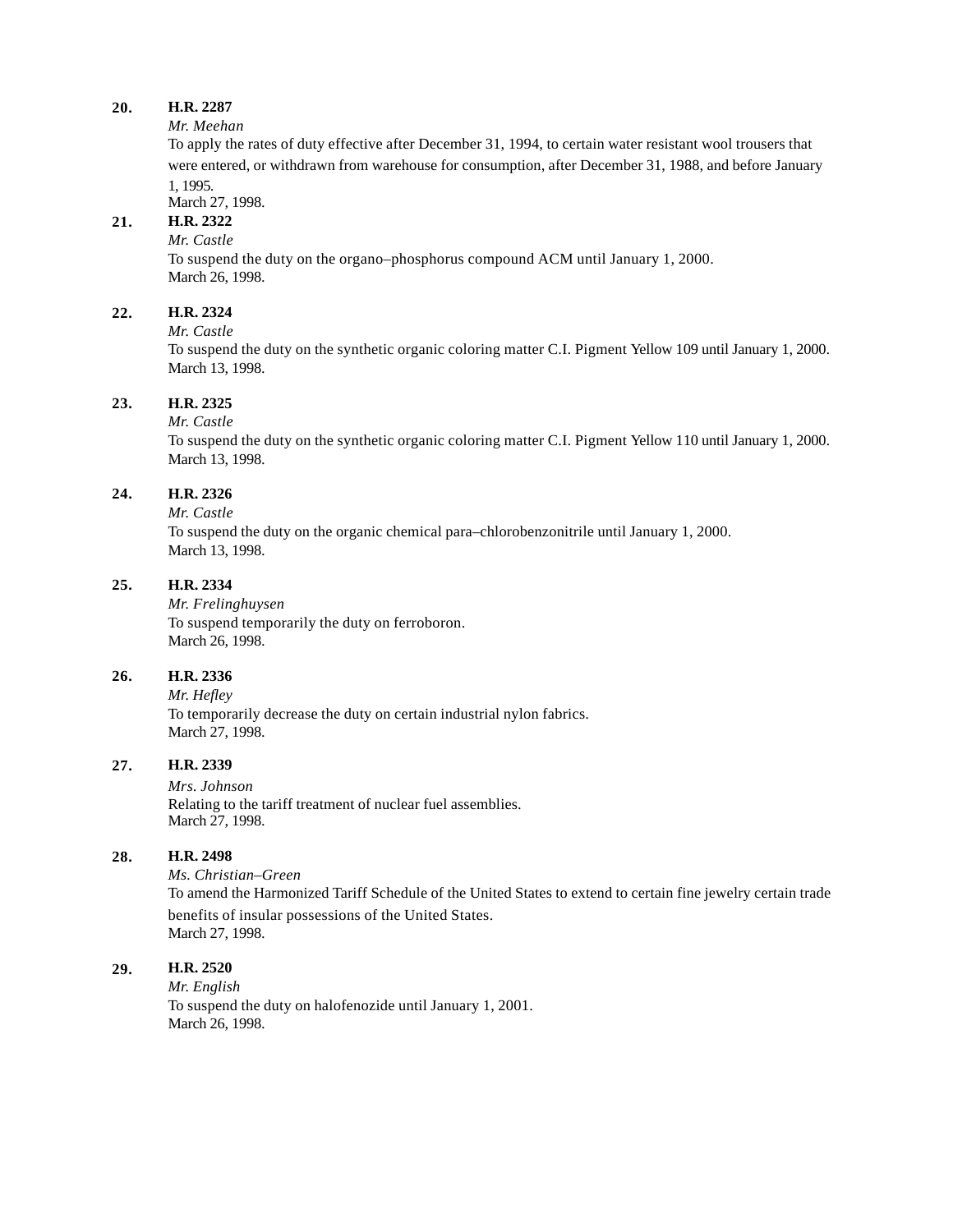*Mr. English*

To suspend the duty on modified secondary and modified secondary–tertiary amine phenol/formaldehyde copolymers until January 1, 2001. March 26, 1998.

### **31. H.R. 2576**

*Mr. Porter* To suspend the duty on B–Bromo–B–nitrostyrene until January 1, 2001. March 13, 1998.

# **32. H.R. 2583**

*Mr. Cunningham* To amend the Tariff Act of 1930 with respect to the marking of finished golf clubs and golf club components. March 27, 1998.

### **33**. **H.R. 2686**

*Mr. Spratt* To suspend temporarily the duty on beta hydroxyalkylamide. March 26, 1998.

# **34. H.R. 2770**

*Mr. Shaw*

To amend the Tariff Act of 1930 to provide for a deferral of the duty on large yachts imported for sale at boat shows in the United States. March 26, 1998.

### **35. H.R. 2771**

*Mr. Shays*

To amend the Harmonized Tariff Schedule of the United States relating to the definition of raw value for purposes of raw sugar import tariff–rate quota. March 27, 1998.

# **36. H.R. 2857**

*Mr. Porter*

To suspend the duty on 2,6–Dimethyl–m–Dioxan–4–ol Acetate until January 1, 2001. March 13, 1998.

#### **37. H.R. 2899**

*Mr. Maloney*

To amend the Harmonized Tariff Schedule of the United States to provide for reduced duty treatment for certain fully assembled bicycle wheels. March 27, 1998.

#### **38. H.R. 3083**

*Mr. Spratt* To suspend temporarily the duty on Grilamid TR90. March 26, 1998.

# **39. H.R. 3123**

*Mr. Holden* To suspend the duty on niobium oxide until January 1, 2002. June 22, 1998.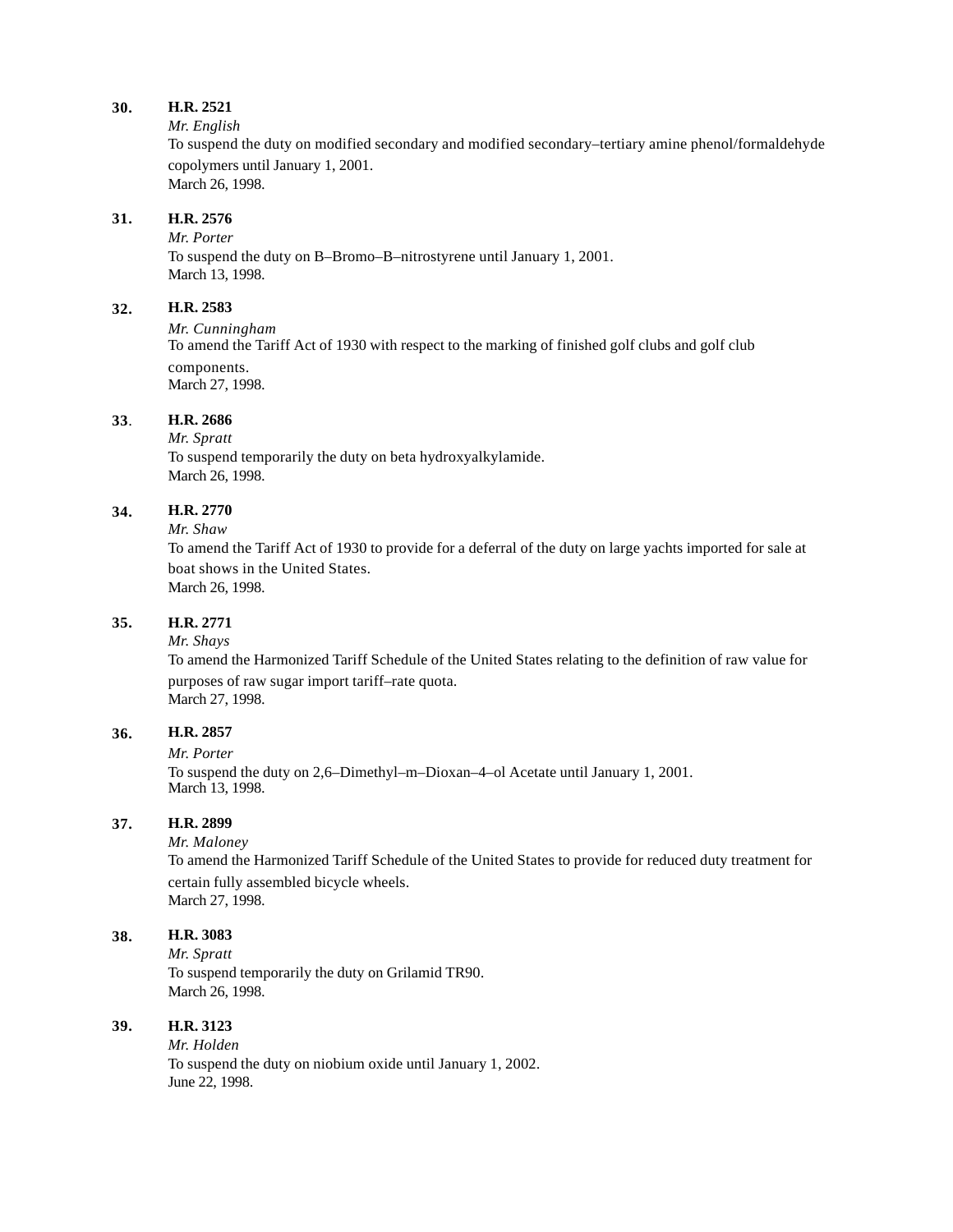*Mr. Holden*

To suspend the duty on vanadium pentoxide (anhydride) until January 1, 2002. June 22, 1998.

### **41. H.R. 3190**

*Mr. Weygand*

To suspend until December 31, 2002, the duty on Benzoic acid, 2–[[1–[[(2,3–dihydro–2–oxo–1H– benzimidazol–5–yl) amino]. June 16, 1998.

# **42. H.R. 3191**

*Mr. Weygand*

To suspend until December 31, 2002, the duty on 4–[[5–[[[4–(Aminocarbonyl) phenyl] amino] carbonyl]–2–methoxyphenyl]

azo]–N–(5–chloro–2,4–dimethoxy–phenyl)–3–hydroxynaphthalene–2–carboxamide. May 8, 1998.

# **43. H.R. 3192**

*Mr. Weygand*

To suspend until December 31, 2002, the duty on Benzenesulfonic acid, 4–[[3–[[2–hydroxy–3–[4– methoxyphenyl) amino] carbonyl]–1–naphtha–lenyl]azo]–4–methyl–benzoyl]amino]–, calcium salt (2:1). May 8, 1998.

# **44. H.R. 3193**

*Mr. Weygand*

To suspend until December 31, 2002, the duty on N–(2,3–Dihydro–2–oxo–1H–benzimidazol–5–yl)–5–methyl–4–[(methylamino)sulphonyl]phenyl]azo]naphth alene–2–carboxamide. May 8, 1998.

#### **45. H.R. 3194**

*Mr. Weygand*

To suspend until December 31, 2002, the duty on N–[4–(aminocarbonyl)phenyl]–4–[[1–[[(2,3–dihydro–2–oxo–1H–benzimidazol–5–yl)amino] carbonyl]–2– oxopropyl]azo] benzamide. June 16, 1998.

# **46. H.R. 3195**

*Mr. Weygand*

To suspend until December 31, 2002, the duty on Butanamide, 2,2'–[3,3'–dichloro[1,1'–biphenyl]–4,4'–diyl)bis(azo)]bis[N–(2,3–dihydro–2–oxo–1H–benzimidazol–5–yl)–3– oxo. May 8, 1998.

# **47. H.R. 3196**

*Mr. Weygand* To suspend until December 31, 2002, the duty on Butanamide, N,N'–(3,3'dimethyl[1,1'–biphenyl]–4,4'–diyl)bis[2–[2,4–dichloro–phenyl)azo]–3–oxo–. May 8, 1998.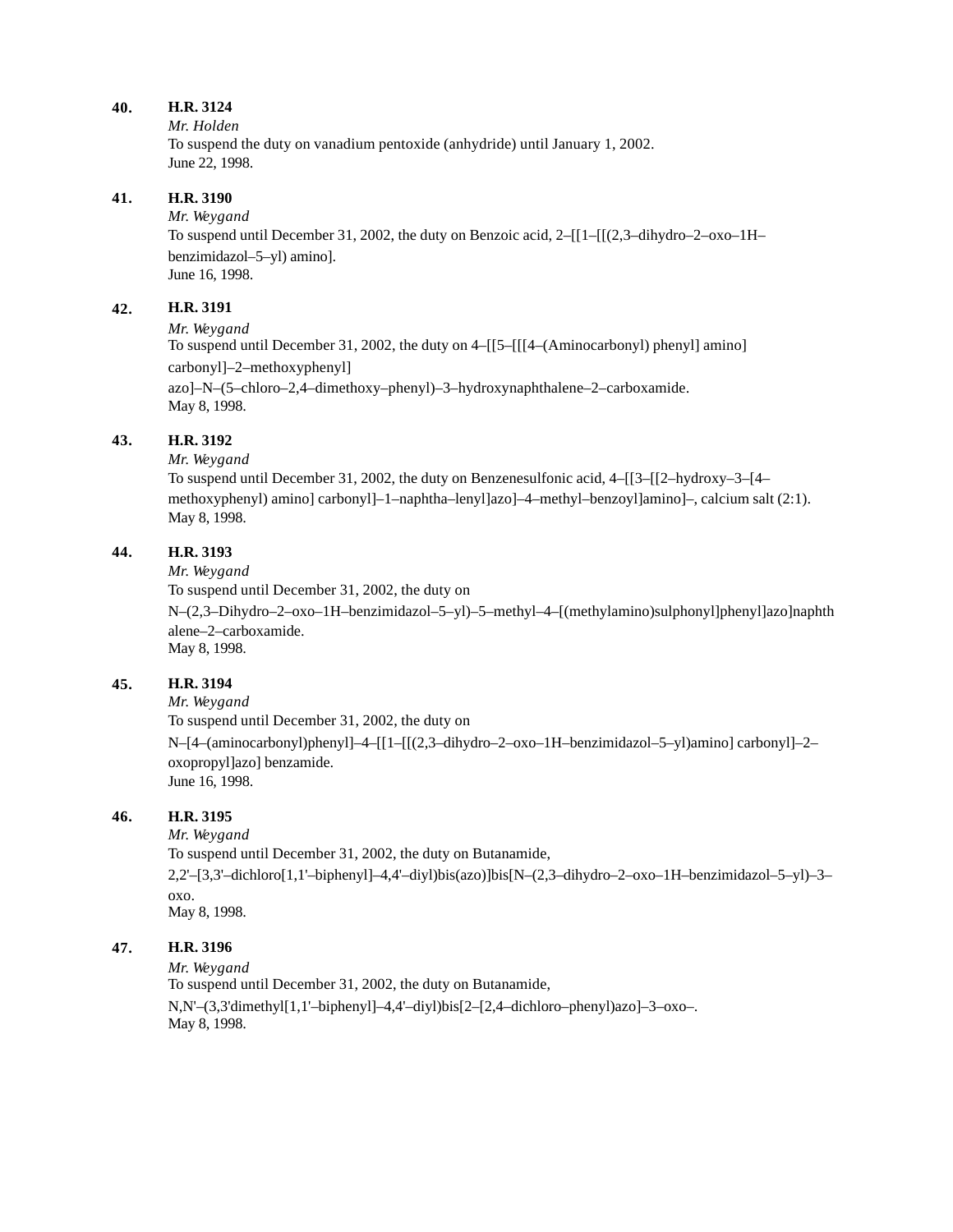*Mr. Weygand*

To suspend until December 31, 2002, the duty on Benzoic acid,

2–[[3–[[(2,3–dihydro–2–oxo–1H–1H–benzimidazol–5–yl)amino]–carbonyl]–2–hydroxy–1–naphthalenyl]azo ]–, butyl ester.

May 8, 1998.

#### **49. H.R. 3198**

#### *Mr. Weygand*

To suspend until December 31, 2002, the duty on Butanamide,

N–(2,3–dihydro–2–oxo–1H–benz–imidazol–5–yl)–3–oxo–2–[[2–(tri–fluoro–methyl)phenyl]azo]–. June 16, 1998.

### **50. H.R. 3199**

*Mr. Weygand*

To suspend until December 31, 2002, the duty on Benzoic acid,

4–[[(2,5–dichlorophenyl)amino]carbonyl]–2–[[2–hydroxy–3–[[(2–methoxyphenyl)amino]carbonyl]–1–napht halenyl]–, methyl ester.

May 11, 1998.

### **51. H.R. 3200**

*Mr. Weygand*

To suspend until December 31, 2002, the duty on 1,4–Benzenedicarboxylicacid, 2–[[1–[[(2,3–di–hydro–2–oxo–1H–benzimidazol–5–yl)amino carbonyl]–2–oxopropyl]azo]–, dimethyl ester. June 16, 1998.

### **52. H.R. 3201**

*Mr. Weygand*

To suspend until December 31, 2002, the duty on Butanamide, 2,2'–[1–2,–ethanediylbis  $(0xy-2,1-phenylene-azo)$ ] bis  $[N-(2,3-dihydro-2-oxo-1H-benzimidazo-5-yl)-3-oxo-$ . May 8, 1998.

#### **53. H.R. 3202**

*Mr. Weygand*

To suspend until December 31, 2002, the duty on Benzenesulfonic acid, 4–chloro–2–[[5–hydroxy– 3–methyl–1–(3–sulfophenyl)–1H–pyrazol–4–yl]azo]–5–methyl–,calcium salt (1:1). May 8, 1998.

#### **54. H.R. 3244**

*Mr. Wise* To suspend temporarily the duty on KN001 (a hydrochloride).

June 16, 1998.

### **55. H.R. 3268**

*Mr. Jenkins* To suspend temporarily the duty on the chemical DEMT. May 28, 1998.

#### **56. H.R. 3289**

*Mr. Inglis* To suspend temporarily the duty on certain weaving machines. June 16, 1998.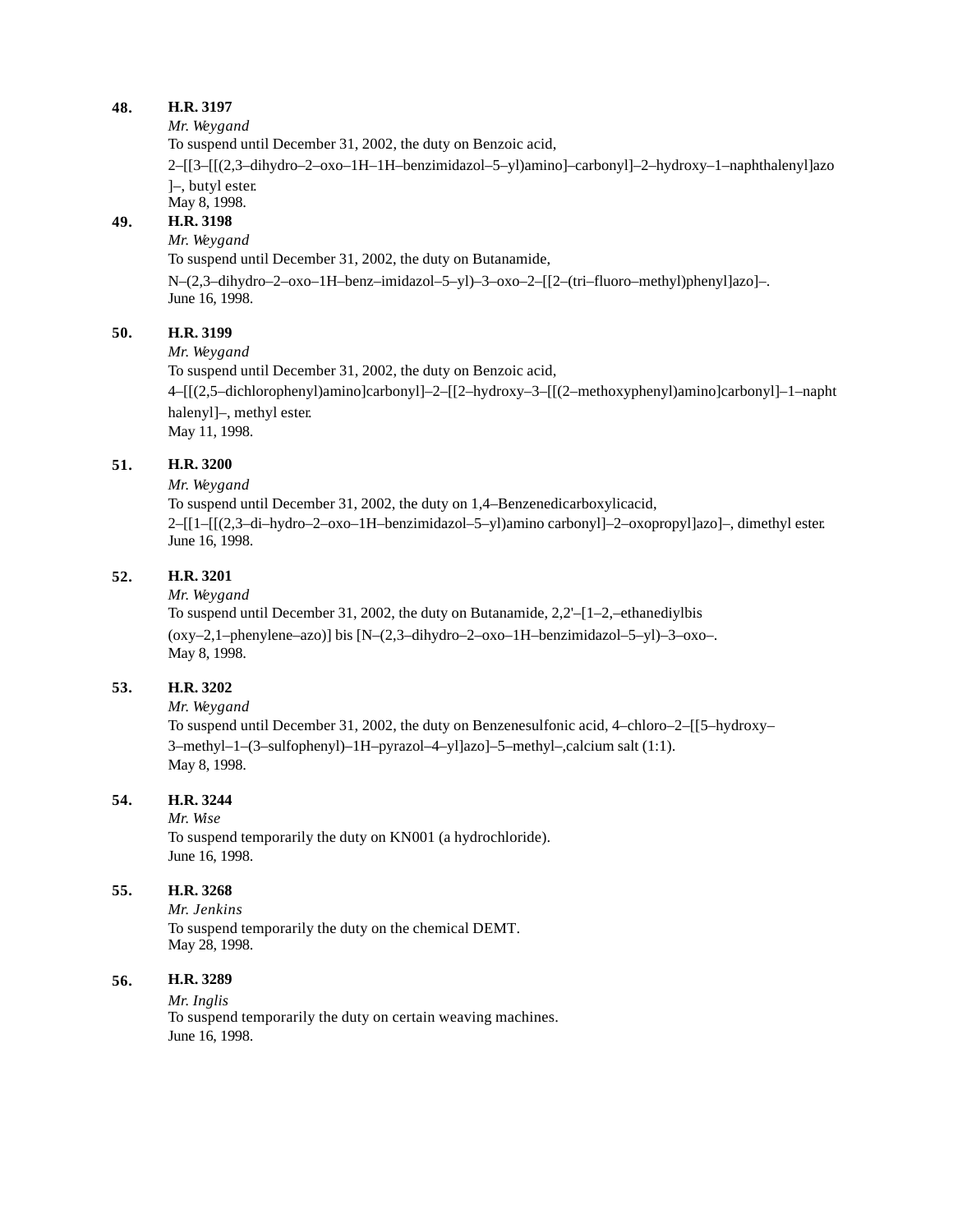*Mr. Matsui* To modify the marking of certain silk products and containers. June 16, 1998.

### **58. H.R. 3316**

*Mr. Wise* To suspend temporarily the duty on IN W4280. June 22, 1998.

#### **59. H.R. 3323**

*Mr. Gutknecht* To amend the Harmonized Tariff Schedule of the United States to provide for duty–free treatment of oxidized polyacrylonitrile fibers. June 16, 1998.

#### **60. H.R. 3324**

*Mrs. Myrick* To suspend from January 1, 1998, until December 31, 2002, the duty on SE2SI Spray Granulated (HOE S 4291). June 5, 1998.

#### **61. H.R. 3325**

*Mr. Neal* To suspend temporarily the duty on a certain chemical. June 5, 1998.

#### **62. H.R. 3326**

*Mr. Neal* To suspend temporarily the duty on 2–Ethylhexanoic acid. June 5, 1998.

# **63. H.R. 3327**

*Mr. Neal*

To suspend temporarily the duty on the chemical Polyvinyl butyral. June 5, 1998.

# **64. H.R. 3328**

*Mr. Neal* To suspend temporarily the duty on a certain anti–HIV and anti–AIDS drug. June 5, 1998.

# **65. H.R. 3343**

*Mr. Talent*

To suspend temporarily the duty on a certain chemical used in the textile industry and in water treatment. June 25, 1998.

### **66. H.R. 3344**

#### *Mr. Talent*

To suspend temporarily the duty on a certain chemical used in the paper industry. June 25, 1998.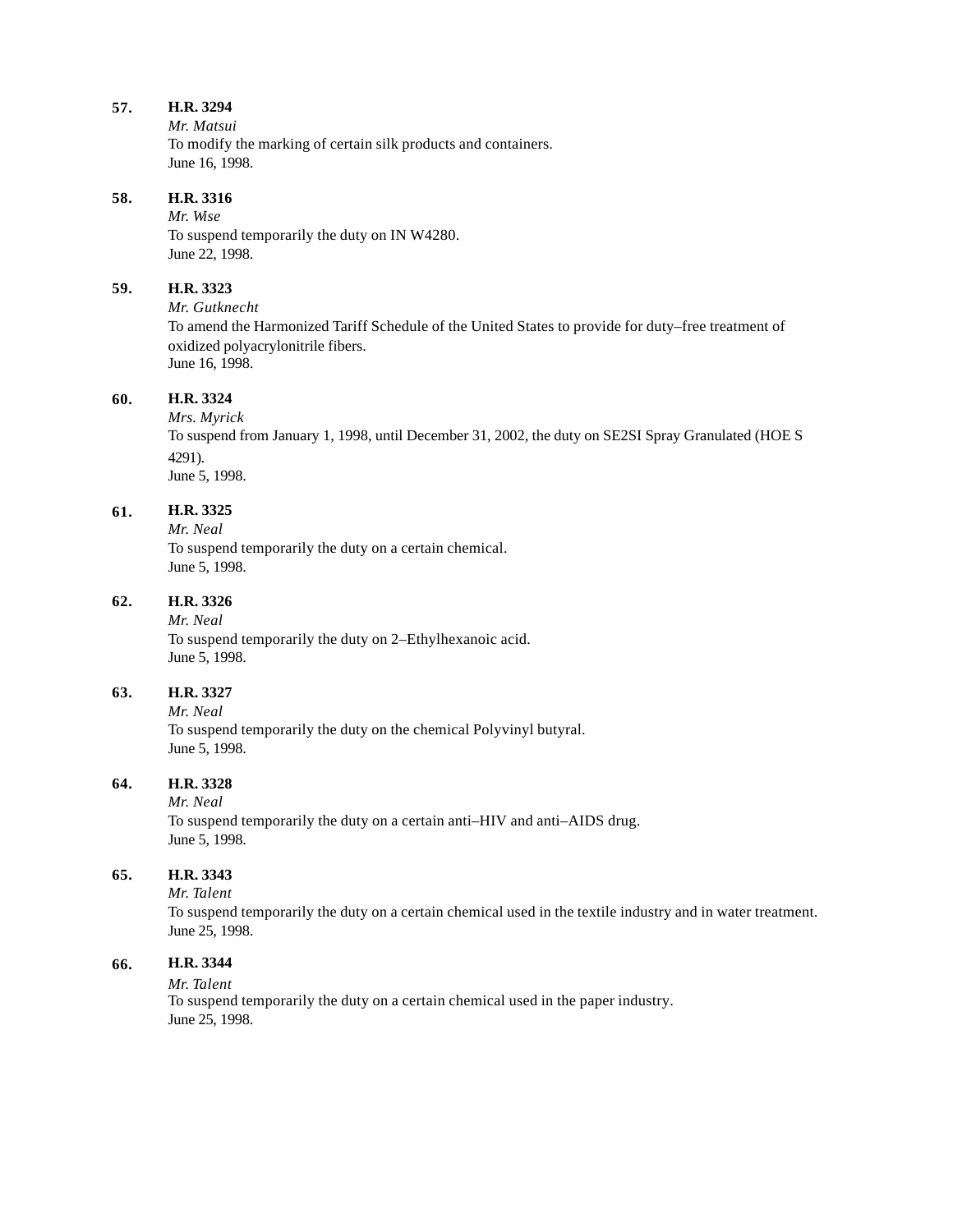#### *Mr. Talent*

To suspend temporarily the duty on a certain chemical used in water treatment. June 25, 1998.

#### **69. H.R. 3346**

*Mr. Talent*

To suspend temporarily the duty on a certain chemical used in water treatment and beauty care products. June 25, 1998.

#### **70. H.R. 3347**

*Mr. Talent*

To suspend temporarily the duty on a certain chemical used in photography products. June 25, 1998.

### **71. H.R. 3348**

#### *Mr. Talent*

To suspend temporarily the duty on a certain chemical used in peroxide stabilizer and compounding. June 25, 1998.

#### **72. H.R. 3349**

*Mr. Talent* To suspend temporarily the duty on a certain chemical used in the textile industry. June 25, 1998.

#### **73. H.R. 3354**

*Mr. Coble*

To suspend temporarily the duty on trifluoromethylaniline. May 22, 1998.

# **74. H.R. 3355**

*Mr. Coble*

To suspend temporarily the duty on 2–chloro–N–[2,6–dinitro–4–(tri–fluoromethyl)phenyl]–N–ethyl–6–fluorobenzenemethanamine. June 22, 1998.

# **75. H.R. 3356**

*Mr. Coble* To suspend temporarily the duty on streptomycin sulfate. May 11, 1998.

### **76. H.R. 3357**

*Mr. Coble* To suspend temporarily the duty on propanoic acid, 2–[4–[(5–chloro–3–fluoro–2–pyridinyl)oxy]–phenoxy]–2–propynyl ester. June 22, 1998.

# **77. H.R. 3358**

*Mr. Coble* To suspend temporarily the duty on 2,4 dichloro 3,5 dinitrobenzotrifluoride. May 22, 1998.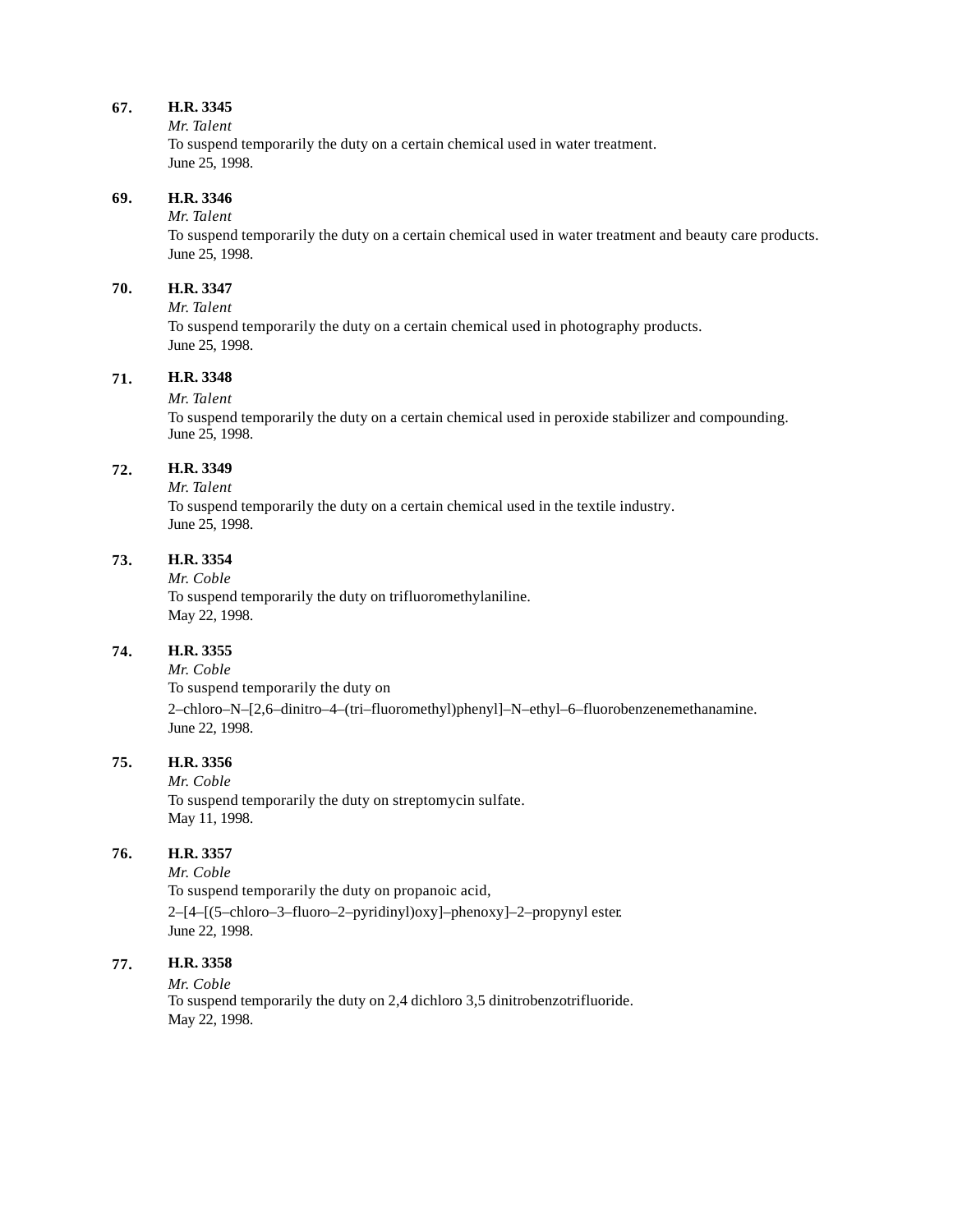#### *Mr. Coble*

To suspend temporarily the duty on acetic acid,[(5–chloro–8–quinolinyl)oxy]–, 1–methyhexyl ester. June 22, 1998.

### **79. H.R. 3360**

# *Mr. Coble*

To suspend temporarily the duty on acetic acid, [[2–chloro–4–fluoro–5–[(tetrahydro–3–oxo–1H, 3H–[1,3,4] thiadiazolo[3,4–a] pyridazin–1–ylidene)amino]phenyl]–thio]–, methyl ester. June 22, 1998.

# **80. H.R. 3361**

*Mr. Coble* To suspend temporarily the duty on ortho nitrophenyl. May 22, 1998.

#### **81. H.R. 3362**

*Mr. Coble* To suspend temporarily the duty on chloroacetone. June 22, 1998.

# **82. H.R. 3363**

*Mr. Coble* To suspend temporarily the duty on calcium oxytetracycline. June 5, 1998.

### **83. H.R. 3364**

*Mr. Coble*

To suspend temporarily the duty on sodium N–methyl–N oleoyl taurate. June 22, 1998.

#### **84. H.R. 3365**

*Mr. Coble* To suspend temporarily the duty on dialkylnaphthalene sulfonic acid sodium salt. June 22, 1998.

# **85. H.R. 3366**

*Mr. Coble*

To suspend temporarily the duty on O–(6–chloro–3–phenyl–4–pyrid–a–zinyl)–S–octyl–carbonothioate. May 22, 1998.

#### **86. H.R. 3367**

*Mr. Coble* To suspend temporarily the duty on 4–cyclopropyl–6–methyl–2–phenylamino–pyrimidine. May 22, 1998.

### **87. H.R. 3368**

*Mr. Coble*

To suspend temporarily the duty on O,O–Dimethyl–S–[5–methoxy–2–oxo–1,3,4–thiadiazol–3(2H)–yl–methyl]–dithiophosphate. May 22, 1998.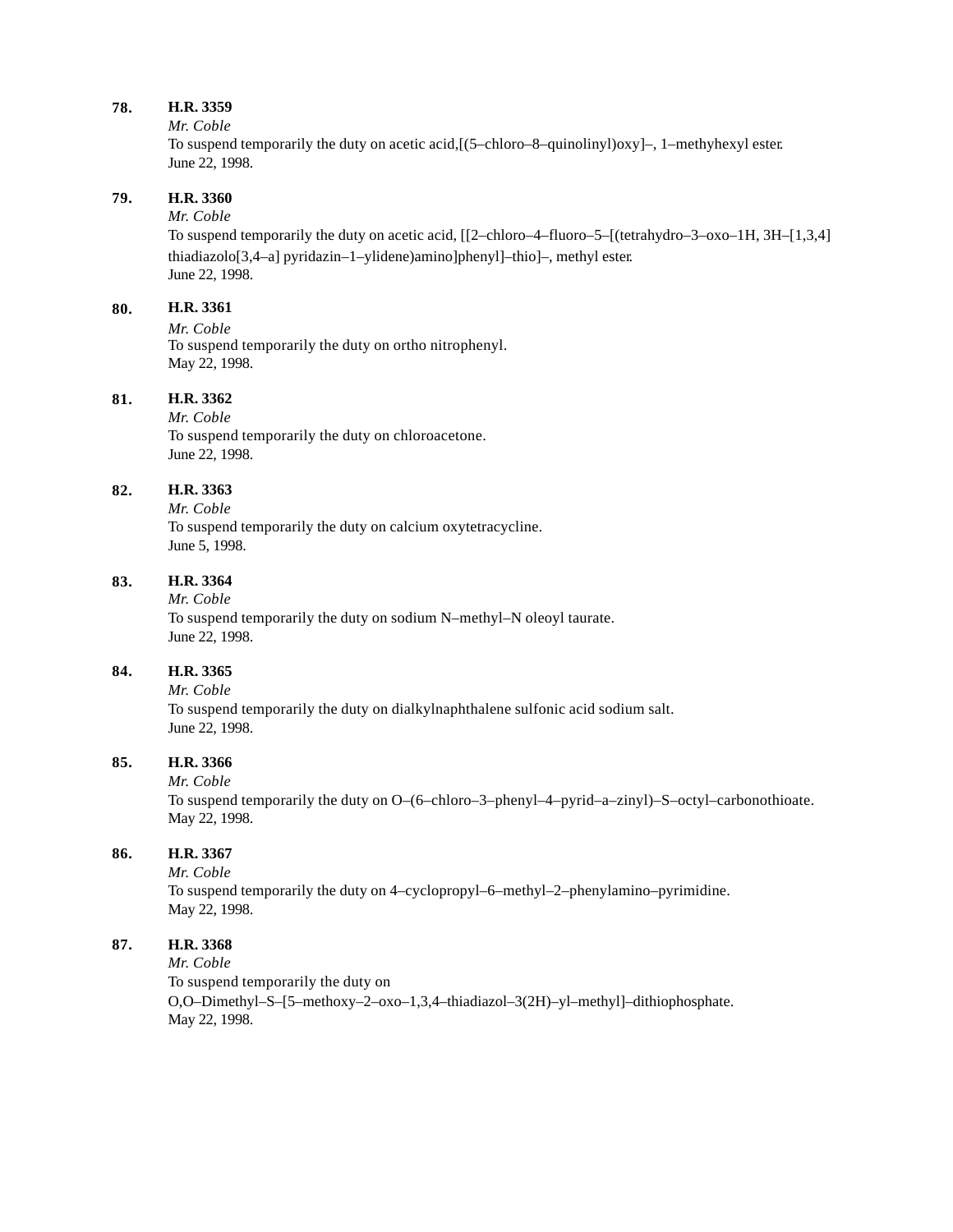*Mr. Coble*

To suspend temporarily the duty on (Ethyl [2–(4–phenoxyphenoxy) ethyl] carbamate. June 22, 1998.

### **89. H.R. 3370**

*Mr. Coble* To suspend temporarily the duty on 1–(4–methoxy–6–methyl–triazin–2–yl)–3–[2–(3,3,3–trifluoropropyl)–phenylsulfonyl]–urea. June 22, 1998.

# **90. H.R. 3371**

*Mr. Coble* To suspend temporarily the duty on 3–[4,6–Bis(difluoromethoxy)–pryimidin–2–yl]–1–(2–methoxy–carbonylphenylsulfonyl) urea. June 22, 1998.

### **91. H.R. 3372**

*Mr. Coble* To suspend temporarily the duty on 3–(6–methoxy–4–methyl–1,3,5–triazin–2–yl)–1–[2–(2–chloro–ethoxy)–phenylsulfonyl]–urea. June 22, 1998.

# **92. H.R. 3373**

*Mr. Coble*

To suspend temporarily the duty on [(2S,4R)/(2R,4S)]/[(2R,4R)/ (2S,4S)–1–{2–[4–(4–chloro–phen–oxy)–2–chlorophenyl]–4–methyl–1,3–dioxolan–2–yl–methyl}–1H– 1,2, 4–triazole. June 22, 1998.

#### **93. H.R. 3374**

#### *Mr. Crapo*

To amend the harmonized Tariff Schedule of the United States to provide for temporary duty–free treatment for semiconductor plating lines. June 22, 1998.

#### **94. H.R. 3375**

*Mr. Doggett* To provide for the temporary reduction of duty on synthetic quartz substrates. May 28, 1998.

#### **95. H.R. 3377**

*Mr. Faleomavaega* To clarify the rules of origin for textile and apparel products from American Samoa. June 16, 1998.

### **96. H.R. 3384**

#### *Mr. Matsui*

To suspend temporarily the duty on certain chemicals used in the formulation of an HIV Antiviral Drug. May 11, 1998.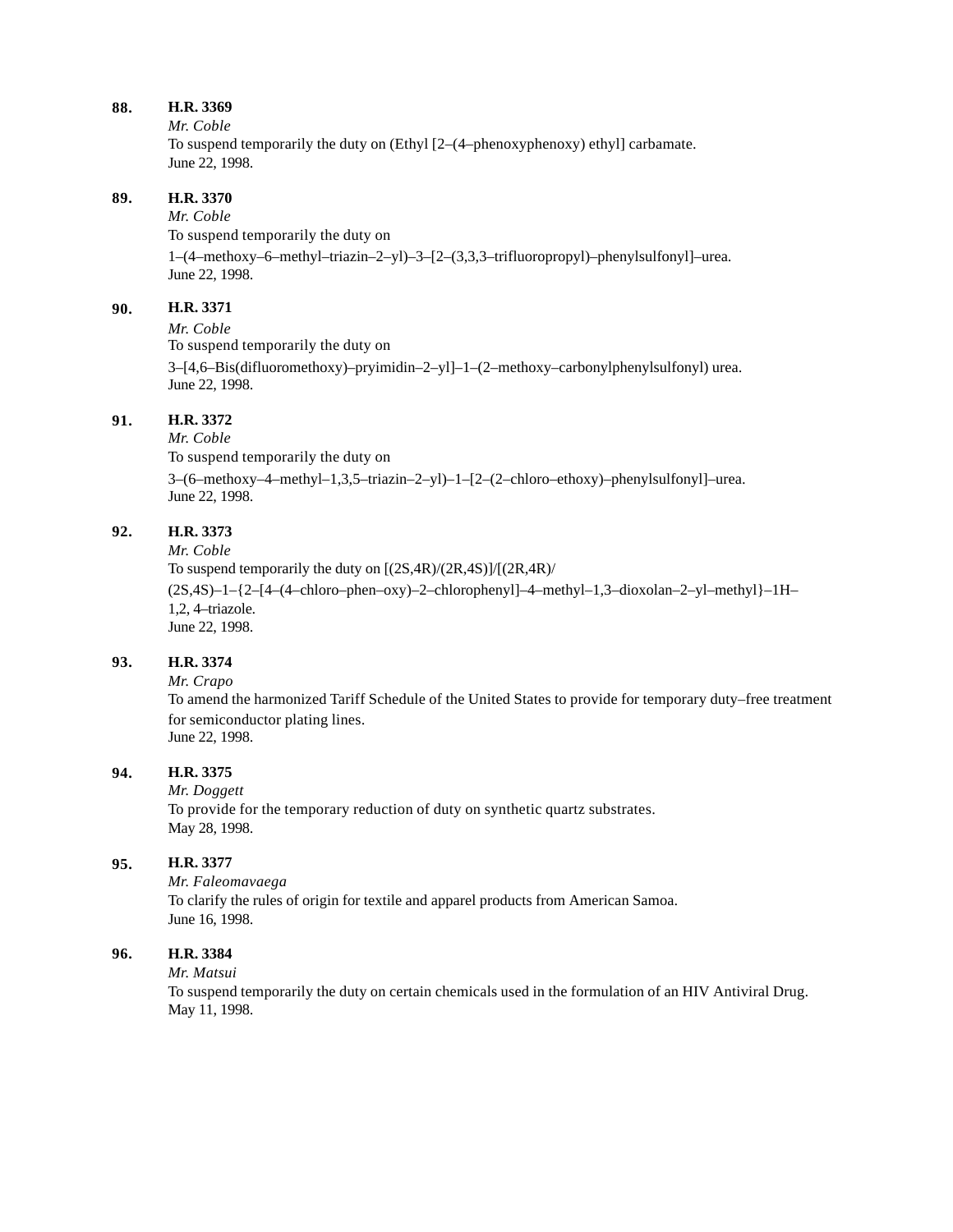*Mr. Matsui*

To suspend temporarily the duty on the production of anti–HIV/anti–AIDS drugs. May 11, 1998.

### **98. H.R. 3386**

*Mr. Matsui*

To suspend temporarily the duty on the production of anti–cancer drugs. June 22, 1998.

#### **99. H.R. 3387**

*Mr. Matsui* To suspend temporarily the duty on the production of anti–cancer drugs. June 25, 1998.

### **100. H.R. 3388**

#### *Mr. Matsui*

To suspend temporarily the duty on a certain drug substance used as an HIV Antiviral Drug. May 11, 1998.

#### **101. H.R. 3389**

*Mr. Matsui*

To suspend temporarily the duty on a certain drug substance used as an HIV Antiviral Drug. May 11, 1998.

### **102. H.R. 3390**

*Mr. Matsui*

To suspend temporarily the duty on certain chemicals used in the formulation of an HIV Antiviral Drug. May 11, 1998.

# **103. H.R. 3391**

*Mr. Matsui*

To suspend temporarily the duty on certain chemicals used in the formulation of an HIV Antiviral Drug. May 11, 1998.

### **104. H.R. 3392**

*Mr. Matsui*

To suspend temporarily the duty on certain chemicals used in the formulation of an HIV Antiviral Drug. May 11, 1998.

# **105. H.R. 3393**

*Mr. Matsui*

To suspend temporarily the duty on certain chemicals used in the formulation of an HIV Antiviral Drug. May 11, 1998.

### **106. H.R. 3394**

*Mr. Matsui*

To suspend temporarily the duty on certain chemicals used in the formulation of an HIV Antiviral Drug. May 11, 1998.

#### **107. H.R. 3395**

*Mr. McCrery* To suspend temporarily the duty on certain printing machinery. June 22, 1998.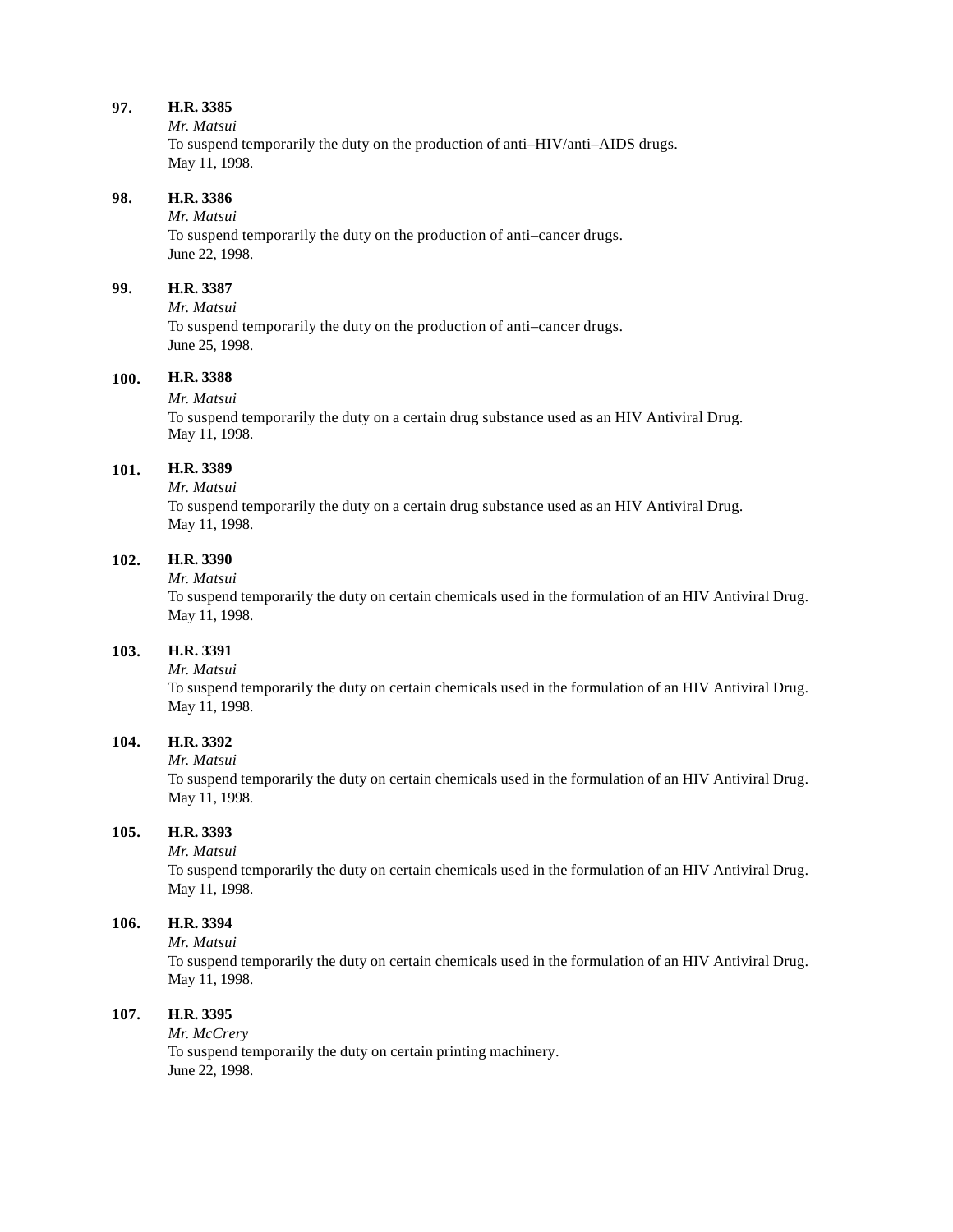*Mr. Spence*

To suspend until December 31, 2002, the duty on parts for use in the manufacture of loudspeakers. June 16, 1998.

# **109. H.R. 3403**

#### *Mr. Spence*

To suspend until December 31, 2002, the duty on loudspeakers not mounted in their enclosures. June 16, 1998.

# **110. H.R. 3409**

#### *Mr. Wicker*

To suspend temporarily the duty on a chemical known as 5–tertiary butyl–isophthalic acid. June 22, 1998.

### **111. H.R. 3414**

*Mr. Callahan* To suspend temporarily the duty on the chemical KL540. May 28, 1998.

### **112. H.R. 3415**

*Mr. Callahan* To suspend temporarily the duty on the chemical methyl thioglycolate. May 28, 1998.

### **113. H.R. 3416**

*Mr. English* To suspend until January 1, 2001, the duty on tebufenozide. June 16, 1998.

### **114. H.R. 3417**

*Mr. Frelinghuysen* To suspend temporarily the duty on organic luminescent pigments, dyes and fibers for security applications, and 4–Hexylresorcinol. May 22, 1998.

#### **115. H.R. 3418**

*Mr. Frelinghuysen*

To suspend temporarily the duty on polymethine sensitizing dyes for photo/imaging applications and certain fluorozirconium compounds. May 22, 1998.

### **116. H.R. 3424**

*Mr. LaHood* To provide for reductions in duty for the chemical Rimsulfuron Technical. June 16, 1998.

### **117. H.R. 3425**

*Mr. LaHood* To provide for reductions in duty for carbamic acid (U–9069). June 22, 1998.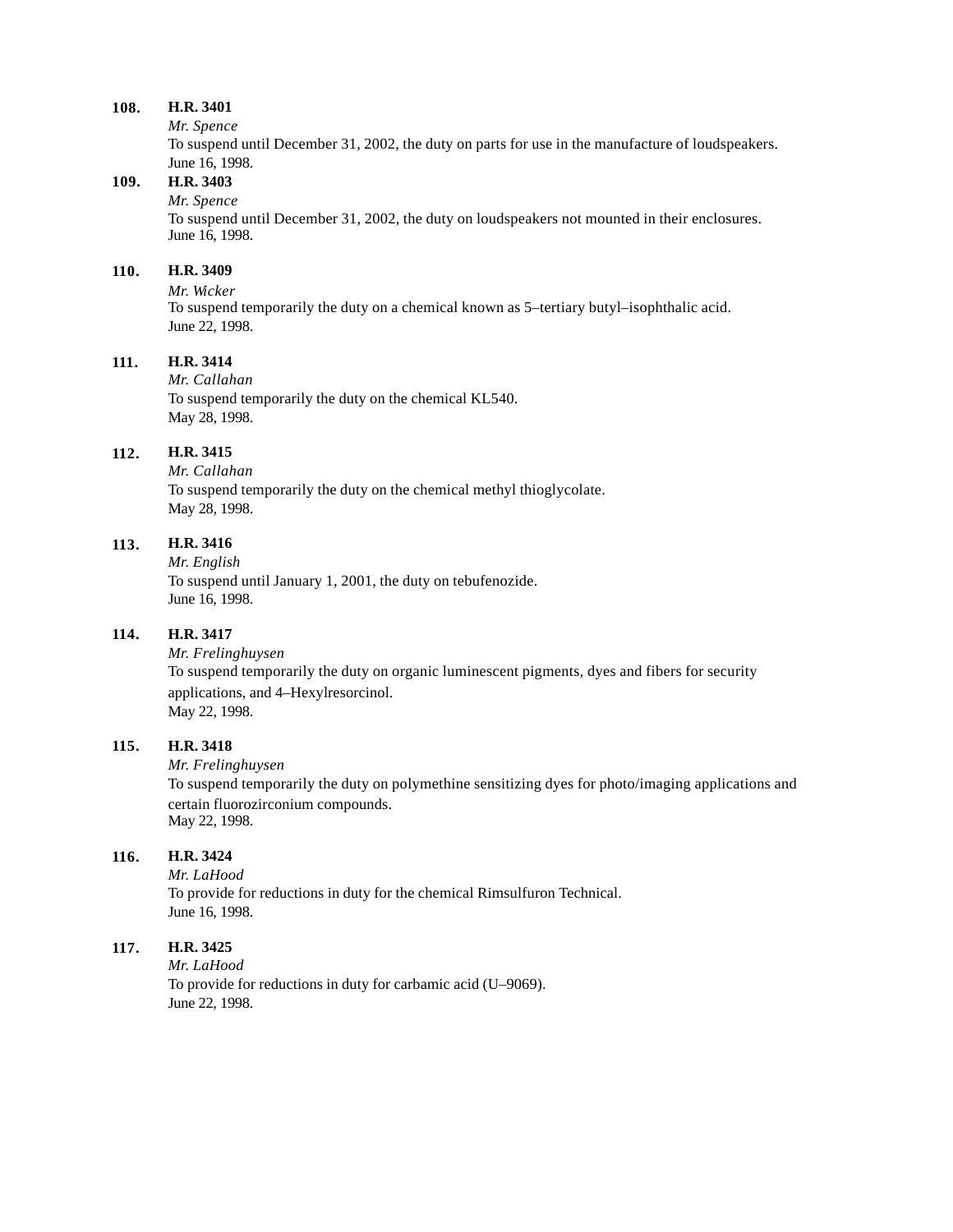*Mr. LaHood* To provide for reductions in duty for the chemical DPX–E9260. May 28, 1998.

### **119. H.R. 3427**

*Mr. LaHood* To suspend temporarily the duty on the chemical DPX–E6758. May 28, 1998.

#### **120. H.R. 3428**

*Mr. Matsui* To suspend temporarily the duty on a certain drug substance used as an HIV Antiviral Drug. May 11, 1998.

### **121. H.R. 3429**

#### *Mr. Matsui*

To suspend temporarily the duty on a certain drug substance used in the formulation of HIV Antiviral Drug. May 11, 1998.

#### **122. H.R. 3430**

*Mr. McDermott* To suspend temporarily the duty on certain polyethylene base materials. June 5, 1998.

### **123. H.R. 3431**

*Mrs. Roukema*

To suspend until December 31, 2000, the duty on Benzenepropanal, 4–(1,1–Dimethylethyl)–Methyl–. June 5, 1998.

# **124. H.R. 3446**

*Mr. Bunning* To provide for the elimination of duty on Ziram. June 22, 1998.

#### **125. H.R. 3477**

*Mr. Matsui*

To suspend temporarily the duty on a certain drug substance used in the formulation of HIV Antiviral Drug. June 5, 1998.

### **126. H.R. 3480**

*Mr. Mollohan* To reduce temporarily the duty on ethylene/tetrafluoroethylene copolymer (ETFE). June 25, 1998.

### **127. H.R. 3486**

*Mr. Talent*

To suspend temporarily the duty on a certain chemical used in the textile industry and in water treatment. June 25, 1998.

#### **128. H.R. 3487**

*Mr. Talent* To suspend temporarily the duty on a certain chemical used in the paper industry. June 25, 1998.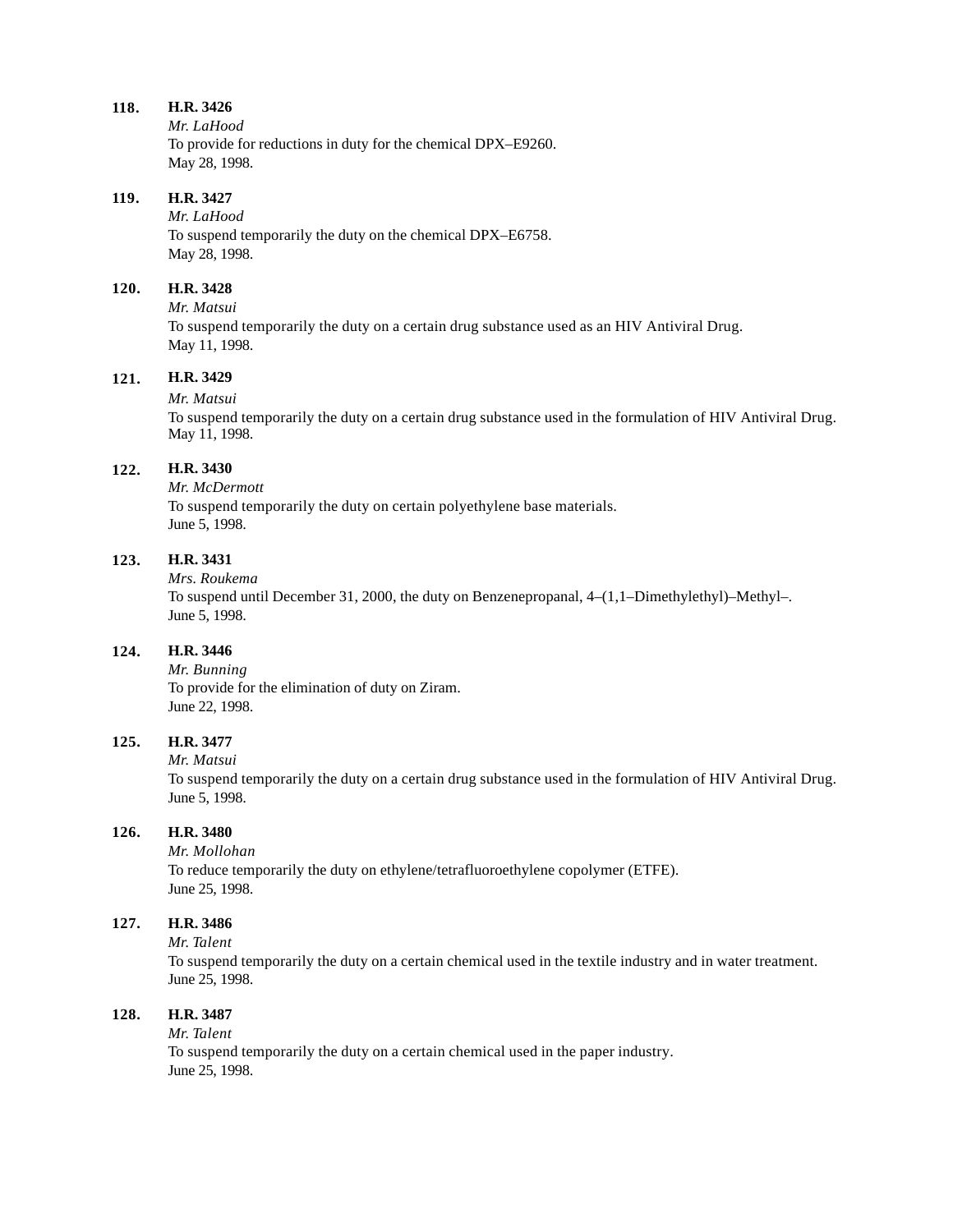#### *Mr. Talent*

To suspend temporarily the duty on a certain chemical used in water treatment. June 25, 1998.

#### **130. H.R. 3489**

#### *Mr. Talent*

To suspend temporarily the duty on a certain chemical used in water treatment and beauty care products. June 25, 1998.

#### **131. H.R. 3490**

### *Mr. Talent*

To suspend temporarily the duty on a certain chemical used in photography products. June 25, 1998.

### **132. H.R. 3491**

#### *Mr. Talent*

To suspend temporarily the duty on a certain chemical used in peroxide stabilizer and compounding. June 25, 1998.

### **133. H.R. 3492**

# *Mr. Talent*

To suspend temporarily the duty on a certain chemical used in the textile industry. June 25, 1998.

### **134. H.R. 3501**

#### *Mr. Talent*

To amend the Harmonized Tariff Schedule of the United States to change the special rate of duty on purified terephthalic acid imported from Mexico. June 16, 1998.

#### **135. H.R. 3507**

#### *Mr. Spence*

To suspend until December 31, 2001, the duty on certain electrical transformers for use in the manufacture of audio systems. June 16, 1998.

### **136. H.R. 3508**

#### *Mr. Spence*

To suspend until December 31, 2001, the duty on loudspeakers not mounted in their enclosures. June 16, 1998.

# **137. H.R. 3509**

#### *Mr. Spence*

To suspend until December 31, 2001, the duty on parts for use in the manufacture of loudspeakers. June 16, 1998.

### **138. H.R. 3657**

#### *Mr. Gutknecht*

To suspend the duty on oxidized polyacrylonitrile fibers until January 1, 2002. June 16, 1998.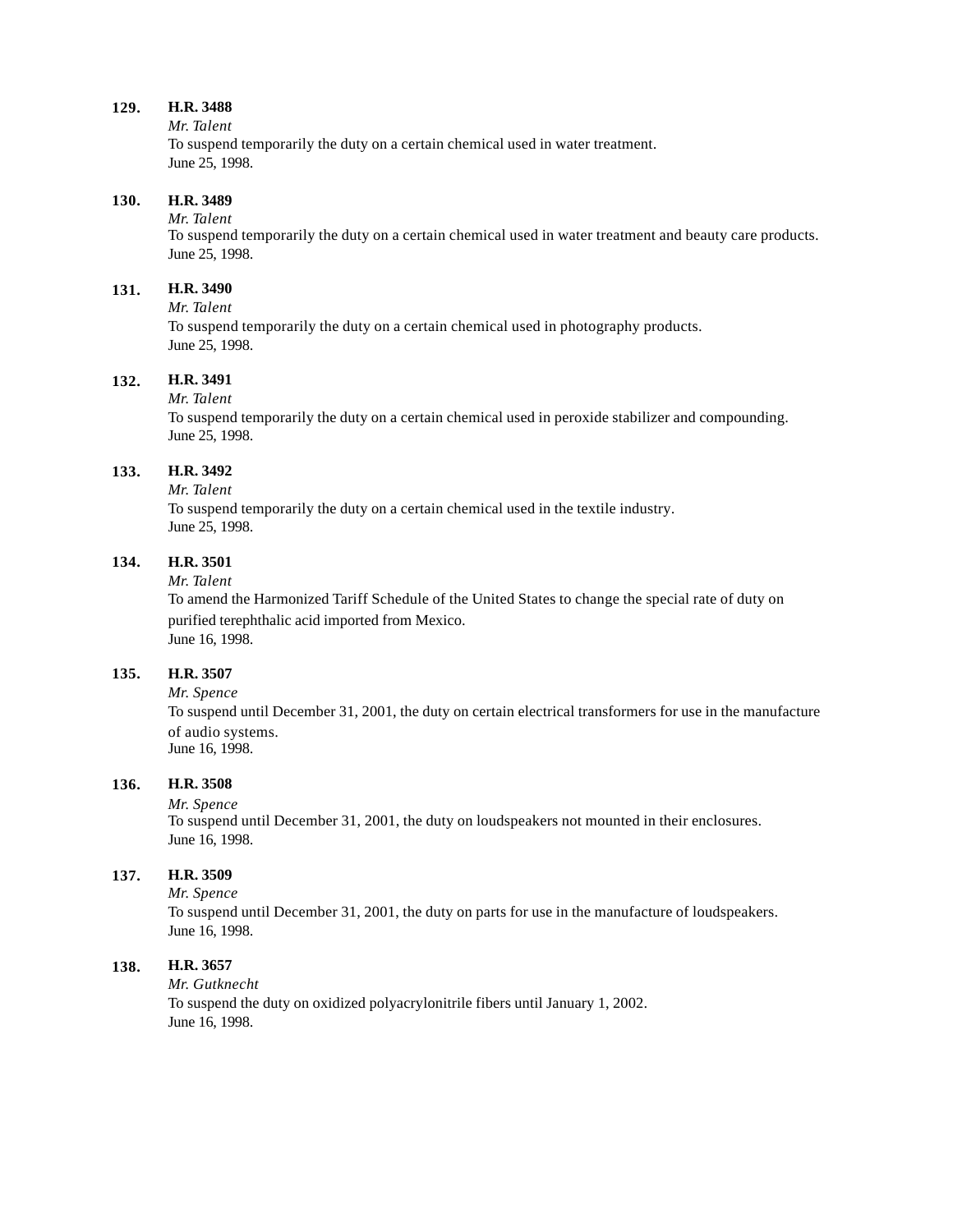# Reports Submitted to the Senate on Proposed Legislation

# **1. S. 699**

### *Mr. Breaux*

To suspend temporarily the duty on Diiodomethyl–p–tolylsulfone. April 16, 1998.

# **2. S. 788**

### *Mrs. Murray*

To suspend temporarily the duty on certain materials used in the manufacture of skis and snowboards. April 20, 1998.

# **3. S. 915**

### *Mr. Thurmond*

To amend the Harmonized Tariff Schedule of the United States to suspend temporarily the duty on certain manufacturing equipment. April 20, 1998.

# **4. S. 1010**

*Mr. Thurmond* To suspend the rate of duty with respect to certain chemicals. April 16, 1998.

# **5. S. 1012**

### *Mr. D'Amato*

To amend the Harmonized Tariff Schedule of the United States to correct the tariff treatment of costumes. April 16, 1998.

# **6. S. 1063**

*Mr. Rockefeller* To suspend temporarily the duty on KN001 (a hydrochloride). April 16, 1998.

# **7. S. 1088**

*Mr. Roth* To suspend temporarily the duty on ACM. March 26, 1998.

# **8. S. 1101**

#### *Mr. Jeffords*

To amend the Harmonized Tariff Schedule of the United States to provide rates of duty for certain ski footwear with textile uppers.

April 28, 1998.

# **9. S. 1127**

*Mr. Kerry*

To apply the rates of duty in effect on January 1, 1995, to certain water resistant wool trousers. April 16, 1998.

# **10. S. 1187**

*Mr. Lautenberg* To suspend temporarily the duty on ferroboron. April 20, 1998.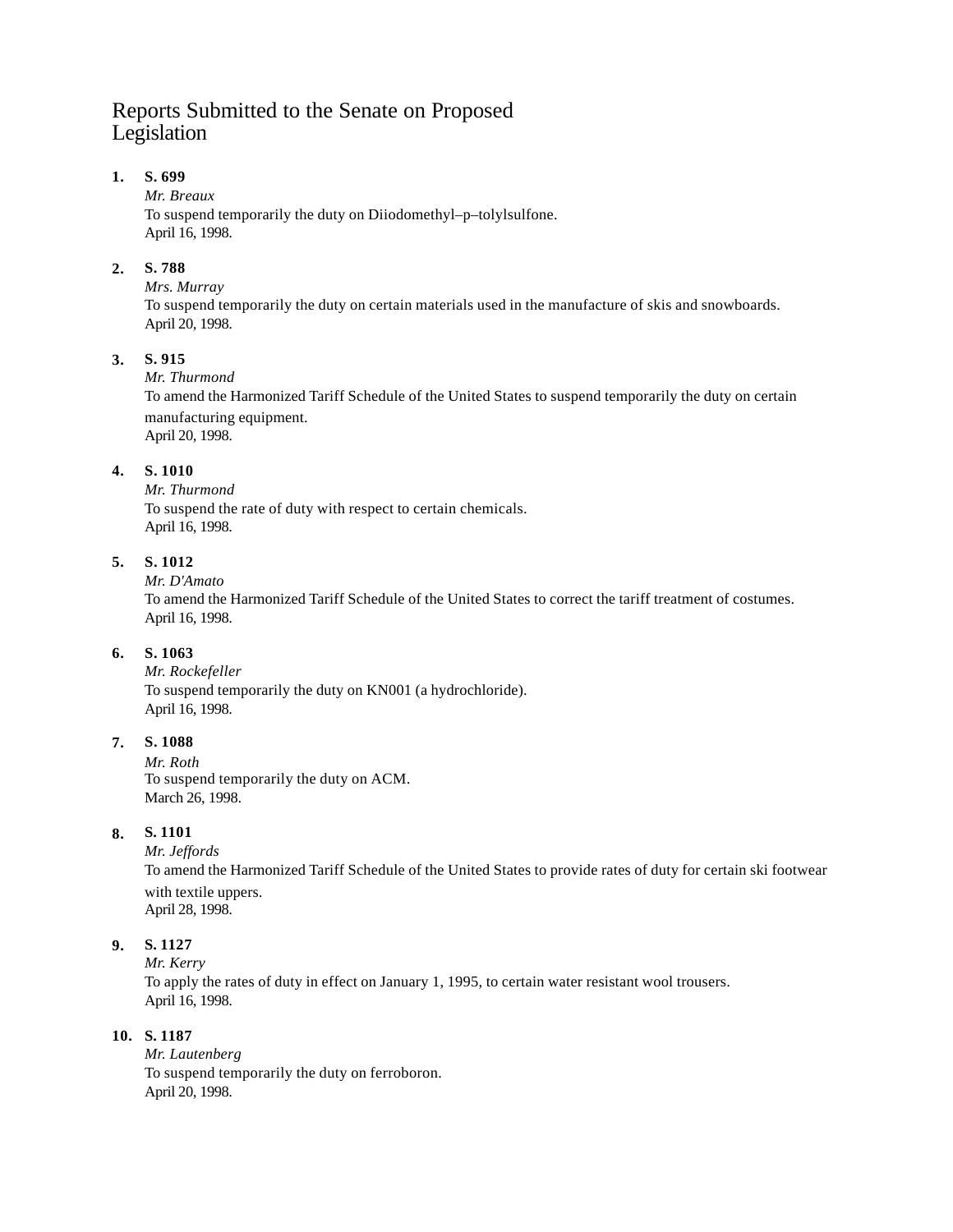*Mr. Abraham* To suspend temporarily the duty on ethofumesate. April 16, 1998.

### **12. S. 1240**

*Mr. Abraham* To suspend temporarily the duty on phenmedipham. April 16, 1998.

### **13. S. 1241**

*Mr. Abraham* To suspend temporarily the duty on desmedipham. April 16, 1998.

# **14. S. 1288**

*Mr. Torricelli* To amend the Harmonized Tariff Schedule of the United States to provide duty–free treatment for certain in–line skates. April 20, 1998.

# **15. S. 1289**

# *Mr. Allard*

To temporarily decrease the duty on certain industrial nylon fabrics. April 16, 1998.

# **16. S. 1430**

### *Mr. Helms*

To suspend from January 1, 1998, until December 31, 2002, the duty on SE2SI Spray Granulated (HOE S 4291). March 26, 1998.

# **17. S. 1431**

*Mr. Helms* To suspend temporarily the duty on a certain chemical. March 13, 1998.

# **18. S. 1432**

*Mr. Helms* To suspend temporarily the duty on a certain chemical. March 13, 1998.

### **19. S. 1433**

*Mr. Helms* To suspend temporarily the duty on a certain chemical. March 13, 1998.

# **20. S. 1434**

*Mr. Helms* To suspend until January 1, 2001, the duty on a certain chemical. March 11, 1998.

# **21. S. 1435**

*Mr. Helms* To suspend temporarily the duty on a certain chemical. March 11, 1998.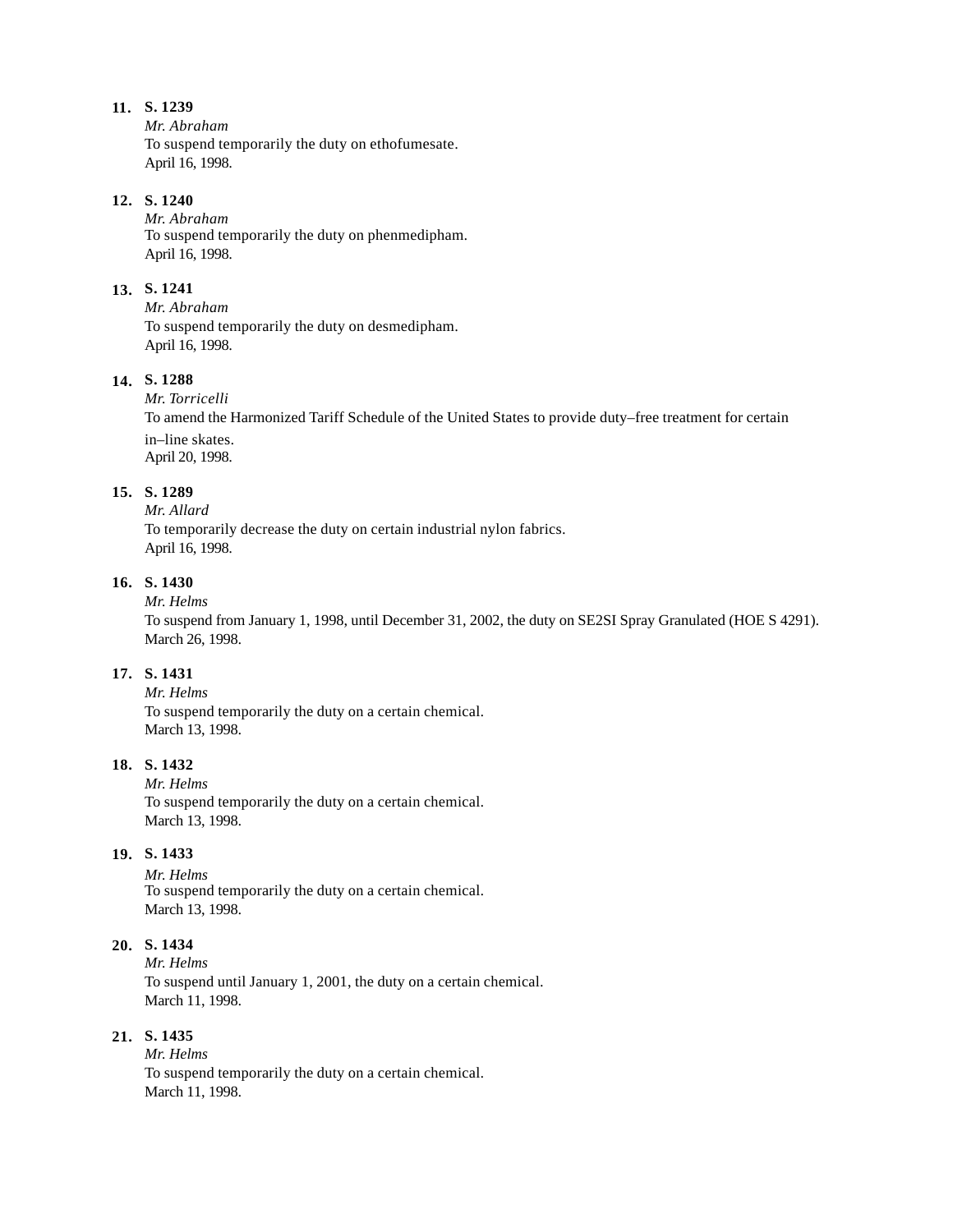*Mr. Helms*

To suspend until January 1, 2001, the duty on a chemical. March 11, 1998.

# **23. S. 1437**

*Mr. Helms* To suspend until January 1, 2001, the duty on a chemical. March 11, 1998.

#### **24. S. 1438**

*Mr. Helms* To suspend until January 1, 2001, the duty on a chemical. March 11, 1998.

# **25. S. 1439**

*Mr. Helms* To suspend until January 1, 2001, the duty on a chemical. March 11, 1998.

### **26. S. 1440**

*Mr. Helms* To suspend until January 1, 2001, the duty on a chemical. March 11, 1998.

### **27. S. 1441**

*Mr. Helms* To suspend until January 1, 2001, the duty on a chemical. March 11, 1998.

# **28. S. 1442**

*Mr. Helms* To suspend until January 1, 2001, the duty on a chemical. March 13, 1998.

#### **29. S. 1443**

*Mr. Helms*

To suspend until January 1, 2001, the duty on a chemical. March 13, 1998.

# **30. S. 1444**

*Mr. Helms* To suspend until January 1, 2001, the duty on a chemical. March 13, 1998.

# **31. S. 1445**

*Mr. Helms*

To suspend until January 1, 2001, the duty on a chemical. March 13, 1998.

# **32. S. 1446**

*Mr. Helms* To suspend until January 1, 2001, the duty on a chemical. March 11, 1998.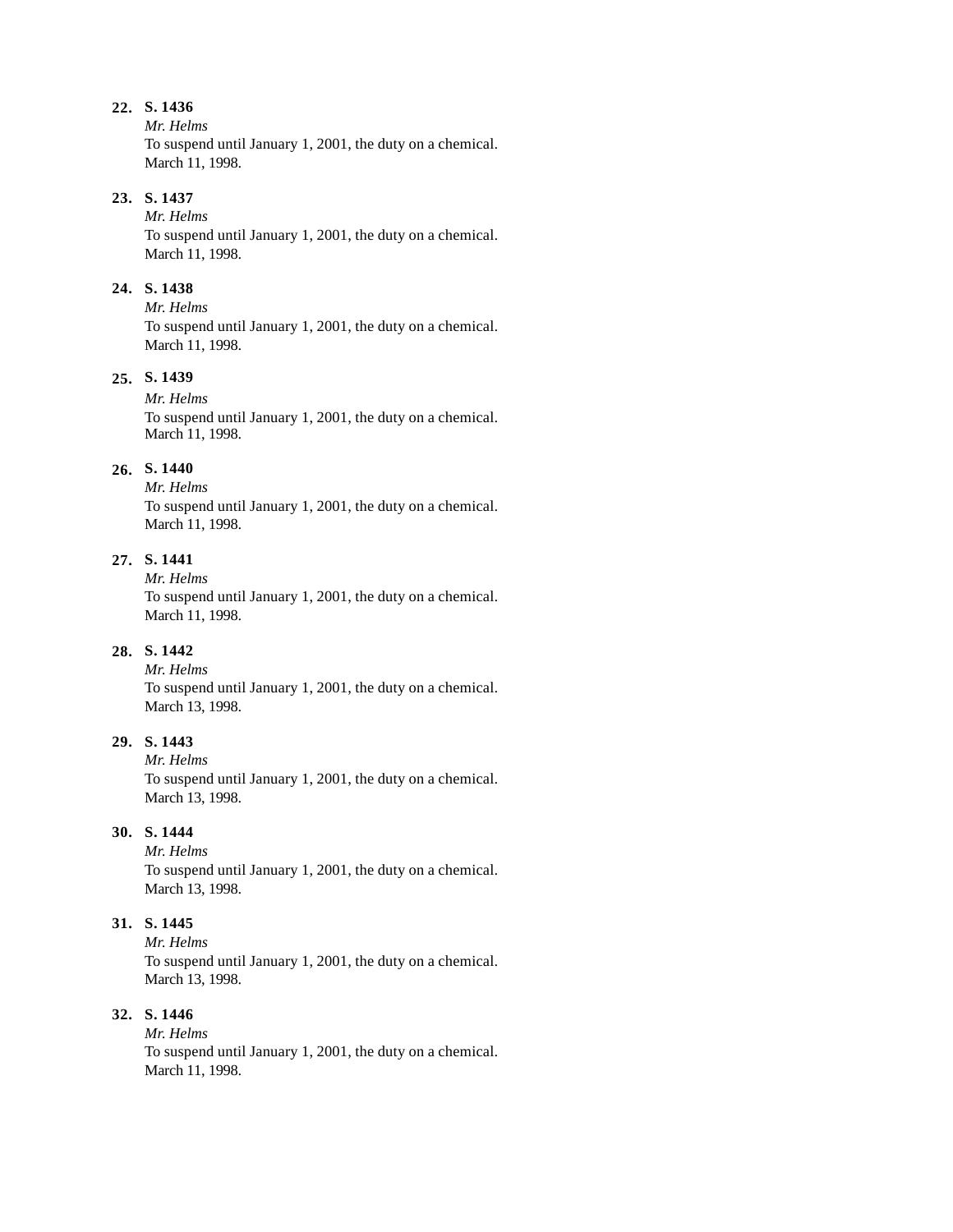*Mr. Helms*

To suspend until January 1, 2001, the duty on a chemical. March 13, 1998.

# **34. S. 1448**

*Mr. Helms* To suspend until January 1, 2001, the duty on a chemical. March 13, 1998.

#### **35. S. 1449**

*Mr. Helms* To suspend until January 1, 2001, the duty on a chemical. March 13, 1998.

# **36. S. 1450**

*Mr. Helms* To suspend until January 1, 2001, the duty on a chemical. March 13, 1998.

# **37. S. 1451**

*Mr. Helms* To suspend until January 1, 2001, the duty on a chemical. March 11, 1998.

### **38. S. 1452**

*Mr. Helms* To suspend until January 1, 2001, the duty on a chemical. March 13, 1998.

# **39. S. 1457**

*Ms. Moseley–Braun*

To amend the Harmonized Tariff Schedule of the United States to extend to certain fine jewelry certain trade benefits of insular possessions of the United States. April 16, 1998.

### **40. S. 1474**

*Mr. D'Amato* To suspend temporarily the duty on certain high tenacity single yarn of viscose rayon. April 28, 1998.

# **41. S. 1475**

*Mr. D'Amato* To suspend temporarily the duty on certain twisted yarn of viscose rayon. April 16, 1998.

#### **42. S. 1477**

*Mr. D'Amato*

To amend the Harmonized Tariff Schedule of the United States to provide that certain goods may be reimported into the United States without additional duty. April 16, 1998.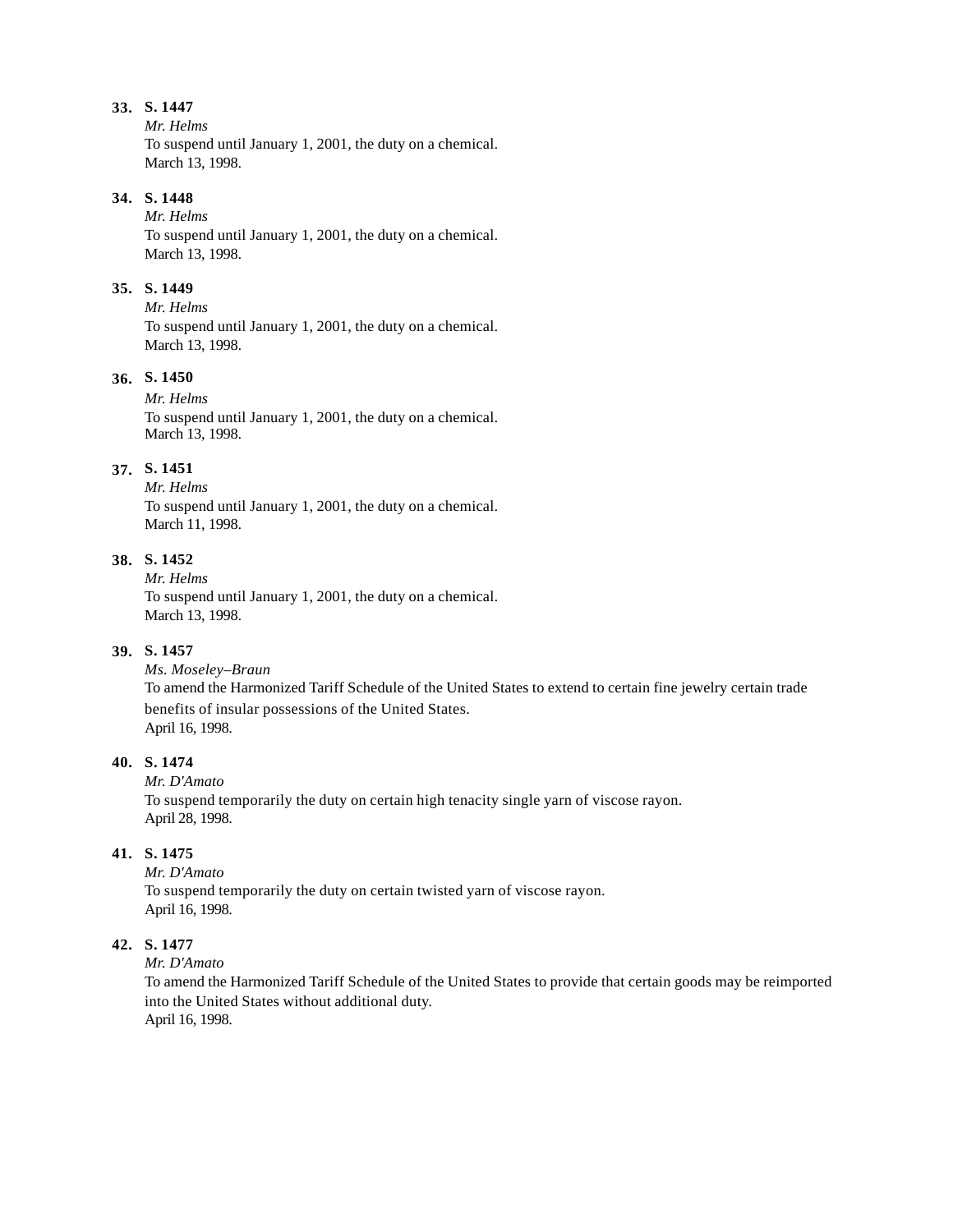*Mr. D'Amato* To suspend temporarily the duty on certain viscose rayon yarn. April 28, 1998.

### **44. S. 1479**

*Mr. D'Amato* To suspend temporarily the duty on other single viscose rayon yarn. April 28, 1998.

### **45. S. 1537**

*Mr. Chafee* To suspend until December 31, 2002, the duty on Benzoic acid,  $2-[1-[[(2,3-dihydro-2-oxo-1H–benzimidazo-5-y])$  amino]. March 13, 1998.

### **46. S. 1539**

*Mr. Chafee* To suspend until December 31, 2002, the duty on N–[4–(aminocarbonyl)phenyl]–4–[[1–[[(2,3–dihydro–2–oxo–1H–benzimidazol–5–yl)amino] carbonyl]–2–oxopropyl]azo]benzamide. March 13, 1998.

# **47. S. 1540**

*Mr. Chafee*

To suspend until December 31, 2002, the duty on Butanamide,

N–(2,3–dihydro–2–oxo–1H–benz–imidazol–5–yl)–3–oxo–2–[[2–(trifluoro–methyl)phenyl]azo]–. March 13, 1998.

# **48. S. 1541**

*Mr. Chafee*

To suspend until December 31, 2002, the duty on  $1,4$ –Ben–zenedicarboxylic acid, 2– $\lceil 1 - \lceil (2, 1) \rceil$ 3–di–hydro–2–oxo–1H–benzimidazol–5–yl)aminocarbonyl]–2–oxopropyl]azo]–,dimethyl ester. March 13, 1998.

# **49. S. 1542**

#### *Mr. Chafee*

To suspend until December 31, 2002, the duty on Butanamide,  $2.2 - [1 - 2]$ , ethanediylbis(oxy-2,1– phenyleneazo)]bis[N–(2,3–dihydro–2–oxo–1H–benzimidazol–5–yl)–3–oxo–. March 13, 1998.

#### **50. S. 1543**

*Mr. Chafee*

To suspend until December 31, 2002, the duty on Benzenesulfonic acid, 4–chloro–2–[[5–hydroxy–3– methyl–1–(3–sulfophenyl)–1H–pyrazol–4–yl]azo]–5–methyl–, calciumsalt (1:1). March 13, 1998.

# **51. S. 1544**

*Mr. Chafee*

To suspend until December 31, 2002, the duty on 4–[[5–[[[4–(Amino–carbonyl)phenyl] amino]bonyl]–2–methoxyphenyl]–azo]–N–(5–chloro–2,4–dimeth–oxy–phenyl)–3–hydroxynaphthalene–2–carb oxamide.March 13, 1998.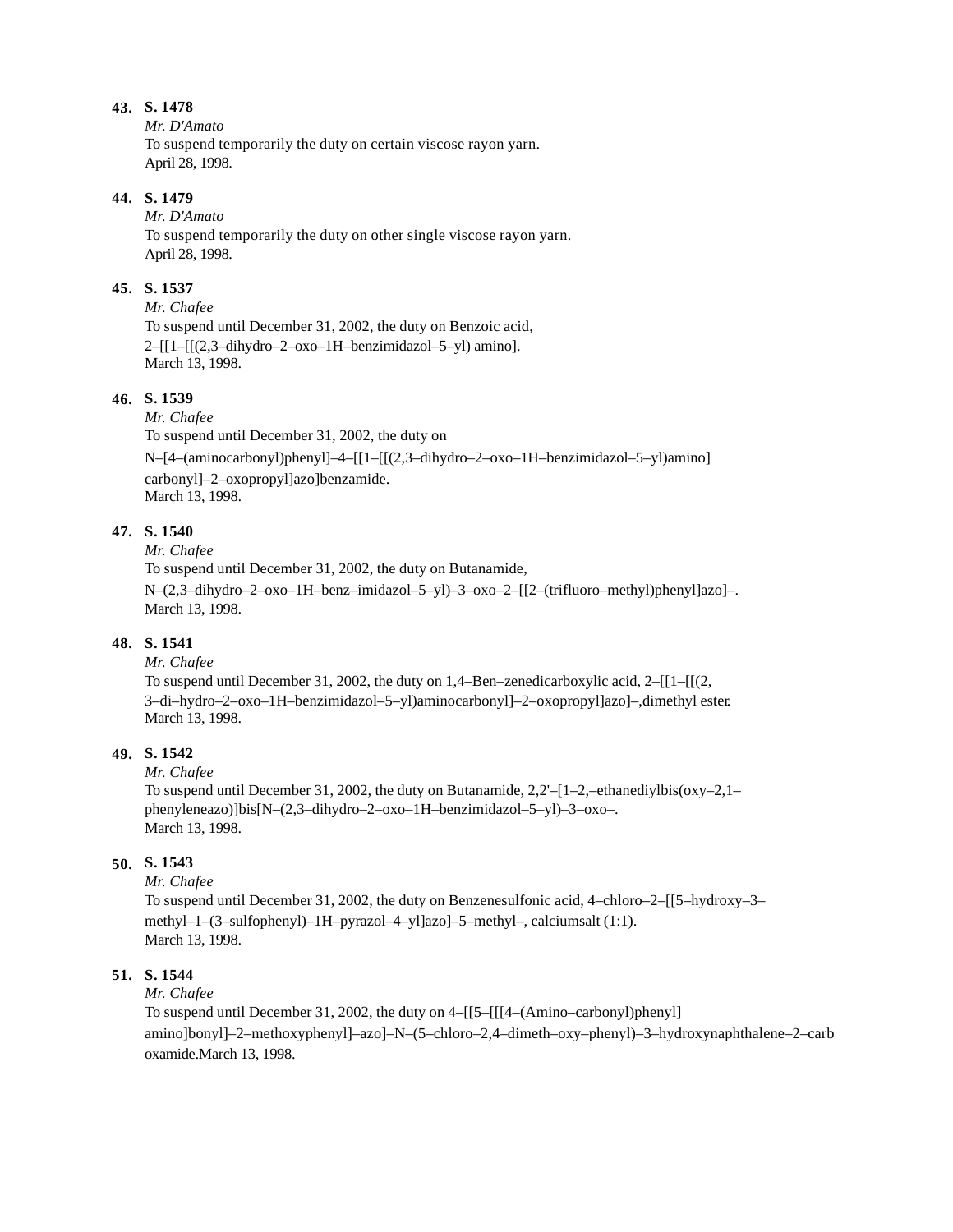#### *Mr. Chafee*

To suspend until December 31, 2002, the duty on Benzenesulfonic acid,

4–[[3–[[2–hydroxy–3–[[4–methoxyphenyl)amino]carbonyl]–1–naphtha–lenyl]azo]–4–methylbenzoyl]amino]–, calcium salt (2:1).

April 30, 1998.

### **53. S. 1546**

### *Mr. Chafee*

To suspend until December 31, 2002, the duty on Butanamide,

2,2'–[3,3'–dichloro[1,1'–biphenyl]–4,4'–diyl)bis(azo)]bis[N–(2,3–di–hydro–2–oxo–1H–benzimidazol–5–yl)–3–ox o.

April 30, 1998.

# **54. S. 1547**

*Mr. Chafee*

To suspend until December 31, 2002, the duty on Butanamide, N,N'–(3,3'dimethyl[1,1'–biphenyl]–4,4'–diyl)bis[2–[2,4–dichlorophenyl)azo]–3–oxo–. April 30, 1998.

### **55. S. 1548**

*Mr. Chafee*

To suspend until December 31, 2002, the duty on N–(2,3–Dihydro–2–oxo–1H–benzimidazol–5–yl)–5–methyl–4–[(methylamino)sulphon–yl]phenyl]azo]naphthal ene–2–carboxamide. April 30, 1998.

# **56. S. 1549**

*Mr. Chafee*

To suspend until December 31, 2002, the duty on Benzoic acid, 2–[[3–[[(2,3–dihydro–2–oxo–1H–1H–benzimidazol–5–yl)amino]carbonyl]–2–hydroxy–1–naphthalenyl]azo]–,b utyl ester. April 30, 1998.

# **57. S. 1550**

*Mr. Chafee*

To suspend until December 31, 2002, the duty on Benzoic acid, 4–[[(2,5–dichlorophenyl)amino] carbonyl]–2–[[2–hydroxy–3–[[(2–methoxyphenyl)amino]carbonyl]–1–naphthalenyl]–, methyl ester. April 20, 1998.

### **58. S. 1558**

*Mr. D'Amato*

To amend the Harmonized Tariff Schedule of the United States with respect to shadow mask steel. April 20, 1998.

### **59. S. 1567**

*Mr. Breaux*

To suspend until January 1, 2001, the duty on 2,6–Dimethyl–m–Dioxan–4–ol Acetate. March 13, 1998.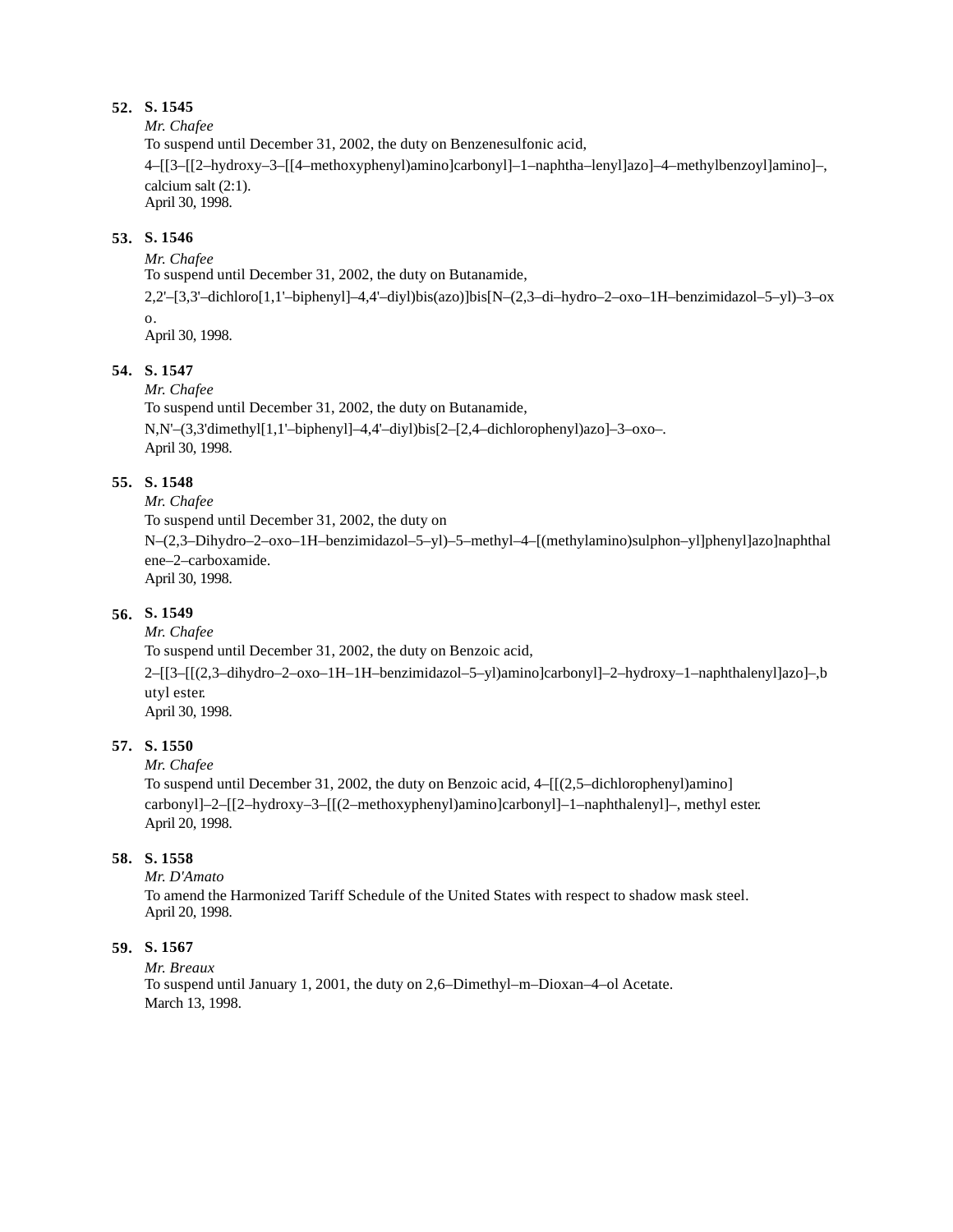#### *Mr. Breaux*

To suspend temporarily the duty on B–Bromo–B–nitrostyrene. April 30, 1998.

# **61. S. 1620**

*Mr. Breaux* To suspend temporarily the duty on certain textile machinery. June 16, 1998.

### **62. S. 1622**

*Mr. Roth* To suspend temporarily the duty on deltamethrin. April 30, 1998.

# **63. S. 1623**

*Mr. Roth* To suspend temporarily the duty on diclofop–methyl. April 30, 1998.

### **64. S. 1624**

*Mr. Roth* To suspend temporarily the duty on piperonyl butoxide. April 30, 1998.

#### **65. S. 1625**

*Mr. Roth* To suspend temporarily the duty on resmethrin. April 30, 1998.

# **66. S. 1626**

*Mr. Roth* To suspend temporarily the duty on thidiazuron. April 30, 1998.

#### **67. S. 1627**

*Mr. Roth* To suspend temporarily the duty on tralomethrin. April 30, 1998.

### **68. S. 1628**

*Mr. Roth*

To suspend temporarily the duty on the synthetic organic coloring matter c.i. pigment yellow 109. May 8, 1998.

# **69. S. 1629**

*Mr. Roth*

To suspend temporarily the duty on the synthetic organic coloring matter c.i. pigment yellow 110. May 8, 1998.

#### **70. S. 1630**

*Mr. Roth* To suspend temporarily the duty on pigment red 177. May 8, 1998.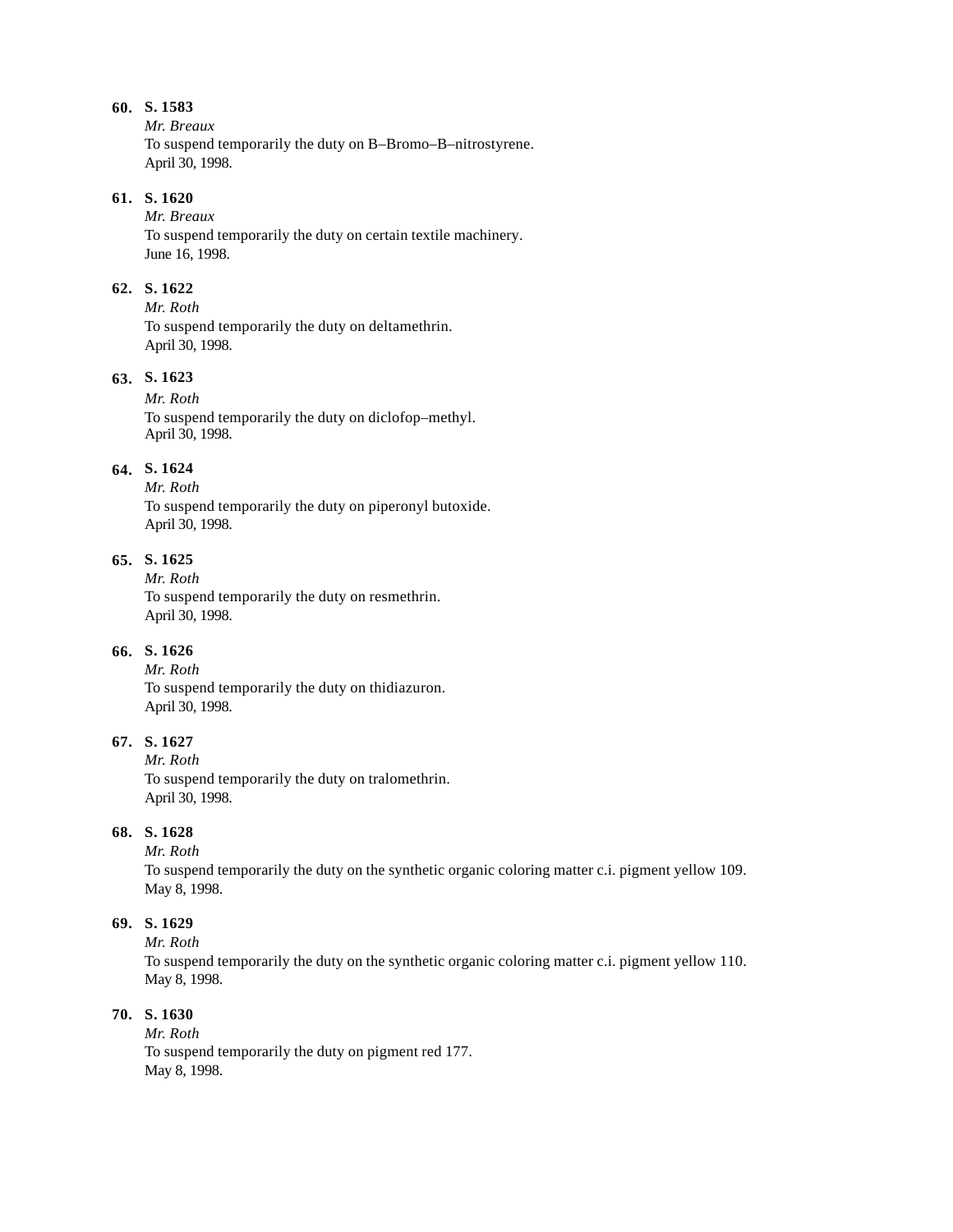*Mr. Thurmond* To reduce temporarily the duty on certain weaving machines. June 25, 1998.

# **72. S. 1633**

*Mr. Chafee* To suspend through December 31, 1999, the duty on certain textile machinery. June 16, 1998.

#### **73. S. 1650**

*Mr. Moynihan* To suspend temporarily the duty on synthetic quartz substrates. May 11, 1998.

# **74. S. 1651**

*Mr. Moynihan*

To suspend temporarily the duty on 2,4–bis[(octylthio)methyl]–o–cresol. May 11, 1998.

# **75. S. 1652**

*Mr. Moynihan* To suspend temporarily the duty on 2,4–bis[(octylthio)methyl]–o–cresol; epoxidized triglyceride. May 11, 1998.

### **76. S. 1653**

*Mr. Moynihan* To suspend temporarily the duty on 4–[[4,6–bis(octylthio)–1,3, 5–triazine–2–yl]amino]–2,6–bis(1,1–dimethylethyl)phenol. May 11, 1998.

# **77. S. 1654**

*Mr. Moynihan* To suspend temporarily the duty on 1–Hydroxy cyclohexyl phenyl ketone. May 8, 1998.

### **78. S. 1655**

*Mr. Moynihan* To suspend temporarily the duty on 2–hydroxy–2–methyl–1–phenyl–1–propanone. May 8, 1998.

### **79. S. 1656**

*Mr. Moynihan* To suspend temporarily the duty on bis(2,4,6–trimethyl benzoyl) phenylphosphine oxide. April 20, 1998.

### **80. S. 1657**

*Mr. Moynihan*

To suspend temporarily the duty on bis(2,6–dimethoxy–benzoyl)– 2, 4,4–trimethyl pentyl phosphinenoxide and 2–hydroxy–2–methyl–1–phenyl–1–propanone. April 20, 1998.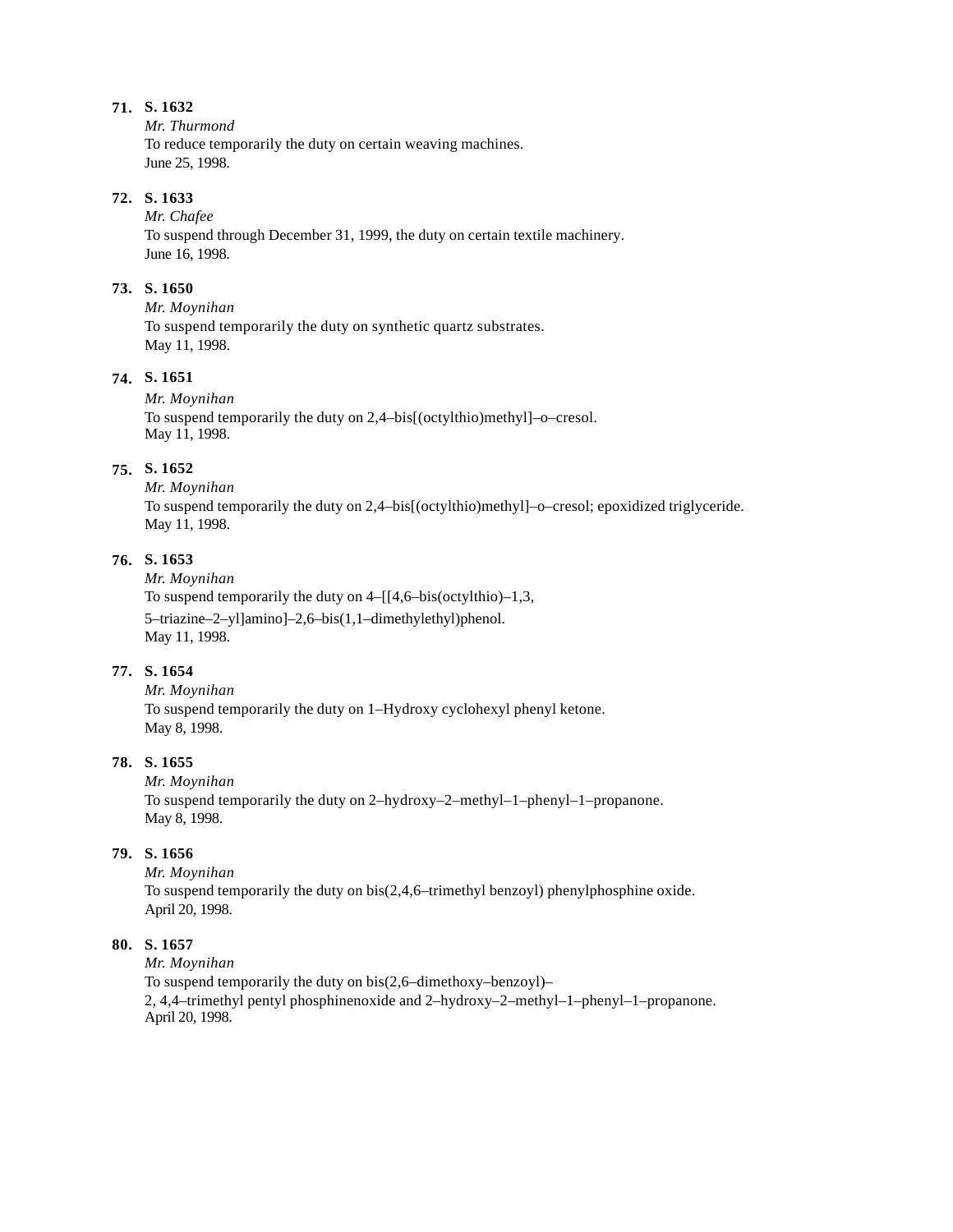*Mr. Moynihan* To suspend temporarily the duty on (2–Benzothiazolylthio)–butane–dioic acid. April 20, 1998.

#### **82. S. 1659**

*Mr. Moynihan* To suspend temporarily the duty on calcium bis[monoethyl(3,5–di–tert–butyl–4–hydroxybenzyl) phosphonate]. May 8, 1998.

### **83. S. 1660**

*Mr. Moynihan* To suspend temporarily the duty on 2–(dimethylamino)–1–[4–(4–morpholinyl)]–2–(phenyl–methyl)–1–butanone. April 20, 1998.

### **84. S. 1661**

*Mr. Moynihan* To suspend temporarily the duty on N–Ethylmorpholine, cmpd. with 3–(4–methylbenzoyl) propanoic acid (1:2). April 20, 1998.

### **85. S. 1694**

*Mr. Coverdell* To suspend temporarily the duty on certain textile machines. June 22, 1998.

# **86. S. 1702**

#### *Mr. Rockefeller*

To amend the Harmonized Tariff Schedule of the United States to change the special rate of duty on purified terephthalic acid imported from Mexico. June 25, 1998.

### **87. S. 1714**

*Mr. Hollings* To suspend through December 31, 1999, the duty on certain textile machinery. June 16, 1998.

# **88. S. 1765**

*Mr. Thompson* To suspend temporarily the duty on the chemical DEMT. June 22, 1998.

#### **89. S. 1772**

*Mr. Jeffords* To suspend temporarily the duty on certain pile fabrics of man–made fibers. June 15, 1998.

# **90. S. 1775**

*Mr. Bond* To suspend temporarily the duty on phosphonic acid, [nitrilotris(methylene)] tris. June 22, 1998.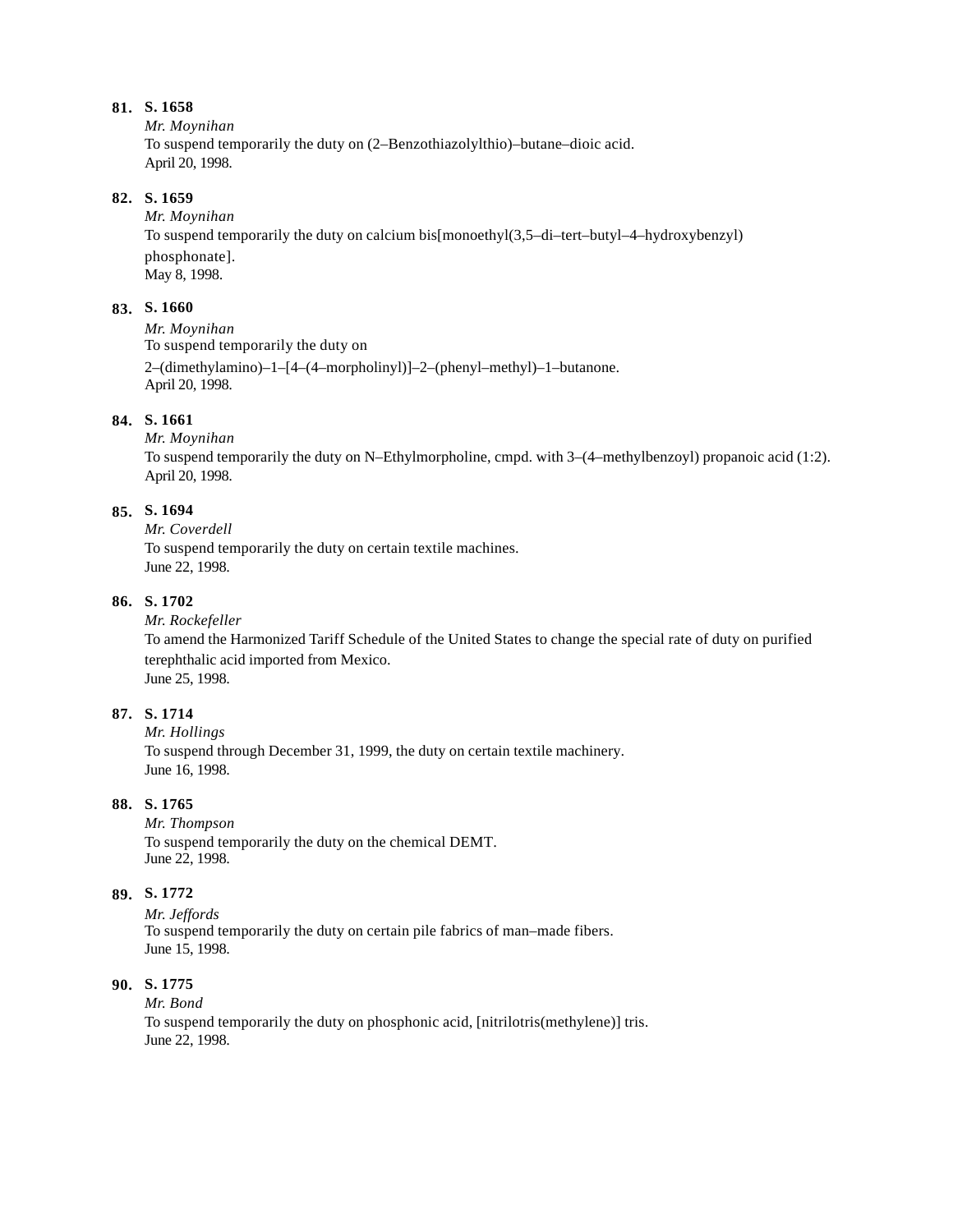*Mr. Bond*

To suspend temporarily the duty on phosphonic acid, [nitrilis(methylene)] tris–, pentasodium salt. June 22, 1998.

# **92. S. 1777**

*Mr. Bond*

To suspend temporarily the duty on phosphonic acid, (1–hydroxyethylidene)bis. June 22, 1998.

### **93. S. 1778**

*Mr. Bond*

To suspend temporarily the duty on phosphonic acid, (1–hydroxyethylidene)bis–, tetrasodium salt. June 22, 1998.

# **94. S. 1779**

#### *Mr. Bond*

To suspend temporarily the duty on phosphonic acid, [1,6–hexanediylbis[nitrilobis(methylene) tetrakis–potassium salt. June 22, 1998.

### **95. S. 1780**

### *Mr. Bond*

To suspend temporarily the duty on phosphonic acid, [[(phosphonomethyl)imino]bis[2,1–ethanediylnitrilobis(methylene)]–tetrakis. June 22, 1998.

# **96. S. 1781**

#### *Mr. Bond*

To suspend temporarily the duty on phosphonic acid, [[(phosphonomethyl)imino]bis[2,1–ethanediylnitrilobis–(methylene)]tetrakis, sodium salt. June 22, 1998.

# **97. S. 1782**

*Mr. Bond* To suspend temporarily the duty on Polyvinyl Butyral. June 25, 1998.

# **98. S. 1783**

*Mr. Bond* To suspend temporarily the duty on triethyleneglycol bis(2–ethylhexanoate). June 25, 1998.

#### **99. S. 1784**

*Mr. Bond* To suspend temporarily the duty on Biphenyl flake. June 24, 1998.

# **100. S. 1785**

*Mr. Bond* To suspend temporarily the duty on 2–Ethylhexanoic acid. June 22, 1998.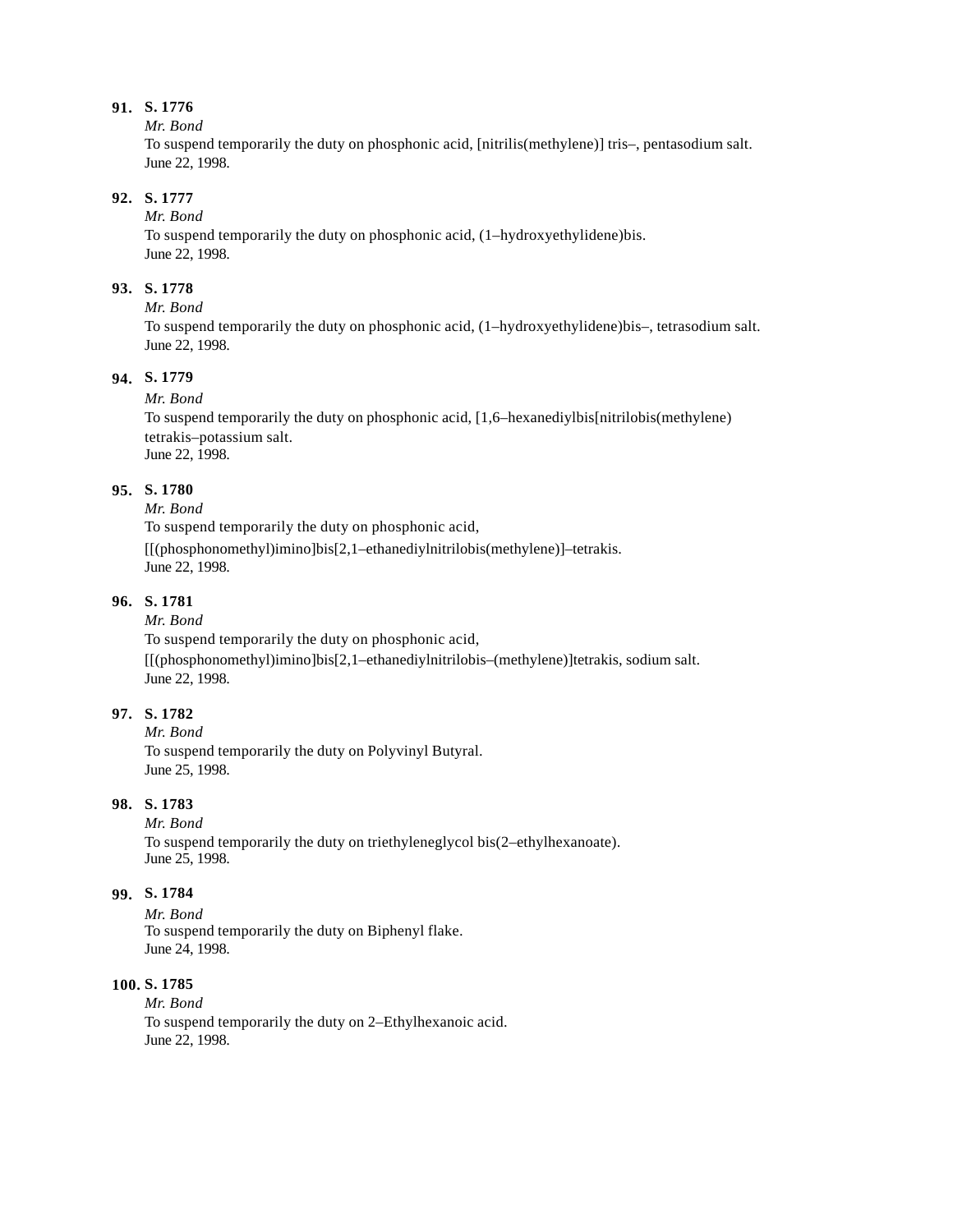*Mr. Lautenberg*

To suspend until December 31, 2000, the duty on Benzenepropanal,4–(1,1–Dimethyl–ethyl)–Methyl–. June 25, 1998.

#### **102. S. 1810**

*Mr. Roth*

To suspend temporarily the duty on a certain anti–HIV and anti–AIDS drug. June 25, 1998.

#### **103. S. 1815**

*Mr. Specter* To suspend temporarily the duty on tebufenoxide. June 22, 1998.

### **104. S. 1816**

*Mr. Specter* To suspend temporarily the duty on halofenozide. June 25, 1998.

#### **105. S. 1817**

*Mr. Specter*

To suspend temporarily the duty on modified secondary, and modified secondary–tertiary amine phenol/formaldehyde copolymers. June 25, 1998.

**106. S. 1818**

#### *Mr. Lautenberg*

To suspend temporarily the duty on organic luminescent pigments, dyes, and fibers for security applications. June 22, 1998.

#### **107. S. 1819**

*Mr. Lautenberg* To suspend temporarily the duty on certain fluorozirconium compounds. June 22, 1998.

### **108. S. 1820**

*Mr. Lautenberg* To suspend temporarily the duty on 4–Hexylresorcinol. June 22, 1998.

#### **109. S. 1821**

*Mr. Lautenberg* To suspend temporarily the duty on polymethine sensitizing dyes for imaging applications. June 22, 1998.

#### **110. S. 1824**

*Mr. Torricelli*

To amend the Harmonized Tariff Schedule of the United States to provide duty–free treatment for certain skating boots used for in–line skates. June 25, 1998.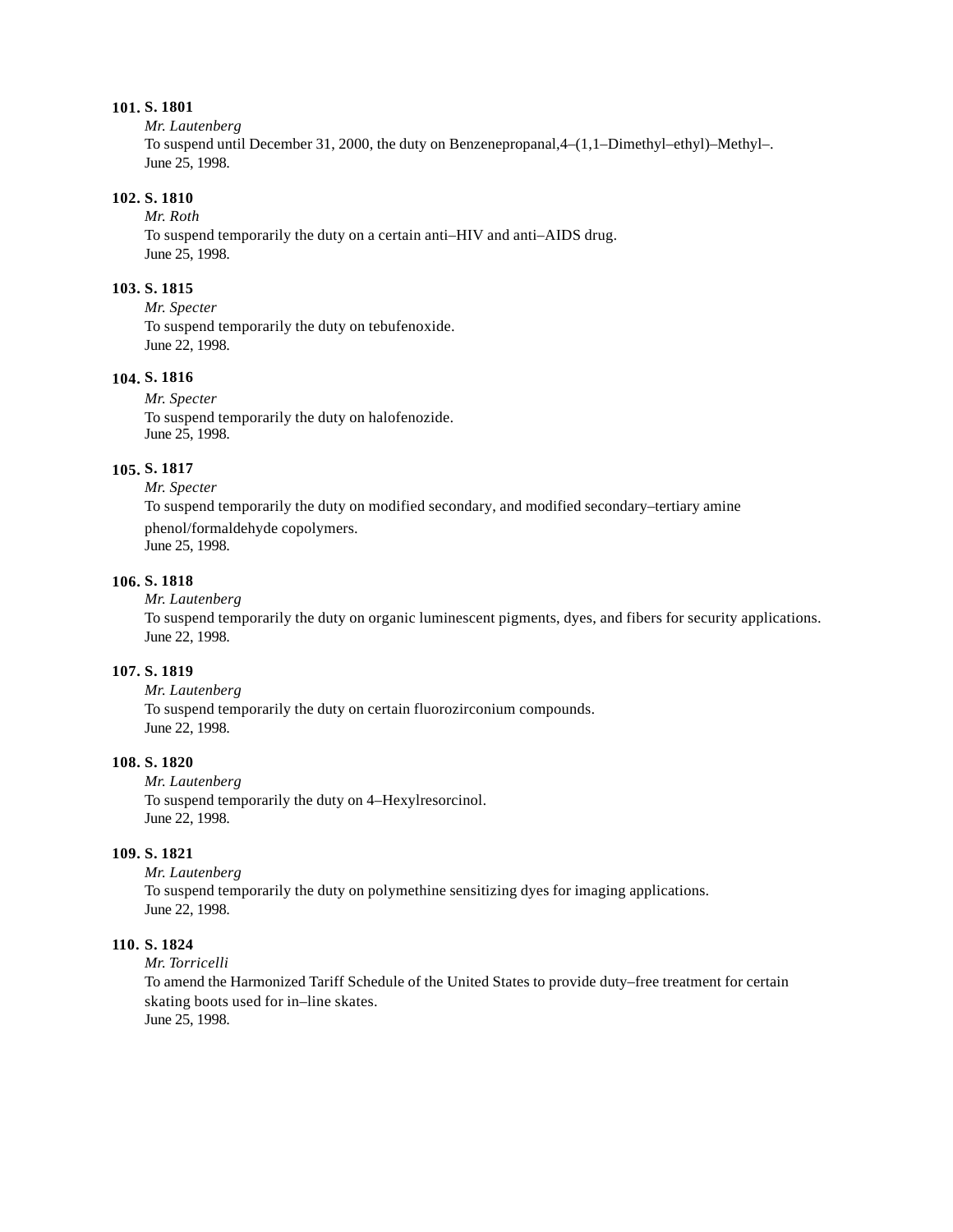#### *Mr. Moynihan*

To amend the Harmonized Tariff Schedule of the United States to suspend temporarily the duty on personal effects of participants in the 1999 Women's World Cup. June 16, 1998.

#### **112. S. 1827**

*Mr. Helms*

To suspend temporarily the duty on dialkylnaphthalene sulfonic acid sodium salt. June 22, 1998.

# **113. S. 1828**

*Mr. Helms* To suspend temporarily the duty on sodium N–methyl–N–oleoyl taurate. June 22, 1998.

### **114. S. 1829**

*Mr. Helms* To suspend temporarily the duty on O–(6–chloro–3–phenyl–4–pyridazinyl)–S–octyl–carbono– thioate. June 22, 1998.

### **115. S. 1830**

*Mr. Helms* To suspend temporarily the duty on 4–cyclopropyl–6–methyl–2– phenylamino–pyrimidine. June 22, 1998.

#### **116. S. 1831**

*Mr. Helms* To suspend temporarily the duty on O,O–Dimethyl–S–[5–methoxy–2–oxo–1,3,4–thiadiazol–3(2H)–yl– methyl]–dithiophosphate. June 22, 1998.

#### **117. S. 1832**

*Mr. Helms* To suspend temporarily the duty on (Ethyl [2–(4–phenoxyphenoxy) ethyl] carbamate. June 22, 1998.

#### **118. S. 1833**

*Mr. Helms*

To suspend temporarily the duty on

1–(4–methoxy–6–methyl–triazin–2–yl)–3–[2–(3,3,3–trifluoropropyl)–phenylsulfonyl]–urea. June 22, 1998.

### **119. S. 1834**

*Mr. Helms* To suspend temporarily the duty on 3–[4,6–Bis(difluoromethoxy)– pyrimidin–2–yl]–1–(2–methoxy–car–bonylphenylsulfonyl) urea. June 22, 1998.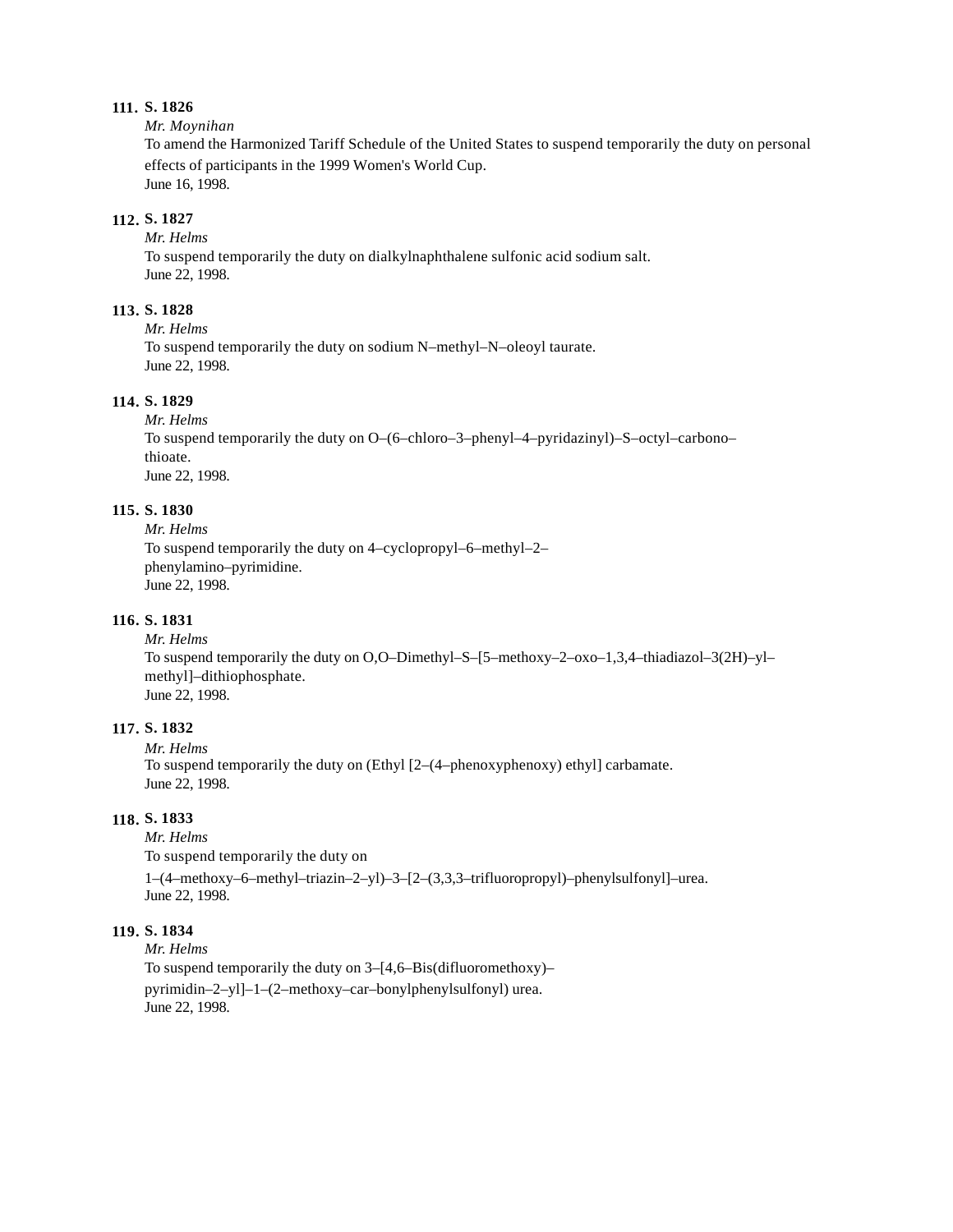#### *Mr. Helms*

To suspend temporarily the duty on 3–(6–methoxy–4–methyl–1,3,5–triazin–2–yl)–1–[2–(2–chloroethoxy)–phenylsulfonyl]–urea. June 22, 1998.

### **121. S. 1836**

*Mr. Helms*

To suspend temporarily the duty on S,4R)/(2R,4S)]/[(2R,4R)/(2S, 4S)]–1–{2–[4–(4–chloro–phenoxy)–2–chlorophenyl]–4–methyl–1,dioxolan–2–yl–methyl}–1H–1,2,4–triazole. June 22, 1998.

#### **122. S. 1837**

*Mr. Helms*

To suspend temporarily the duty on 2,4 dichloro 3,5 dinitrobenzotrifluoride. June 22, 1998.

# **123. S. 1838**

*Mr. Helms* To suspend temporarily the duty on streptomycin sulfate. July 7, 1998.

# **124. S. 1839**

*Mr. Helms*

To suspend temporarily the duty on 2–chloro–N–[2,6–dinitro–4– (tri–fluoromethyl)phenyl]–N–ethyl–6–fluorobenzenemethanamine. June 22, 1998.

### **125. S. 1840**

*Mr. Helms* To suspend temporarily the duty on chloroacetone. June 22, 1998.

### **126. S. 1841**

*Mr. Helms* To suspend temporarily the duty on orthonitrophenyl. June 22, 1998.

# **127. S. 1842**

*Mr. Helms*

To suspend temporarily the duty on acetic acid, [[2–chloro–4–fluoro–5–[(tetrahydro–3–oxo–1H,3H–[1,3,4]thiadiazolo[3,4–A]pyrid–azin–1–ylidene)amino]phen yl]thio, methyl ester. June 25, 1998.

#### **128. S. 1843**

*Mr. Helms*

To suspend temporarily the duty on acetic acid, [(5–chloro–8–quinolinyl)oxy]–1–methyhexyl ester. June 25, 1998.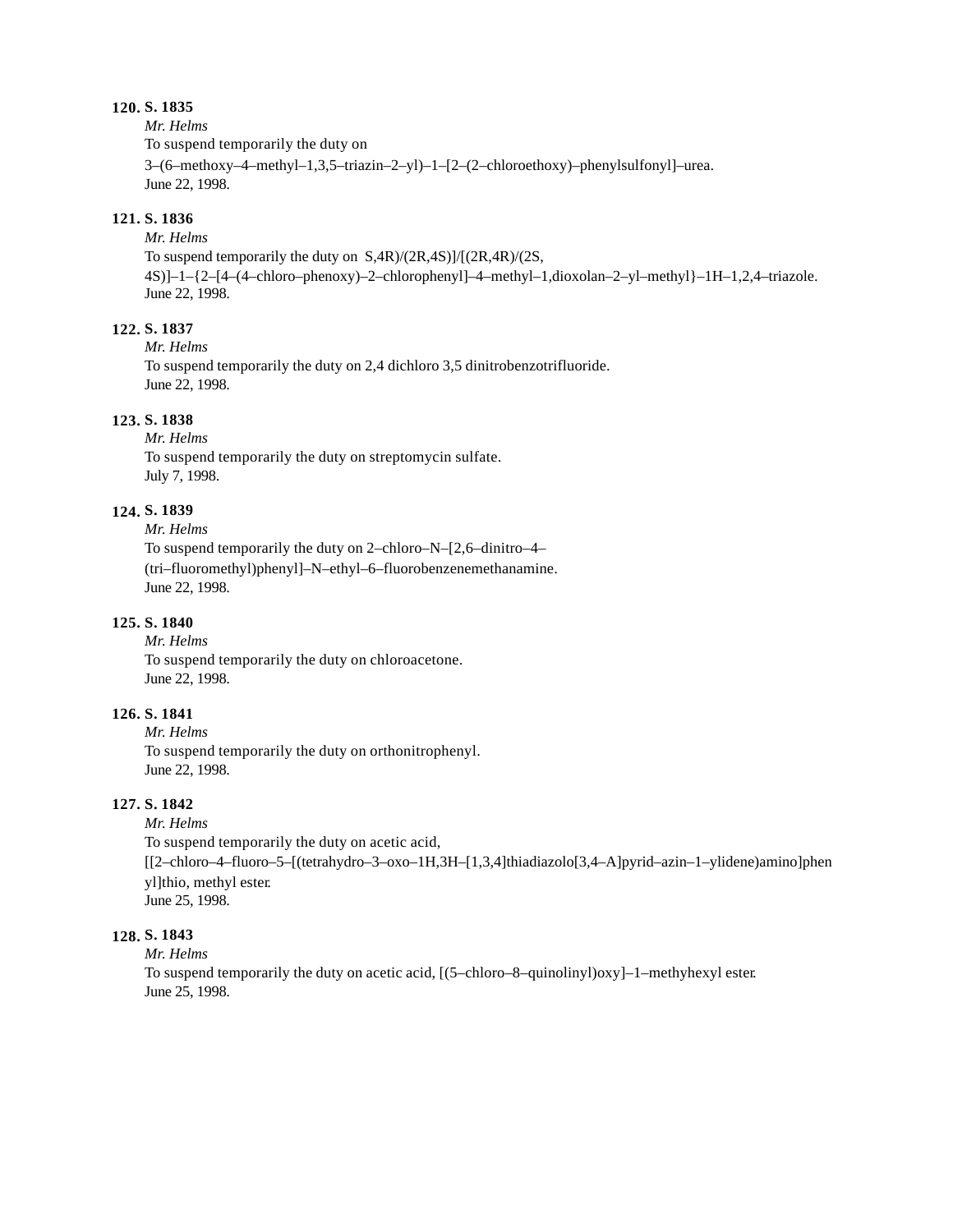#### *Mr. Helms* To suspend temporarily the duty on calcium oxytetracycline. June 5, 1998.

#### **131. S. 1845**

*Mr. Helms* To suspend temporarily the duty on Tinopal CBS–X. June 22, 1998.

### **132. S. 1846**

*Mr. Helms* To suspend temporarily the duty on 2,4 dichloro 3,5–dinitrobenzotrifluoride. June 22, 1998.

### **133. S. 1847**

*Mr. Helms* To suspend temporarily the duty on streptomycin sulfate. June 5, 1998.

# **134. S. 1848**

*Mr. Helms* To suspend temporarily the duty on propanoic acid, 2–[4–[(5–chloro–3–fluoro–2–pyridinyl)oxy]–phenoxy]–2–propynyl ester. June 25, 1998.

### **135. S. 1849**

*Mr. Helms* To suspend temporarily the duty on trifluoromethylaniline. June 22, 1998.

### **136. S. 1850**

*Mr. Helms* To suspend temporarily the duty on mucochloric acid. June 22, 1998.

#### **137. S. 1851**

*Mr. Mack* To suspend temporarily the duty on certain rocket engines. June 22, 1998.

#### **138. S. 1852**

*Mr. Thurmond* To suspend temporarily the duty on parts for use in the manufacture of loudspeakers. June 16, 1998.

### **139. S. 1853**

*Mr. Thurmond*

To suspend temporarily the duty on loudspeakers not mounted in their enclosures. June 16, 1998.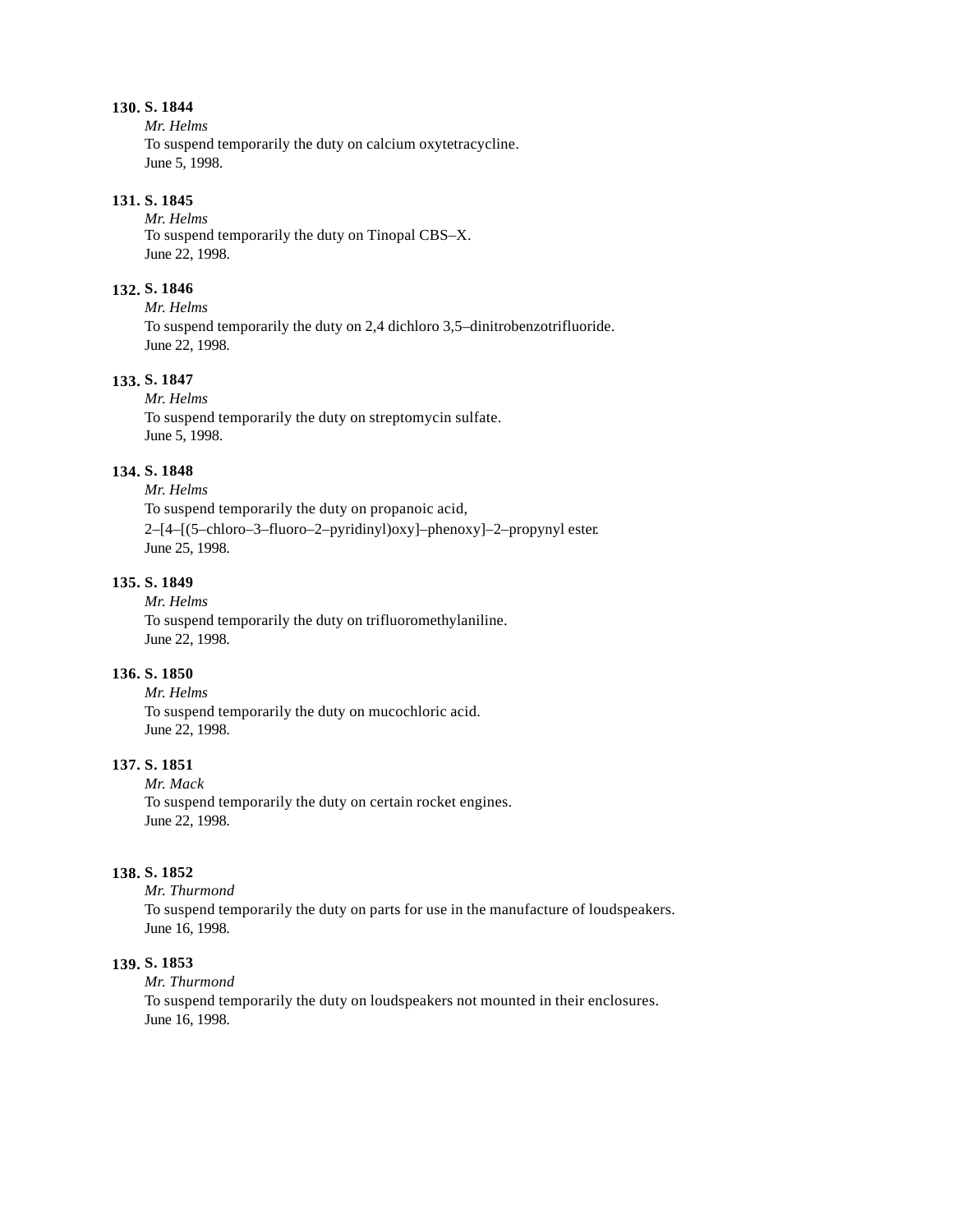#### *Mr. Thurmond*

To suspend temporarily the duty on certain electrical transformers for use in the manufacture of audio systems. June 16, 1998.

#### **141. S. 1859**

*Mr. Roth* To correct the tariff classification of 13–inch televisions. August 17, 1998.

### **142. S. 1863**

*Mrs. Murray* To suspend temporarily the duty on certain polyethylene base materials. June 25, 1998.

### **143. S. 1931**

*Mr. Roth*

To suspend temporarily the duty on 2–Naphthalenecarboxamide, N,N'–(2–chloro–1,4–phenylene)bis–[4–[(2,5–dichlorophenyl)azo]–3–hydroxy]. June 25, 1998.

# **144. S. 1932**

*Mr. Roth*

To suspend temporarily the duty on Benzamide,3,3'–{(2–chloro–5–methyl–1,4–nylene)bis {imino(1–acetyl–2–oxo–2,1–ethanediyl)azo}}bis{4–chloro–N–{2–(4–chlorophen–oxy)5–(trifluoromethyl)phen yl}. June 25, 1998.

#### **145. S. 1933**

*Mr. Roth* To suspend temporarily the duty on 2,4,6(1H,3H,5H)–Pyrimidine–trione,5–[(2,3–dihydro–6–methyl–2–oxo–1H–benzimidazol–5–yl)azo]. June 25, 1998.

#### **146. S. 1934**

*Mr. Roth*

To suspend temporarily the duty on Benzamide,  $3,3'-$  { $(2,5-di-m-ethyl-1,4-phenylene)$ bis {imino} (1–acetyl–2–oxo–2,1–ethanediyl)–azo}}bis{4–chloro–N–(5–chloro–2–methylphenyl). June 25, 1998.

# **147. S. 1935**

*Mr. Roth*

To suspend temporarily the duty on

Benzamide,3,3'[(2–chloro–5–methyl–1,4–phenylene)bis[imin–o(1–acety–2–oxo–2,1–ethanediyl)azo}}bis{4–chl oro–N–(3–chloro–2–methyphenyl). June 25, 1998.

#### **148. S. 1936**

*Mrs. Feinstein* To suspend temporarily the duty on certain chemicals used in the formulation of anti–cancer drugs. June 25, 1998.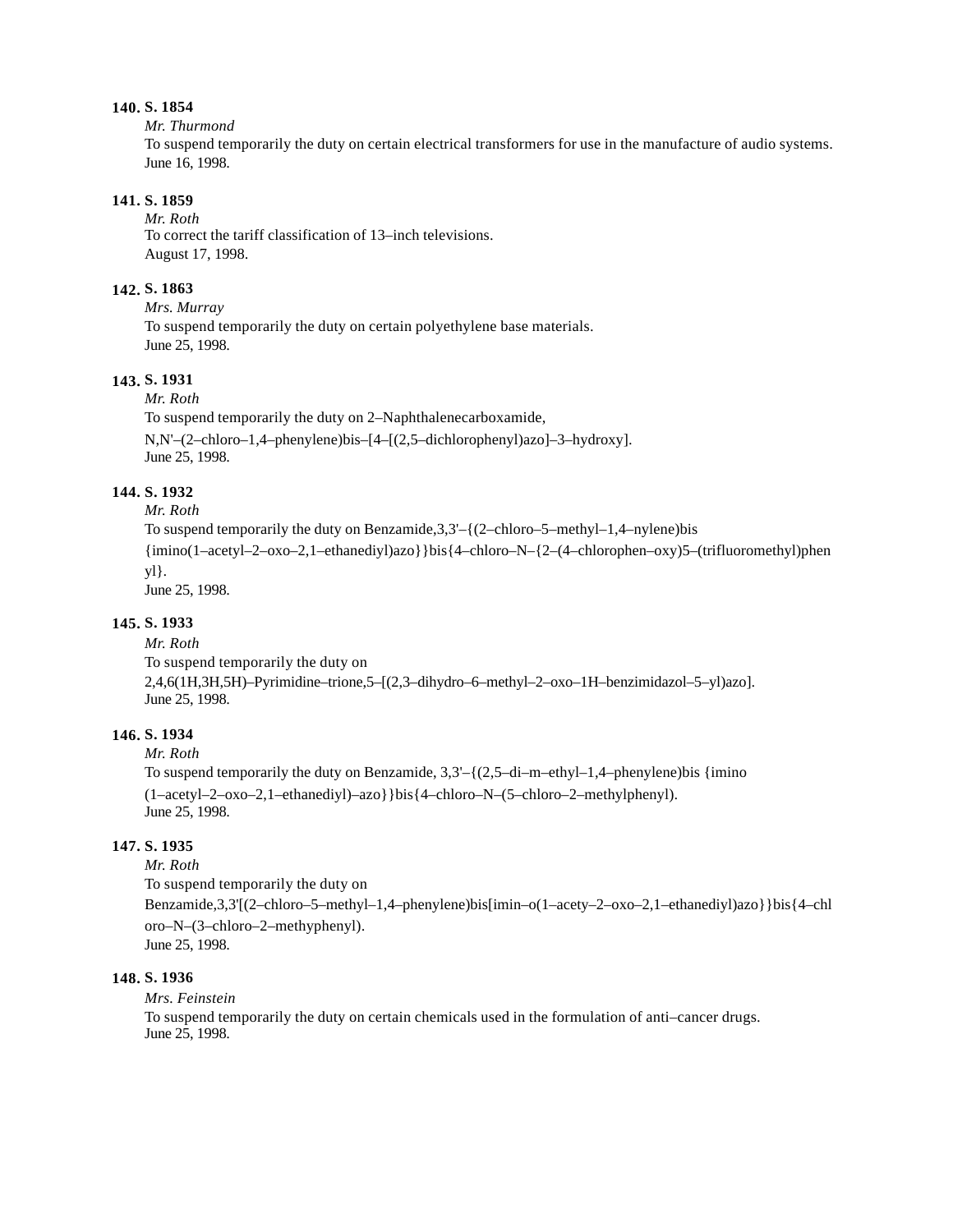#### *Mrs. Feinstein*

To suspend temporarily the duty on certain chemicals used in the formulation of anti–cancer drugs. June 25, 1998.

#### **150. S. 1938**

*Mrs. Feinstein*

To suspend temporarily the duty on certain chemicals used in the formulation of anti–cancer drugs. June 25, 1998.

#### **151. S. 1939**

*Mrs. Feinstein*

To suspend temporarily the duty on certain chemicals used in the formulation of anti–cancer drugs. June 25, 1998.

#### **152. S. 1940**

#### *Mrs. Feinstein*

To suspend temporarily the duty on certain chemicals used in the formulation of anti–cancer drugs. June 25, 1998.

#### **153. S. 1941**

*Mrs. Feinstein*

To suspend temporarily the duty on certain chemicals used in the formulation of anti–cancer drugs. June 25, 1998.

#### **154. S. 1942**

*Mrs. Feinstein*

To suspend temporarily the duty on certain chemicals used in the formulation of anti–cancer drugs. June 25, 1998.

#### **155. S. 1943**

#### *Mrs. Feinstein*

To suspend temporarily the duty on certain chemicals used in the formulation of an HIV protease inhibitor. June 16, 1998.

#### **156. S. 1944**

*Mrs. Feinstein*

To suspend temporarily the duty on certain chemicals used in the formulation of anti–cancer drugs. June 22, 1998.

#### **157. S. 1945**

*Mrs. Feinstein*

To suspend temporarily the duty on certain chemicals used in the formulation of anti–cancer drugs. June 22, 1998.

### **158. S. 1946**

*Mrs. Feinstein*

To suspend temporarily the duty on a certain drug substance used as an HIV antiviral drug. June 16, 1998.

#### **159. S. 1947**

#### *Mrs. Boxer*

To suspend temporarily the duty on a certain drug substance used as an HIV antiviral drug. June 16, 1998.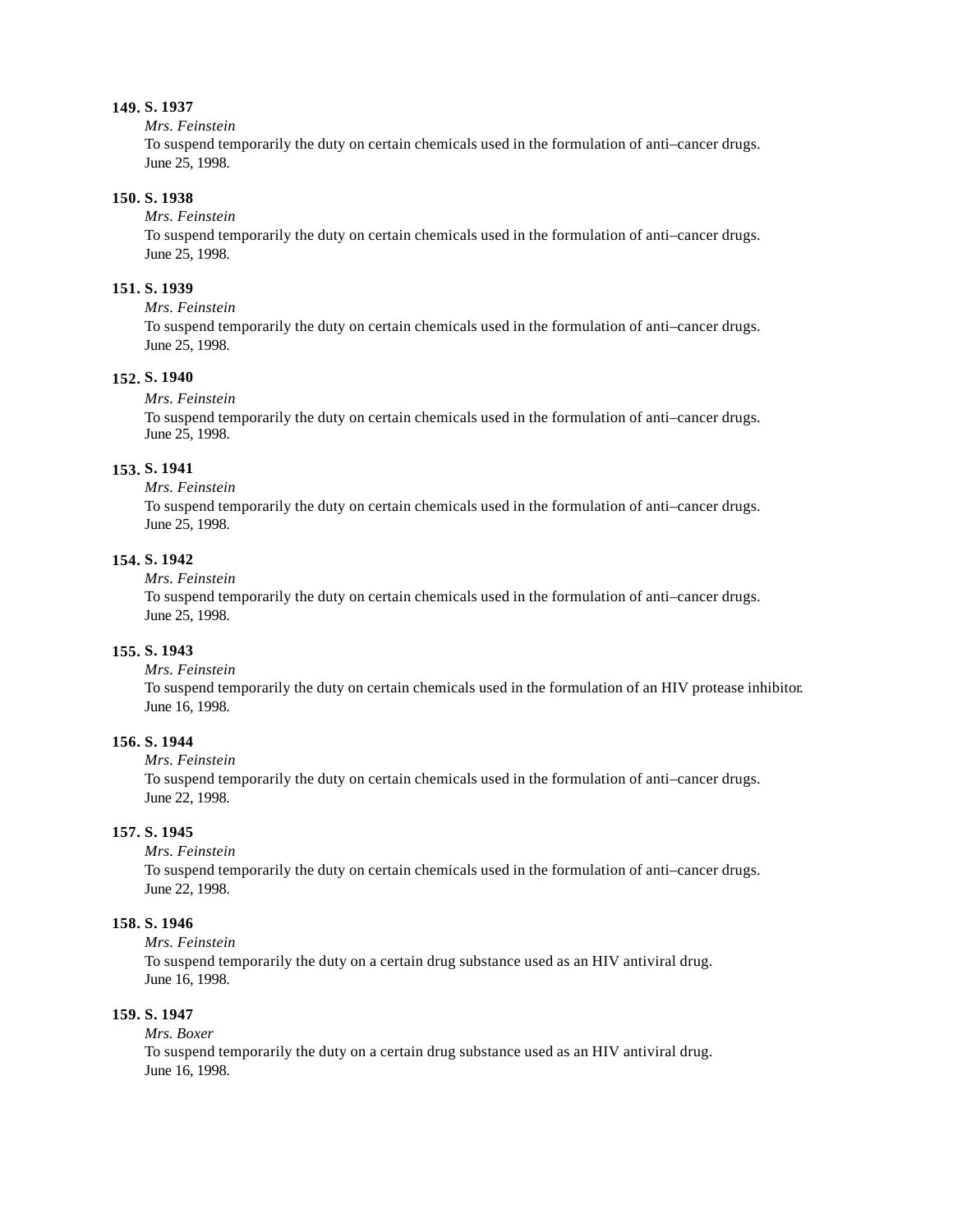#### *Mrs. Boxer*

To suspend temporarily the duty on a certain chemical used in the formulation of HIV antiviral drugs. June 16, 1998.

#### **161. S. 1949**

#### *Mrs. Boxer*

To suspend temporarily the duty on a certain chemical used in the formulation of HIV antiviral drugs. June 16, 1998.

#### **162. S. 1950**

#### *Mrs. Boxer*

To suspend temporarily the duty on a certain chemical used in the formulation of HIV antiviral drugs. June 16, 1998.

#### **163. S. 1951**

#### *Mrs. Boxer*

To suspend temporarily the duty on a certain chemical used in the formulation of HIV antiviral drugs. June 16, 1998.

### **164. S. 1952**

#### *Mrs. Boxer*

To suspend temporarily the duty on a certain chemical used in the formulation of HIV antiviral drugs. June 16, 1998.

#### **165. S. 1953**

*Mrs. Boxer*

To suspend temporarily the duty on a certain chemical used in the formulation of HIV antiviral drugs. June 16, 1998.

### **166. S. 1954**

#### *Mrs. Boxer*

To suspend temporarily the duty on a certain chemical used in the formulation of HIV antiviral drugs. June 16, 1998.

#### **167. S. 1955**

#### *Mrs. Boxer*

To suspend temporarily the duty on a certain chemical used in the formulation of HIV antiviral drugs. June 16, 1998.

#### **168. S. 1956**

*Mrs. Boxer*

To suspend temporarily the duty on a certain chemical used in the formulation of HIV antiviral drugs. June 16, 1998.

# **169. S. 2362**

*Mr. Thurmond* To extend the temporary duty suspension on certain textured rolled glass sheets. September 3, 1998.

#### **170. S. 2399**

*Ms. Moseley–Braun* To suspend temporarily the duty on certain drug substances used as an HIV antiviral drug. September 3, 1998.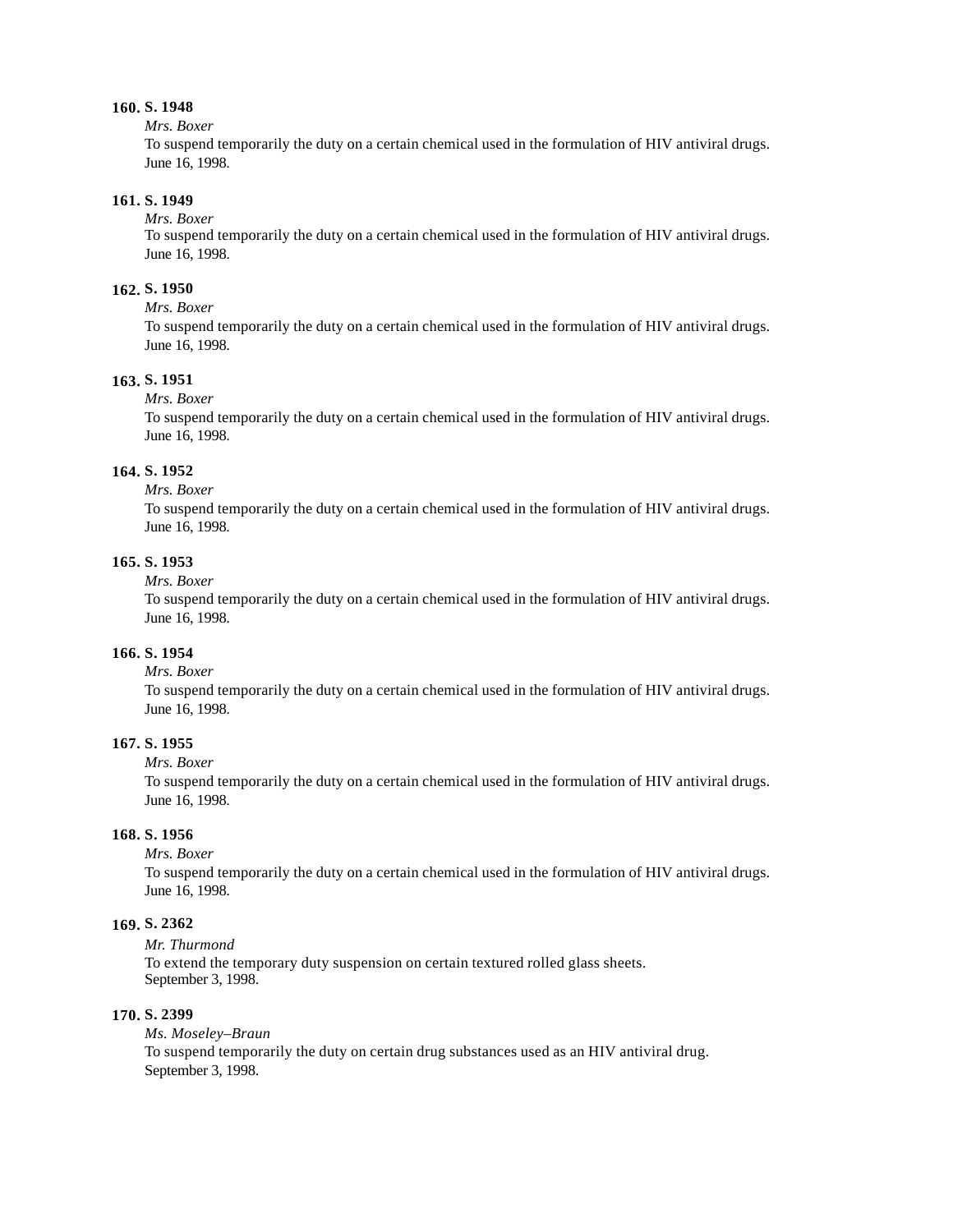# **APPENDIX E TRADE LITIGATION IN FISCAL YEAR 1998**

# Litigation Completed

# **Appeals Arising From Antidumping and Countervailing Duty Investigations**

# *Angus Chemical Company v. United States, Appeal No. 97–1166 (Court of Appeals for the Federal Circuit)*

The Court of Appeals for the Federal Circuit affirmed, on different grounds than the decision of the Court of International Trade, the Commission's final negative determination in *Nitromethane from the People's Republic of China*, Inv. No. 731–TA–650 (Final) [see USITC Publication 2773 (May 1994)]. The court of appeals held, *inter alia*, that those Commissioners who, employing a two–step approach to material injury by reason of imports, had found no material injury to the U.S. industry, had made sufficient findings concerning the volume, price effects, and impact of imports to sustain the negative determination.

# *BIC Corporation v. United States of America and the United States International Trade Commission, Appeal No. 97–1443 (Court of Appeals for the Federal Circuit)*

The Court of Appeals affirmed without opinion the Court of International Trade's upholding of the Commission's final negative determinations in *Disposable Lighters from Thailand*, Inv. No. 731–TA–701 (Final) and *Disposable Lighters from the People's Republic of China*, Inv. No. 731–TA–700 (Final) [see USITC Publication 2876 (April 1995) and USITC Publication 2896 (June 1995)]. The lower court had held, *inter alia,* that underselling alone is insufficient to support an affirmative determination without finding effects on prices, that underselling may be discounted without quantification of a price premium, that substantial evidence supported the Commission's findings on product differentiation, and that the Commission reasonably found a lack of positive evidence tending to support an intention to increase imports.

# *The Coalition for the Preservation of American Brake Drum and Rotor Aftermarket Manufacturers v. United States, Court No. 97–05–00876 (Court of International Trade)*

In this case, the Court of International Trade affirmed the Commission's negative determination concerning brake drums in *Certain Brake Drums and Rotors from the People's Republic of China*, Inv. No. 731–TA–744 (Final) [see USITC Publication 3035 (April 1997)]. The Court held, *inter alia*, that the Commission majority reasonably found no significant price effects when it found no nexus between underselling by less than fair value imports and the industry's operating performance. It also upheld a Commissioner's view that all imports were sufficiently substitutable that, even if unfairly traded imports had been fairly priced, prices for the domestic like product would not have significantly increased. The Court rejected the argument that absolute increases in inventories necessitated an affirmative determination and sustained the Commission's conclusion that increases in foreign capacity did not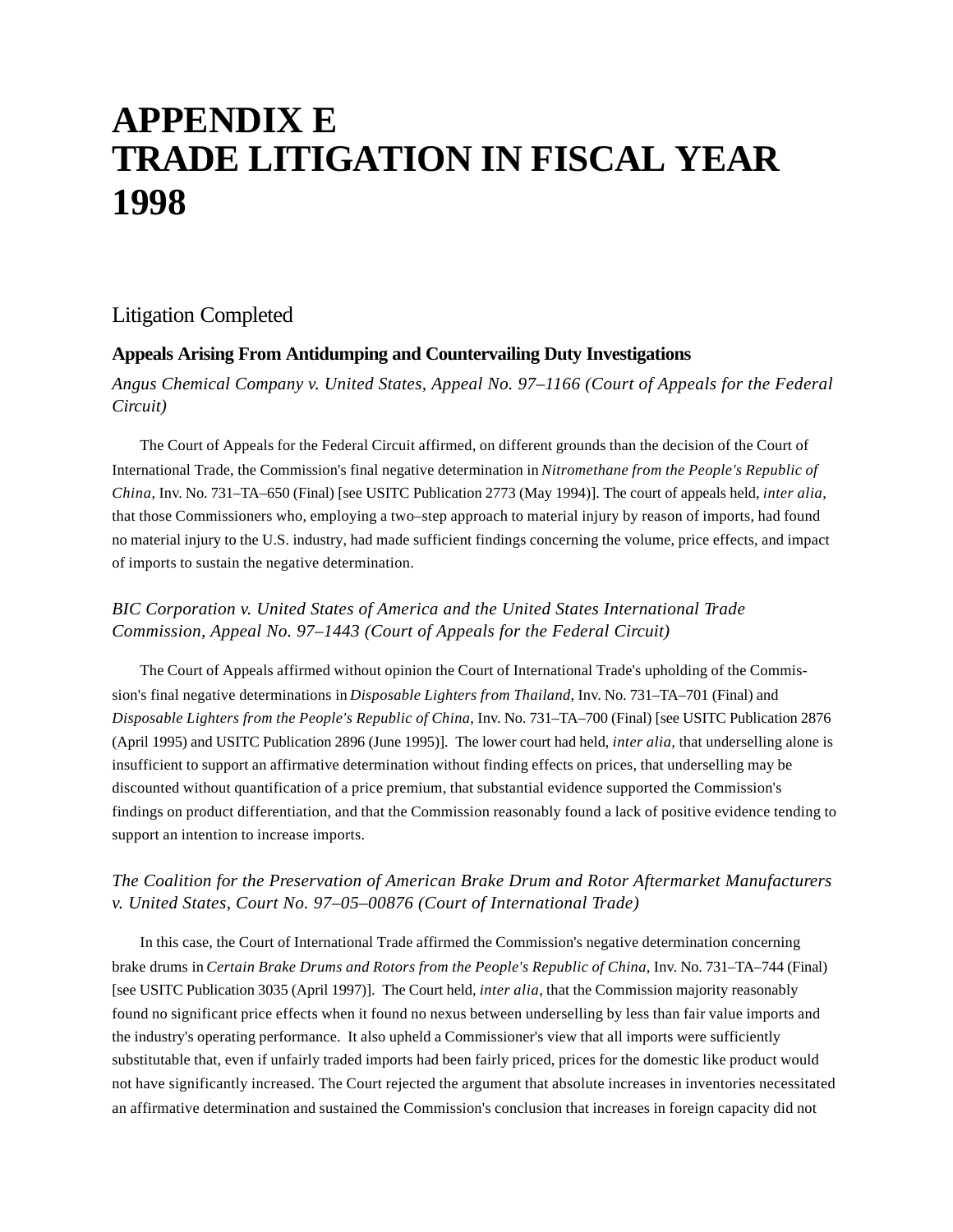indicate a threat of increased imports when there was no correlation between capacity increases in China and changes in levels of exports to the United States.

#### **Appeals Arising From Investigations Under Section 337 of the Tariff Act of 1930**

*In re Atmel Corporation v. United States International Trade Commission, Misc. Docket No. 529 (Court of Appeals for the Federal Circuit)*

In this case, Atmel Corporation petitioned the court for a writ of mandamus directing Administrative Law Judge Paul J. Luckern to vacate in part his order in *Certain EPROM, EEPROM, Flash Memory, and Flash Microcontroller Semiconductor Devices and Products Containing Same*, Inv. No. 337–TA–395, concerning production of certain documents claimed to be privileged. The Court of Appeals denied the writ of mandamus.

# *Emanuel Hazani v. U.S. International Trade Commission, Appeal Nos. 96–1231, –1262, –1411, –1415 (Court of Appeals for the Federal Circuit)*

On October 14, 1997, the Court, reviewing the summary determination *de novo* affirmed the Commission's negative determinations in *Certain Memory Devices with Increased Capacitance and Products Containing Same*, Inv. No. 337–TA–371 [see USITC Publication 2982 (July 1996)]. The Court held that the Commission's administrative law judge did not err in holding that petitioner raised claimed construction arguments too late when he raised them only in a motion for reconsideration. The decision further sustained the claim invalidity holdings in the determination, affirming the agency's construction of the patent claims.

# *Genentech Inc. v. United States International Trade Commission, Appeal No. 95–1244 (Court of Appeals for the Federal Circuit)*

On August 14, 1997, the Court overturned and remanded the Commission's final determination dismissing the complaint in *In re Certain Recombinantly Produced Human Growth Hormones*, Investigation No. 337–TA–358 [see USITC Publication 2764 (March 1994)]. The determination was based on a sanction for failure to list or produce in discovery responses documents as to which a district court had found the attorney–client privilege to have been waived. The Court, while holding that the Commission correctly found the waiver of privilege not to be forum–limited, found the complainant's actions before the Commission did not warrant sanction.

# *Meta Systems and Mentor Graphics Corp. v. United States International Trade Commission, Appeal No. 97–1106 (Court of Appeals for the Federal Circuit)*

In a per curiam decision, the Court, adopting the administrative law judge's claim construction, upheld the Commission's issuance of a temporary exclusion order in *Certain Hardware Logic Emulation Systems*, Inv. No. 337–TA–383. [see USITC Publication 3089 (March 1998)].

*Tanabe Seiyaku Co., Ltd. and Marion Merrell Dow, Inc., v. United States International Trade Commission, Appeal No. 95–1448 (Court of Appeals for the Federal Circuit), cert. denied, No. 97–395 (United States Supreme Court)* 

The Court of Appeals for the Federal Circuit affirmed the Commission's negative determination in *In the Matter of Certain Diltiazem Hydrochloride and Preparations*, Inv. No. 337–TA–349 [see USITC Publication 2902 (June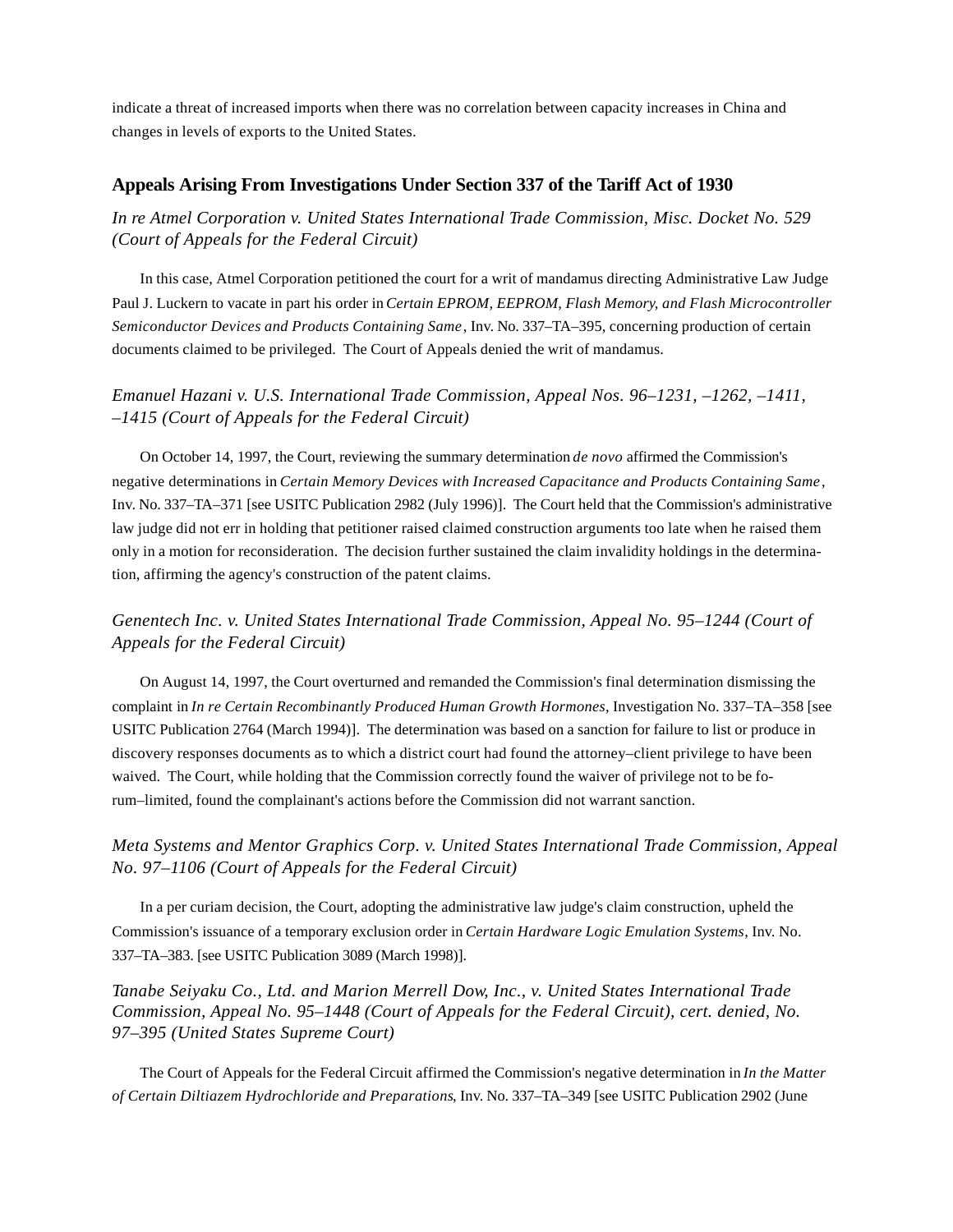1995)]. The Court upheld the Commission's determination that the specificity of the claim language at issue suggested that the substitution of butanone for acetone in the claimed process would not be an insubstantial change. It also upheld the Commission's consideration of representations made to foreign patent offices and of respondents' extensive experimentation.

# Litigation Terminated

In addition to the cases discussed above, a number of cases were terminated during FY 1998 without final substantive decisions on the merits. Those cases are listed below:

*Heveafil SDN. Bhd., et al. v. United States, Court No. 98–08–02632 (Court of International Trade)* 

Plaintiffs filed a notice of dismissal of their suit challenging the Commission's negative determination in *Extruded Rubber Thread from Malaysia*, Inv. No. 753–TA–34 [see USITC Publication 3112 (June 1998)].

*Koyo Corporation of U.S.A. v. United States, Court No. 97–05–00735 (Court of International Trade)*

Plaintiff stipulated to dismissal of the United States Tariff Commission's affirmative determination in *Tapered Roller Bearings and Certain Components from Japan*, Inv. No. AA1921–143 [see USITC Publication 714 (Jan. 1975)].

*L. Shieh v. United States, Case No. 85, Suit No. 2053 (District Court Taipei, Taiwan)* 

This suit, seeking damages against Commission personnel resulting from the Commission's denial to plaintiff of access to business confidential information under protective order, was dismissed on the ground of immunity.

*Showa Aluminum Corporation and Showa Aluminum Corporation of America v. United States International Trade Commission, Appeal Nos. 98–1135, –1137, –1138* 

*(Court of Appeals for the Federal Circuit)* 

Plaintiffs filed a stipulation of dismissal of their suit challenging the Commission's affirmative determination in *Certain Condensers, Parts Thereof and Products Containing Same Including Air Conditioners for Automobiles*, Inv. No. 337–TA–334 [see USITC Publication 3063 (Sept. 1997)].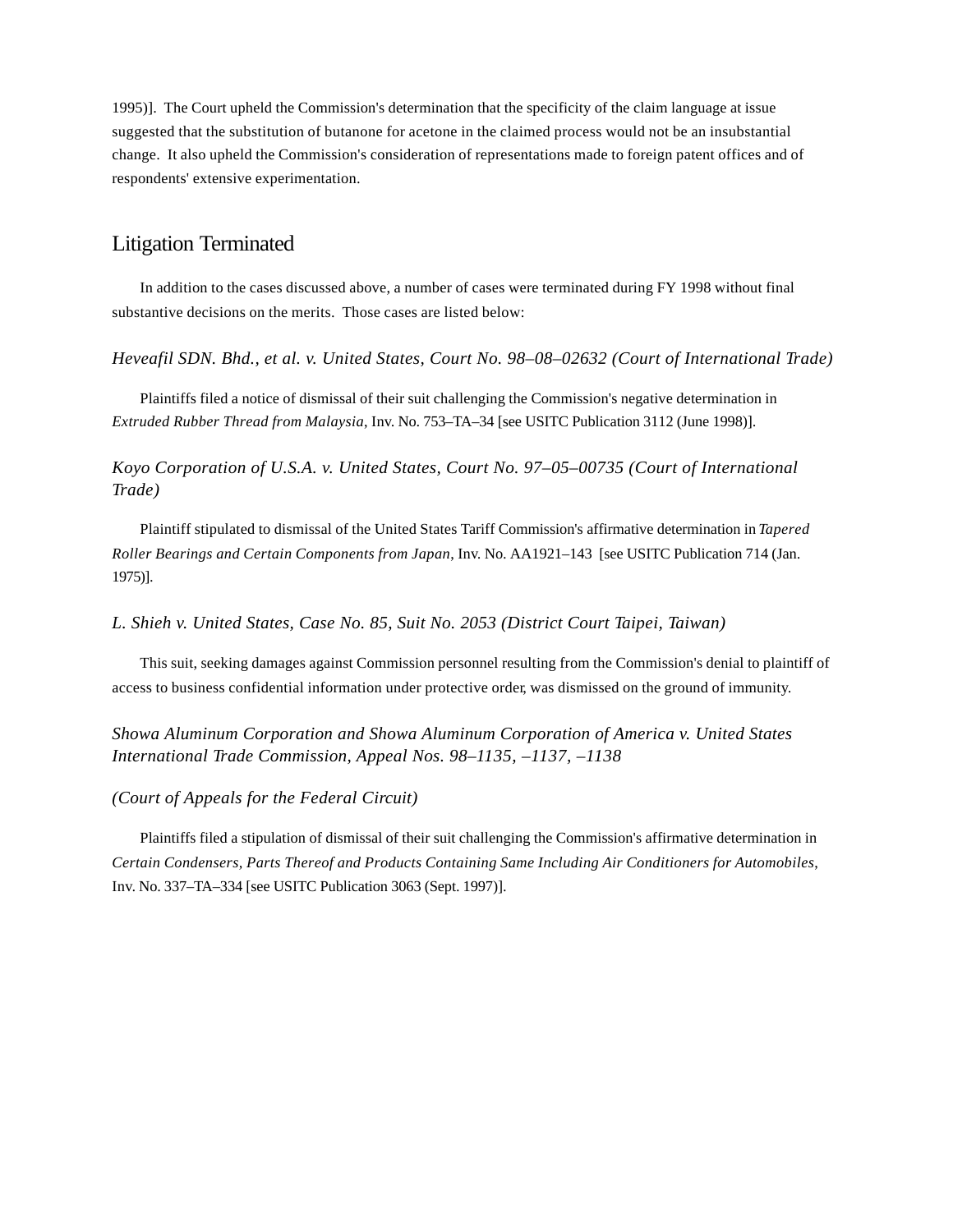# Litigation Pending at the End of Fiscal Year 1998

<sup>1</sup> Each case in which the courts have consolidated suits or appeals filed by different parties is counted as a single piece of litigation. Thus, the actual number of complaints or appeals filed is greater than the number given above.

<sup>2</sup> This category includes all cases before courts or administrative tribunals concerning administration of the agency, not challenging substantive decisions of the Commission.

By comparison, at the end of fiscal year 1997, there were 10 pending cases arising from antidumping and countervailing duty investigations, 8 arising from section 337 determinations, and 4 cases involving non–trade subjects, for a total of 22.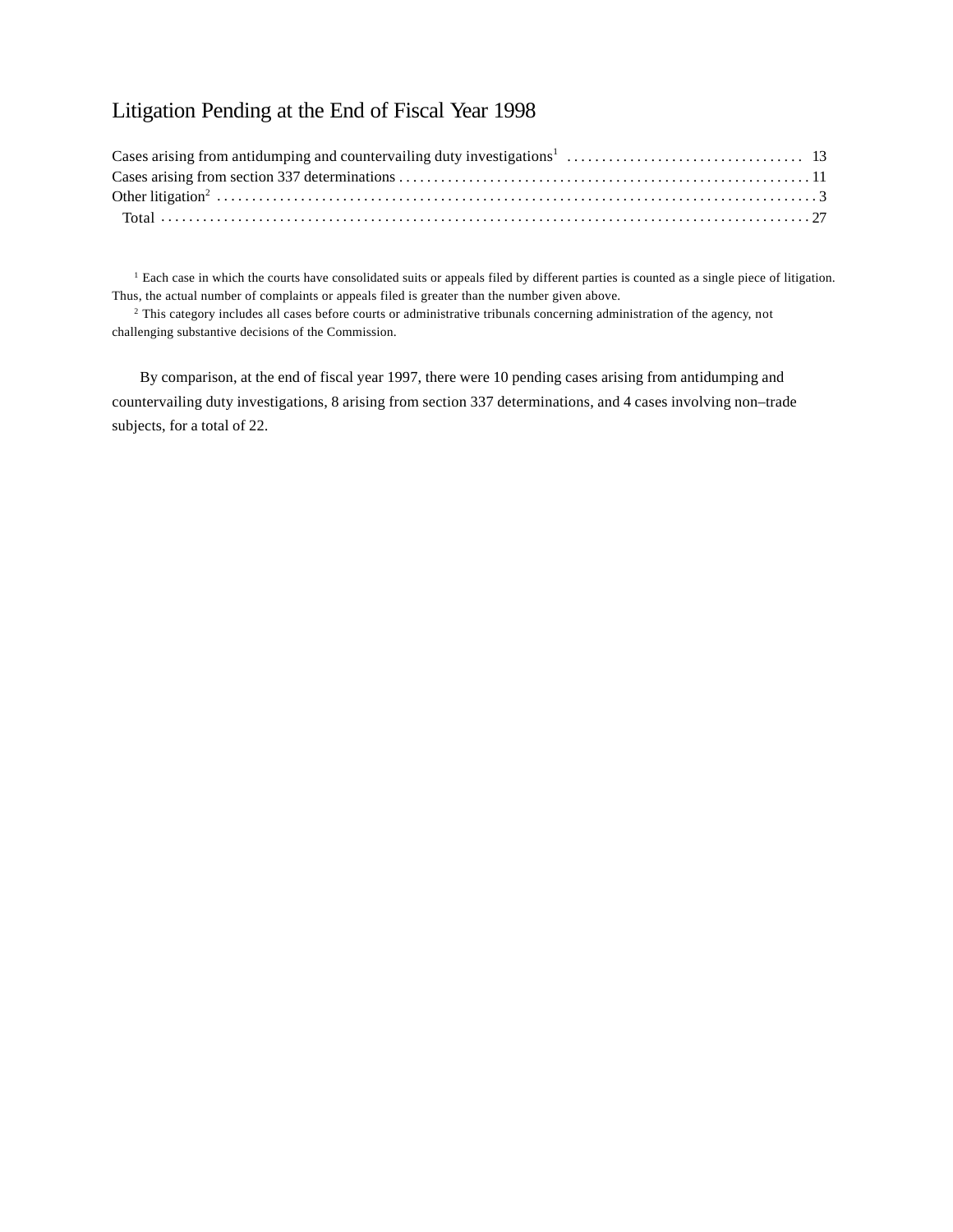# **ITC Services and Information Resources**

**Internet Web Site (www.usitc.gov)** The ITC's Internet web site offers 24-hour access to an extensive variety of ITC information resources and workproducts, including: news releases; *Federal Register* notices; most ITC reports and publications, including the Harmonized Tariff Schedule of the United States and Congressional bill reports; the ITC's rules of practice and procedure, hearing guidelines, an introduction to APO practices at the ITC, and other investigation-related materials; a listing of recent petitions and complaints; the monthly calendar; information related to the Freedom of Information Act; a tariff data base; a section focused on the ITC's five-year (sunset) reviews; and general information about the agency, its work, and its Commissioners and staff.

### **National Library of International Trade and the ITC Law Library**

The ITC maintains one of the most extensive libraries specializing in international trade matters in the United States. The National Library of International Trade, located on the third floor of the ITC Building (500 E Street SW, Washington, DC), houses over 100,000 volumes and approximately 2,500 periodical titles related to U.S. industry and international trade laws and practices, as well as several CD-ROM and on-line information data bases. In addition, the ITC maintains a Law Library, housed on the sixth floor of the ITC Building. Both libraries are open to the public during agency hours (8:45 a.m. to 5:15 p.m. (Eastern Time), Monday through Friday). For information, call 202–205–2630 (National Library of International Trade) or 202–205–3287 (Law Library).

**Public Reading Room** Public inspection files are maintained in every ITC investigation. These files can be reviewed in the ITC's Public Reading Room, located in the Office of the Secretary on the first floor of the ITC Building. Depending on the age of the records requested, the files are available electronically (including through an imaging system), in hard copy, and/or on microfiche. Photocopies of documents in the public files may be ordered for a fee from an on-site duplicating firm. The public reading room is open during agency hours. For information, call 202–205–1802.

**Fax-on-Demand** *Federal Register* notices, news releases, meeting agendas, monthly calendars, general information "fact sheets," Commissioner biographies, and schedules of pending investigations (including hearing dates and deadlines for written submissions), are available through the ITC's fax-on-demand service by calling 202–205–2023 (call must be placed from the handset on the caller's fax machine).

**Office of the Secretary** Publications may be ordered 24 hours a day, seven days a week, by calling 202–205–1809. Recorded information on the latest petitions and complaints filed with the ITC can be obtained by calling 202–205–2196. Inquiries under the Freedom of Information Act should be filed with the Secretary. For information, call 202–205–2000.

**Public Information** News releases, the ITC annual report, and general information about the agency and its Commissioners can be obtained from the Public Affairs Officer, Office of External Relations, by calling 202–205–1819.

**Trade Remedy Assistance Office**The ITC's Trade Remedy Assistance Office, part of the agency's Office of External Relations, assists small businesses seeking benefits or relief under U.S. trade laws, providing general information concerning the remedies and benefits available under those laws as well as technical and legal assistance and advice to eligible small businesses seeking remedies. For information, call 1–800–343–9822.